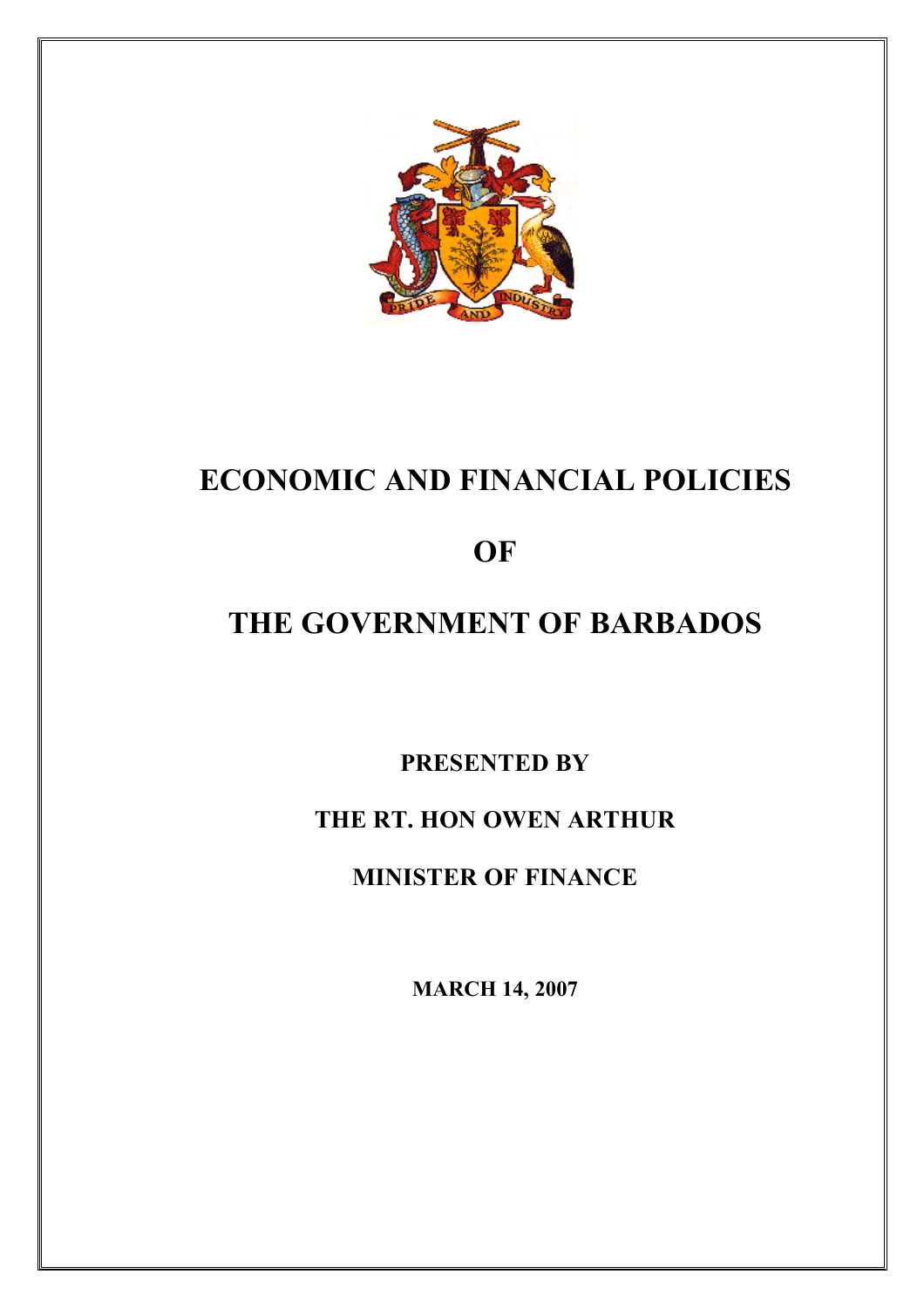#### **ECONOMIC PERSPECTIVE AND OBJECTIVES**

**I**t is important that the review of our economic circumstances, and the scope and intent of the economic and financial policies which will be presented today should be set within the context of the strategic objectives which have been established for our nation.

Parliament has, within the past year, received and approved "The National Strategic Plan of Barbados 2006-2025.

Our National Strategic Plan commits us to the goal of becoming, by 2025, a fully developed society that is prosperous, socially just and globally competitive.

It envisions a society driven primarily by a services economy, fuelled by a steady rate of export growth, with a state of the art information and communications infrastructure, a high savings rate, widespread material prosperity, full employment, an equitable distribution of income and wealth and an enhanced quality of life.

It conceives of our economy as a premier world tourism destination and a centre for the performance of high quality financial, information and

 $\mathfrak{D}$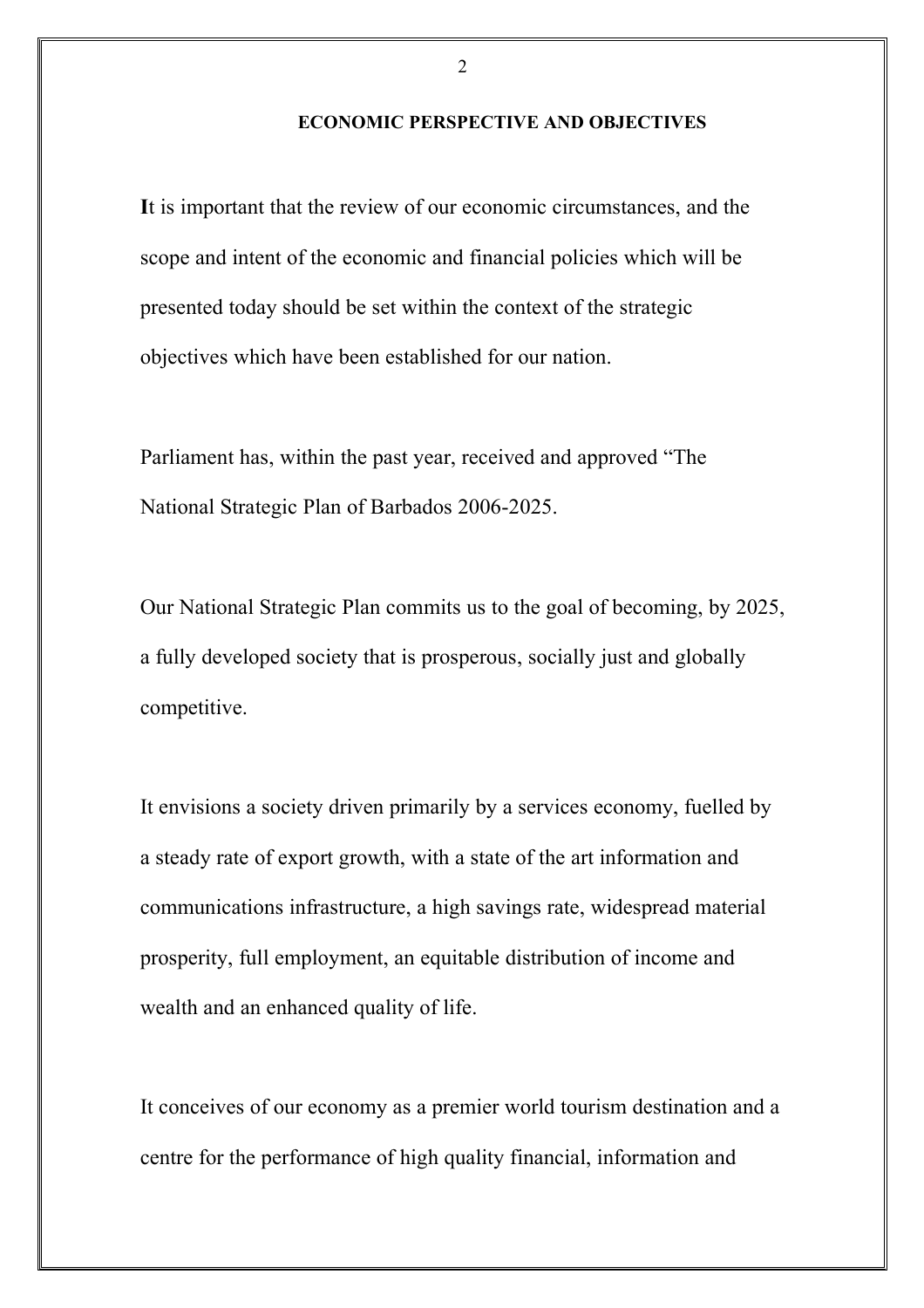other services augmented by re-invigorated agricultural and manufacturing sectors.

It conceives of Barbados as a society that co-exists in harmony with a beautiful, clear, safe, healthy and sustainable environment. It recognizes that it is both an absolute necessity and would be a wonderful legacy that we should build a Green Economy in Barbados.

The National Strategic Plan of Barbados also recognizes that these strategic goals are to be accomplished in a world engulfed in change. It is a world in which old arrangements are breaking down; new ones are emerging that have the potential for either tearing apart the social fabric of nations or for expanding wealth and creating new levels of prosperity.

Our National Strategic Plan therefore prescribes that in such a world, it is not possible for Barbados to go forward simply by varying our path of development. Rather, it mandates that we engage in a great transformation of our society that continues to place people at the centre of our development, and calls even more deeply upon the great gifts of adaptability and resilience which are the hallmarks of the Barbados way of life.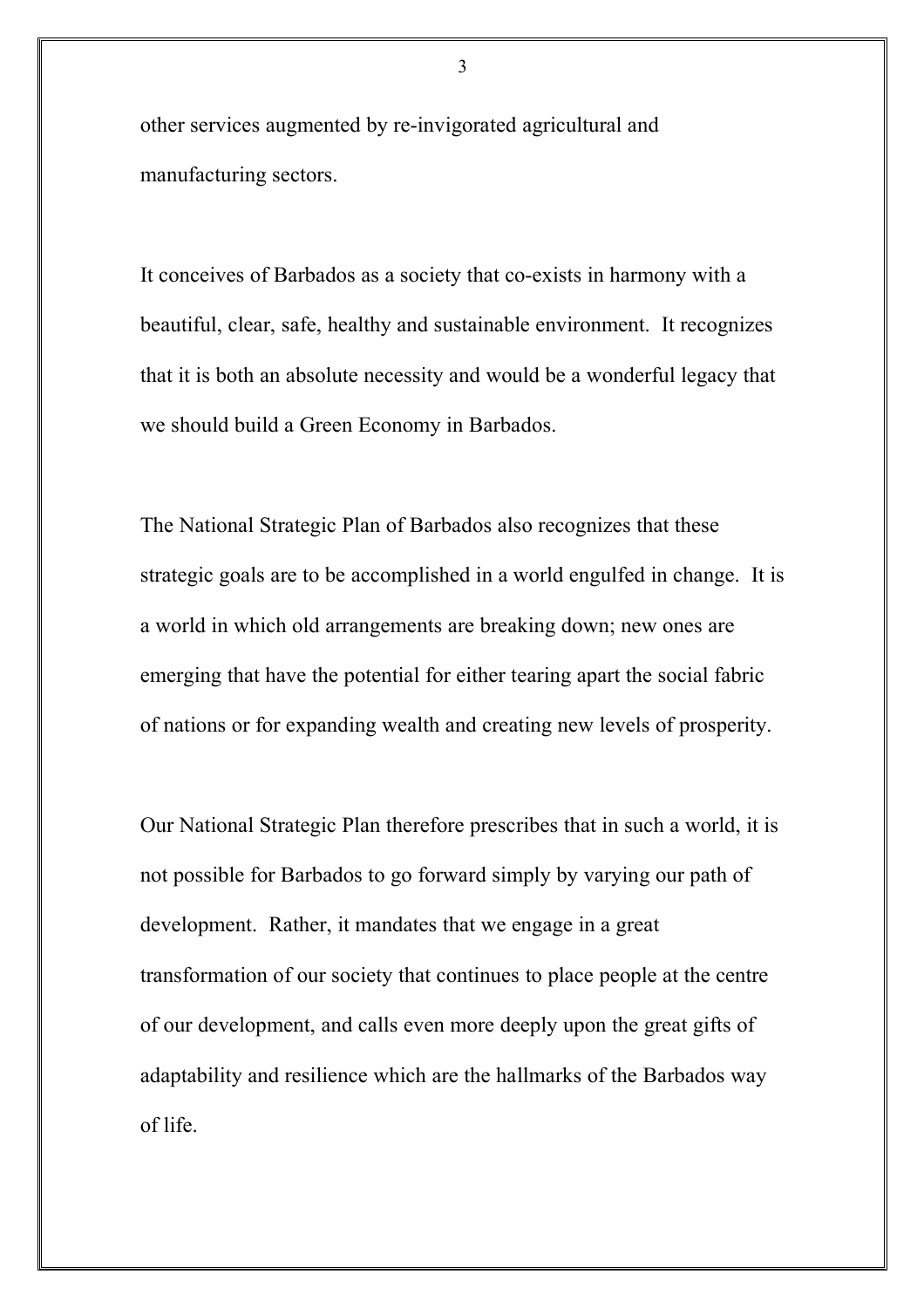It would be appropriate, once again to indicate that the great economic transformation required of us because of the nature of the new global conditions began in earnest in 1998, and have been the subject of my annual presentations of Economic Policies to Parliament ever since then.

Beginning in that year, Barbados had to start to adjust its economy to face challenges to its traditional sectors, manufacturing and agriculture, from the application of new rules of trade and agreements entered into in April 1994, that stripped those sectors of the protection they have historically enjoyed.

We had also to come to terms with the challenges posed to our international business and financial industries by the OECD; to adjust our tourism strategies to survive and grow in a post 9/11 world.

Since 1998 we have had to institute new policies to fit our domestic economy into a new regional economic space that is the emerging CSME.

Since 1998 we have also had to adjust our circumstances and the management of our economy to accommodate the reality of being graduated from access to concessional financing, and to meet the rigours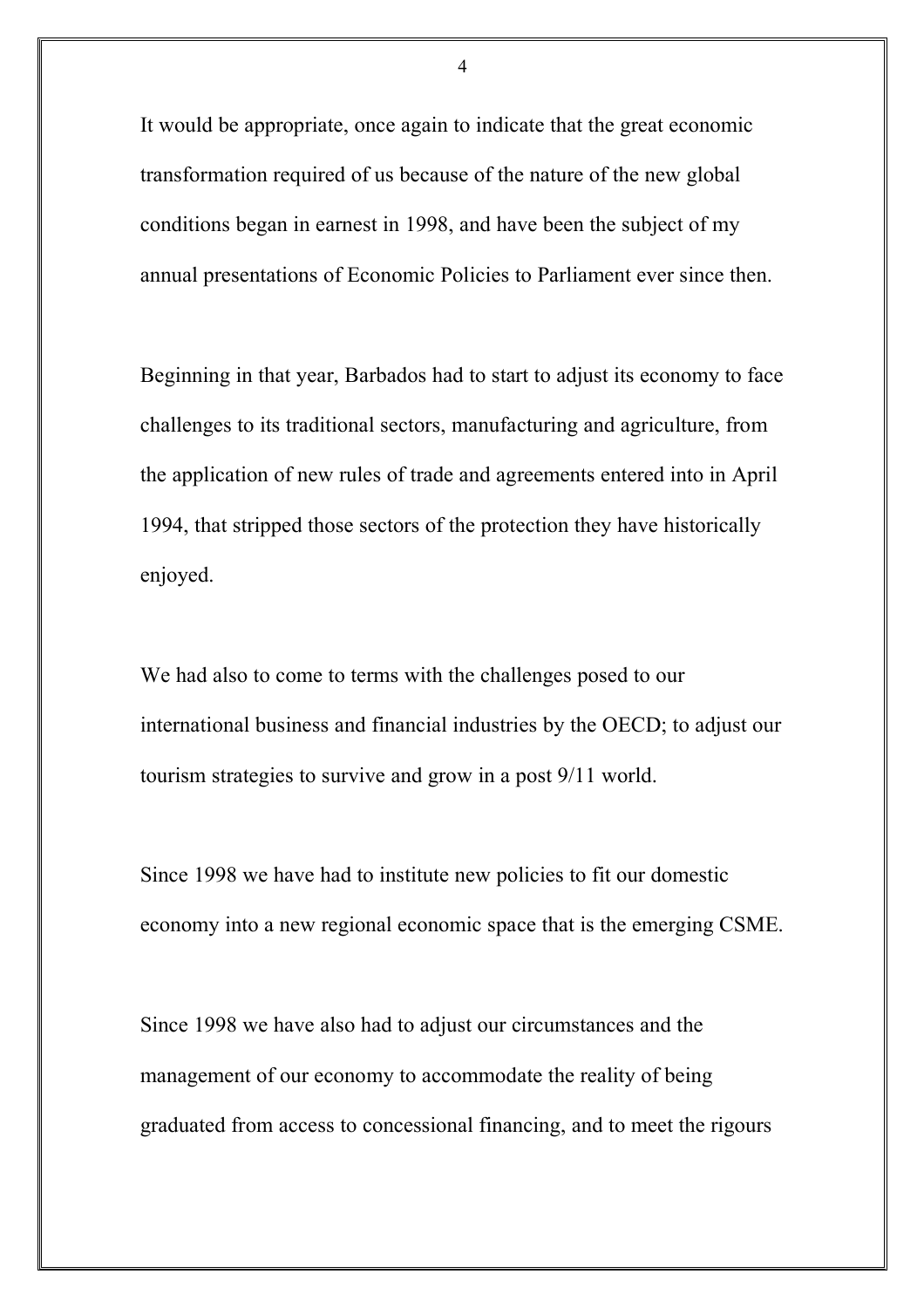of having to raise the external financing for our development on the international capital market.

We have had to deal head on with the challenges of preparing our people to live in a world of incredible technological change; to deal with the problems of an aging society in which the pandemic of HIV/AIDS has taken its heaviest toll on those in their most productive years.

Our policy response has been sustained and creative.

We have reformed our indirect tax system to reduce our dependence on taxes on trade to be able to function successfully in a liberalized world.

We have also reformed our personal and corporation tax systems to move Barbados in the direction of being a low tax jurisdiction.

We have also reduced taxes on property, and taxes on energy products to below 1994 levels to create a more congenial and enabling economic environments for our households and enterprises.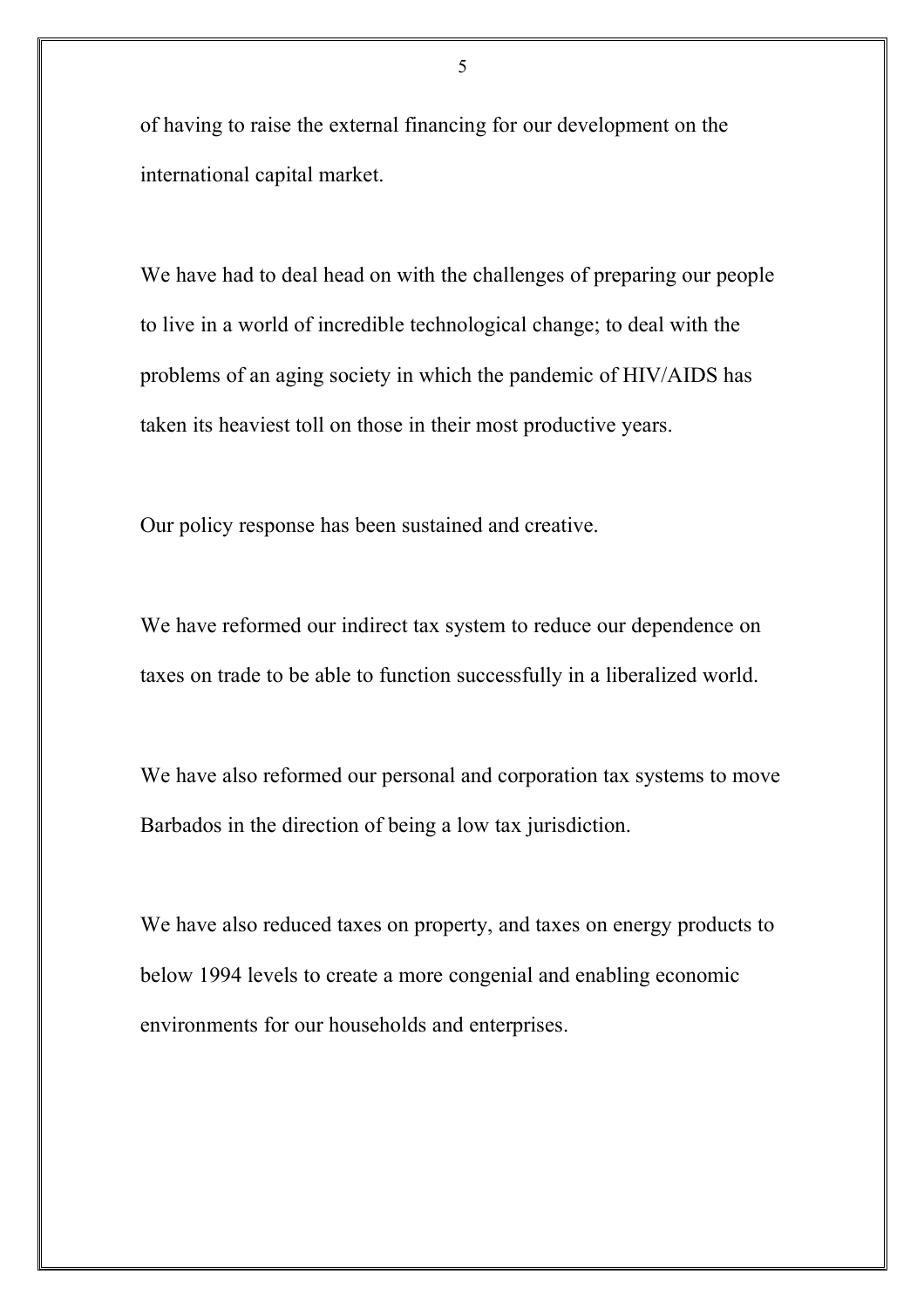We have introduced major new incentives and supports to shore up all of our productive sectors, and introduced modern legislation to encourage the development of our small businesses.

Through a myriad of new financial institutions and arrangements managed by Fund Access and The Enterprise Growth Fund, the Government has provided the development finance to facilitate the redevelopment of our productive system.

We have reformed the telecommunications sector, our laws on Insolvency called the Fair Trading Commission into existence, and introduced arrangements to facilitate E commerce and E government – all with a view to building a more competitive, modern, market-driven economy.

We have reformed our education system and our community development programme to train our people to live in today's technological and information age.

All of this is merely the first phase of the Great Transformation which must be sustained to enable us to realize the goals we have set ourselves in our National Strategic Plan.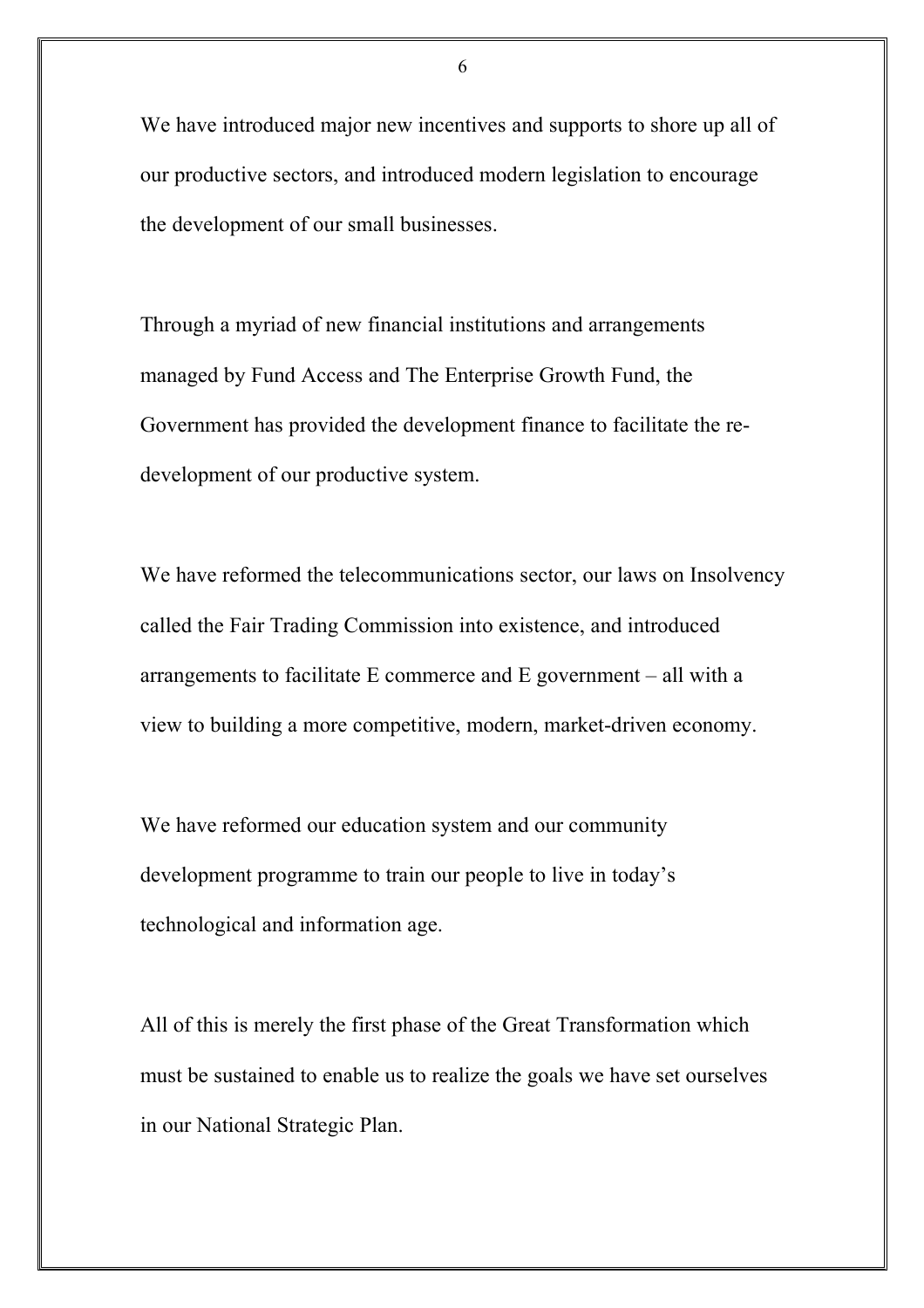Our evaluation of our recent economic performance should not therefore be the usual stock-taking exercise. After virtually 10 years of adjustment, we can now form better judgements as to the resilience and the sustainability of the transformations that have been made, and to determine the nature of any new strategic directions that are now required.

The record points to a very highly commendable economic performance on virtually every front.

In 2006 our economy recorded its fifth consecutive year of growth, expanding by 3.5%. The growth was contributed to by virtually every sector. It was also driven by an unprecedented bout of investment in new tourism capacity which itself will help to sustain growth and foreign exchange generation well into the future. The immediate prospect is that the growth this year is likely to be the greatest that Barbados has recorded in over twenty years.

The strong growth in our economy has been principally reflected in an impressive employment record; with unemployment falling to 7.6% - the lowest rate in our recent history.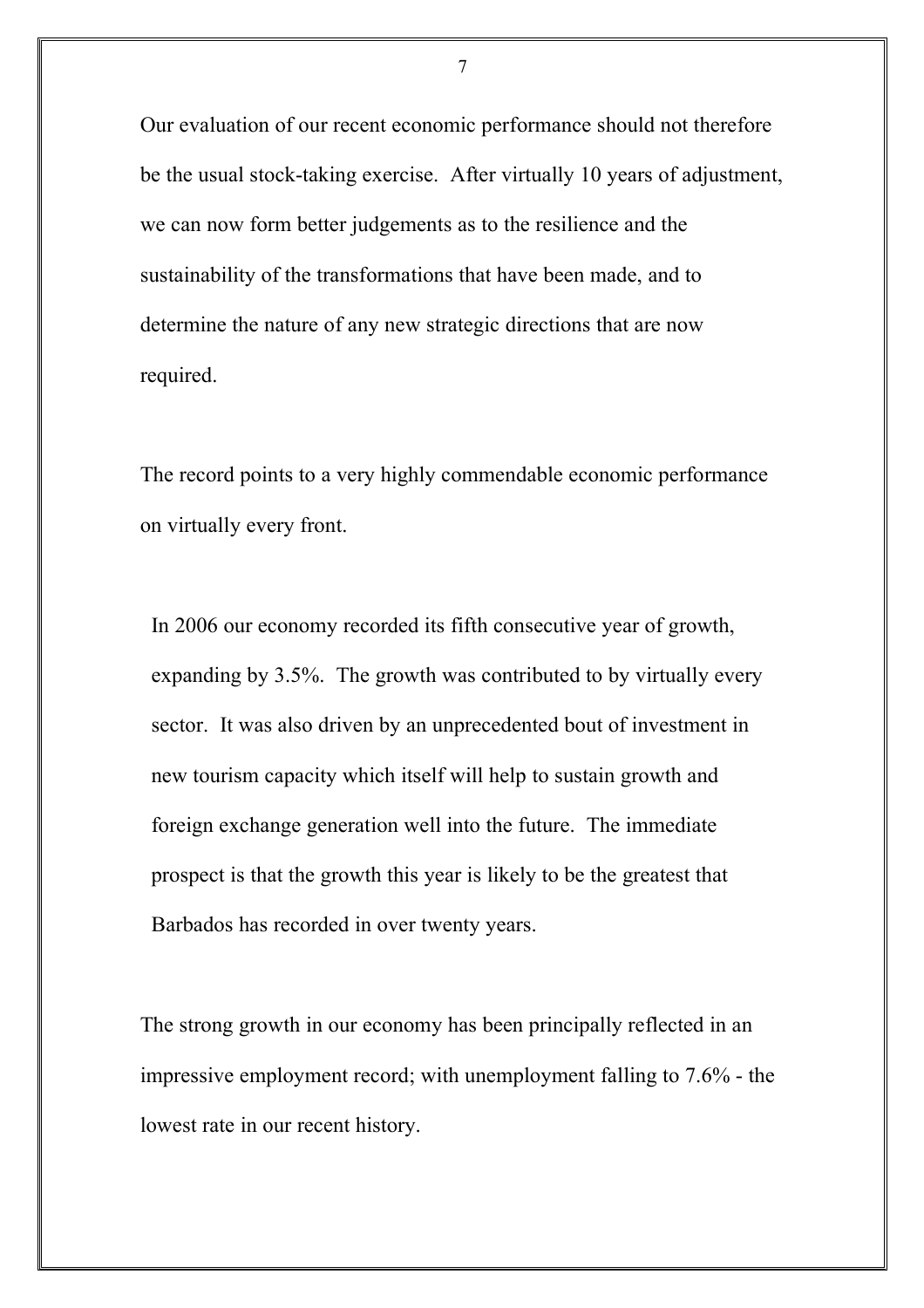It has also been reflected in the soundness of Government's financial position.

In the past few years, a far-reaching programme of fiscal reform has been carried out that has seen 26,000 persons taken off the tax roll, the first 25,000 dollars of personal income exempted from tax, the top personal income tax rates brought down from 40% to 35% and the basic from 25% to 20%. It has also seen the corporation tax rate reduced from 40% to 25%. The reform of the property tax system has also been carried out on a comprehensive and unprecedented scale, relieving persons with homes valued at under \$125,000 from the payment of land tax entirely. All other homeowners have benefited by the exemption of the first \$125,000 of their properties from tax, and the reduction of the rates. Four years ago, Barbadians paid \$500 in land taxes on a property worth \$250,000. Today they are paying only \$125 in tax on property of a similar value.

Despite this massive programme of tax relief Government's fiscal position has remained strong and indeed has improved with the fiscal deficit this year projected to be 1.9% of GDP, well within the target and about 2.7 percentage points lower than that for 2005.

Our foreign exchange reserves have remained in a very sturdy condition.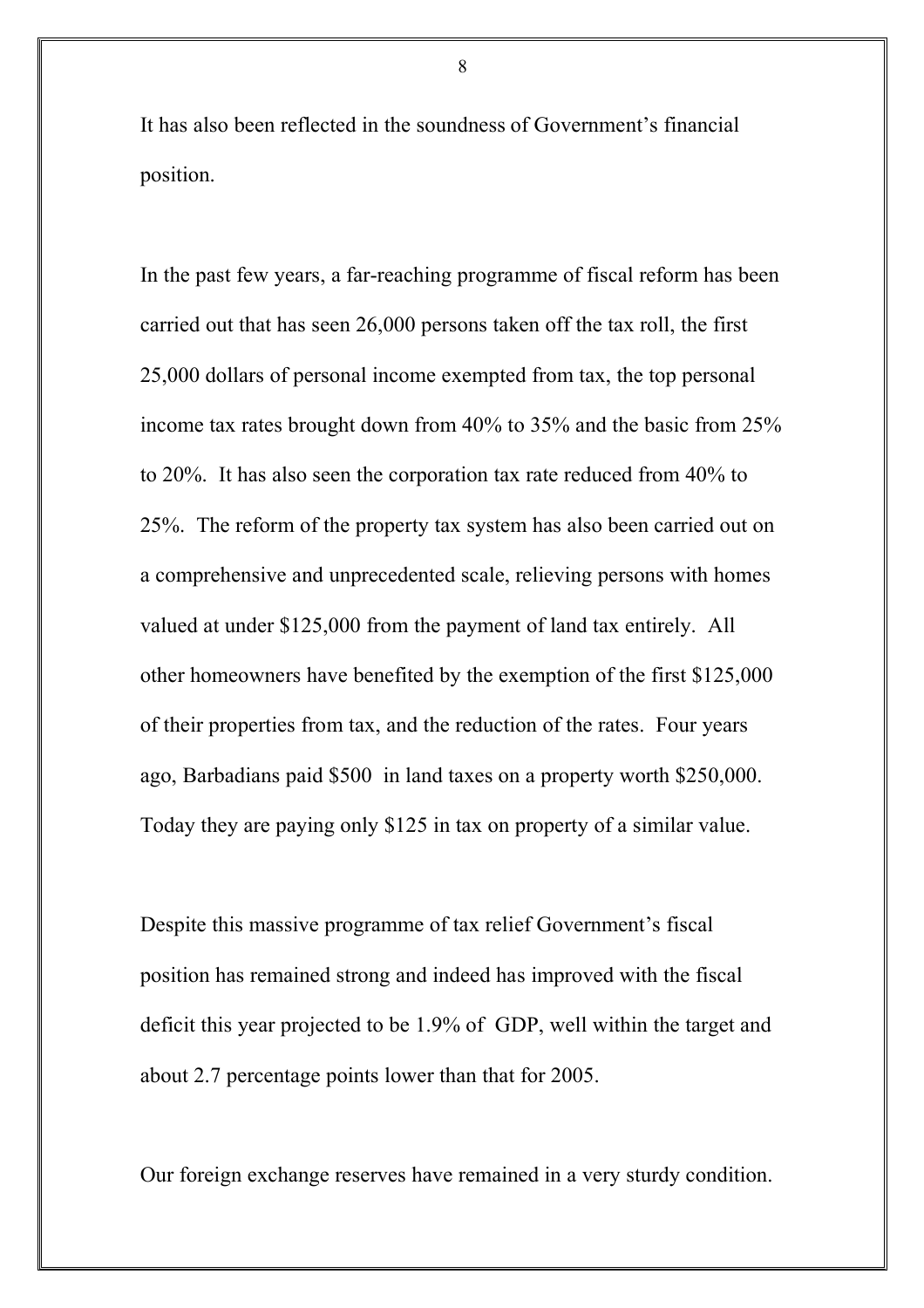Mr. Speaker, it has not all been clear sailing. The general improvement in the state of the economy has led to an escalation in property values which has sharpened the urgency with which issues related to affordable housing and access to land must be addressed.

Higher oil prices, and some of the measures employed to protect our external position have, in large measure, led to a rate of inflation of over 7% - a matter that requires corrective action.

Like all other nations, Barbados has had to borrow to support our development programme. We continue to service our debts on time and will continue to do so for the foreseeable future.

But the growth in our national debt requires that we make early corrective adjustments to some of our macro economic policies to avert the debilitating debt problem that has overtaken some countries.

There is also evidence that the strength of our social capital and the functioning of some areas of the social sector, especially the health sector need to be improved and to be provided with greater resources.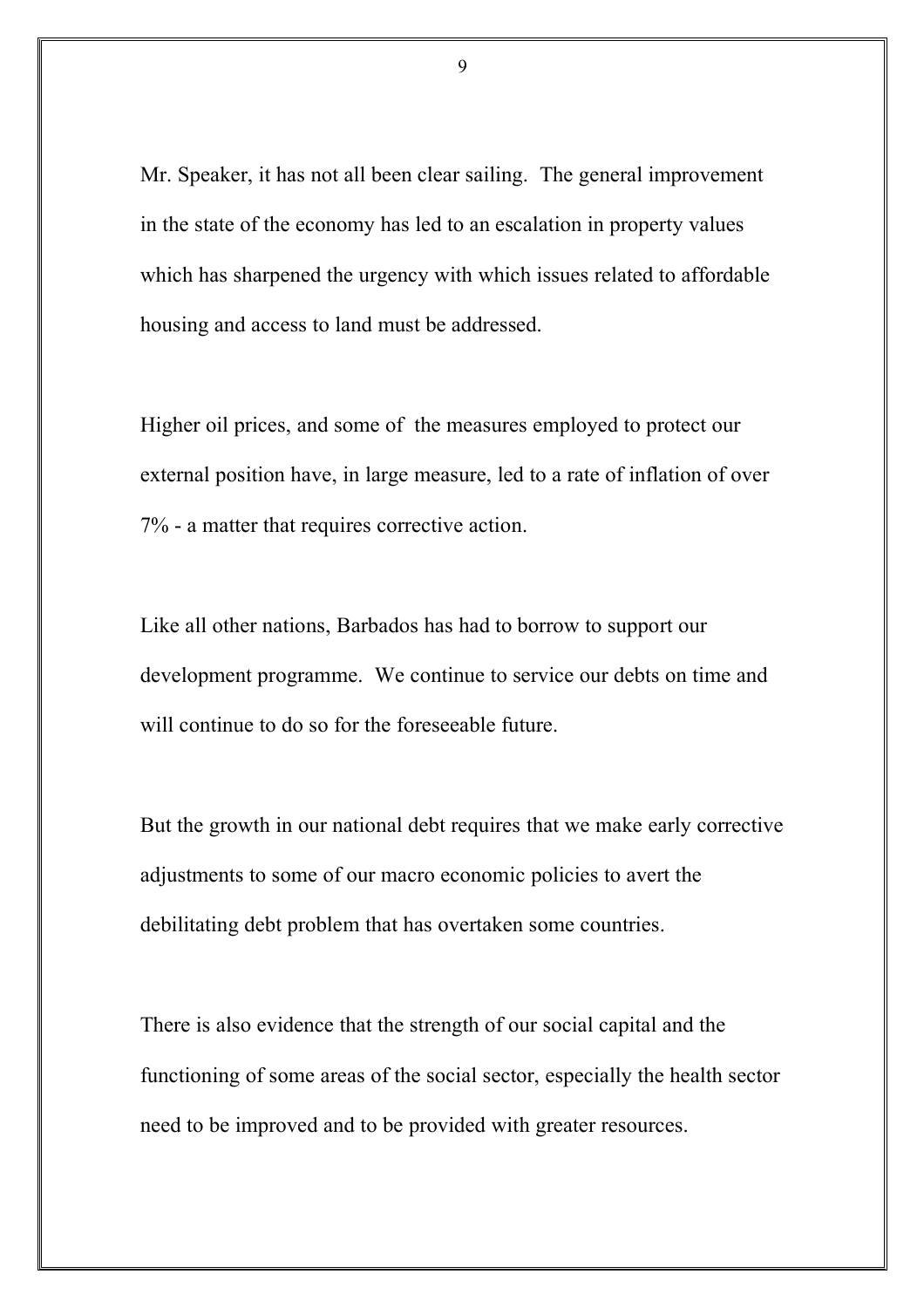I cannot promise Barbadians that we will live in a country that is free of any economic or social challenges.

What I can promise is that whenever these challenges arise, we will face them with candour.

And we will fix them.

For I am confident that there is hardly a challenge that we cannot creatively address, given the increasing recent evidence of a deepening of the resilience and adaptability for which Barbados has always been renowned.

The great qualitative change in the economy that speaks most highly of its adaptability and the soundness of the policies being practised had to do with those in our balance of payments.

It is generally recognized that the sternest test of economic management in small, open and developing economies pertain to the manner in which the countries' external balance of payments is dealt with.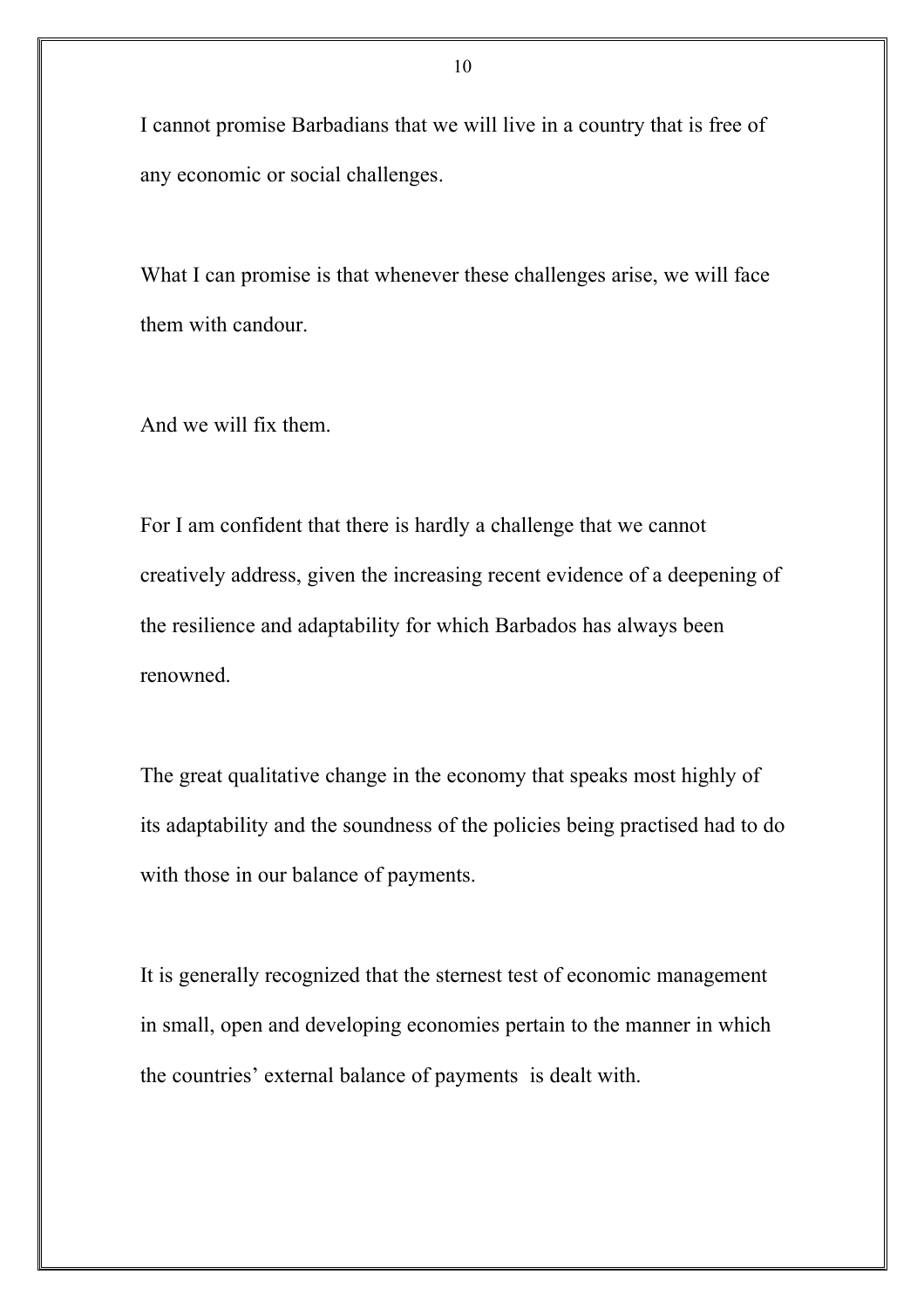Indeed, the economic landscape of the developing world is strewn with the wreckage of a large number of countries which are under the control of the IMF, and whose development prospects have been undermined by their inability properly to manage their payment transactions with the rest of the world.

In Barbados' case, the severity of the pressure on our external reserves on three occasions caused our country to seek recourse to stabilization programmes of the IMF.

Recent developments have increasingly created the conditions under which our economy could experience unsustainable balance of payments pressures. Domestic spending, fuelled by a large expansion in the creation of credit has over the past three years created too large a demand for imports, which surged to over \$3billion. The situation was aggravated by the steep rise in the price of energy and the slow growth of our domestic exports.

I have, in recent economic statements to Parliament cited the deterioration in our external position, as reflected in a current account deficit of over 12% of GDP, as being the most urgent matter that had to be addressed.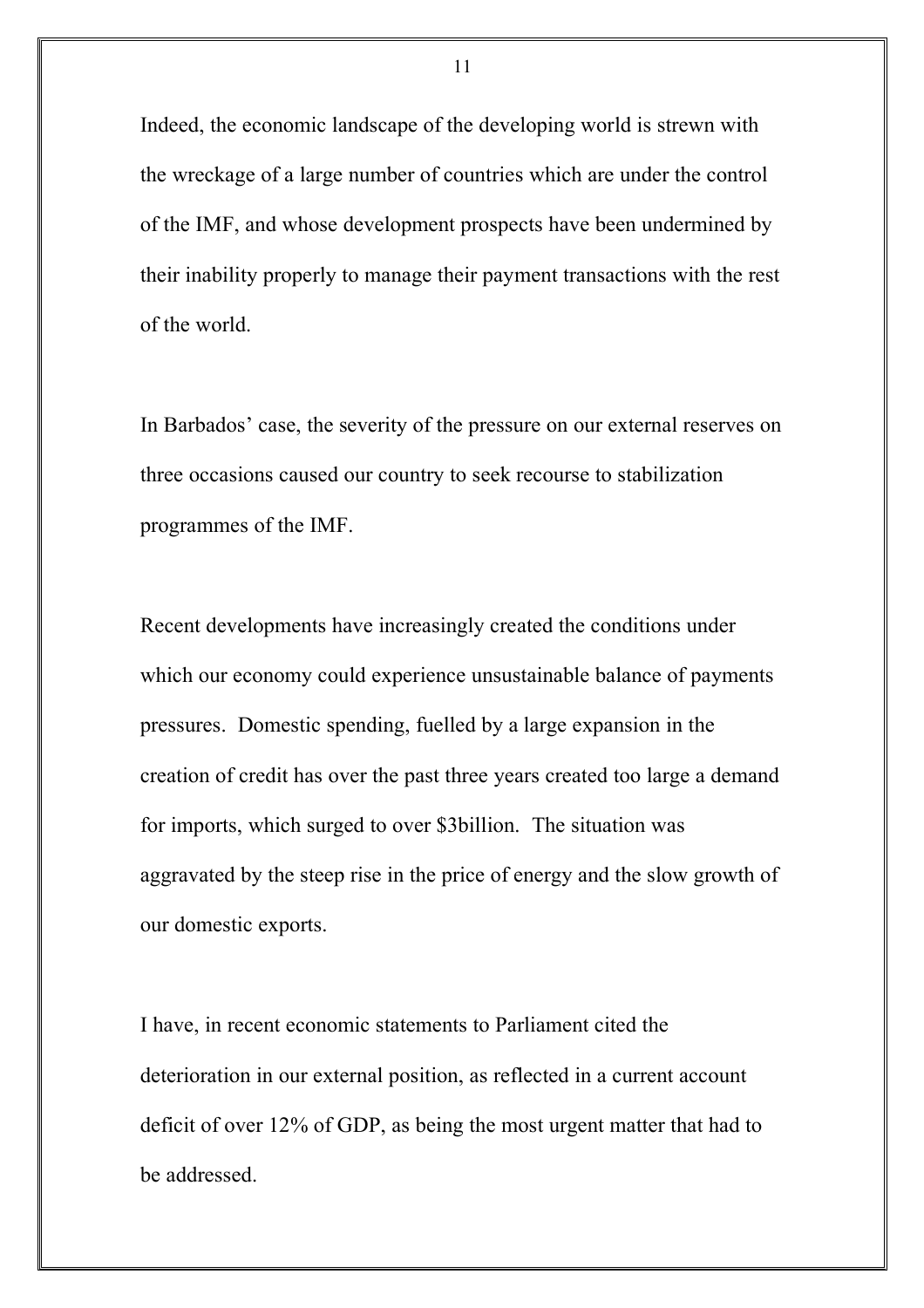In consequence, measures were instituted to stem the growth of credit, to make imports more expensive and to expand our earnings from the sale of goods and services abroad.

The outturn has proven in every respect to be a vindication of the policies employed to deal with the matter.

First, the restrictive monetary stance adopted by the Central Bank, beginning in 2005, to slow the growth in commercial bank credit and protect our international reserves appears to have had the derived impact.

The rate of expansion in credit abated from 23% (\$730 million) in 2005 to 13.6% (\$520 million) in 2006.

Reflecting the tighter monetary policy and the effect of the CESS, retained imports to Barbados fell by 0.5% in 2006, in contrast to an average growth rate of 13.5% over the previous three years.

The composition of our imports also changed for the better. In 2006 imports of consumer goods fell by 12.6% while imports of capital goods needed for investment rose by 19%.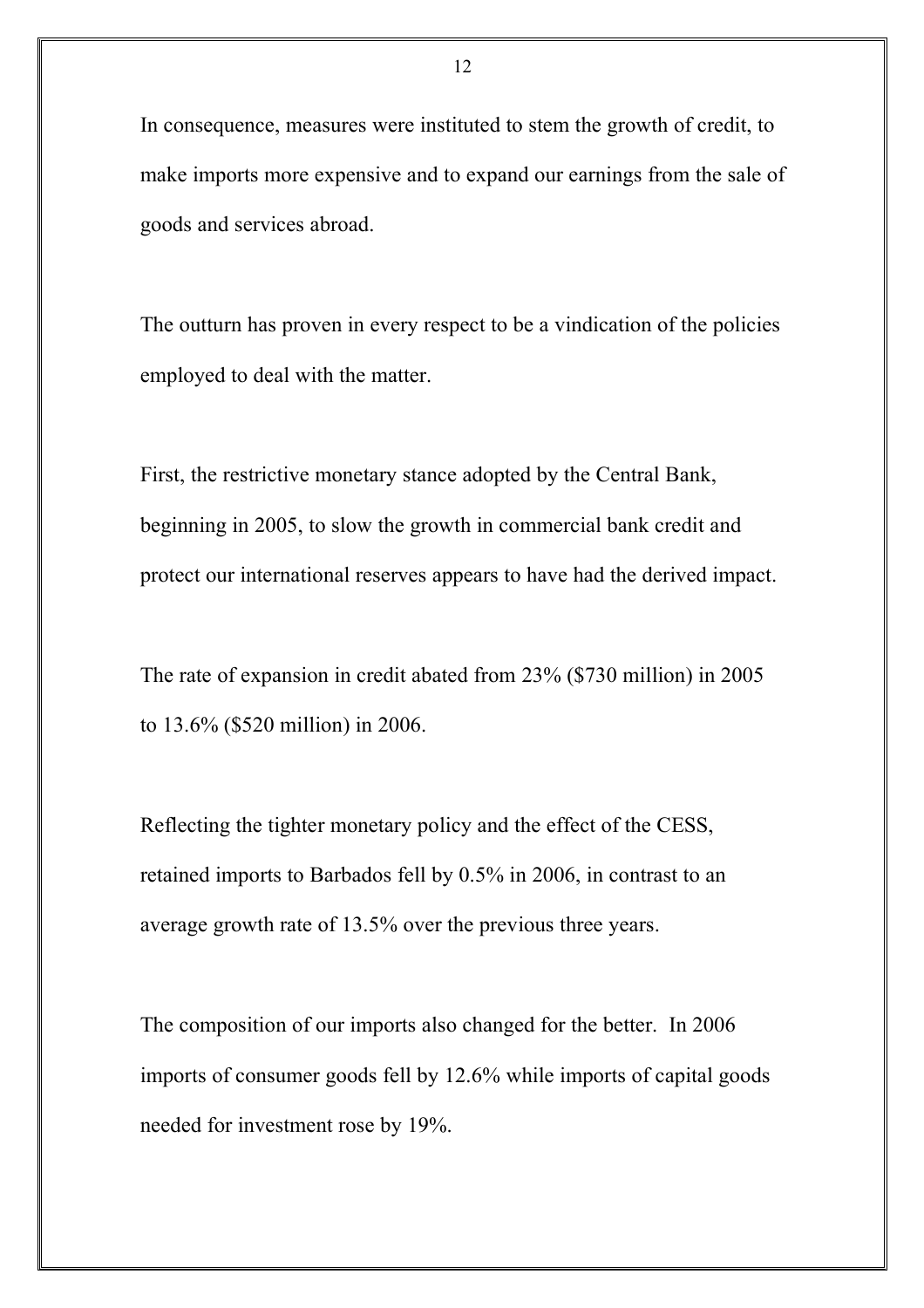While our imports have fallen, the value of our merchandise exports climbed by 23.3% - the third consecutive year of growth and the largest expansion since 1996.

Net receipts from the export of our services also rose by 5.3%, the fourth straight year of expansion.

As a consequence of these developments our external trade deficit last year fell by 28.1% or by \$196.7 million, and amounted to 8% of GDP as compared to over 12% in the previous year.

In addition, backed primarily by a significant pick up in net private capital inflows, the capital account of our balance of payments registered an estimated surplus of \$717.4 million in 2006, roughly \$134 million more than in 2005 and the largest surplus on record.

As I earlier indicated, the hardest task in managing an economy such as Barbados has to do with our successfully executing policies to manage imports and exports, since much of what happens to these can be influenced by factors beyond our control.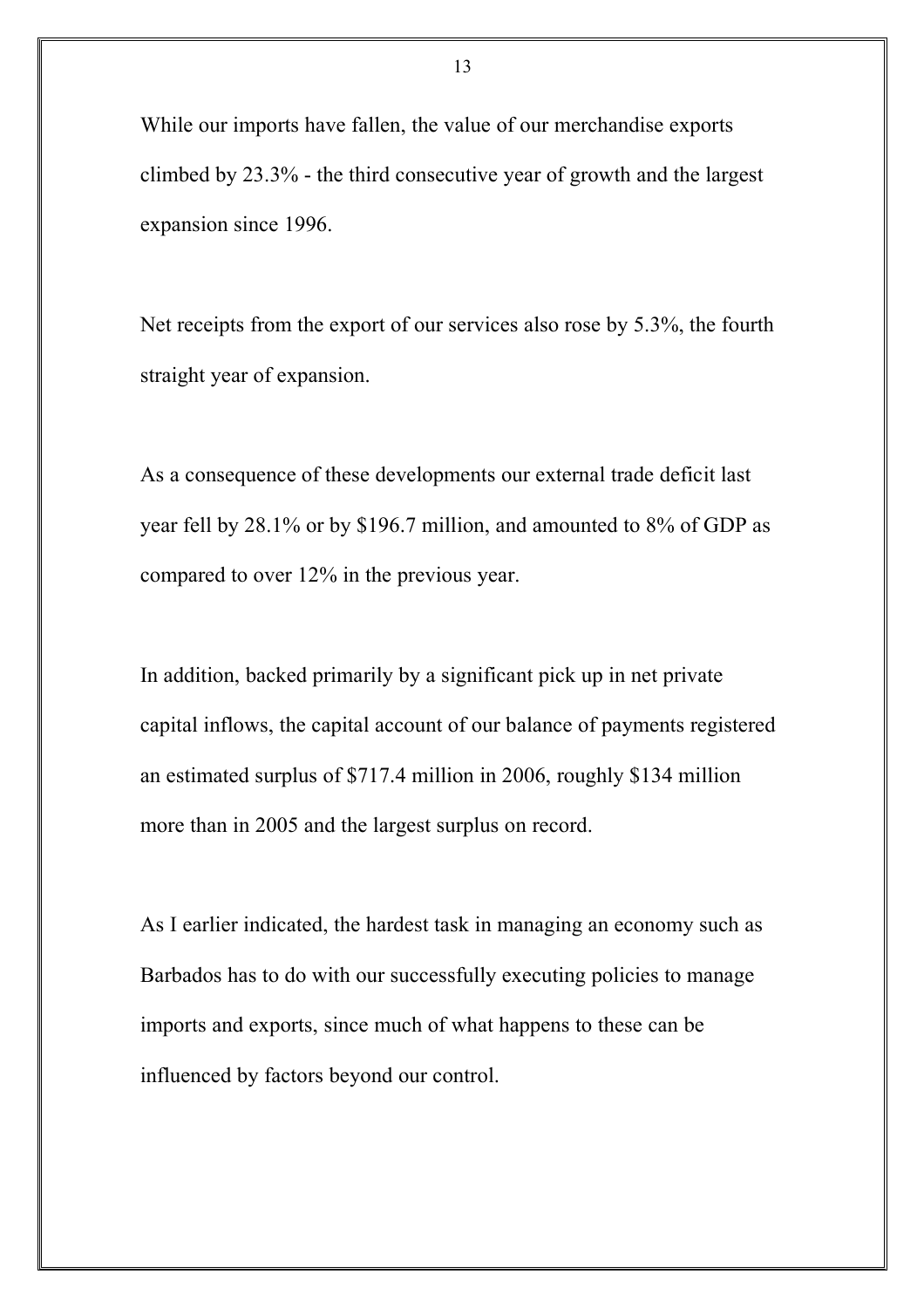The performance of our balance of payments therefore has been extraordinary, and the turn around underscores the soundness of the policies we have used to manage demand, curb imports and to stimulate exports.

It has been free of IMF dictation.

It indicates the soundness of the policies we have deployed to attract private capital flows to Barbados.

The extraordinary improvement also signals strongly that, in its most critical area, the Barbadian economy is highly responsive to policy changes, can adapt as required to changing circumstances, is resilient and is finding its way in the global economy as an increasingly competitive economy.

These are the indices that Moody's and Standard and Poor's refer to when they improve Barbados credit ratings. These are the kind of realities that have led the Global Economic Forum to rank Barbados as the 31<sup>st</sup> most competitive economy in the world, ahead of Italy, India, China, Kuwait, Greece and any country in the developing world.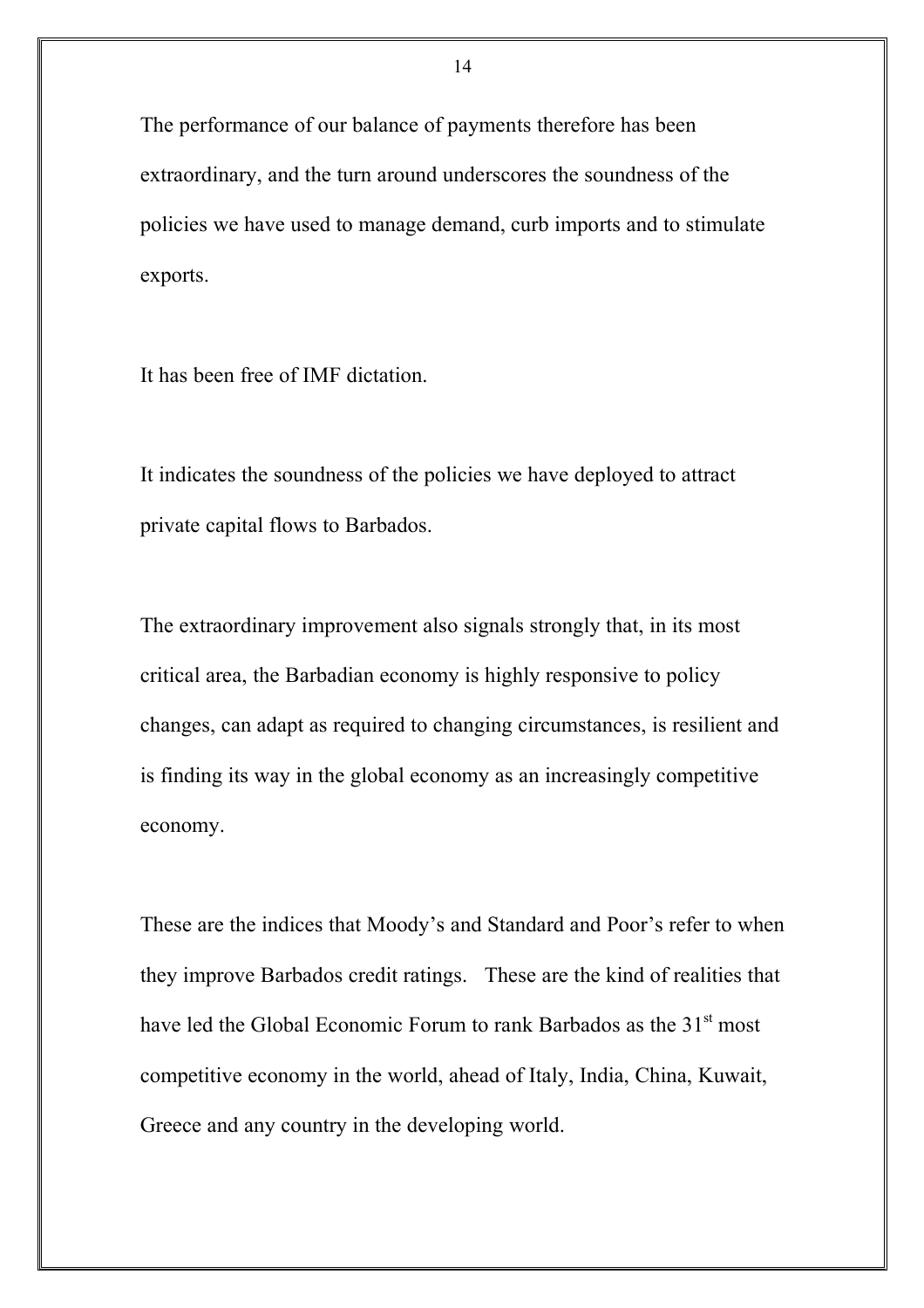As we prepare to host the 2007 Cricket World Cup final, the performance of our economy assures that, no matter how stern may be the challenge, Barbados is ready to take its rightful place on the global stage.

I would wish to share a perspective with Parliament on this theme which will pervade my presentation today.

Over the course of the past ten years, in virtually every speech, I have sought to alert the country that the age of our dependence on preferences was coming to an end.

I have urged that we accelerate the programme to build a post-colonial economy that can function without depending on the old familiar trade and financial props which carried our economy through the immediate post Independence period.

I have consistently urged that the nature of the adjustment that is required to enable Barbados to function in the evolving global economy is too much for the society and the economy to accommodate in one fell swoop, and it has to be properly sequenced.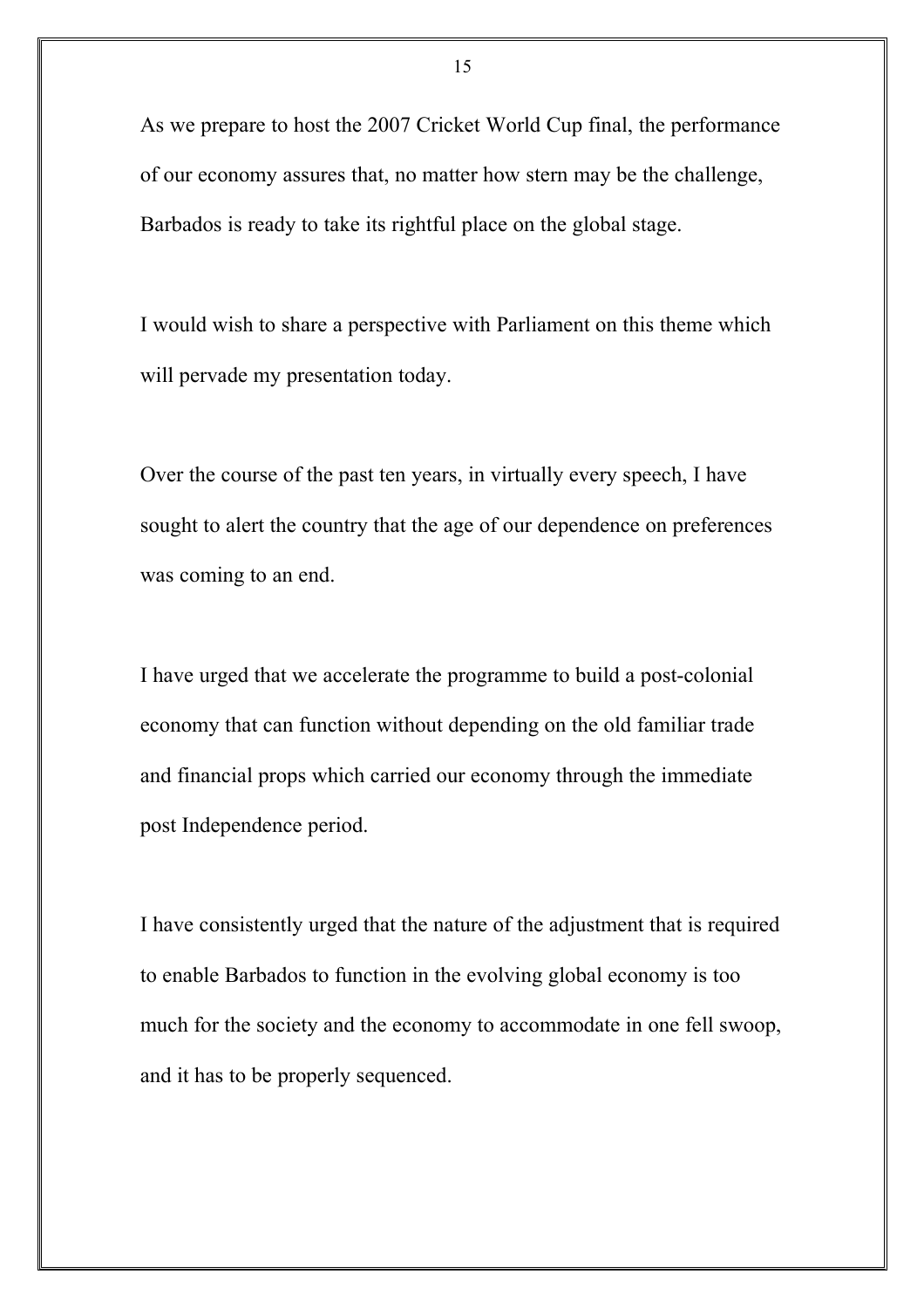Hence, in each year since 1999, new policies have been introduced to reposition the economy.

Because the process has been phased and carefully measured to take account of our financial and foreign exchange resources, the full magnitude of the transformation we have made is sometimes taken for granted.

But the full import of what we have achieved will become immediately apparent if we were to take stock of what countries with circumstances similar to ours are now required to do because they did not respond to a challenge, similar to that which faced Barbados, with a similar foresight and creativity.

I use the case of Mauritius.

This is a country that recently, like Barbados, was highly regarded as a successful middle income developing small state, with levels of per capita income, employment and a general level of development that approximate that of Barbados.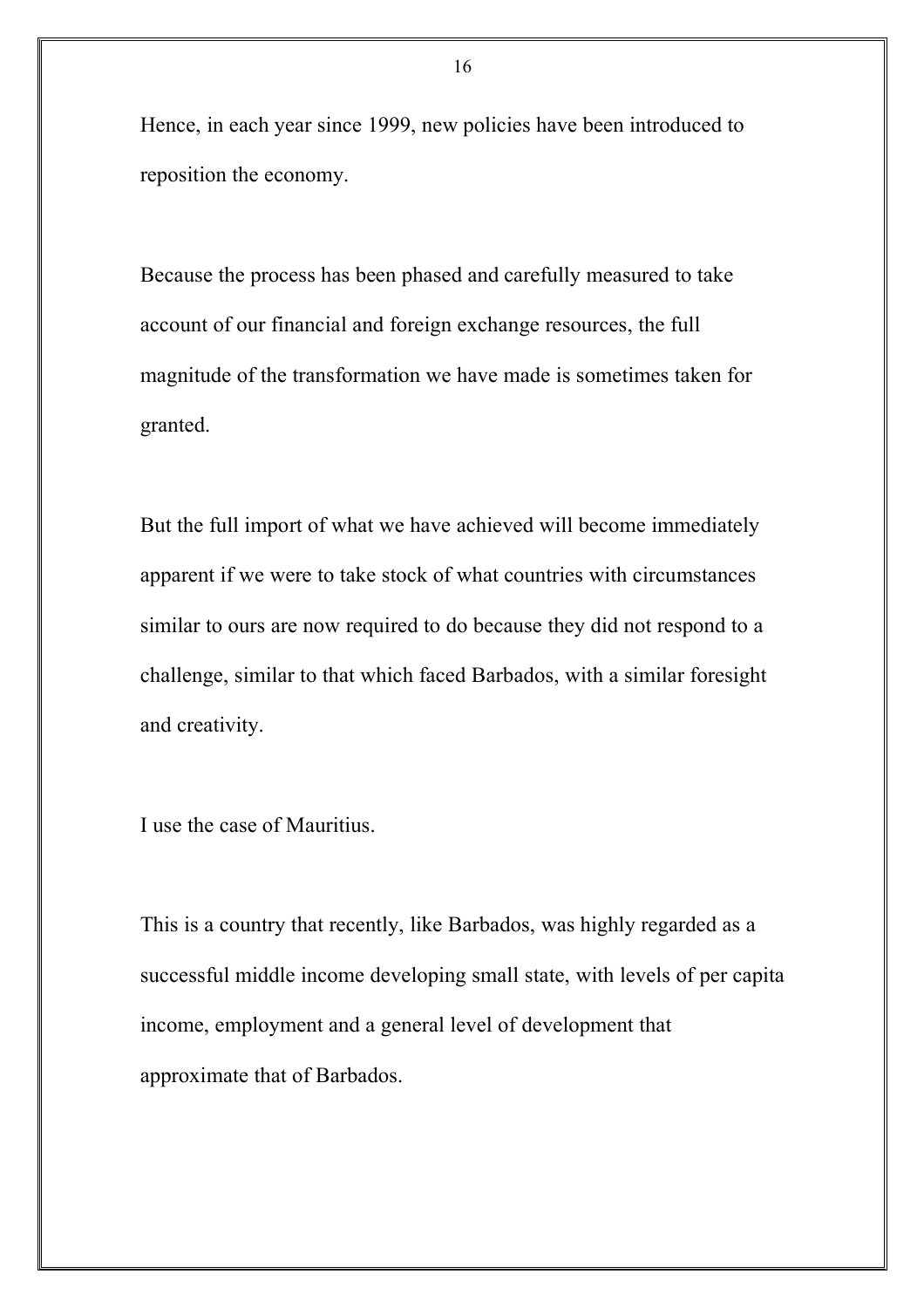We recognized as early as 1998 that the old economic cycle was coming to an end and that we had to make the adjustment.

Speaking in the Mauritius Parliament on the presentation of that country's 2006 Budget, its Minister of Finance spoke in these terms:

> *"Mr. Speaker, Sir we have reached the end of an economic cycle. A cycle based on trade preferences that has allowed our country to make significant progress since independence. We have used these trade preferences and also overseas development assistance well. However, the world has changed and we have not adapted. The preferences are now being swept away but we have not reacted. We have been naïve in believing that these preferences would endure and that we could continue to obtain concessionary finance to sustain our now outdated socio-economic model.*

> *Mr. Speaker, Sir, none of this has happened. The danger signs are already here. While the rest of the world and even our region are registering solid growth, our economy has descended to a lower growth path. Unemployment is at its highest level in twenty years while there is a mismatch of skills that prevents expansion of*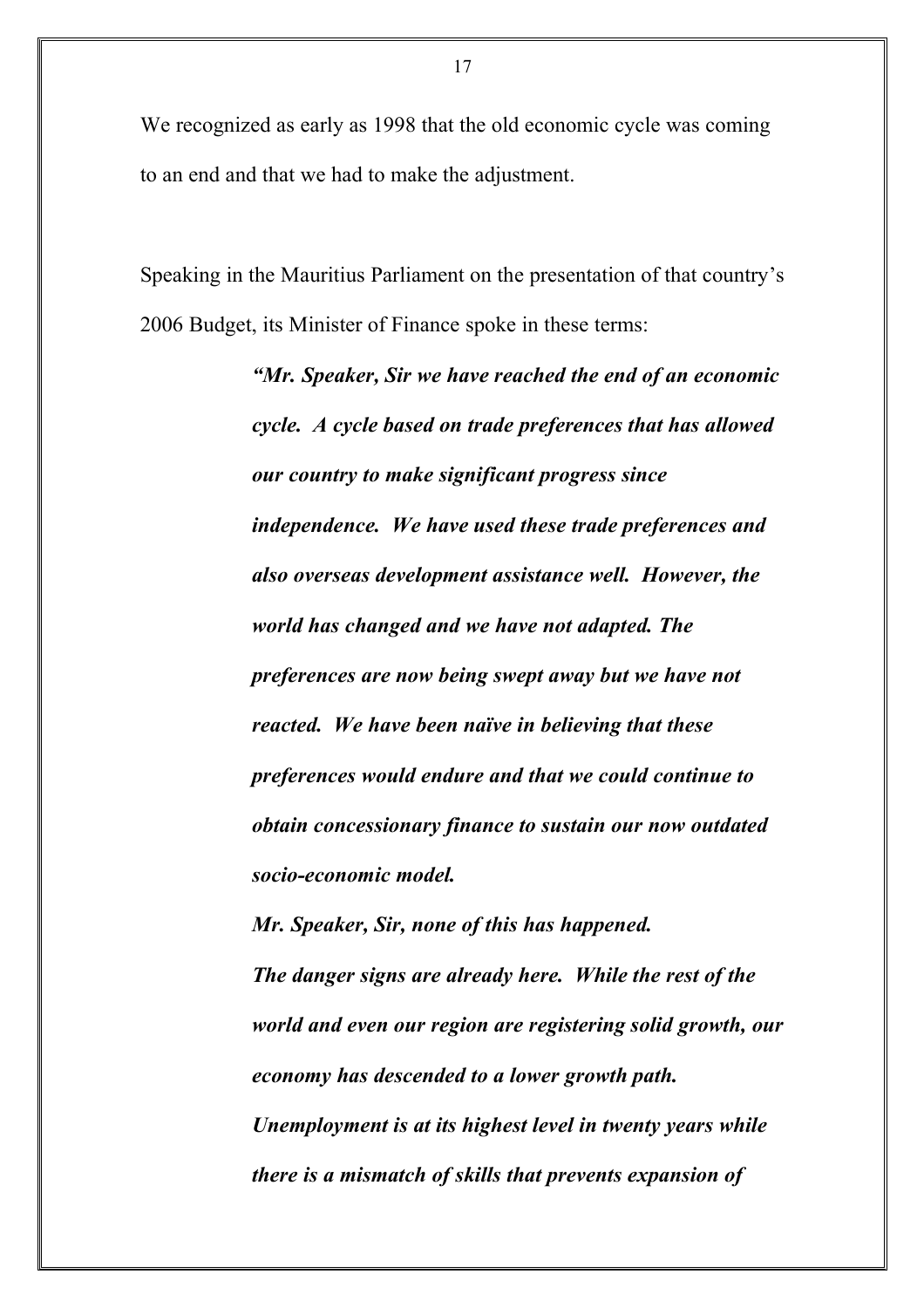*several sectors. There are serious imbalances in our external trade.*

*We simply cannot continue on the same path. It is the surest way to economic disaster and social upheaval. And those who will suffer most are the very people we want to protect: the poor, the vulnerable, the unemployed. We must charter a new course."*

He then went on to outline a 40 point programme of wrenching change to be carried out over  $2 - 3$  years.

We have, in large measure, carried out the first phase of the great transformation required of us to move to full development. It is the same transformation that Mauritius is now attempting to set in train. We must now use the solid foundations of recent achievement as the platform from which to launch Barbados to the next level of economic and social achievement.

The second generation of reform and transformation must now be set in train.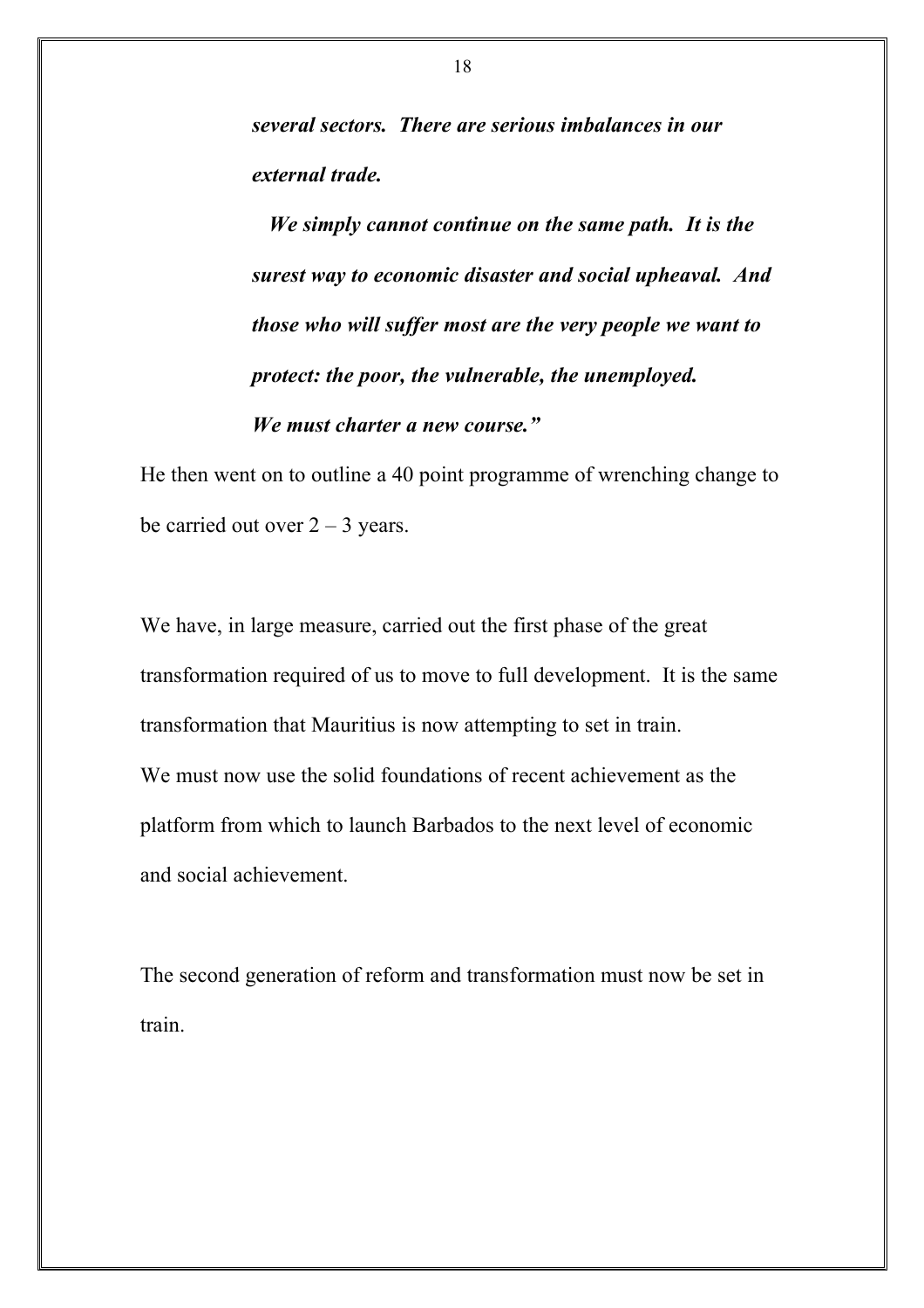I respectfully suggest that the following constitute the essential matters on which our efforts to continue to transform Barbados for the better must be concentrated.

- 1. We must expand the effort to build a genuine export culture in Barbados.
- 2. We must institute new measures to take all of our productive sectors to a new higher level of performance and competitiveness.
- 3. We must significantly raise the level of savings, both as the means to protect the balance of payments, and to raise the resources to finance investment in an expanding economy.
- 4. We must institutionalize and secure the gains which wage earners and enterprises have realized from tax reform and put in place a dynamic programme of tax reform to meet the needs of the working poor.
- 5. True to the provisions of our National Strategic Plan we must institute measures to make Barbados truly a model of a Green, Environmentally sound Economy.
- 6. We must aggressively implement measures to significantly reduce the rate of inflation and the general level of prices.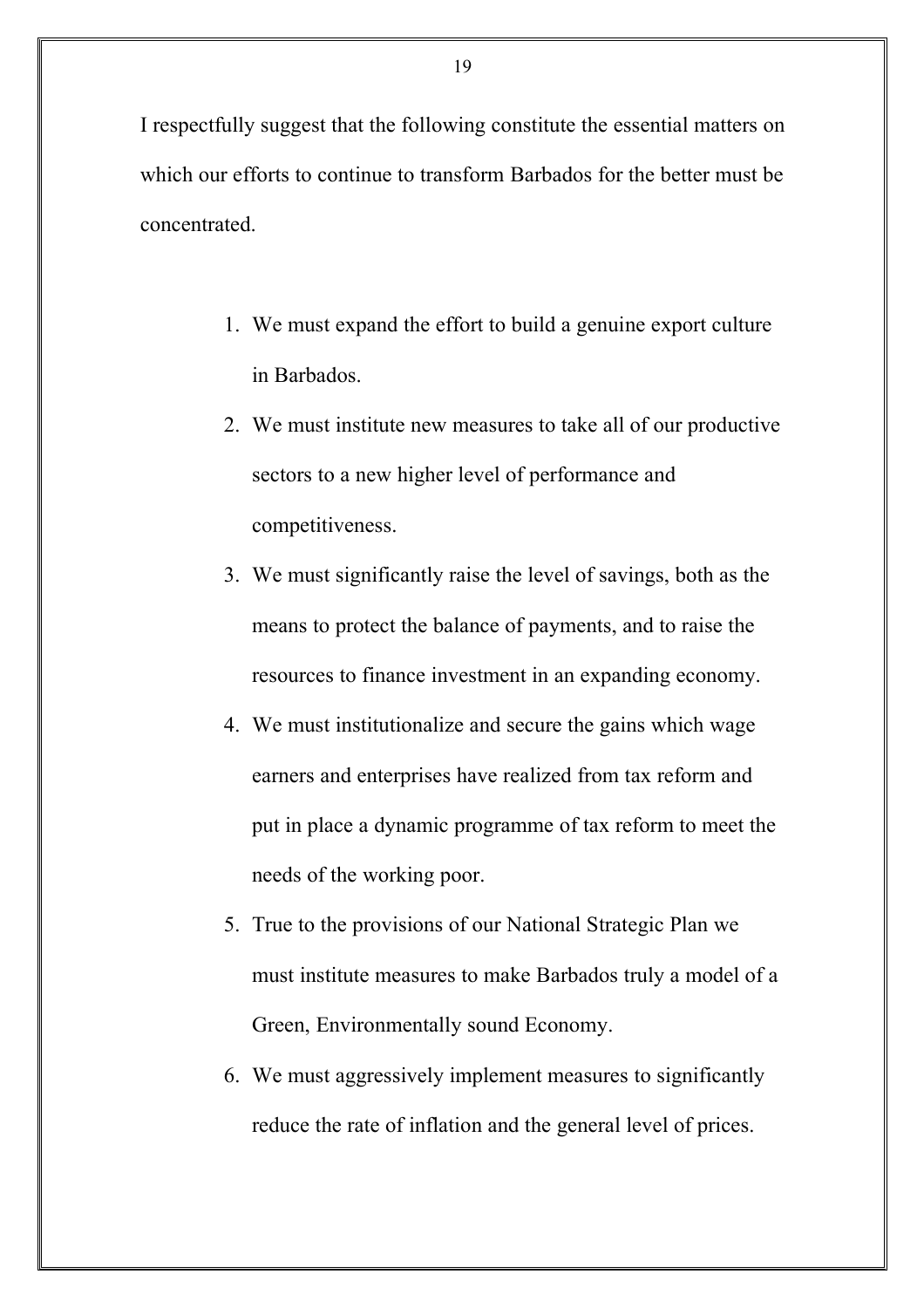- 7. We must aggressively and positively address problems relating to affordable housing, access to land and land prices.
- 8. We must expand the scope of our programme to eradicate poverty.
- 9. We must open new areas of special development that can enhance our capacity to generate jobs, foreign exchange and income.
- 10. Finally we must boldly liberalize our financial sector and change our approach to the use of exchange controls to enable Barbados to realize its potential to be the leading financial centre in the region, and an important location for the performance of international business of all sorts.

## MACRO ECONOMIC POLICIES

It is vital that the ambitious development programme we are seeking to carry out should not only be supported by the practice of sound fiscal and other economic policies, but indeed by the sharpening of such policies, as required by circumstances, to make them even more effective.

#### Fiscal Policy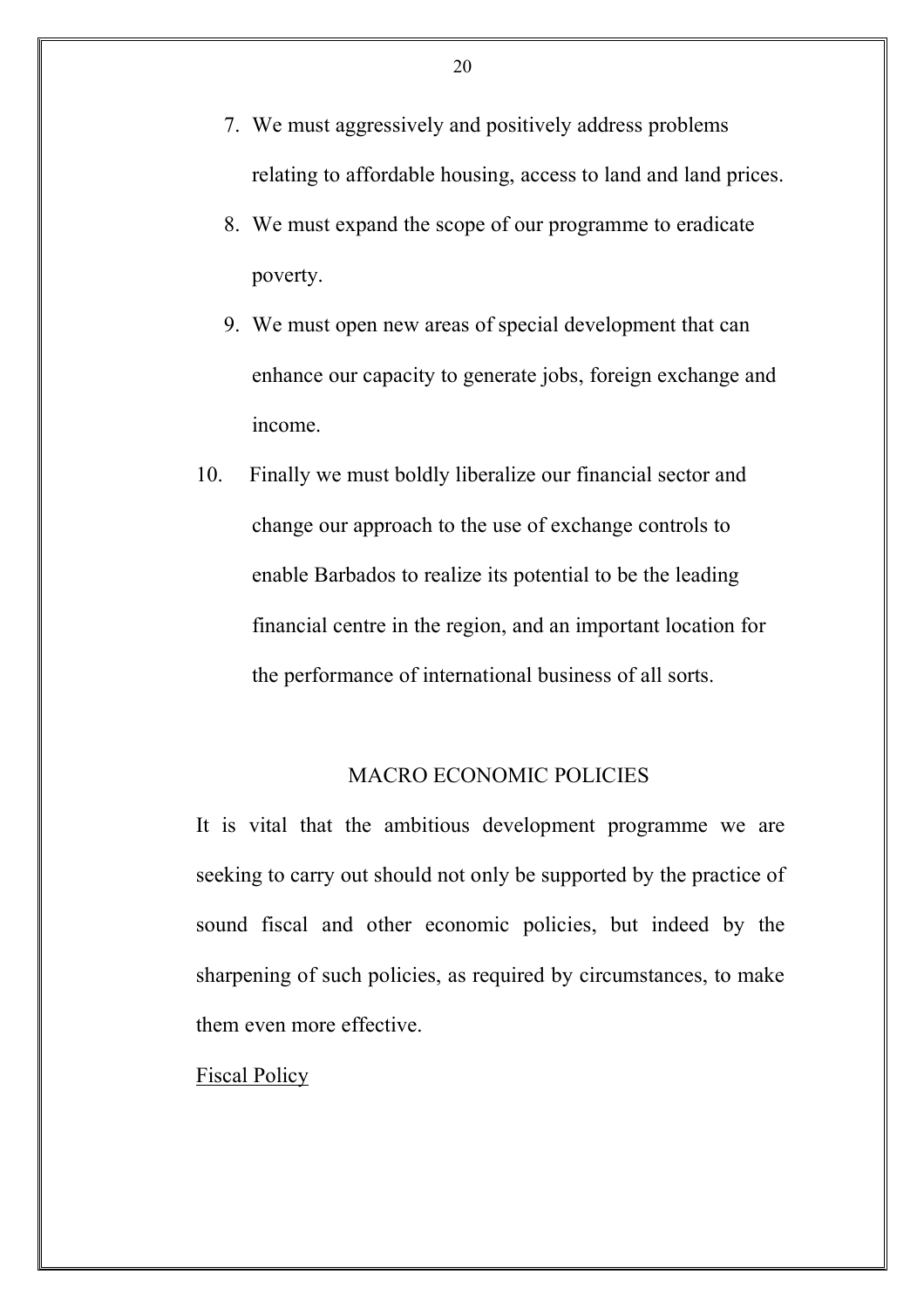Prudence in the management of the Public Finances has been a crucial aspect of the stable and sustainable growth and development environment Barbados has enjoyed.

Central to this has been the policy to contain the overall fiscal deficit to less than 2.5% of GDP each year.

Since 1991, except for three occasions, the deficit has been contained to less than 2.5% of GDP. Indeed, it has averaged 2.1% of GDP over the 16 year period.

Moreover, the primary balance (the fiscal balance excluding interest payments) has recorded surplus averaging 3.1% of GDP over the period 1991-2006.

For the fiscal year about to end in March 2007, we anticipate an overall fiscal deficit of \$130 million – equivalent to 1.9% of GDP.

This outturn is therefore somewhat better than the original target of a deficit of 2.9% of GDP.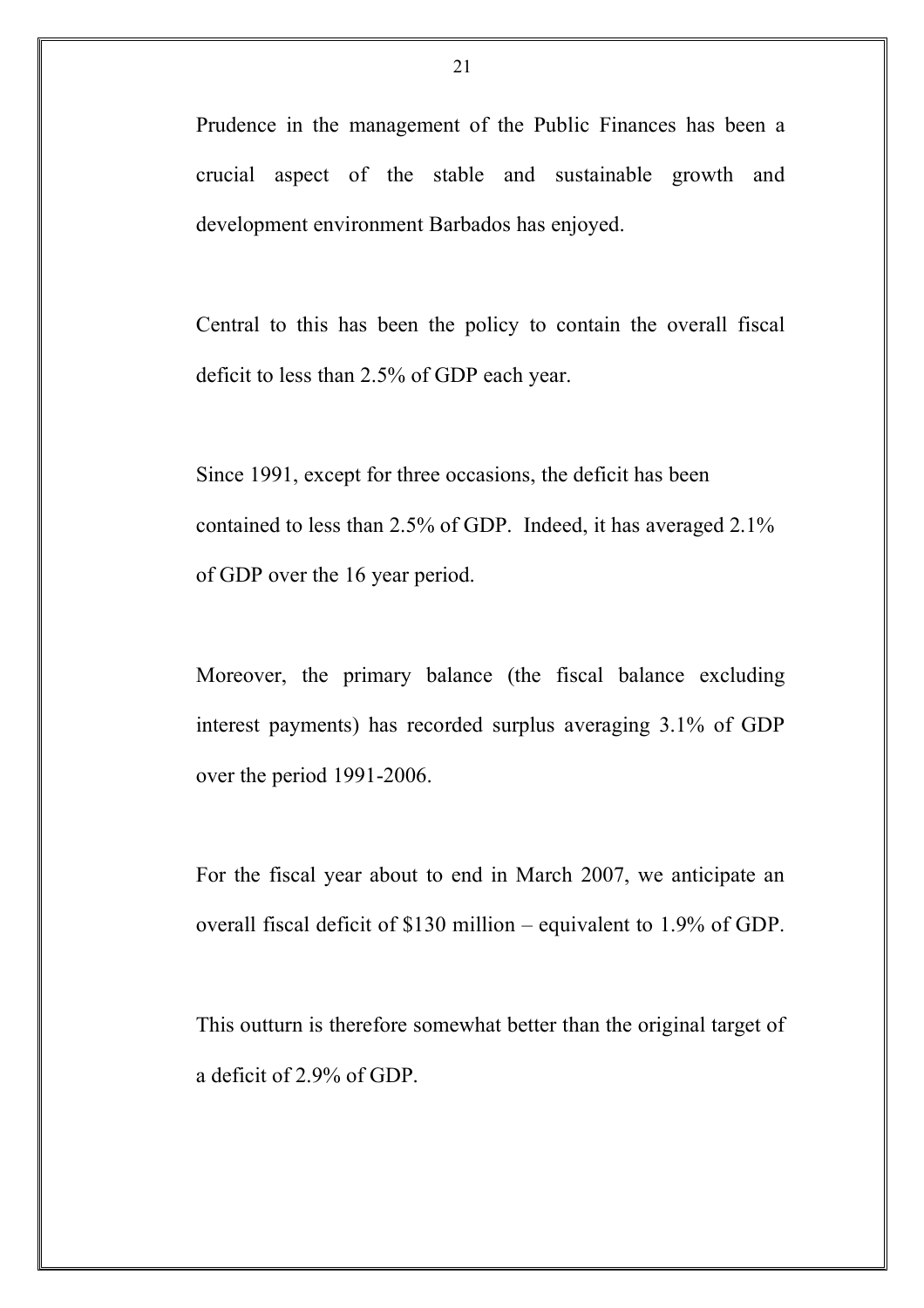At March 31, 2007, the Central Government Debt is expected to be \$4.9 billion.

The domestic debt is projected to grow by 10%, while the foreign debt is projected to remain at the same level as it was at March 31, 2006.

Significantly, the overall national debt at the end of the fiscal year is estimated to be 71% of GDP as compared to 77% at the end of the previous year.

Unlike some other countries, some of which are benefiting from debt-relief programmes provided by the International community, Barbados has, and will continue to pay its debts as they fall due, and can account for and fully justify the purposes to which all of our loans have been put.

The new Hilton Hotel, the major expansion of our Airport and Seaport, the impressive upgrading of our roads, our capital city and our general infrastructure, the transformation of our educational system, the building of new institutions to provide development finance to our productive sectors, the investment to protect and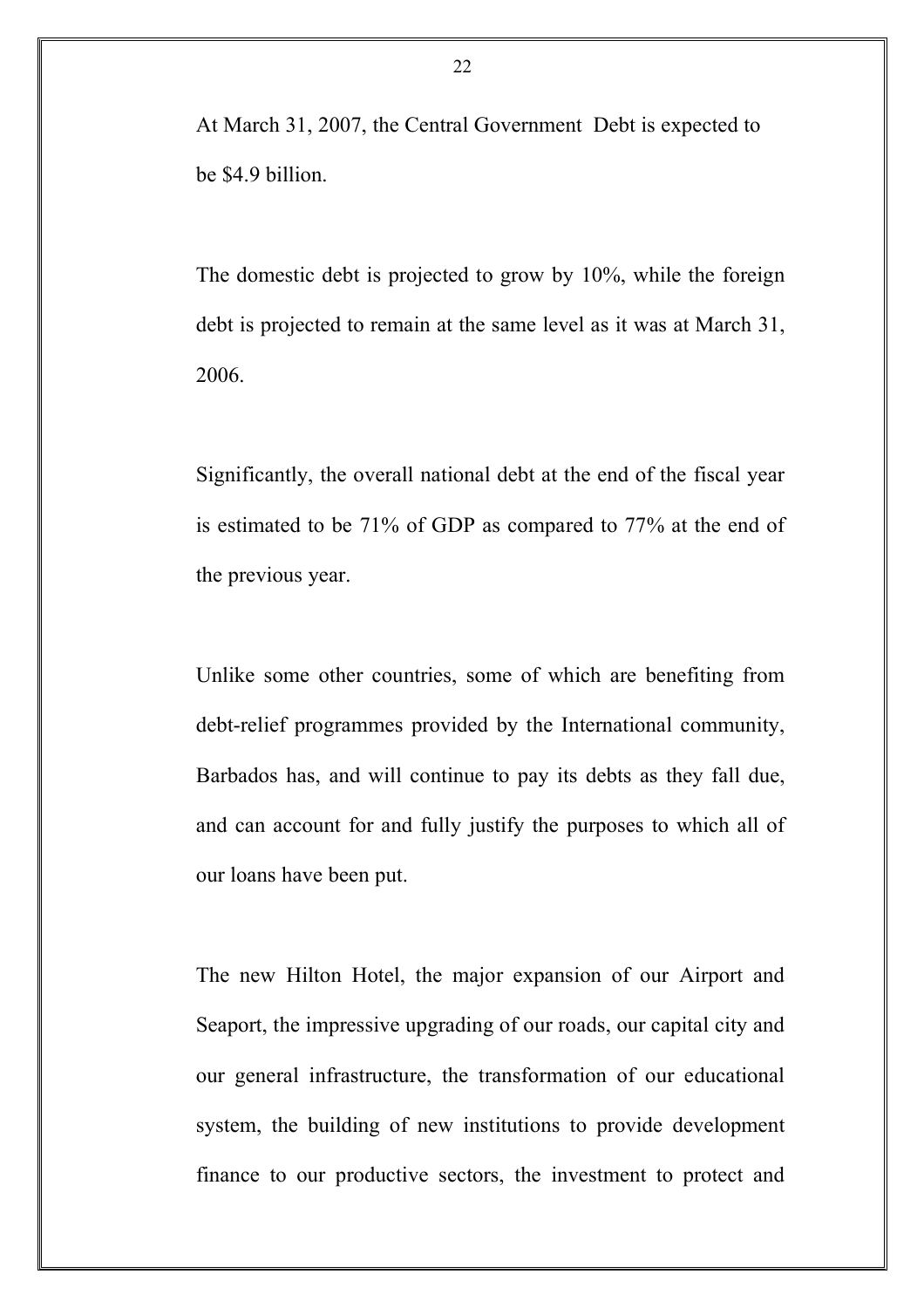improve our coastal areas are all graphic evidence of borrowed funds well and truly spent.

Notwithstanding, we propose to institute measures to reduce the ratio of the Public Debt to GDP to under 60% by 2012.

Next fiscal year's expenditure will still reflect funding of World Cup related activities and the projected deficit for the next fiscal year is estimated to be the same ratio of GDP as this year (1.9%).

However, in pursuit of the debt management programme I have just described, we propose to amend our fiscal stance, and once the World Cup related expenditures have been taken off our books, to set a new target for the overall fiscal deficit of 1% of GDP per year, and primary fiscal surpluses in the region of over 4% as compared to the 3% over the past 16 years.

As a result of recent tax adjustments, Barbadians enjoy among the most favourable tax regime in the Caribbean. The range and quality of the social services and entitlements enjoyed by the general population stand out among all developing countries and in some areas exceed those of some first world countries.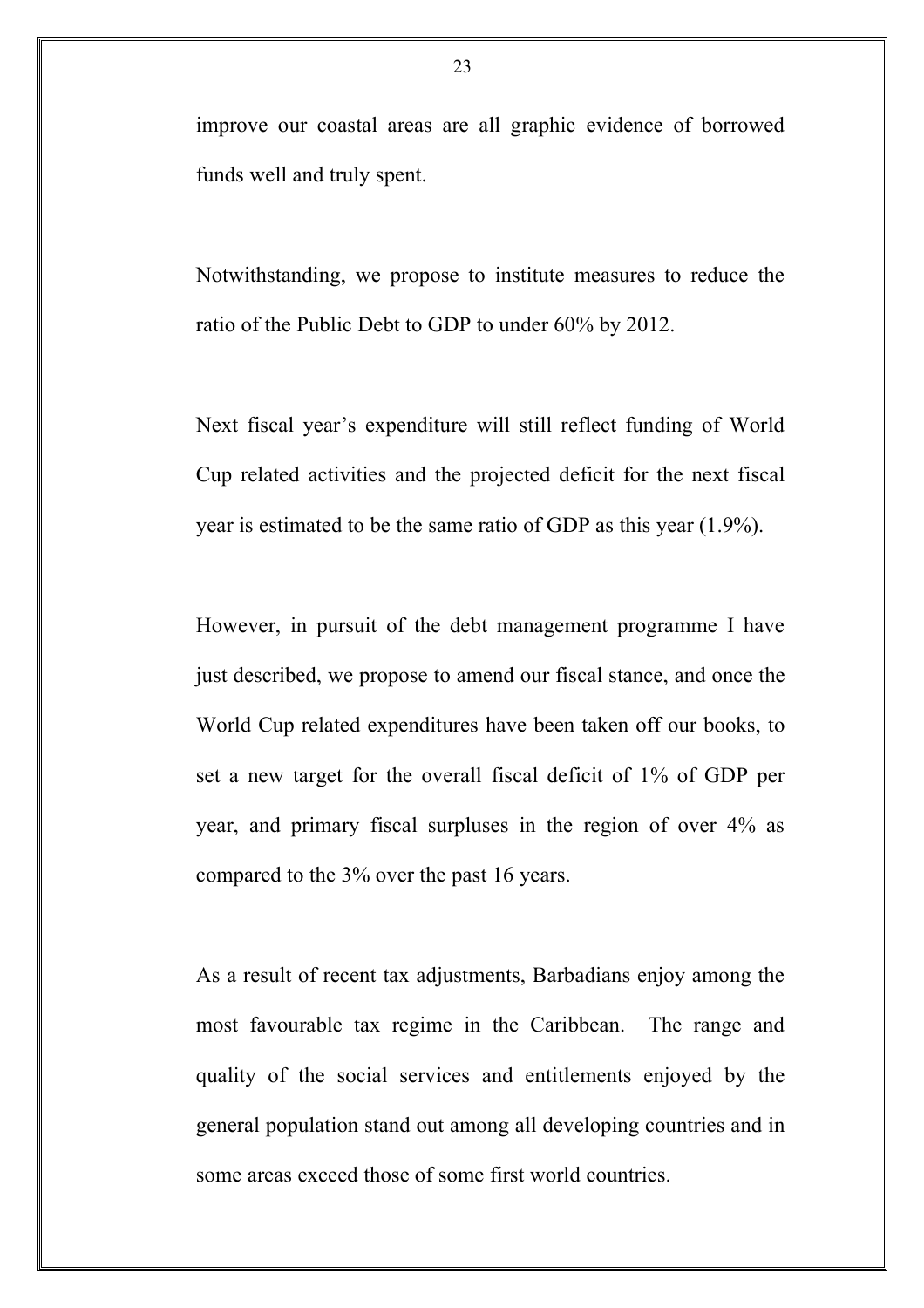To live within our fiscal and debt management means, we have now to be circumspect in creating more social entitlements, save and except in favour of the truly needy, and reform some of our entitlement programmes to eliminate expenditure wastage.

In addition, investment activities that have historically been treated as requiring spending by the State will be designed to be carried out as private investments, following standards and guidelines set by the State.

Achieving the targeted reduction in the debt to GDP ratio requires that the Government not engage in net additional external borrowing over the period 2007 to 2012.

### Financial sector

We need to institute new measures to accelerate the reform of our financial and capital market IN ORDER FOR Barbados to become the financial gateway for the Caribbean, and an important financial centre for the global economy.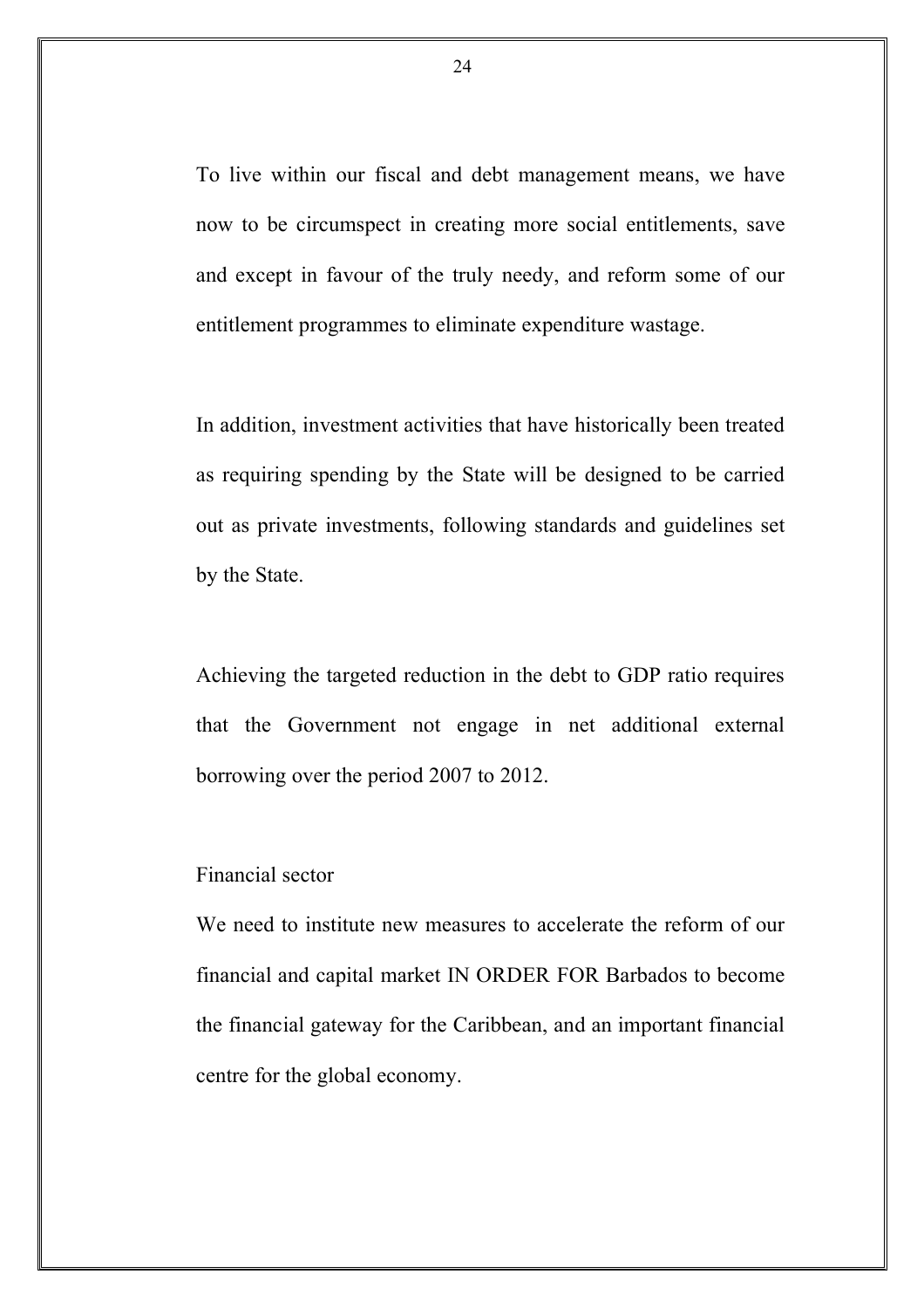Barbados has already removed selective credit controls but has not yet liberalized interest rates

We have particularly followed a phased approach to the liberalization of both the financial system and our management of exchange controls in the interest of maintaining economic stability.

It is however my judgement that Barbados cannot fulfill its national economic development objectives if we continue to cling to exchange controls. Indeed the arrival of the CSME presents the right time for Barbados to move to the next level with its exchange control arrangements. This will in turn require changes in the manner in which monetary policy is carried out.

Adjustments in interest rate and exchange control policies are now warranted.

At present the main vehicles which the Central Bank uses to conduct monetary policy are the minimum deposit rate, reserve requirements and moral suasion. Since 2001, the total reserve requirement has been reduced from 25% to 17% and as part of the liberalization process, the Government intends to reduce the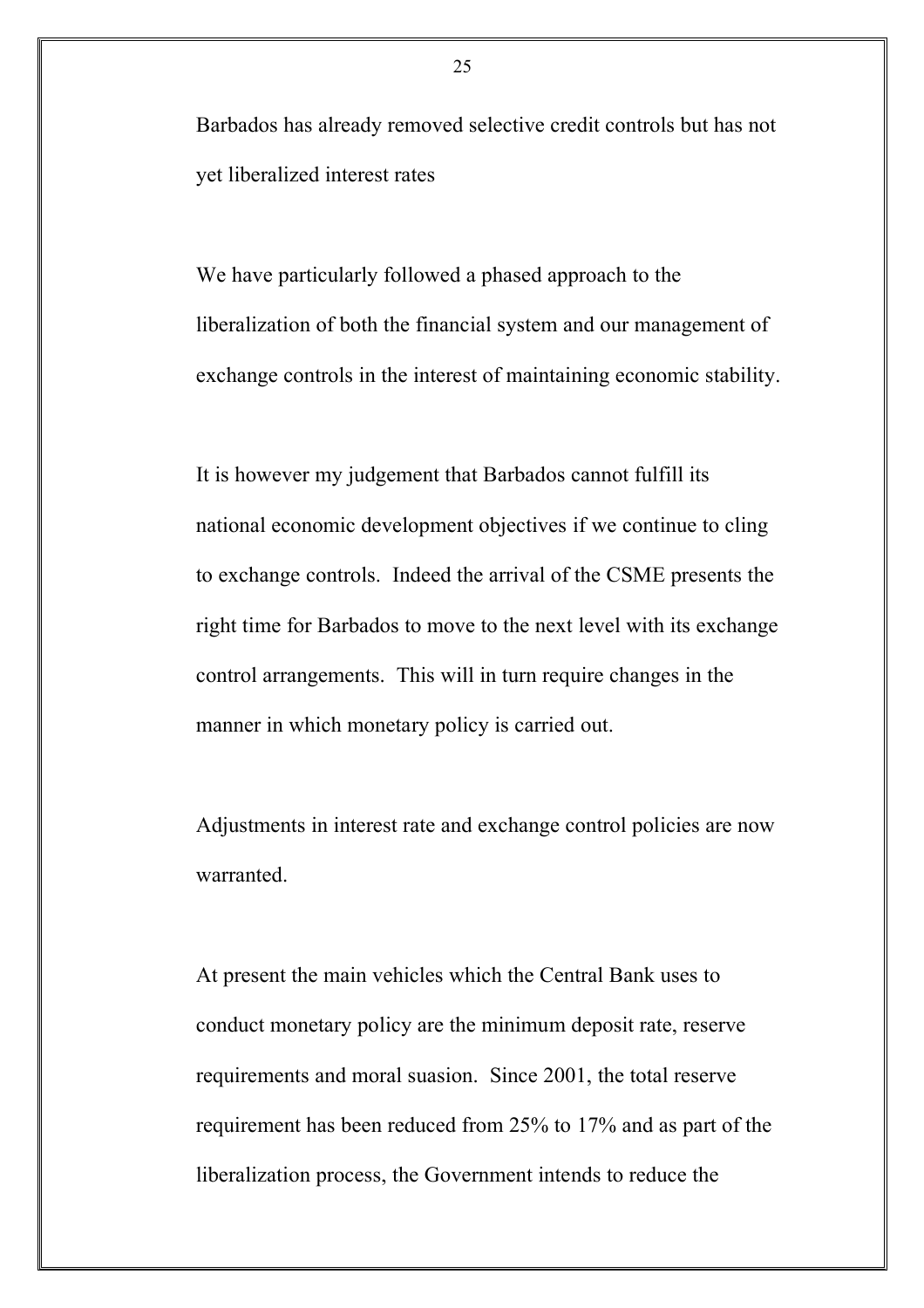securities element of this requirement by a further 6 percentage points.

Currently changes in the minimum deposit rate require approval from the Minister of Finance. As part of the Government's commitment to fully liberalize domestic interest rates, it intends to cede authority to the Central Bank to make changes to the minimum deposit rate without recourse to the Minister of Finance.

It is the policy of the Minister of Finance that Barbados should now enter a new phase where interest rates are now driven by market factors. In addition, given the move towards the removal of exchange controls, one of the considerations in setting interest rates should be to create conditions such that interest rates attract capital to Barbados and are set at a level to prevent speculative outflows.

#### EXCHANGE CONTROL LIBERALIZATION

In recent years the Central Bank, with the approval of the Minister of Finance, has steadily liberalized the exchange control regime. Further liberalization is necessary to facilitate Government's commitment to rights of establishment under the CARICOM Treaty and to meet government's commitment to fully open the capital account with respect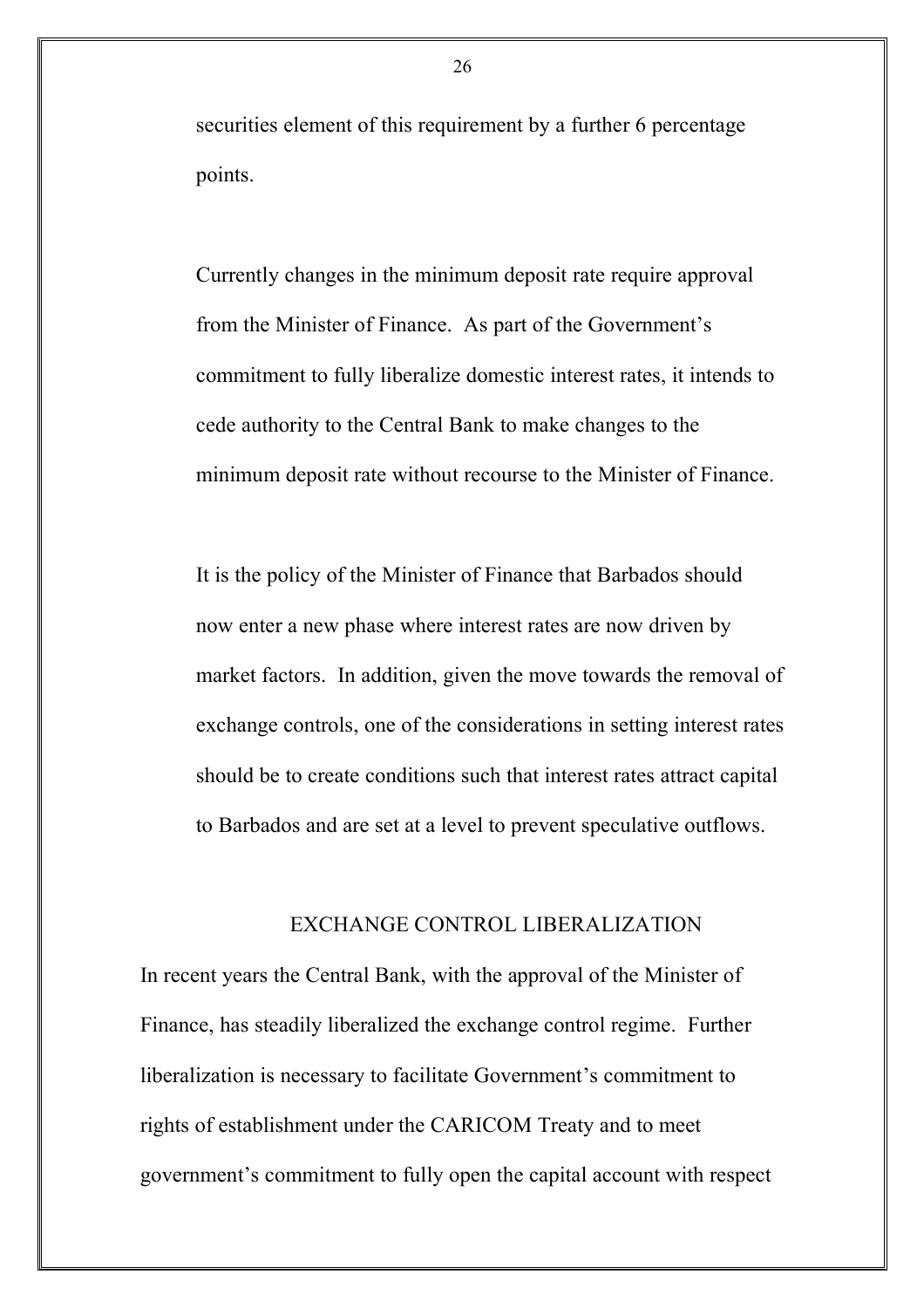to CARICOM by January 1, 2008. The areas left to be liberalized are: the holding of foreign currency accounts, purchase and sale of real estate involving other CARICOM residents, cross-border borrowing and lending within CARICOM.

It is now proposed that by year end all remaining exchange controls with respect to CARICOM will be liberalized.

We propose also that substantially all of the remaining restrictions with respect to non CARICOM transactions be removed as soon as practicable thereafter.

At the 2006 National Consultation on the Economy, a Tripartite Committee was established to advise as to the best process by which the full liberalization of Exchange Controls in Barbados should be managed.

Its Report will be acted upon as soon as it is received.

I fully appreciate that some may judge that there are great risks in attempting to go this far, this quickly.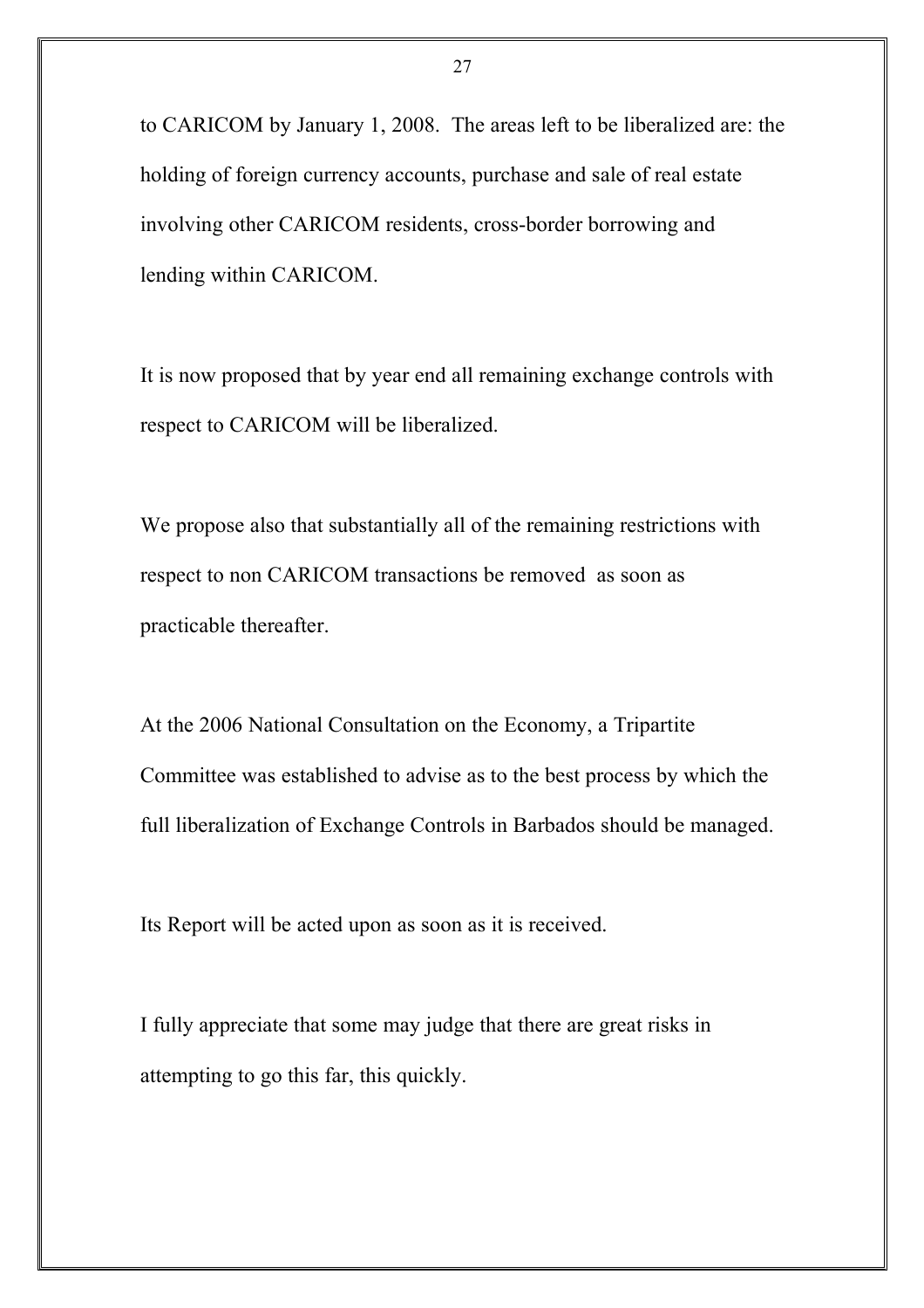It is my judgement that exchange controls may be impairing the balance of payments rather than protecting it .

The fear, justified or not, that investors will not be able to retrieve capital in a short predictable and transparent manner leads investors to keep capital offshore.

It is one important reason why international purchasers of Barbadian property do so through offshore companies.

I strongly support the view that a credible removal of exchange controls, alongside recent tax reform and other reforms to be announced can lead to a net inflow of capital held abroad that would boost our international reserves.

Despite the risks, we need to go in this direction to take our economy to the next higher level of performance.

### SECTORAL POLICIES

As I indicated earlier, during the course of the past 10 years, a comprehensive set of policies have been introduced to provide all of our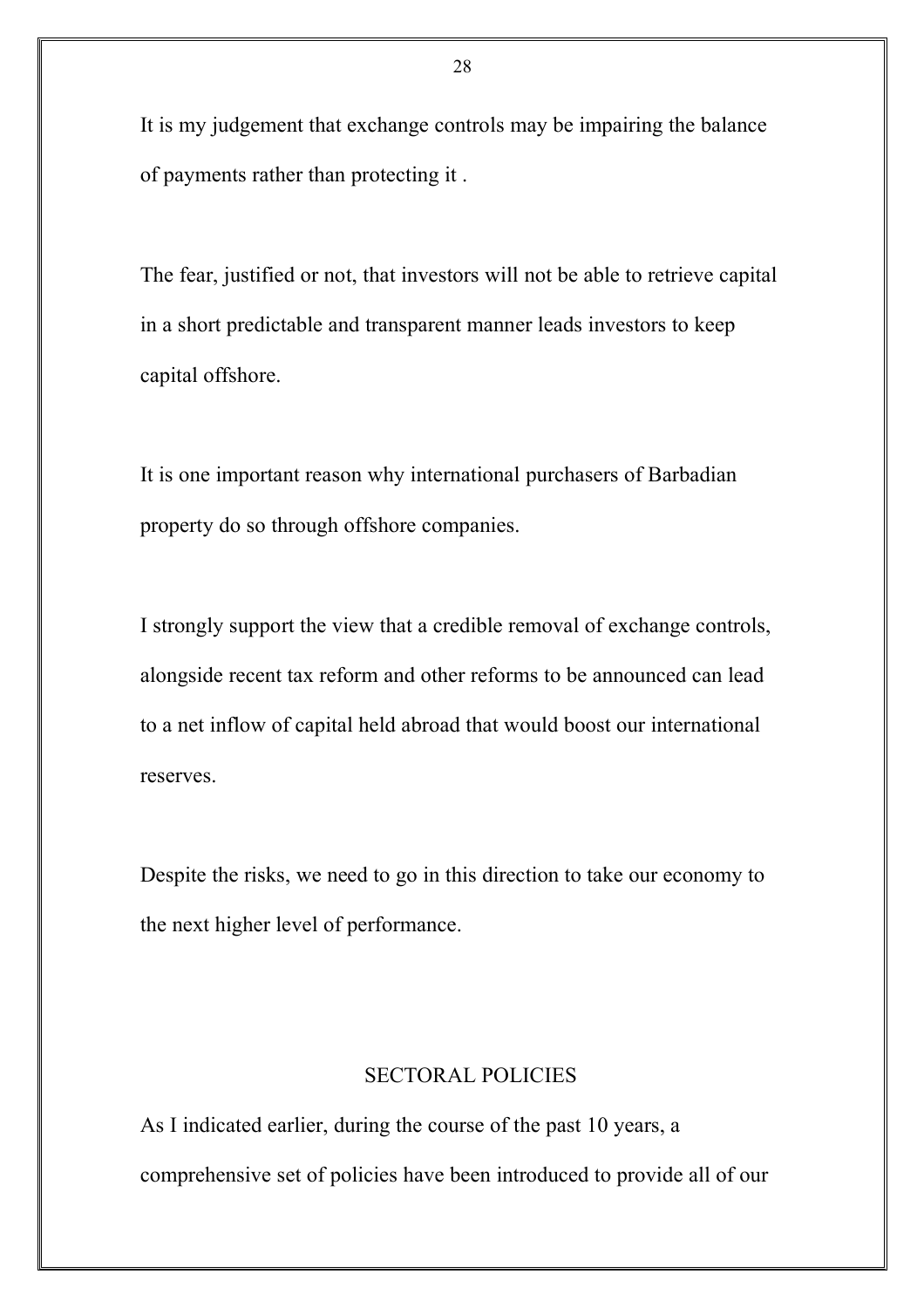productive sectors with concessions, technical assistance to support their restructuring, support to help them penetrate niche markets, access to development finance through Fund Access and Enterprise Growth Fund, and new institutional arrangements to improve the environment within which business takes place and to reduce the cost of doing business.

These measures have led to a demonstrable improvement in the growth conditions facing Barbadian producers, but most especially to those in the manufacturing and agricultural sectors where the brunt of the adverse conditions ushered in by trade liberalization was initially experienced.

There is, however, much that needs to be done to improve the conditions for future growth of our sectors. We now also have to refine some of the policies we have been deploying to take advantage of emerging or untapped opportunities, or to mitigate the impact of risks and constraints our enterprises face in the market place.

No major policy initiatives have been proposed in respect of our Tourism Industry which has been the beneficiary of the most far-reaching financial, marketing and institutional supports in recent time.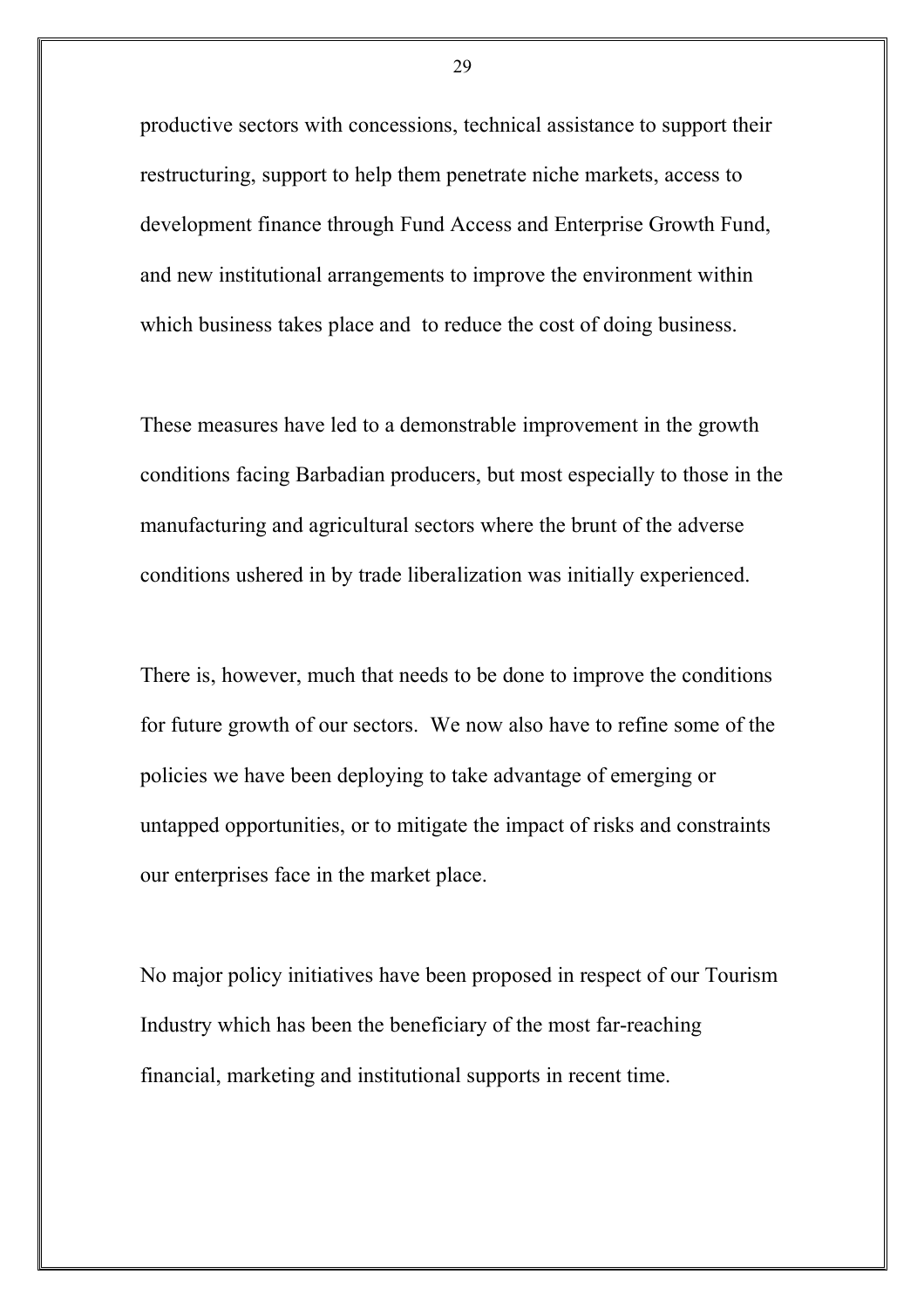### AGRICULTURE

Mr. Speaker, in recent years, many of Government's policies were focused on the repositioning of the agricultural sector in order to facilitate its re-emergence as a strong contributor to the national economy.

We have identified three major areas around which new initiatives will be employed. These initiatives are the attainment of Food Security, the full use of modern technology and research within the agricultural sector and the creation of an environment which encourages agro-processing to add value to our primary agricultural commodities.

I wish especially to stress the significance of efforts to generate greater food security.

During 2006, the strategies pursued by the Ministry of Agriculture and Rural Development were geared to increase output in sixteen commodities for which stakeholders in the sector had indicated that Barbados can achieve self-sufficiency. For the year 2006, this country spent \$10,744,522 on the importation of these commodities. This has in fact been a 21 percent decline from the \$13,603,798 spent on these commodities for the previous year. This is a true testament to the marked increase in the overall output of the agricultural sector for 2006, and also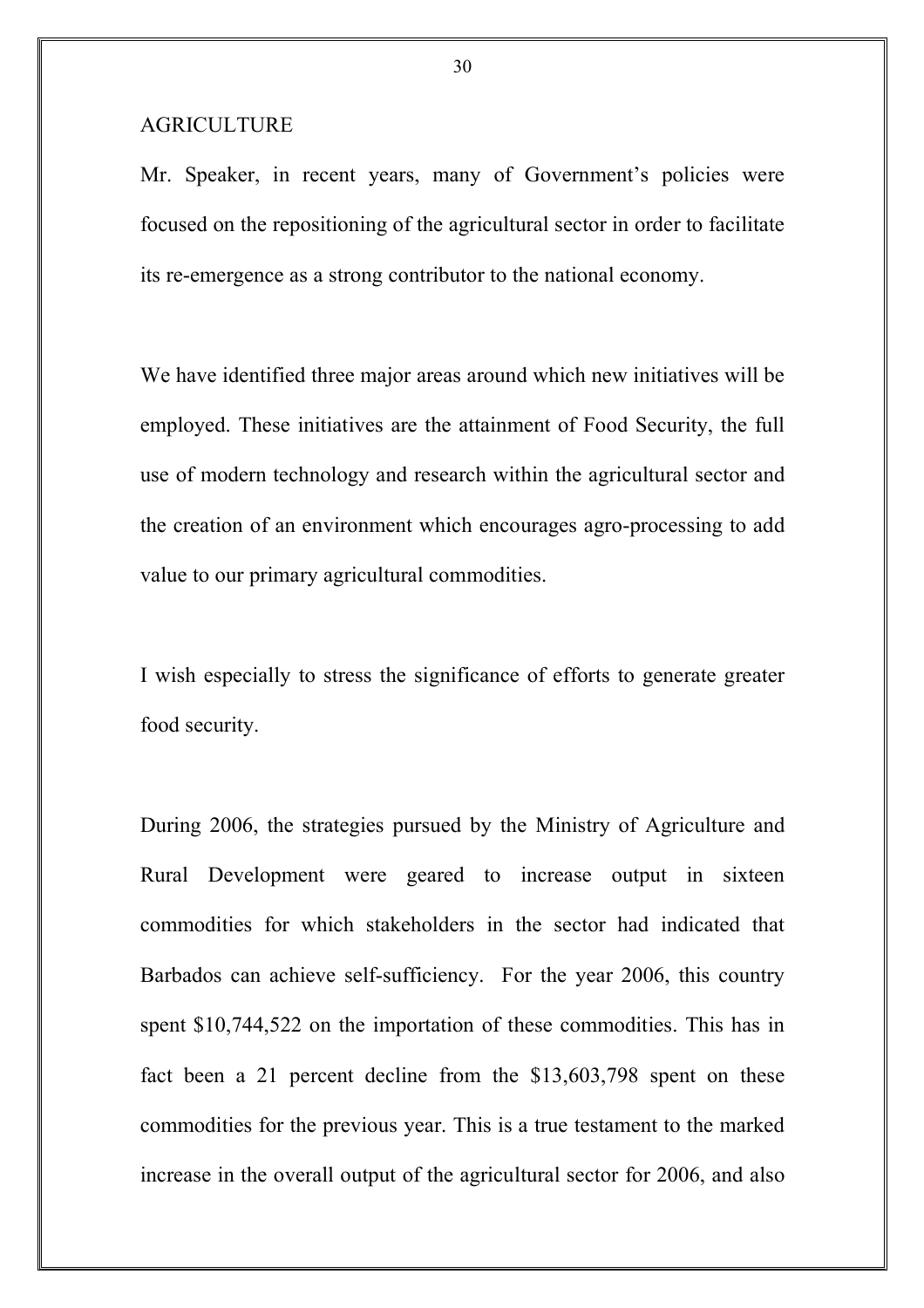buttresses the notion of the ability of the sector to aim for food security as an attainable goal.

Developments in the Sugar Industry

To take our agricultural sector to the next level we must accelerate the programme to reform the sugar cane industry.

Mr. Speaker, in April 2006, Barbados submitted to the EU its 2006-2014 Sugar Adaptation Strategy, indicating how it will adjust to the substantial price reductions over the period 2006 – 2013. Barbados and other ACP member states will have access to grant funds in the amount of 40 million Euros for 2006. Barbados' share will be Euro 2.3 million of which \$1.2 million will accrue to the agricultural sector.

It has been proposed that these funds will be directed towards the financing of the restructuring of the BAMC, as well as the institutional reform of the Barbados Sugar Industries Ltd as identified within the aforementioned Sugar Adaptation Strategy.

Initiatives for the transformation of the sugar industry are progressing smoothly. Plans are already well underway for the establishment of a multi-purpose facility for the production of ethanol, refined and specialty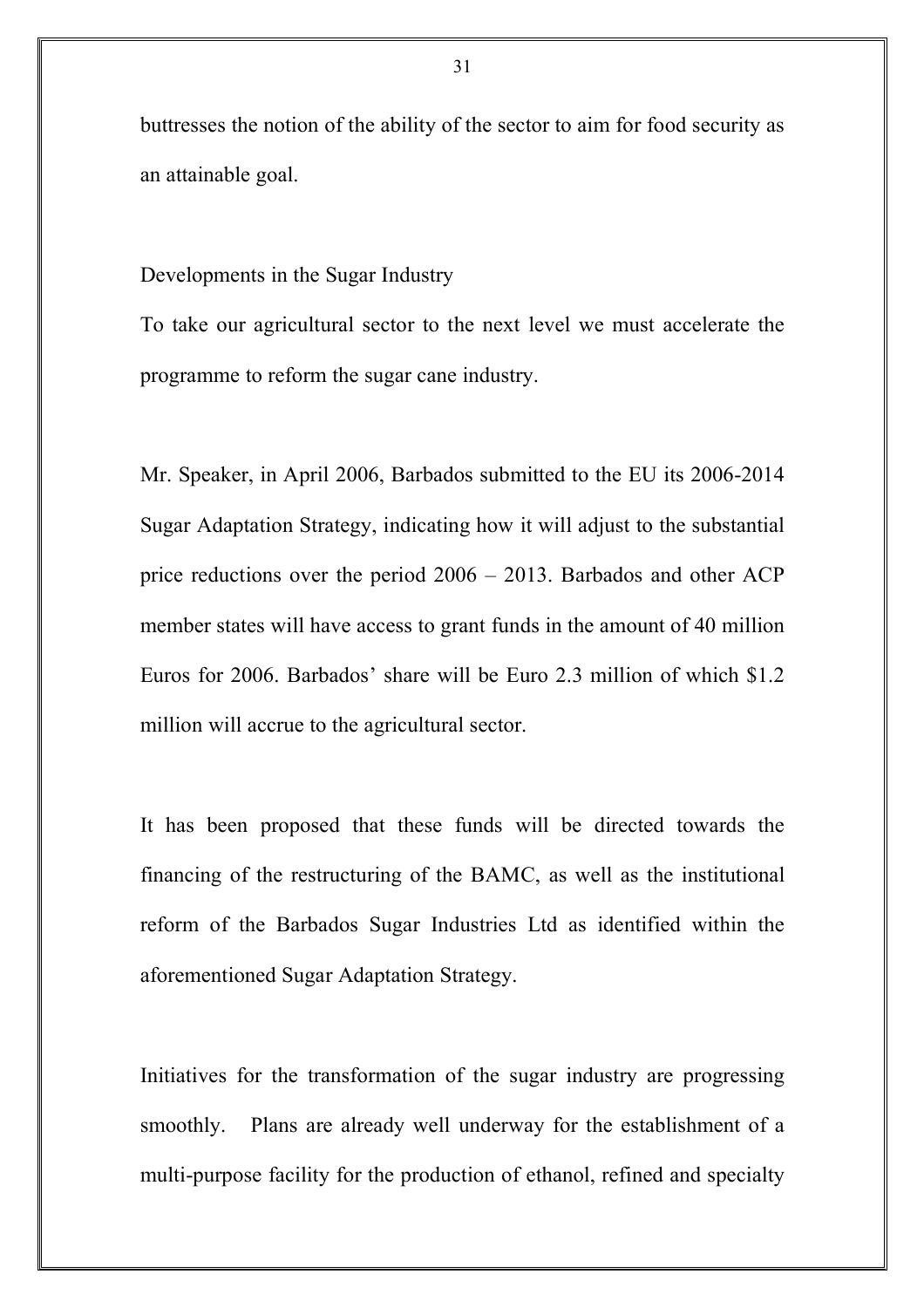sugars, high grade molasses, as well as for the generation of electricity. In addition, the there is the intention to turn the old Bulkeley Factory into a living sugar museum.

The government has agreed to support the BAMC's application to the Caribbean Development Bank for a loan of US \$160 million to facilitate the financing of activities under the Cane Industry Restructuring Project.

The re-structuring process of the industry has started already with the sale of Barbados sugar abroad as a branded product rather than as a primary commodity as has been the case for over 300 years. During 2005 the BAMC launched the brand known as "Muscavado Gold" on the domestic market and last year during November, the brand known as "Plantation Reserve" was launched in the United Kingdom". Mr Speaker, both brands are doing well but the "Plantation Reserve" has already made a major penetration in the top supermarkets and hotel chains. Plans are now being developed to spread our market presence to Germany, Ireland and Canada.

The intention is to move from producing 400 tonnes to 10,000 tonnes in the years ahead. The branded sugar is being sold at \$17 per lb as compared to \$1 per lb for bulk sugar, and will enable our sugar industry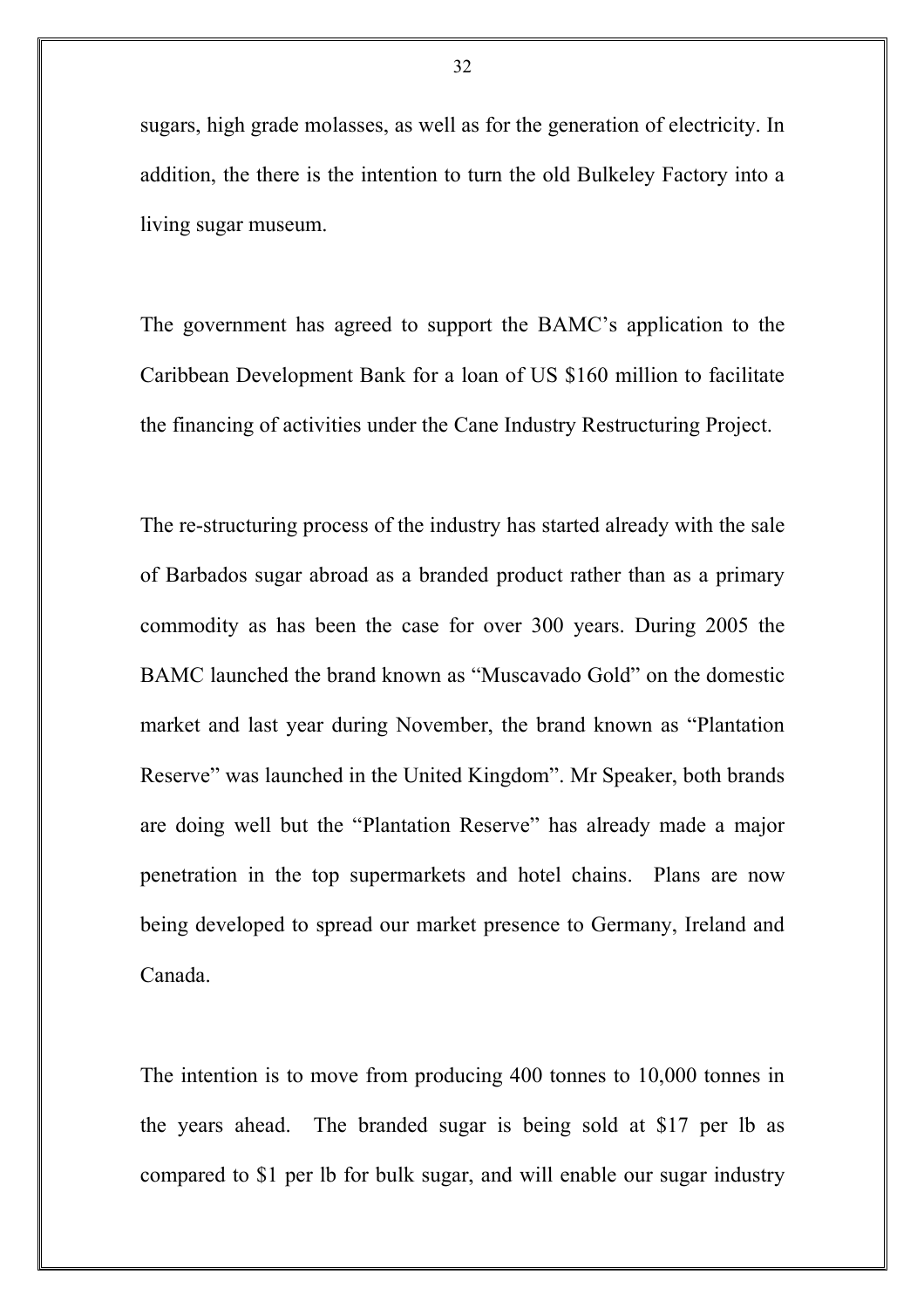and its producers to envision a future of financial viability.

We are now ready to take the industry to the next level and call on all involved to lend their full support.

In order to ensure that the transition into a sugar cane industry remains a smooth one, the Government proposes:

- A further capital injection of \$3,000,000 to enable the BAMC to continue the necessary pre-investment activities during the transitional period in which the industry will be restructured.
- The provision of \$250,000.00 to conduct a feasibility study for the establishment of the living sugar museum.

Strengthening Of the Poultry Industry

Mr. Speaker, last year I highlighted the fact that there are sixteen commodities for which stakeholders in the sector identified that this country has the ability to attain self-sufficiency. One industry, which has nearly achieved this objective, is the poultry industry, which now supplies the country with approximately 80% of its requirements. The government is therefore committed to strengthening its partnership with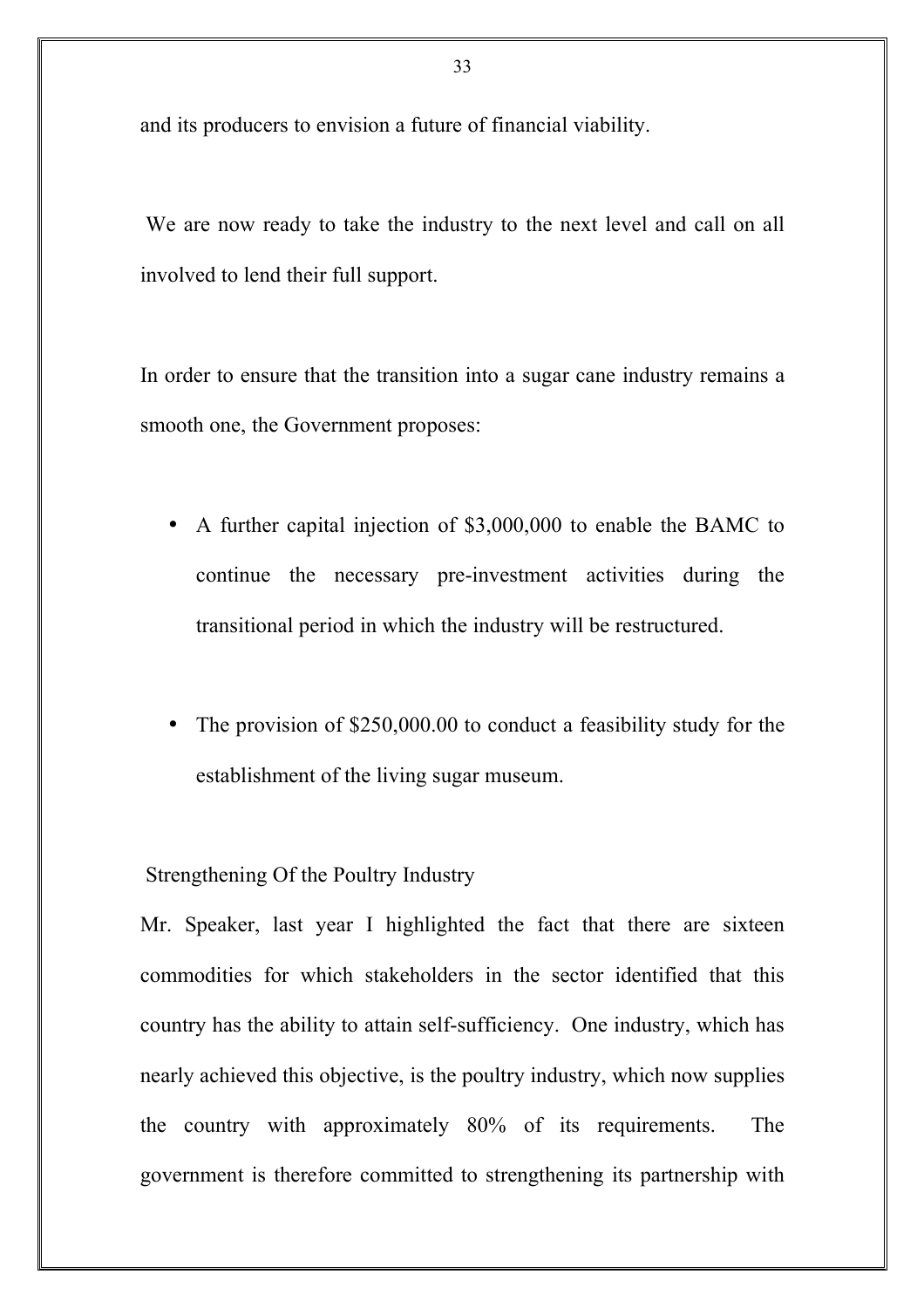this industry to ensure that it achieves its objective of supplying 100% of this country's poultry needs.

In order to facilitate this process therefore and to ensure the further development of the Industry, it is being proposed that a Poultry Board be established.

The government will therefore provide resources to the tune of \$200 000 to assist in off-setting the costs associated with developing the requisite institutional framework for the establishment of this Poultry Board.

The poultry producers are well aware of the vulnerability of the subsector and have therefore decided that they should put in place an insurance policy separate from any coverage which may be provided by the Government to help affected farmers get back into business quickly in the event of a disaster.

This industry now has investments in excess of \$160million and will require even more if it is to move to the next level where it can provide 100% of the poultry products which we consume. Therefore, the government fully supports this initiative on the part of the poultry industry, and stands prepared to contribute towards the capitalization of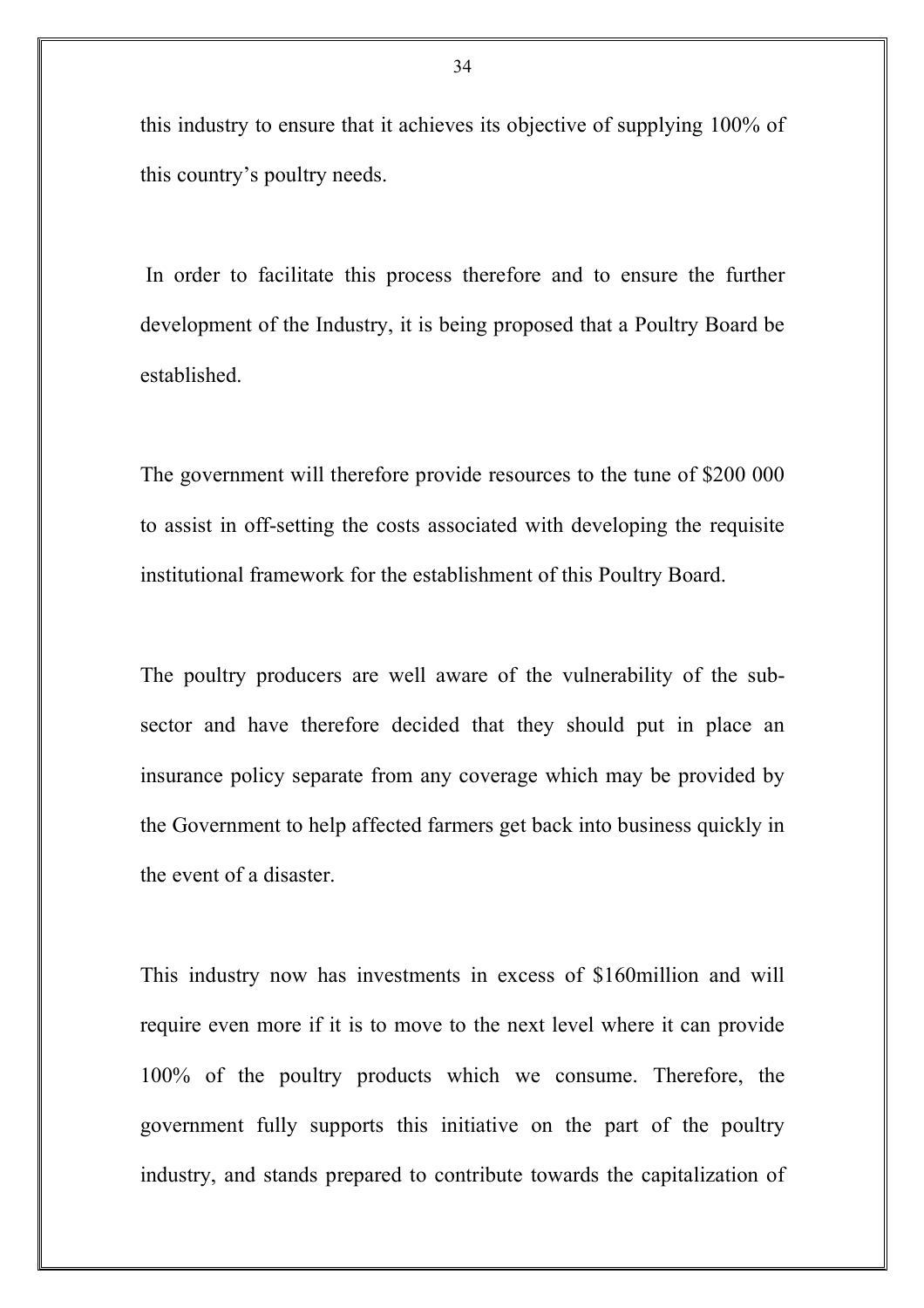this insurance scheme, if deemed necessary by the industry.

### Pig Artificial Insemination Programme

Since 2002, pork production has increased by some 87%, moving from a production level of 1.4 million kgs. in 2002 to 2.64 million kgs. in 2006. This industry is now producing some 60% of local demand for fresh pork. However, this industry still has some way to go in achieving its objectives of self-sufficiency and of increasing its supply to the processing industry from 13% to at least 50% of requirements.

To reach these targets, the capacity of the industry to produce stock must be improved.

The Ministry of Agriculture and Rural Development, in collaboration with the Pig Producers Cooperative Society and the Barbados Agricultural Society, will therefore be establishing a Pig Development Centre at the Greenland Livestock Station for the collection of fresh semen from the genetically improved boars acquired through this pig improvement exercise.

The Government will therefore provide the sum of \$ 300 000 to assist with the development of this Pig Artificial Insemination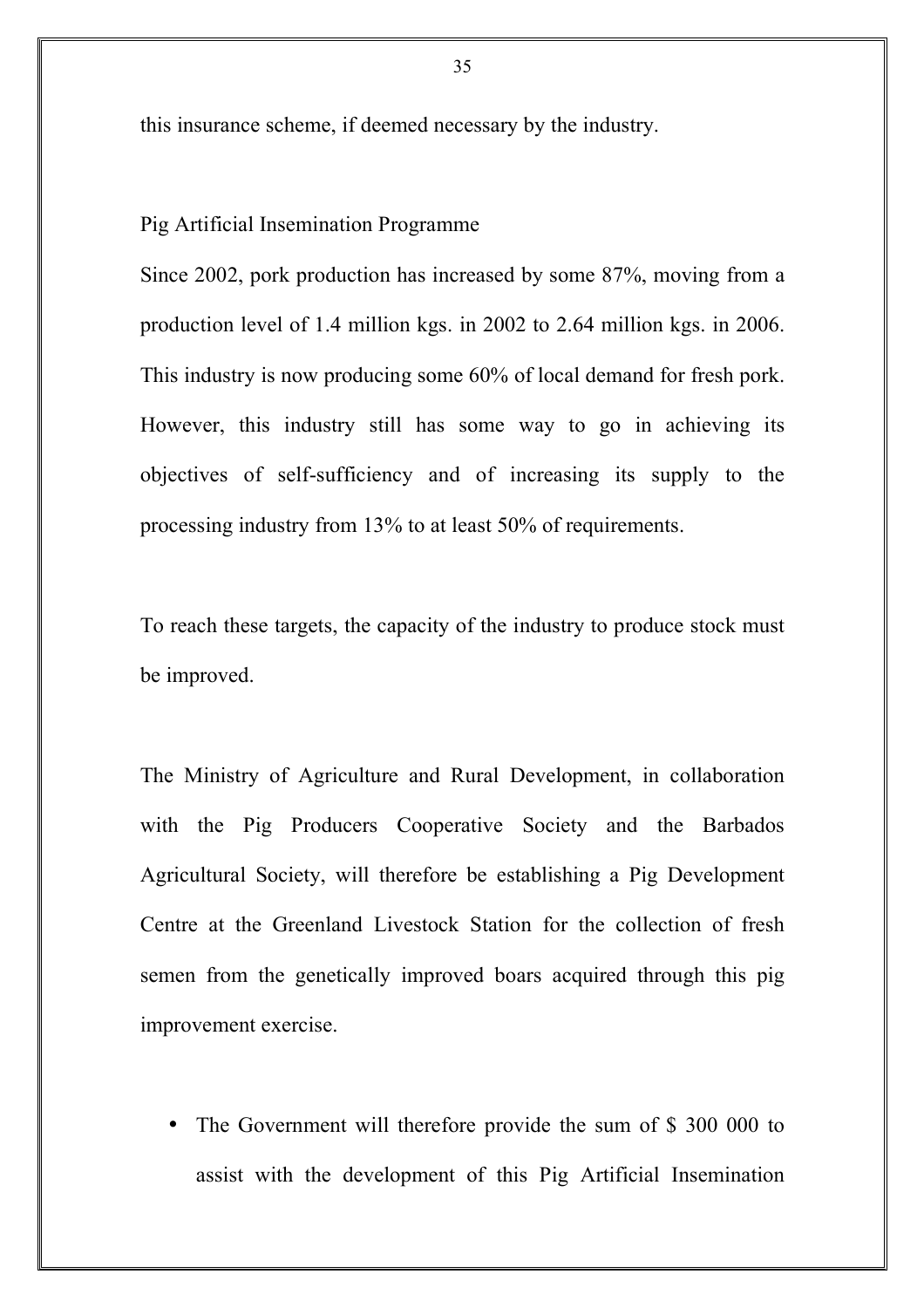#### Programme

Support to the Development of the Dairy Industry

During 2006, this industry produced some 4.5 million kgs of milk, which represents approximately 75% of local demand for fresh milk. It is the intention of the industry however to increase production of fresh milk to 6 million kgs in the very near future, with the longer term production target being 9 million kgs of fresh milk. To assist in increasing the supply of milk locally, the Industry sees the need to import some 400 heifers incalf.

To assist those farmers without access to financing and who are desirous of importing cows in order to add to their stock, it is therefore the intention of the government to provide financing via, the Agricultural Development Fund (ADF) for this purpose.

The government will also support the Industry by creating a New Dairy Board to better administer its affairs.

Water Harvesting Facilities for the Livestock Sector The issue of the availability of water for the agricultural sector remains a concern to stakeholders in the sector.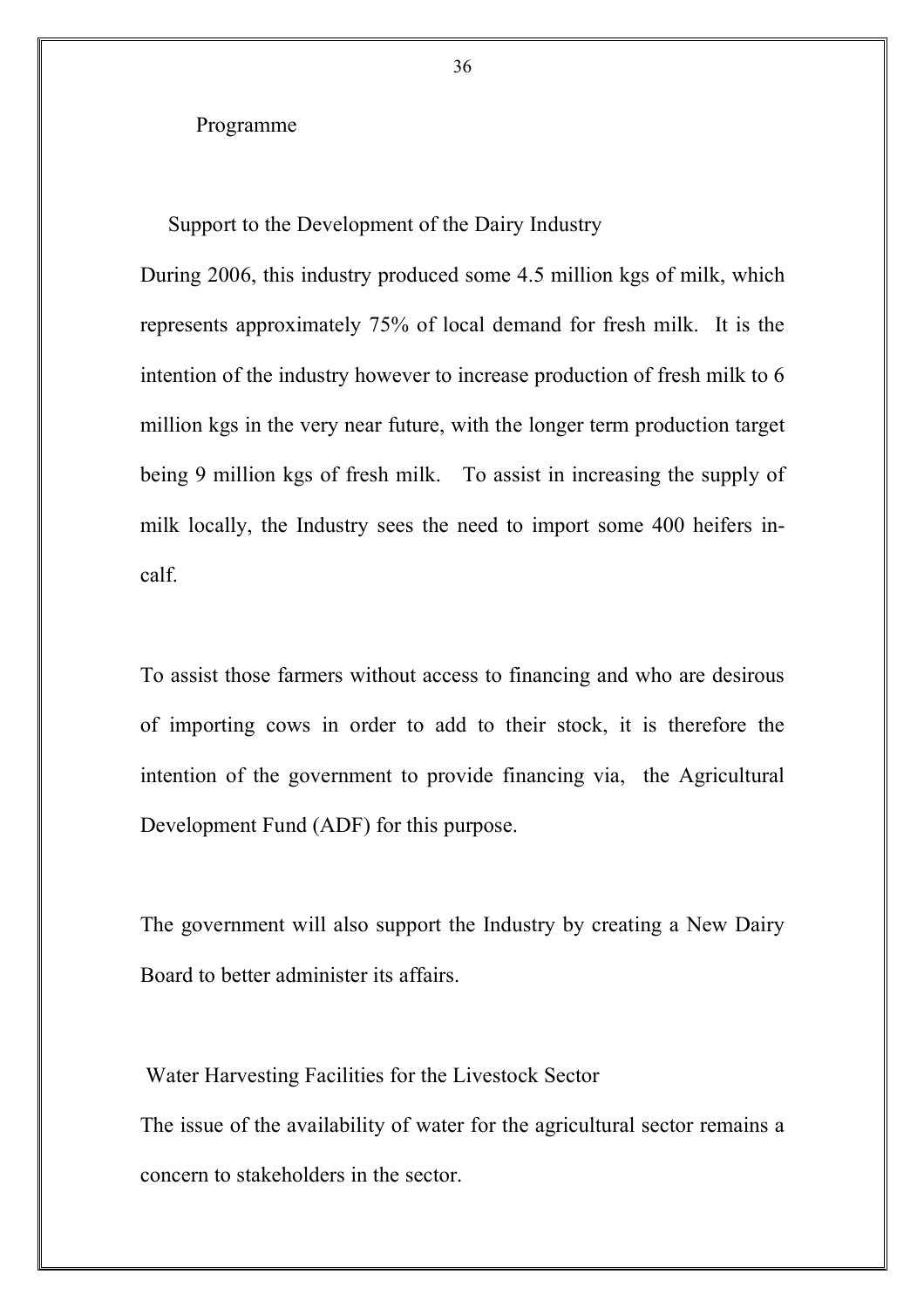To assist the sector in reducing its dependence on the potable water system, the Government has already provided incentives to facilitate the harvesting of water for crop production. These incentives have helped that sub-sector tremendously and I now propose to extend them to the livestock sub-sector.

A 50% rebate on the cost of the establishment of water harvesting facilities will be provided to registered farmers engaged in livestock production.

Arboriculture Development in the Scotland District

The Agricultural Development Plan for the Scotland District envisages the establishment of fruit and forestry trees since most of that area is not suitable for other agricultural development.

Last year, we introduced an amended Orchard Development Subsidy to promote the afforestation of the District, as well as the production of approved fruit trees.

• To further assist investors in the Scotland District with meeting the cost of establishing orchards, forests and agro-forestry projects, we therefore now propose to offer to registered farmers, a 50% discount for the purchase of a minimum of 300 trees of approved species as distinct from the \$5 rebate as proposed last year. These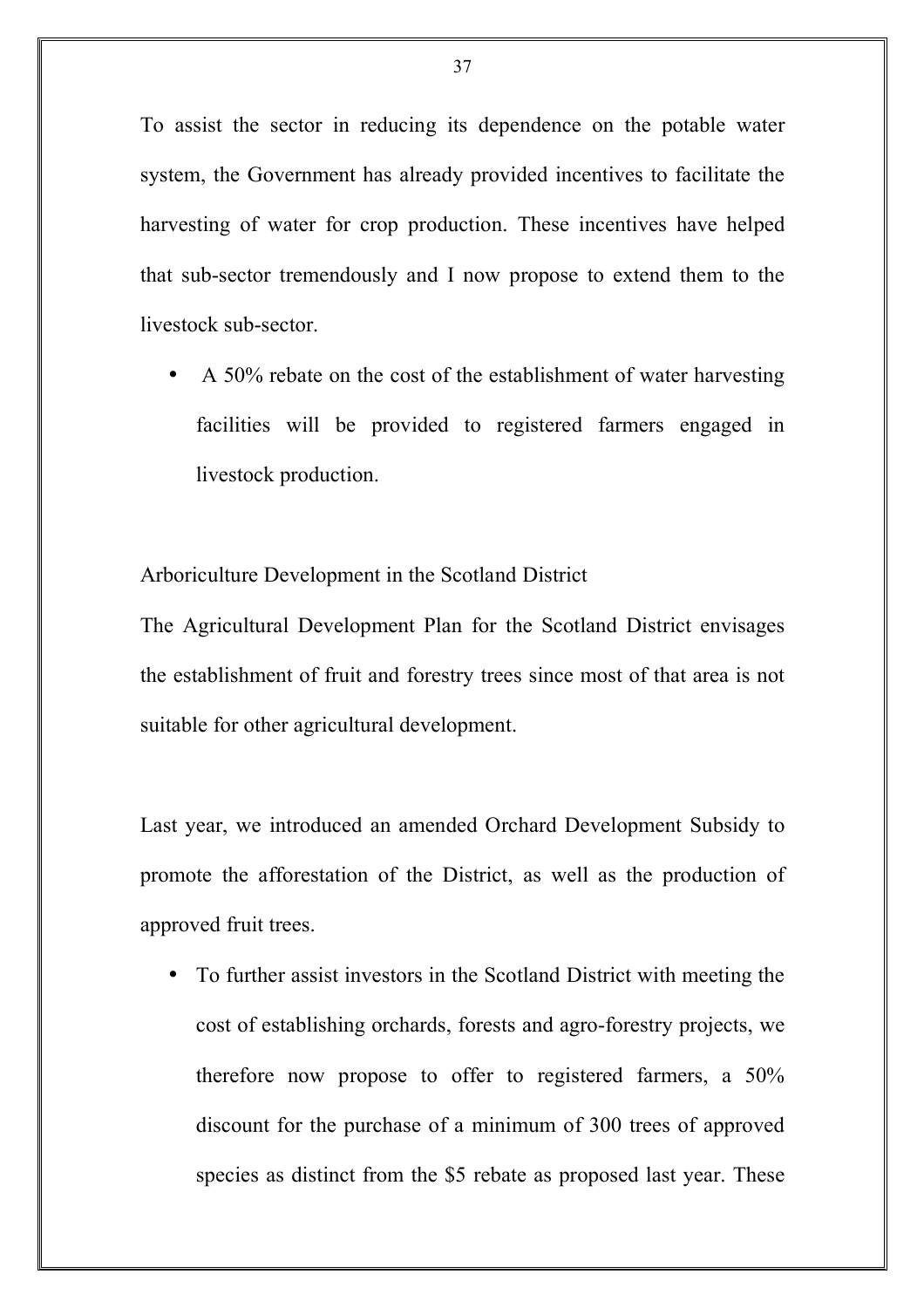trees must be managed in accordance with Good Agricultural Practices (GAPs) to be developed by the MAR.

• A rebate will also be made available to registered farmers of 50% on the costs of the management of these trees in accordance with guidelines to be provided by the MAR.

### Promoting Youth in Agriculture

The agricultural sector is faced with the problem of having an aging agricultural population. A programme has been devised to turn this around.

Chief among these is the establishment of model farms to facilitate the undertaking of research and production activities, as well as training in agricultural practices, within a structured programme for young people.

Last year, I announced plans for the establishment of a Pilot Project for the youth at the Home Agricultural Station in St. Philip. Activities associated with this Project are now well advanced with technical assistance being provided by Israel.

Plans are now being made for a similar project to be undertaken as part of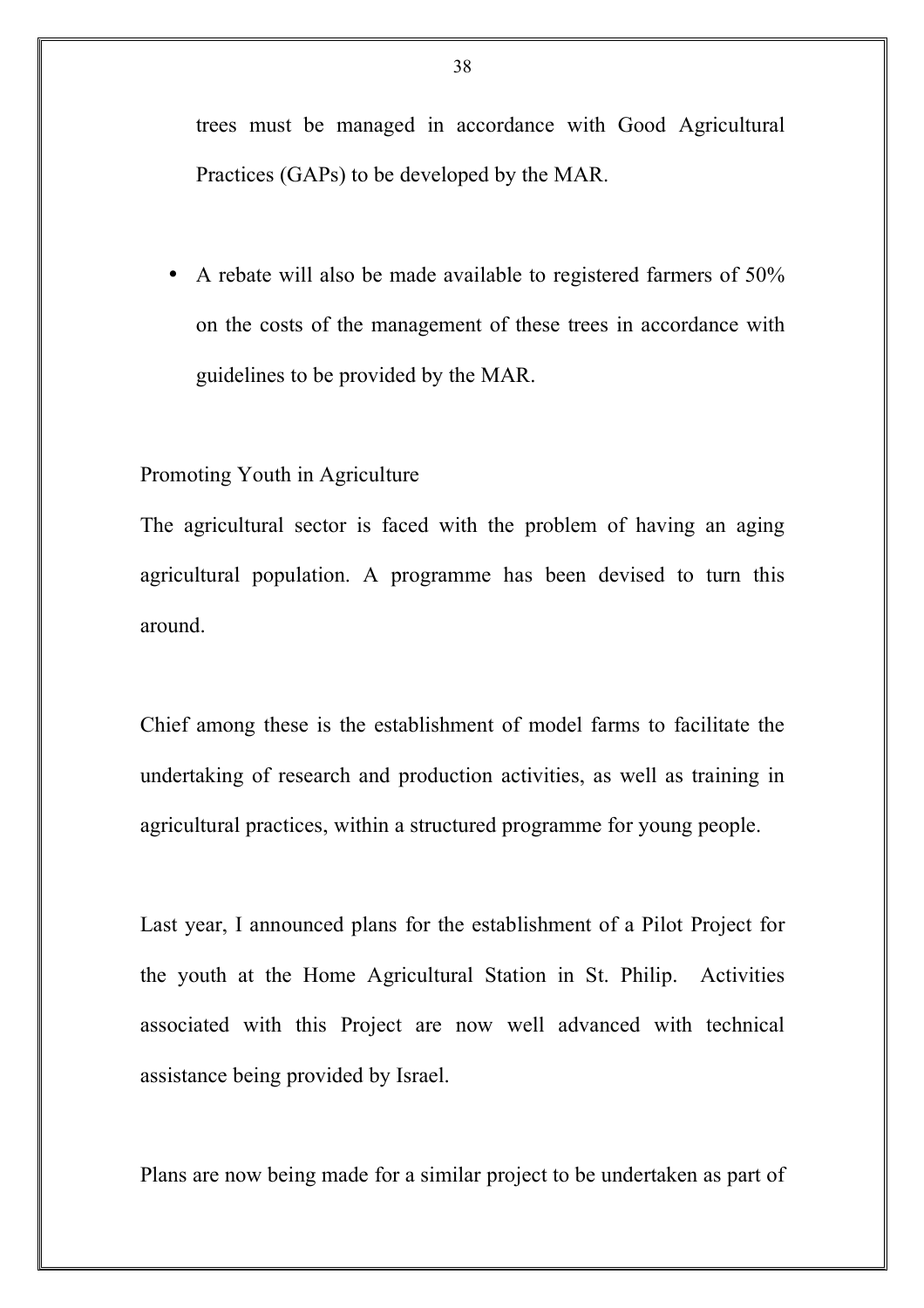the Bath Plantation in St. John by the Ministry of Agriculture and Rural Development, in conjunction with the Food and Agriculture Organisation (FAO

• An initial capitalization amount of \$ 2 million will be provided for the youth programme at Bath through the Agricultural Development Fund.

National Agricultural Health and Food Control Authority

The agricultural sector must be able to respond not only to the demands of local markets, but also to regional and global demands, especially in terms of quality standards.

Barbados has especially experienced great difficulty with regards to penetrating the lucrative markets of the European Union (EU). This has been due to the emphasis placed by the EU on high levels of standards, which in their eyes Barbados is yet to attain. With Barbados, as part of the CARIFORUM group, soon to be entering a Regional Economic Partnership Agreement with the EU, the enhancement of the current Agricultural Health and Food Safety System will have to be addressed if the country is to exploit any opportunities to export indigenous agricultural products, which this Agreement will present.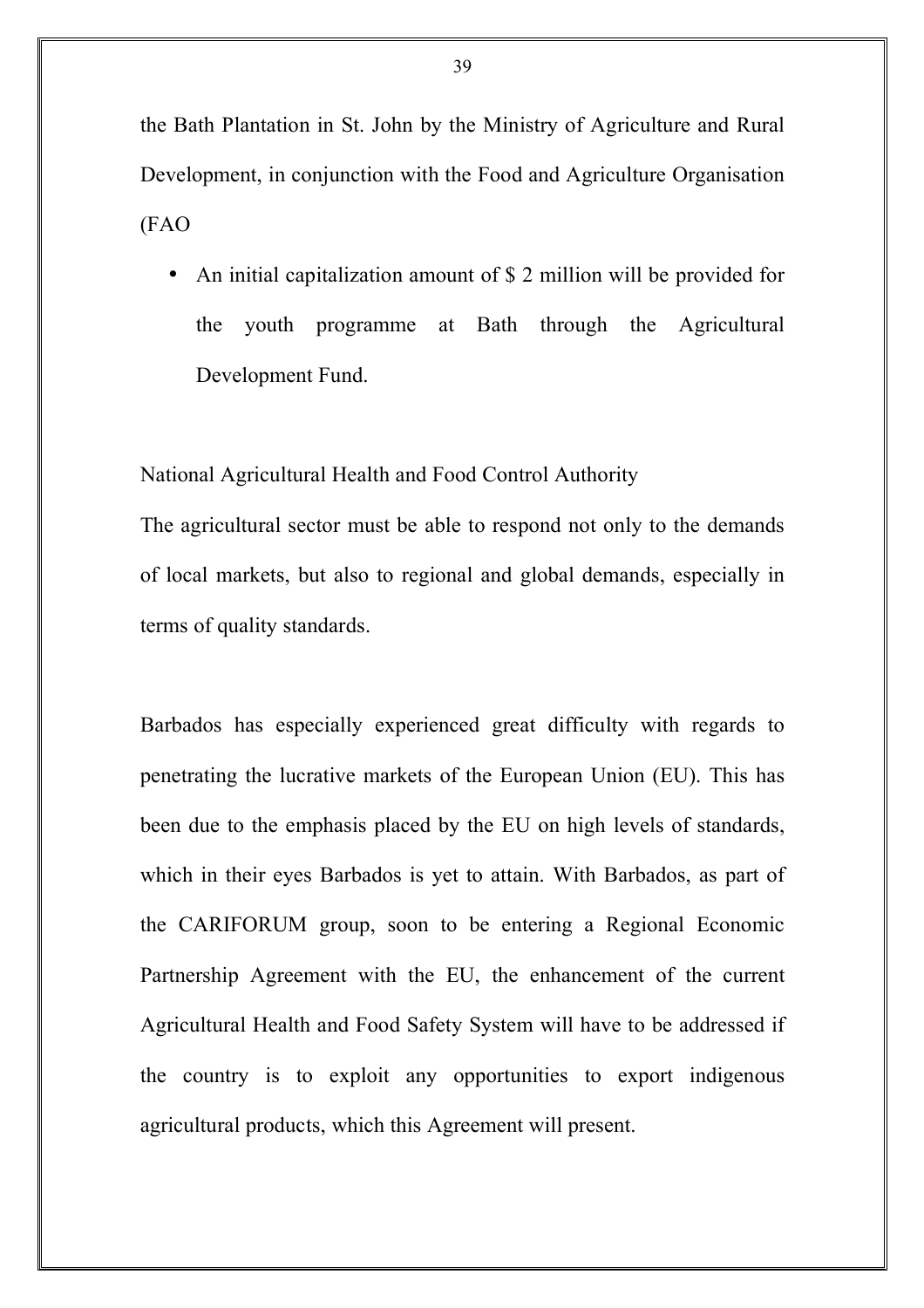It is imperative then that Barbados proceed quickly with the establishment of its National Agricultural Food Control Authority (NAHFCA) and with the upgrading of the various laboratories so that they can effectively carry out their tasks under the new Authority. In this regard, I propose that:

• An initial amount of \$20 million be made available to the Ministry of Agriculture for the upgrading of the eight laboratories within that Ministry. The IADB has been approached as the source of funding for this.

#### Vending and Wholesale Operations

In the past the agricultural sector was a leader among those industries promoting micro-enterprises within Barbados. It is the intention of the Government to ensure the re-emergence of this economic activity across the country.

Various locations throughout the island have been identified which will be designated for farmers' wholesale markets and for transient vending operations. These locations are shown at Appendix I.

With respect to vending generally the policy of the Government will be to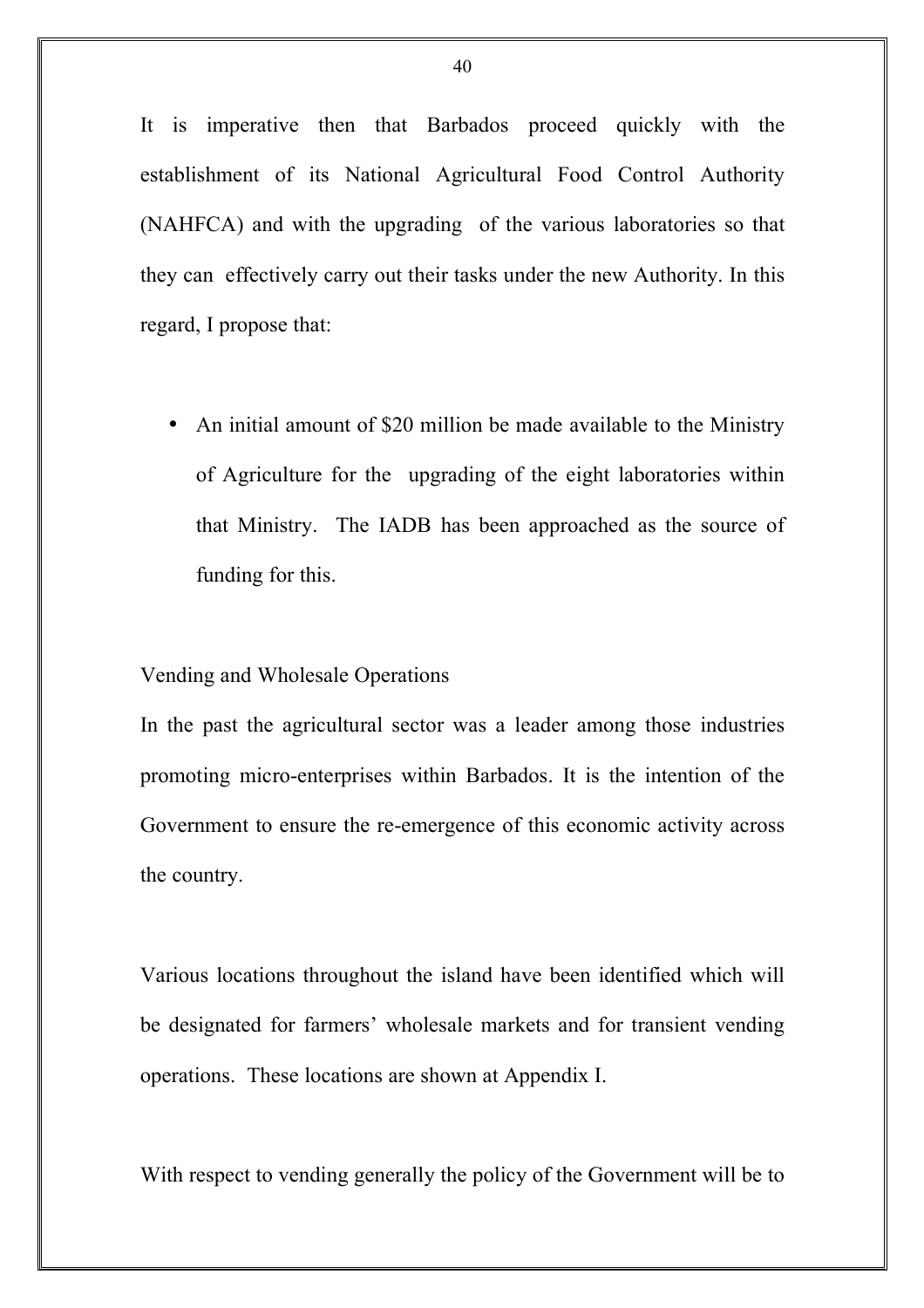give priority to granting licences to those persons who are involved in the "welfare to work" programme of the Ministry of Social Transformation and other poverty alleviation programmes. Government will also make loan facilities available under the aegis of the Rural and Urban Development Commission to provide such persons with seed Capital.

## Agricultural Payment Guarantee Fund

Currently, there exists a fund which was created to facilitate the export of agricultural products.

It is now proposed that the Export Development Fund, established in 2002, be extended in its scope to take into consideration the marketing of agricultural produce at the domestic level. This Fund will now be re-named the Agricultural Payment Guarantee Fund, and will be a revolving fund, the resources for which will be capitalised at an initial \$500,000 through the Agricultural Development Fund. In addition to supporting agricultural exports therefore, the Fund will also allow for the disbursement of credit to farmers desirous of supplying their agricultural commodities to the hospitality sector.

# Replenishment of the ADF and REF

The Agricultural Development Fund (ADF) and the Rural Enterprise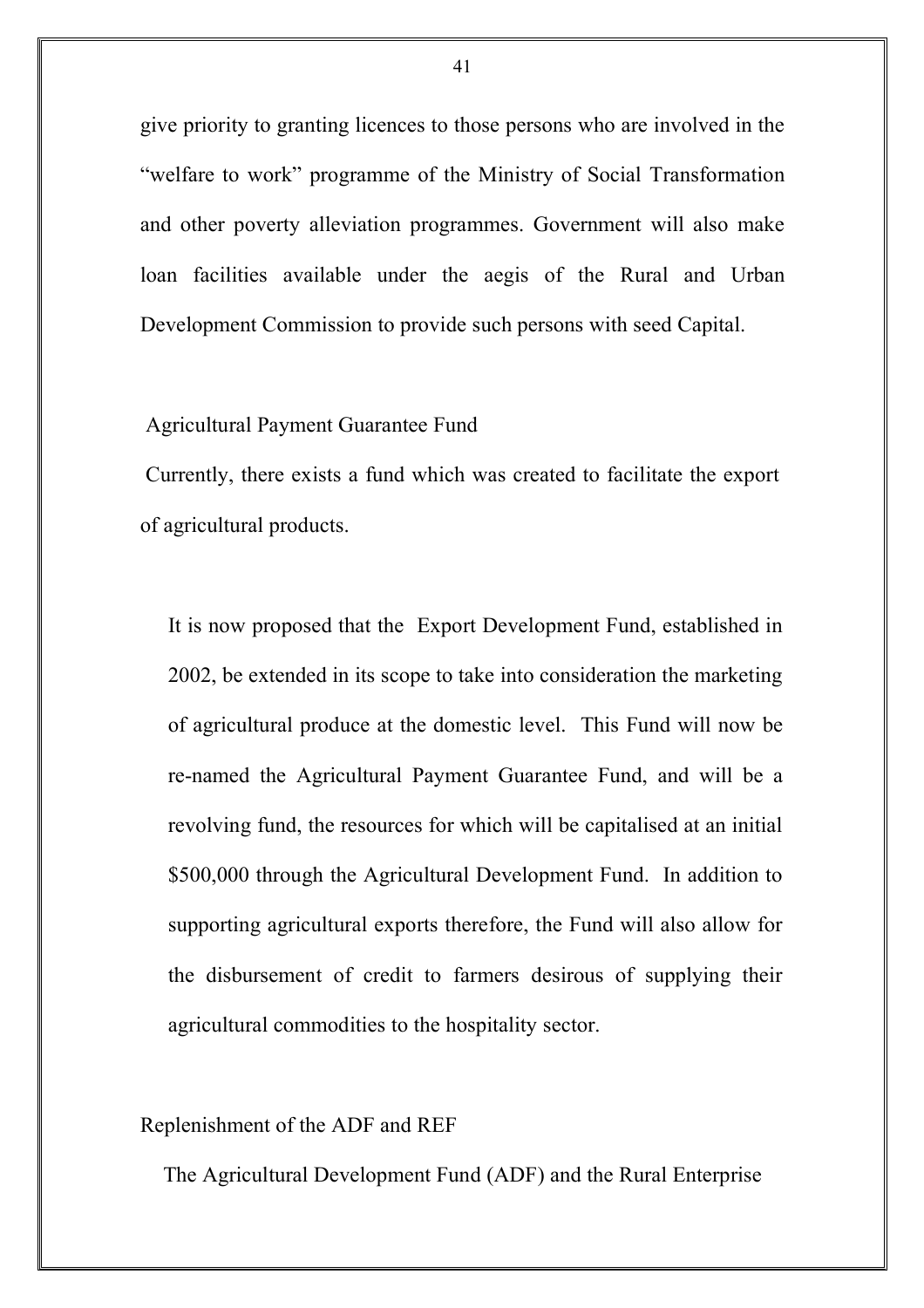Fund (REF) were created as a means of providing dedicated sources of financing to the agricultural sector. Traditionally the Agricultural Development Fund (ADF) and the Rural Enterprise Fund (RDF) have been financed from a portion of the revenues generated from the imposition of Barbados' bound rates and the sale of assets by the Barbados Agricultural Credit Trust Limited (BACT).

Due to Barbados' WTO commitments, the bound rates will realise less and less in the future and the BACT has indicated that it has no more assets available for sale. This will make it necessary for Government to make injections into the ADF and REF from other sources. To date only one borrower from the ADF has defaulted on his repayment.

I have therefore decided that the Agricultural Development Fund and the Rural Enterprise Fund should be re-financed through the issuing of a bond in the amount of \$40 million to adequately meet the current demands of the agricultural sector.

# Aquaculture

It is the vision of the Ministry of Agriculture for Barbados to have a Fishing Industry where the fisheries organisations become not only the producers of quality fish and fish products, but also the owners of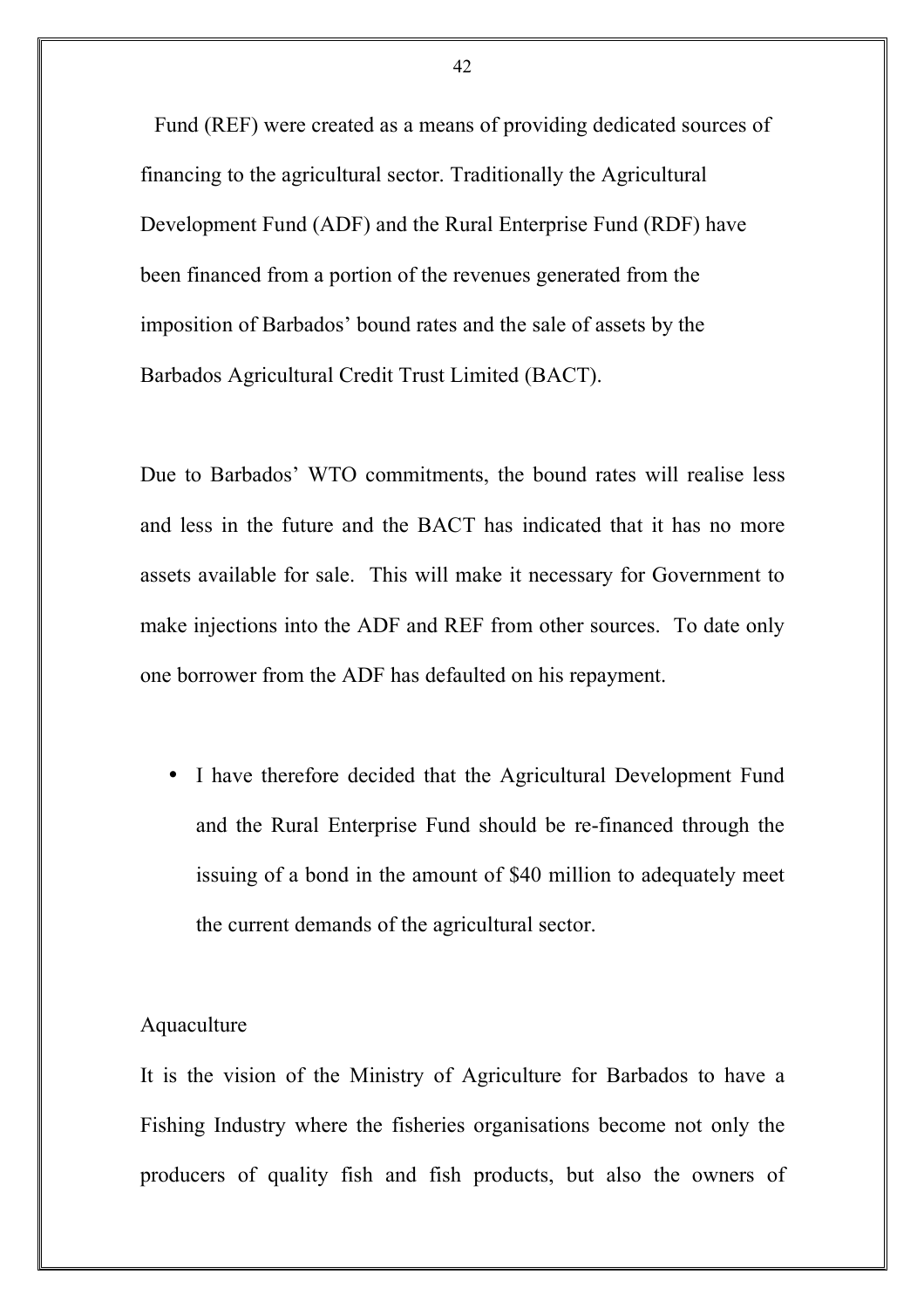commercial enterprises which will be involved in the processing and marketing of these products. In this regard:

• The Government will therefore provide a 15 year tax holiday to Organisations interested in this commercial endeavour as a vertically integrated enterprise.

# Adoption of New Technologies

As part of its competitiveness enhancement programme, the Ministry of Agriculture and Rural Development has continued to promote the use of technology as a means of reducing cost, increasing output, and quality and generally enhancing efficiencies within the sector. Already the sector has been successfully adopting greenhouse and various other technologies but there is need to accelerate the rate of the use of new technologies among the farming community. To facilitate this:

• Government will introduce a fifteen year tax holiday for those Organisations investing in high end technology.

# Cross Border Investment

The implementation of the CARICOM Single Market and Economy (CSME) has presented a platform whereby local agricultural investors can seek to exploit this regional initiative to utilise those member states with larger land masses, adequate water resources lower labour and input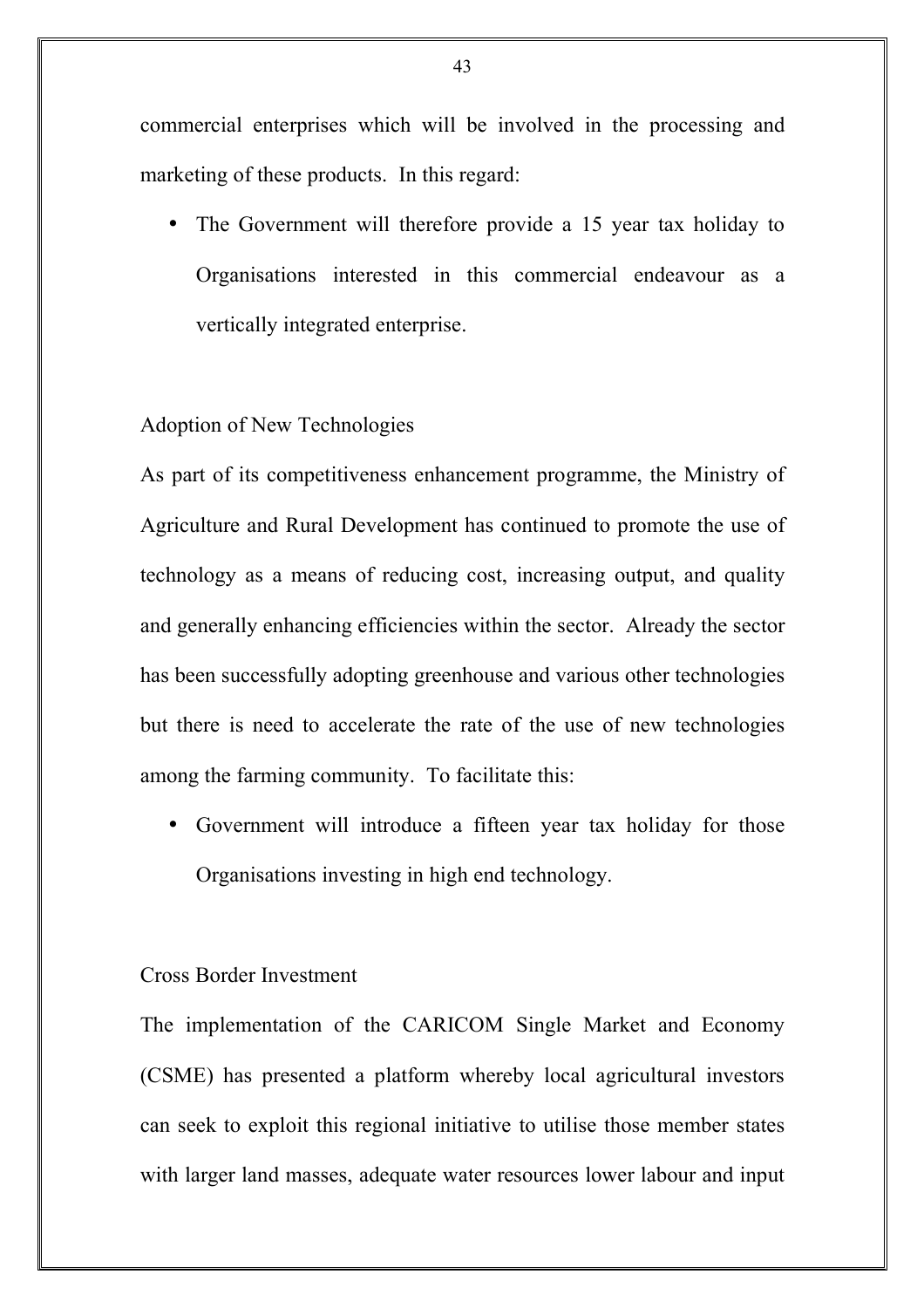costs.

It is the vision of the MAR that Barbados should be a leader in the sphere of agriculture within the CSME initiative. The Ministry of Agriculture will therefore seek to encourage persons within the agricultural sector of Barbados to apply their knowledge and intellectual expertise to take advantage of agricultural investment opportunities offered under the CSME.

As a first step towards assisting the sector in this endeavour, the Government will therefore provide \$250,000 to support the conduct of feasibility studies for cross-border investments by local agricultural Organisations. These feasibility studies will include the development of investment profiles as well as the appropriate market studies for identified agricultural output. A fiscal package will be developed at a later stage to facilitate the implementation of any project identified through this process.

#### Restructuring of WISICA

West Indian Sea Island Cotton continues to be one of the higher quality raw materials produced in the Caribbean region. It is the vision of this government that, just as is now occurring within the sugar industry, this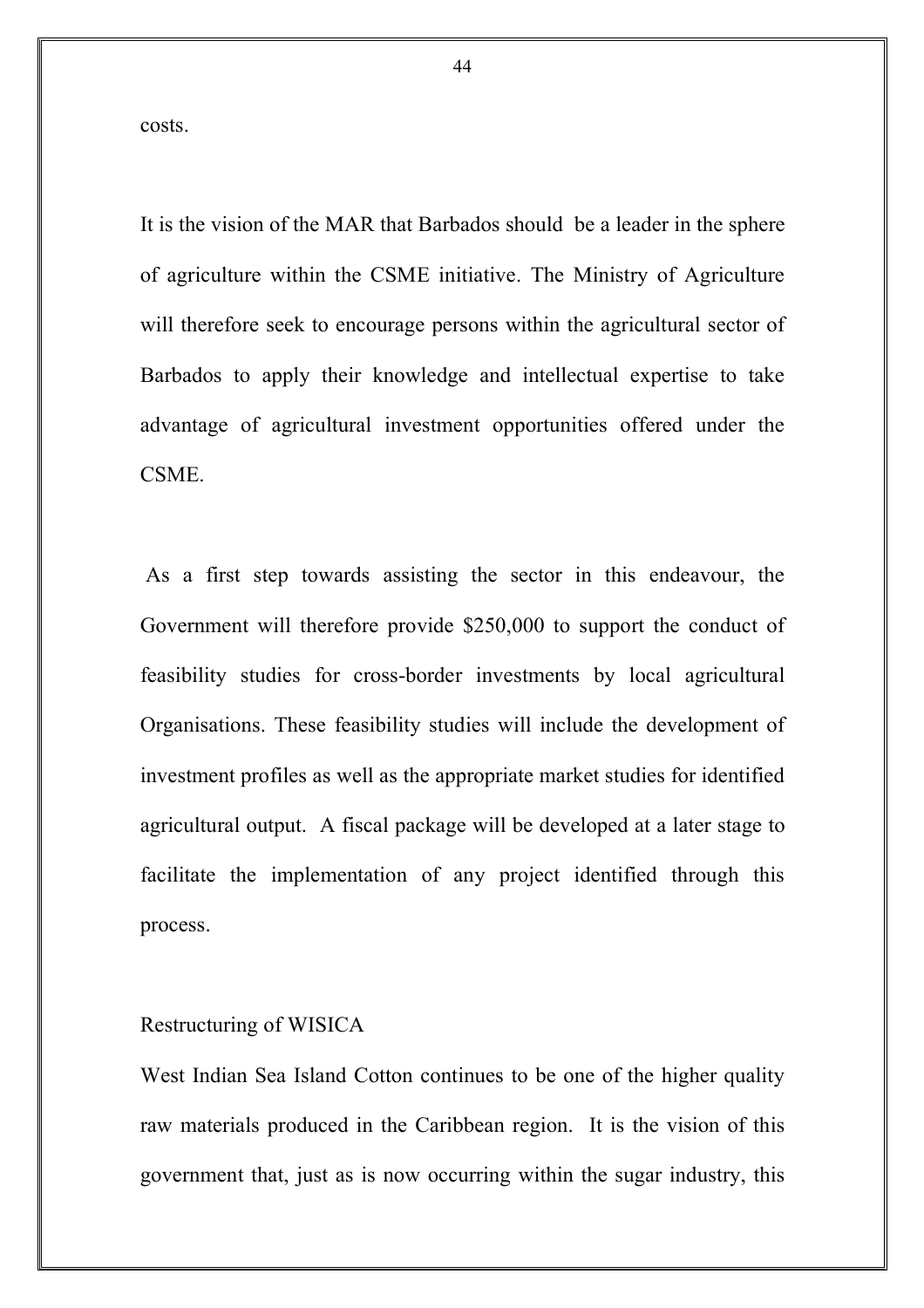industry be moved from being the supplier of a primary raw material, and be transformed into a high-value, vertically integrated industry, providing top of the line fine garments and other Sea Island Cotton products.

WISICA is direly in need of being transformed from an outdated institution which has maintained its institutional infrastructure since its incorporation in 1945, into a contemporary organisation. This will enhance its ability to protect the intellectual property associated with West Indies Sea Island Cotton.

The Government will therefore provide \$400,000.00 to assist WISICA in its restructuring efforts.

# MANUFACTURING

Over the past ten years the Manufacturing sector has contributed an average of 8% of GDP, and provided employment for approximately 10,000 persons on an annual basis. Government is determined to transform the industrial sector in order that its contribution to GDP may exceed 12% within the next ten (10) years. Equally we will work towards the goal of \$1 billion in our domestic exports by 2012.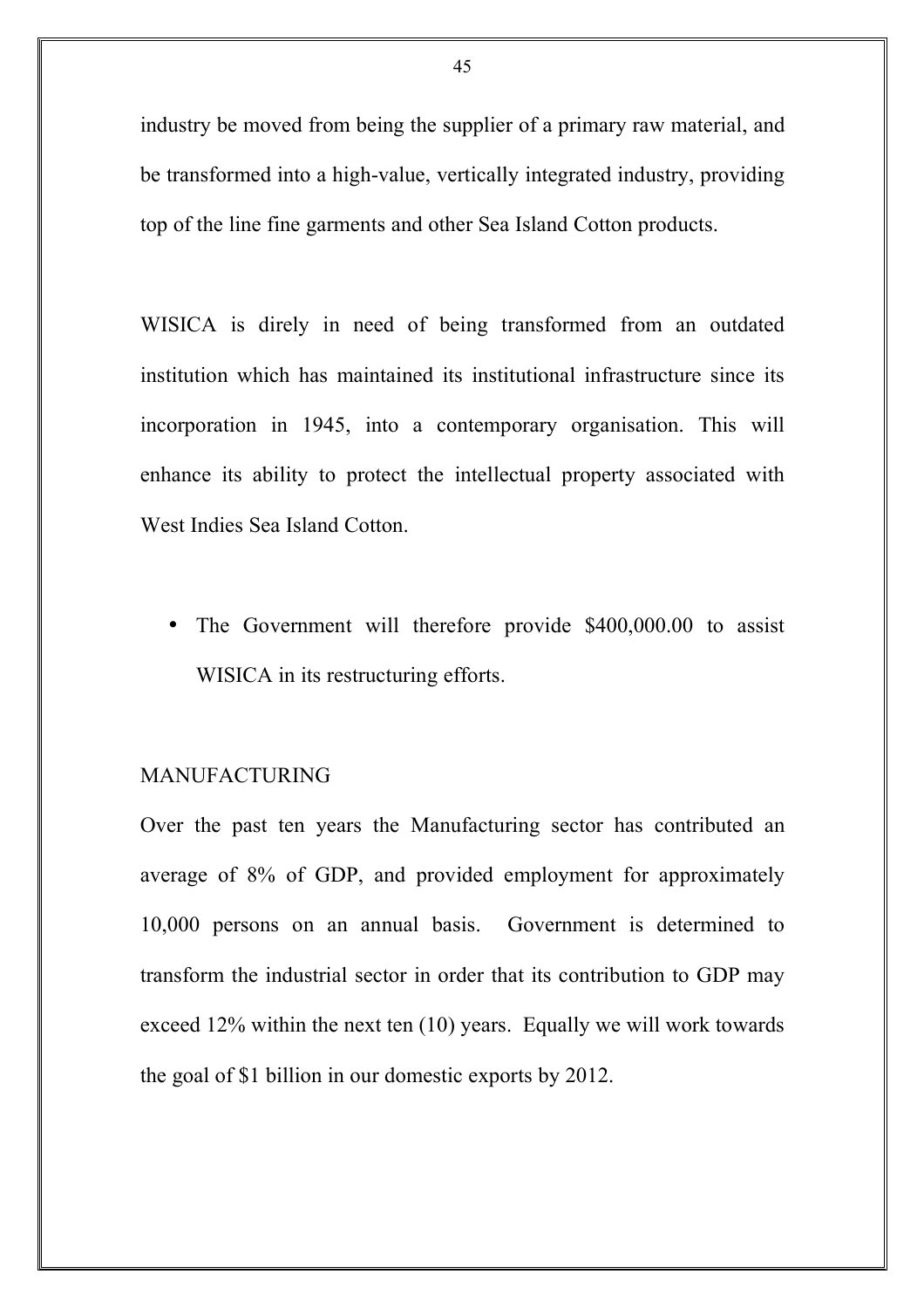In each of the last 3 years, we have recorded double digit increases in our domestic exports with 2006 reaching a record 23.4% expansion over 2005. We need now to do it for the next 5 years.

The experiences of developing countries worldwide demonstrate that the success of Industrial Development programmes in small open economies continues to be quite a complex exercise. Industries in small countries such as ours, now find themselves facing a rising tide of competition as protective shields are being removed. The movement towards free trade, rapid technological advance and the concomitant integration of international economic and other systems, have added to the complexity.

A new thrust in our Industrial policy is therefore required to further transform the sector.

### Major initiatives of the industrial policy

The main aspect of our new industrial thrust will take the form of an eight point programme that is designed to span the next three to five years at a proposed cost of BDS\$79.5Million. Following are some of the major initiatives: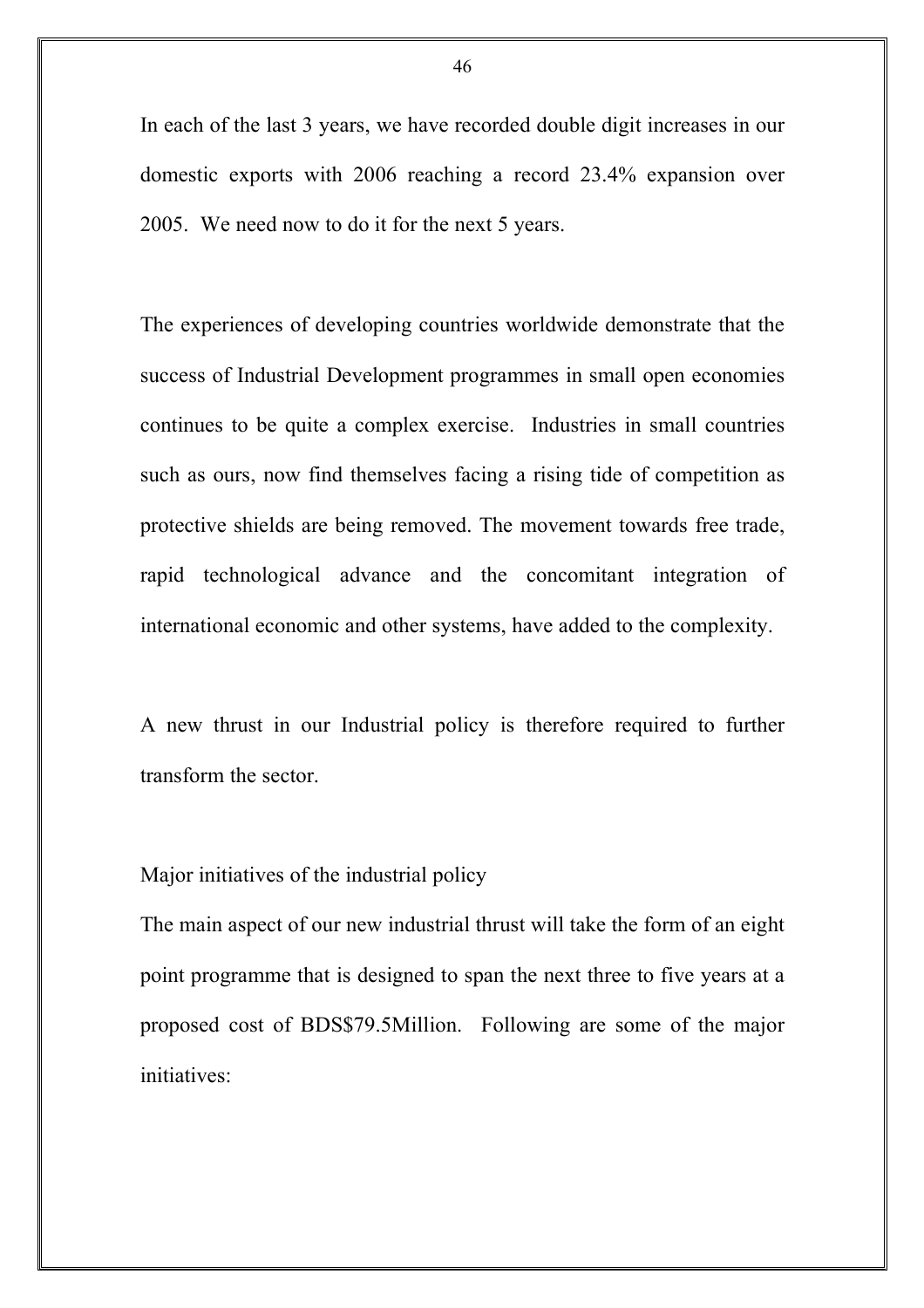Create An Enabling Business Environment

Some of the current problems in this area are insufficient funding, high energy costs, sporadic levels of productivity, transportation, storage and services rates, and the need to improve administrative responses to the needs of the sector.

1. We believe that part of the solution lies in the establishment of an Export/Import facility, which will serve to provide funding in a way that would mitigate the risk for companies going into new markets. Government will seek to complement the role currently being played by existing financial institutions through the establishment of this new development finance facility, capitalized to the extent of BDS\$3M. per year. It is anticipated that this facility will be made available to two hundred and fifty (250) exporters, but in the short term significant benefits will accrue to the top thirty (30) exporters who account for just over 60% of exports. This facility, along with several other initiatives could increase export earnings by as much as 15% annually. The facility will be managed by the Enterprise Growth Fund.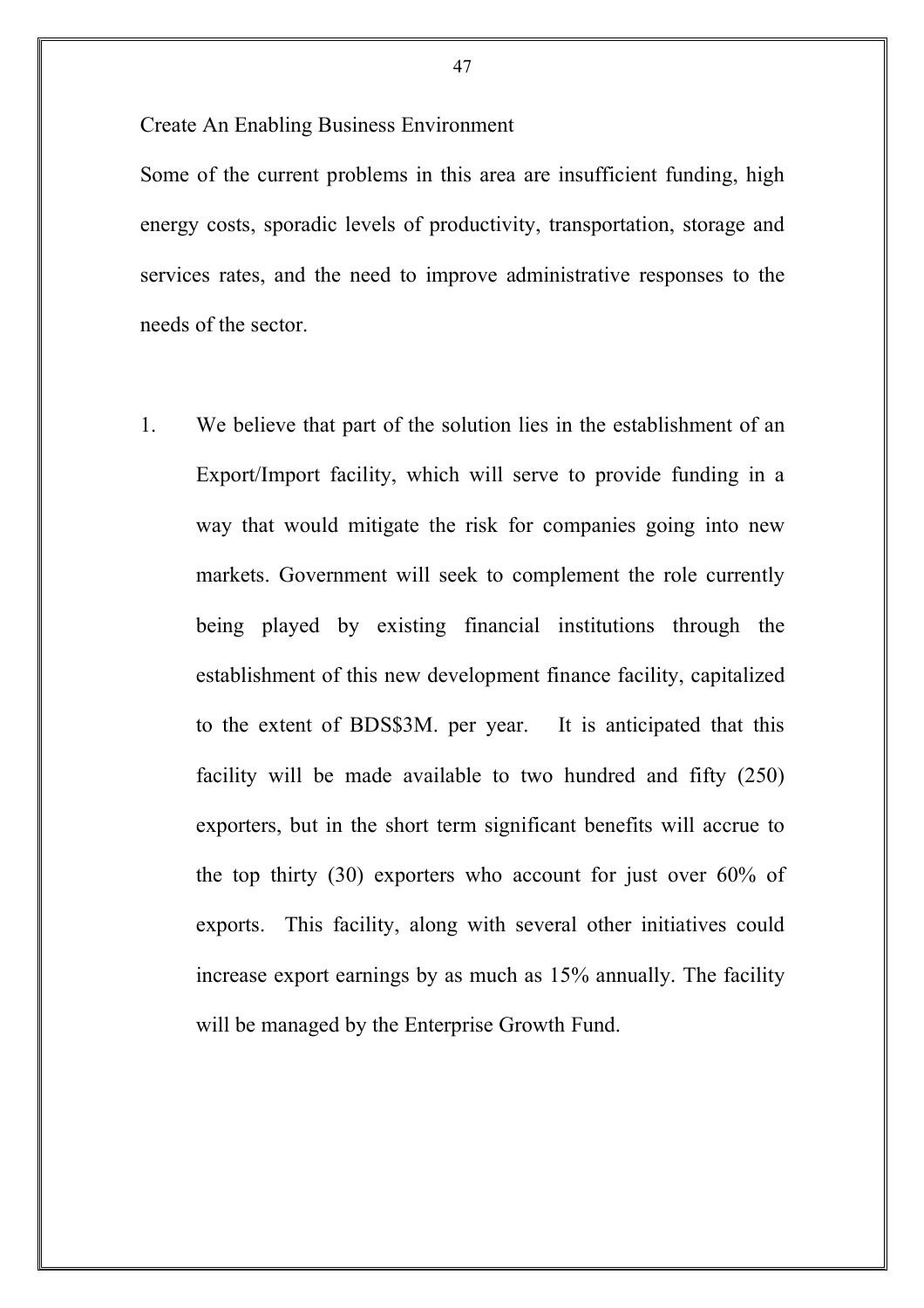#### 2. VAT Reform

A recent survey confirmed that persistent and chronic delays in receiving VAT refunds is the most significant issue standing in the way of efforts to promote exports.

We therefore propose that qualifying registered exporters should not be required to pay VAT at the time of importation of their inputs, that is raw materials, packaging and equipment. The qualifying criteria will be set in such a way as to ensure that the exposure of the VAT Division is no more than it would be with a non-exporting company. Current research suggests that this qualifying criteria will require companies to earn at least 40% of their gross annual revenue through exports.

# 3 Technical Assistance

Further, the Special Technical Assistance Program will be expanded to provide assistance for groups of manufacturing and manufacturing related enterprises to set up productivity based incentive schemes, to boost both sectoral and national productivity.

In addition, the Tourism Energy Efficiency Audit and Retrofit Fund will be expanded to include energy audits for the same group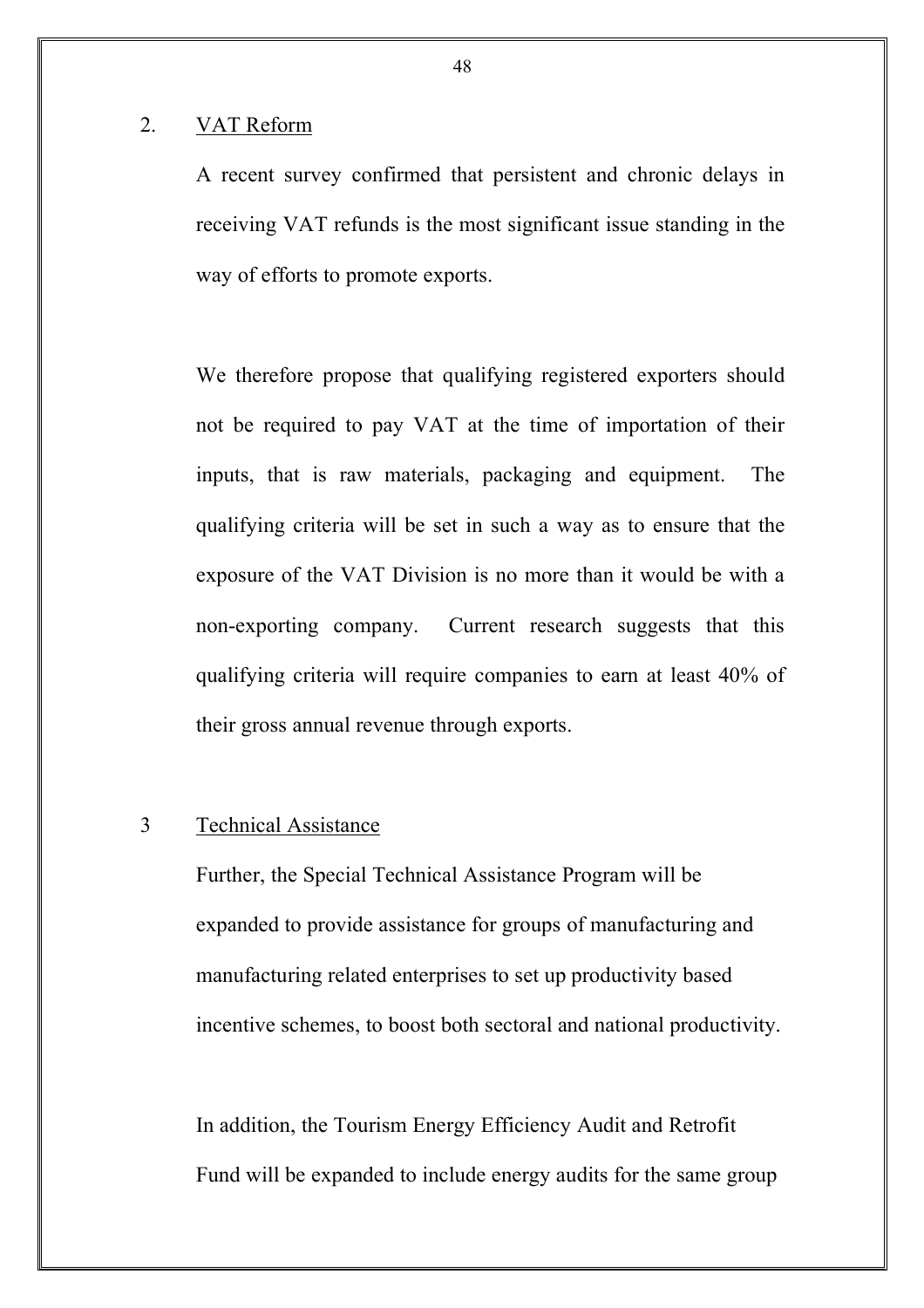of enterprises. We believe that implementing the recommendations of the energy audits could result in a reduction of energy cost by about 20%.

Introduce New Promotion and Marketing Initiatives

Given that Barbados' traditional export markets have been under pressure for some time, it is critical that new markets be identified and old markets be resuscitated and efforts made to expand current marketing programmes. We believe, as I have previously indicated, that this can be achieved with the establishment of a dedicated Export Promotion Agency, and we have made considerable progress toward the creation of such an Agency as a public/private Sector entity. It is anticipated that the dedicated Export Agency, Export Barbados Inc., will be operational by September 2007 as a public/private sector agency.

Introduce Programmes and Incentives to Stimulate Investment In order to stimulate increased growth in the economy continuous investment must be made by individual firms and businesses.

We will therefore modify the current Fiscal Incentives regime to achieve increased investment in the manufacturing sector. To this end the level of new capital invested in the last three years will now be used to qualify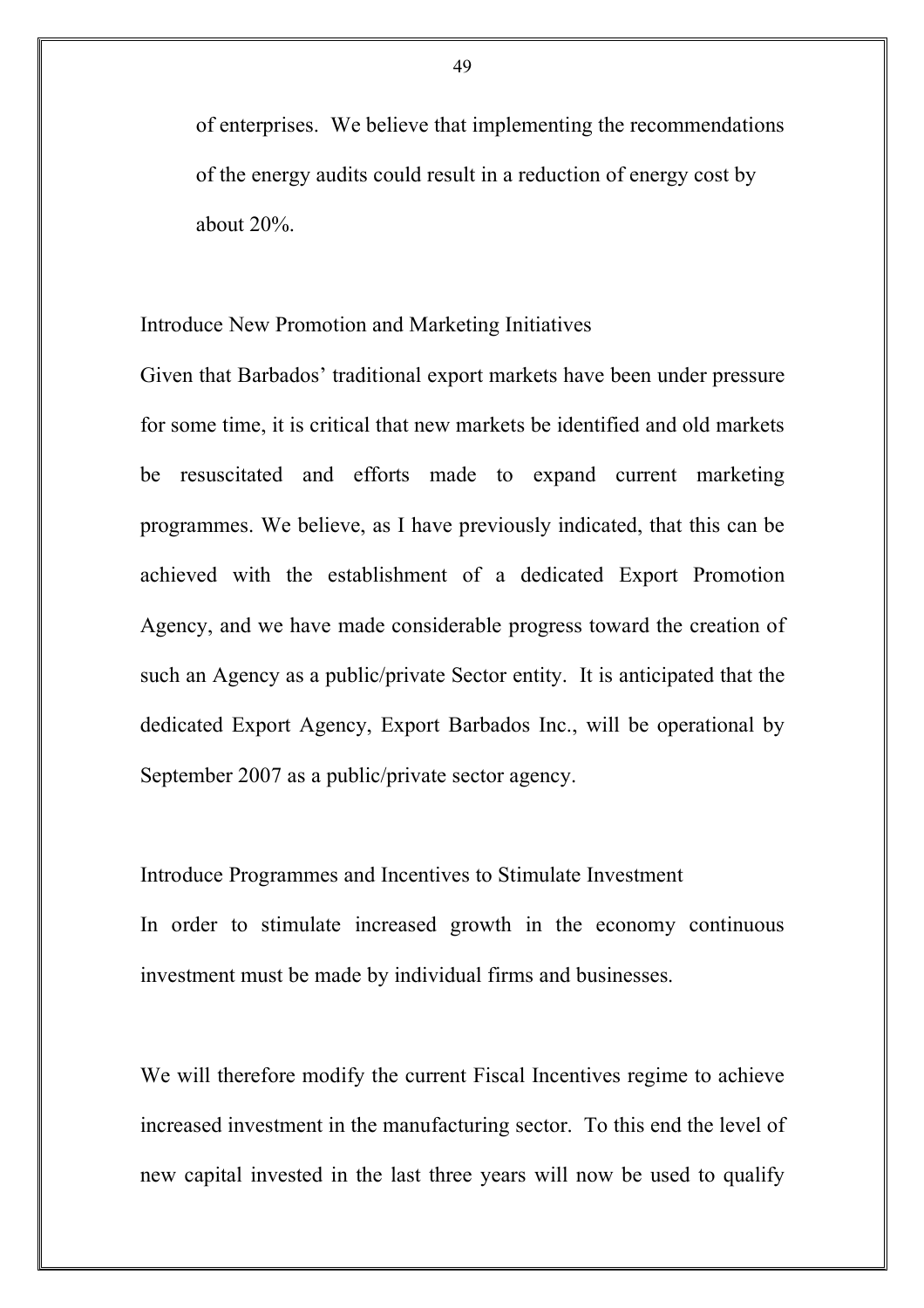companies for an extension of their incentives for another 5 years. In addition, we shall amend the legislation to permit new products within broad existing generic classifications which may have previously benefited from Fiscal Incentives, to be the subject of a new application. The burden of proving that it is a new product lies with the Applicant.

# Develop Physical Infrastructure

The development of the appropriate infrastructure is necessary if we are to adequately address the needs of enterprises. A programme to outsource the management of industrial estates, while embarking on a regime to sell the long leasehold for factory units and use the income to fund new developments will be undertaken.

Additionally, manufacturers will be able to obtain equity in these properties through the purchase of the long leasehold, and will now have the ability to execute maintenance in a more responsive way to the needs of their enterprises.

This programme is proposed to be implemented over a three year period. The sale of the leasehold of these properties is conservatively estimated to earn \$25M.in the first year, and with prudent tax planning, can provide manufacturers with a further \$10M. for investment in the sector.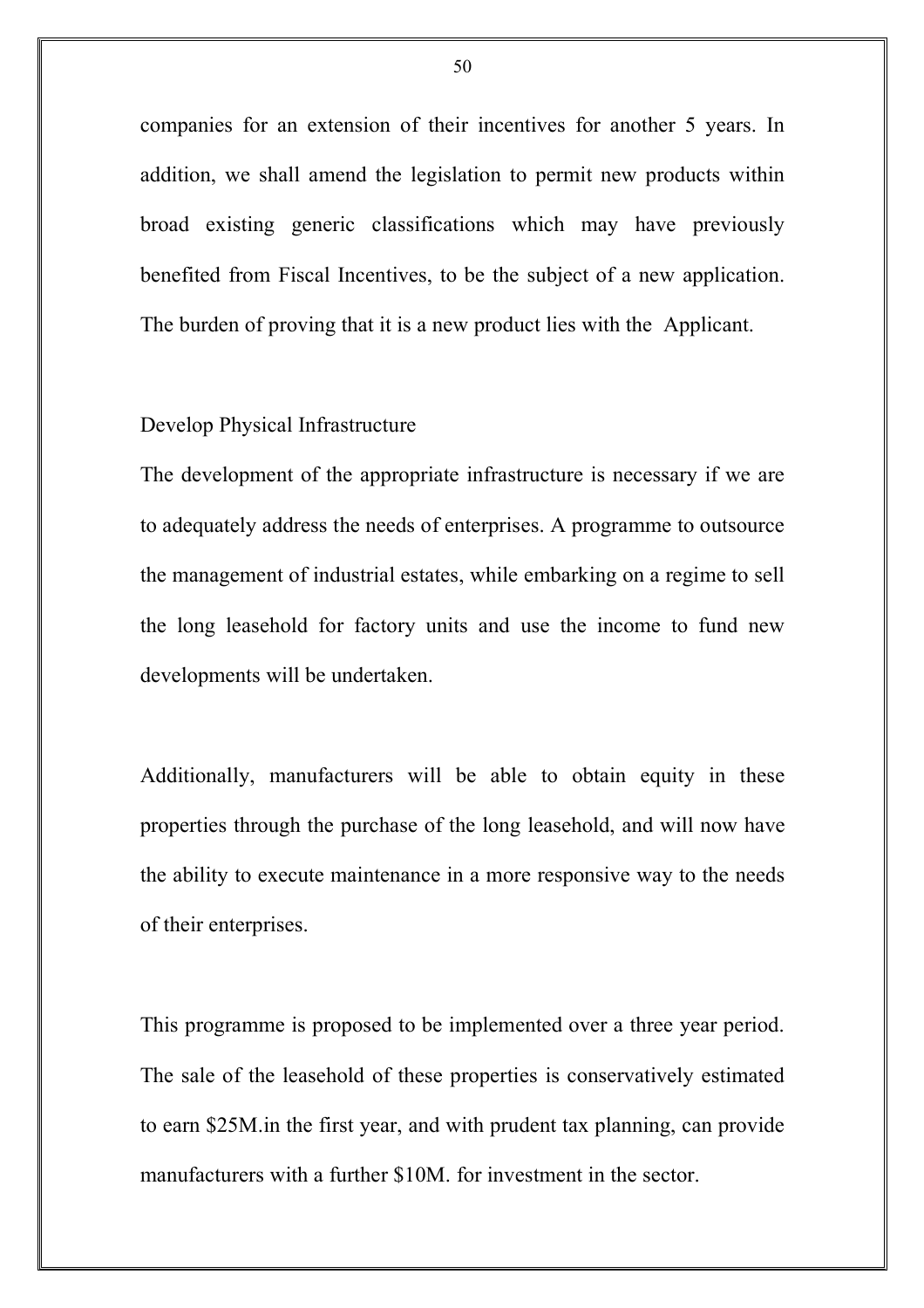New Sector Development

For Barbados to boost its exports efforts must be made to introduce new products and services.

In this regard we must develop the necessary blueprints, including standards and certification, legislative framework and policies, for the establishment of a Botanicals industry. It has been reported that the Botanical products in international trade generate more than BDS\$40 billion dollars annually, and supply important medicine, personal care and cosmetic, and food and beverage ingredients and products.

Government is also committed to supporting a higher level of value added in the Informatics Sector. To this end, we will soon establish a Medical Transcription Services training centre aimed at the development of this new high end industry sector in Barbados. This will involve the creation of a 36 month educational programme designed to produce 500 graduates. The project has an estimated cost of BDS\$8 million. An analysis of the estimated financial benefits indicates that the country, within three years of operation, will earn over \$29 million in foreign exchange.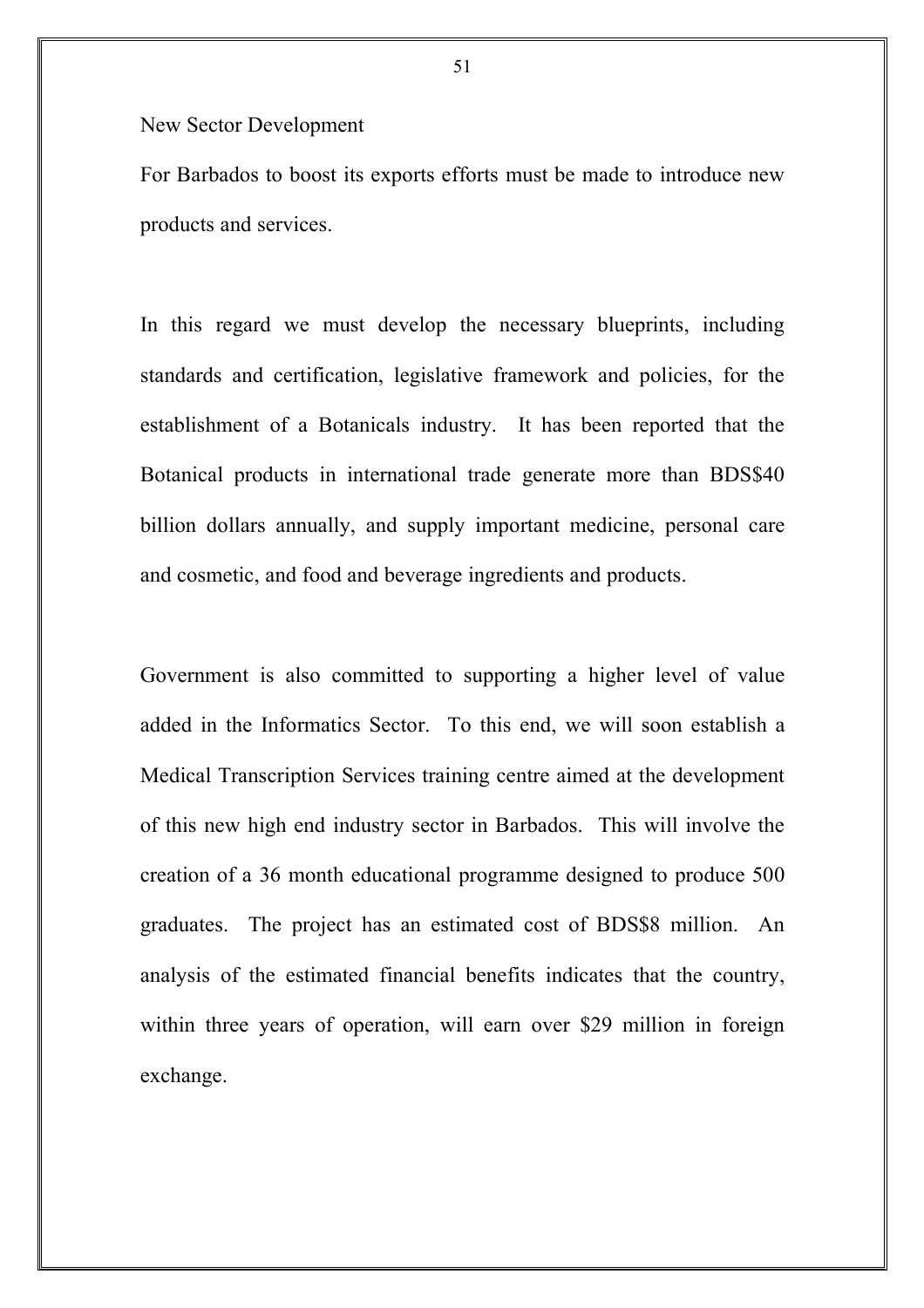Maximising Human Resource Development

Our industrial sector is currently faced with the issue of low productivity, insufficient relevant training programmes and an absence of a company based training culture. For Barbados to improve its competitiveness and bring about notable transformation in the performance of the Industrial Sector, the relevant training, retraining and skills-upgrading across the broad spectrum of the Sector must be provided. A major component will be the provision of continuous business training for small enterprises in particular.

To immediately address this issue we will appoint a National Industry Training Coordinator to devise training strategies to meet current and future skills requirements through appropriate training solutions.

## Transform the Basic Industries

Barbados' furniture, apparel, food and beverages and craft sub-sectors, now called basic industries, have for several years been significant contributors to economic development. But these sub-sectors, notably furniture and apparel have not reached their potential due to their inability to complete their transformation.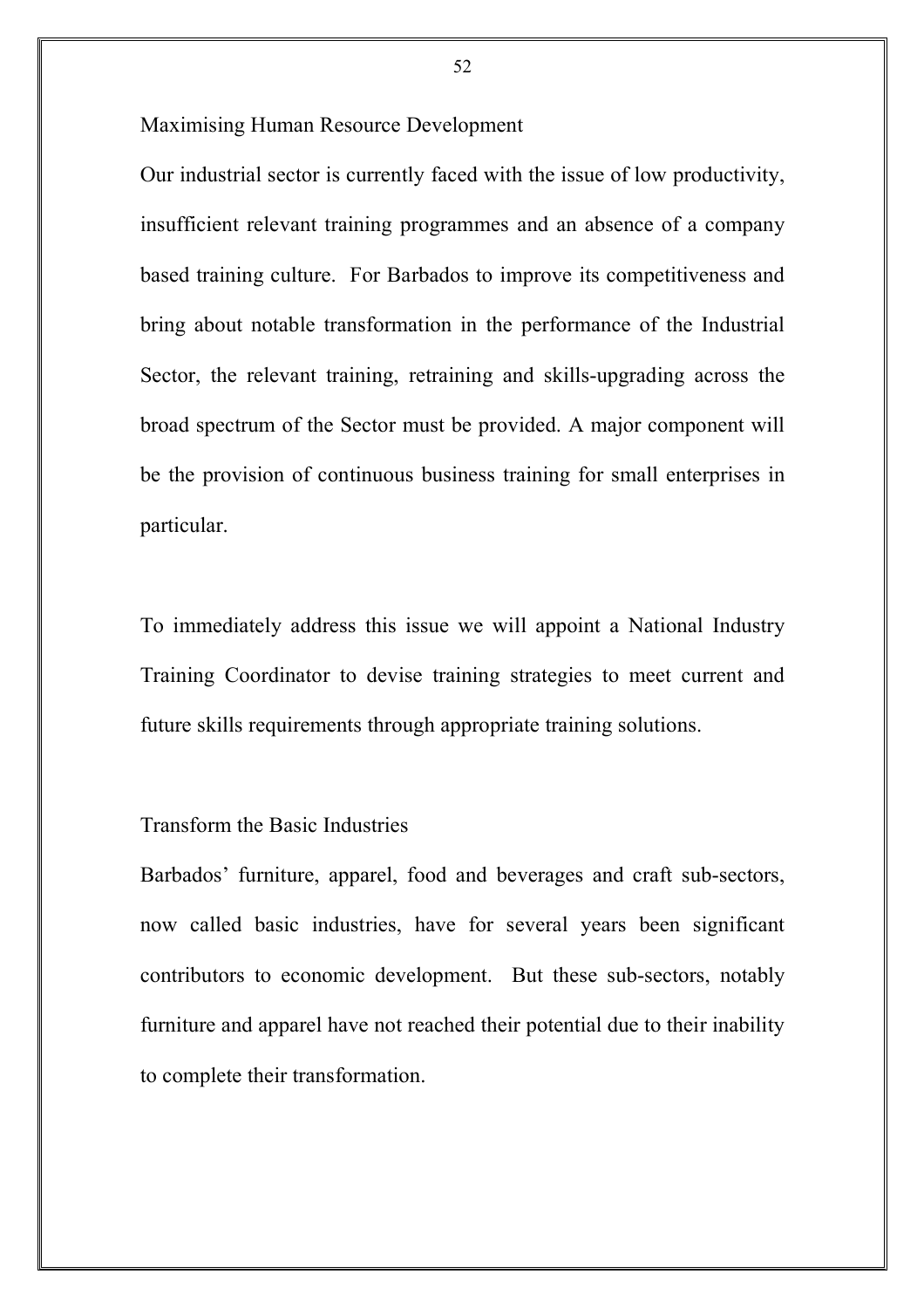The condiments sector is primarily comprised of small to micro operators. There are approximately fifteen (15) organized commercial entities, eight (8) of which are exporters, mainly to the USA, UK and Canadian markets.

For the condiments sector we propose to establish a Government-funded, private sector managed, state-of-the-art Central Processing Facility. The facility will seek to address the challenges cited, with a positive impact on working capital availability, operating costs, sourcing of inputs and the export price of the final product. Considerable additional energy will also be channelled to export marketing activities in this sector.

It is envisaged that this could lead to an increase in exports from approximately \$340,000 to \$10million and the addition of at least another ten (10) new companies to the export market in the foreseeable future.

The Fashion Industry comprises approximately twenty (20) trained and talented designers of fashion and accessories. The critical issues facing the industry will be addressed through the expanded Basic Industries Programme.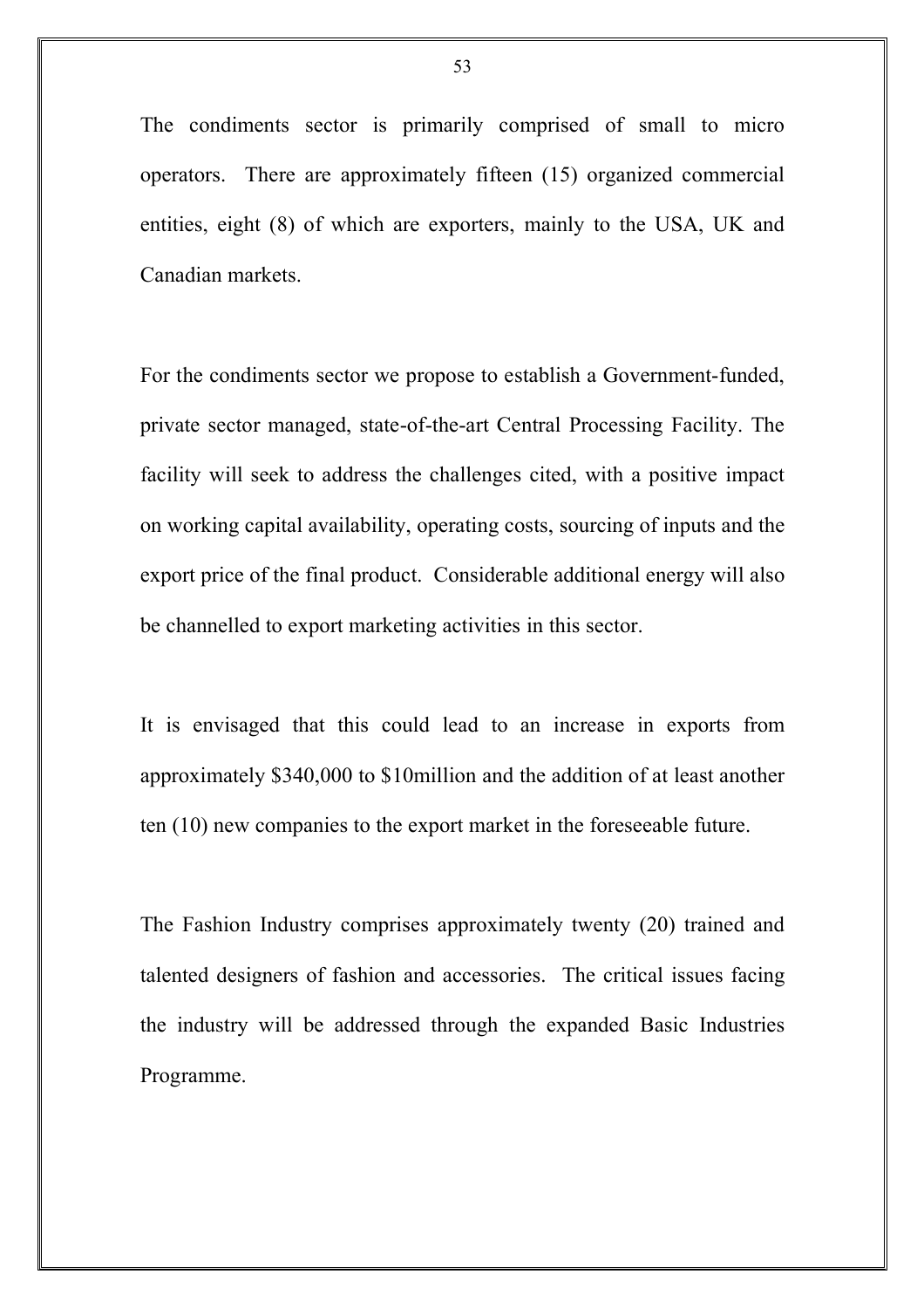Several of the top designers have built up a reputation in the region and with international visitors to the island, and are ready to take the next step- the international market. Our goal is to launch ten (10) designers internationally by 2012 who would have the capacity to generate approximately \$10 million in foreign exchange earnings.

Within the Furniture sector we plan to launch the Barbadian Vernacular Furniture Initiative. Elements of this initiative will include a central facility, consolidation of procurement, and the rationalization of arrangements for promotion, marketing and distribution.

In order to solidify the transformation of the Basic Industries, there will be an initiative which establishes a Covenant with the local Tourism and distributive sectors to purchase locally produced items, subject to our producers meeting the requirements for quality, consistency of supply and competitive pricing.

### INTERNATIONAL BUSINESS

Barbados continues to be a destination of choice among investors who want to invest in a jurisdiction that has a good infrastructure, sound regulatory environment, appropriate tax and other concessions, a growing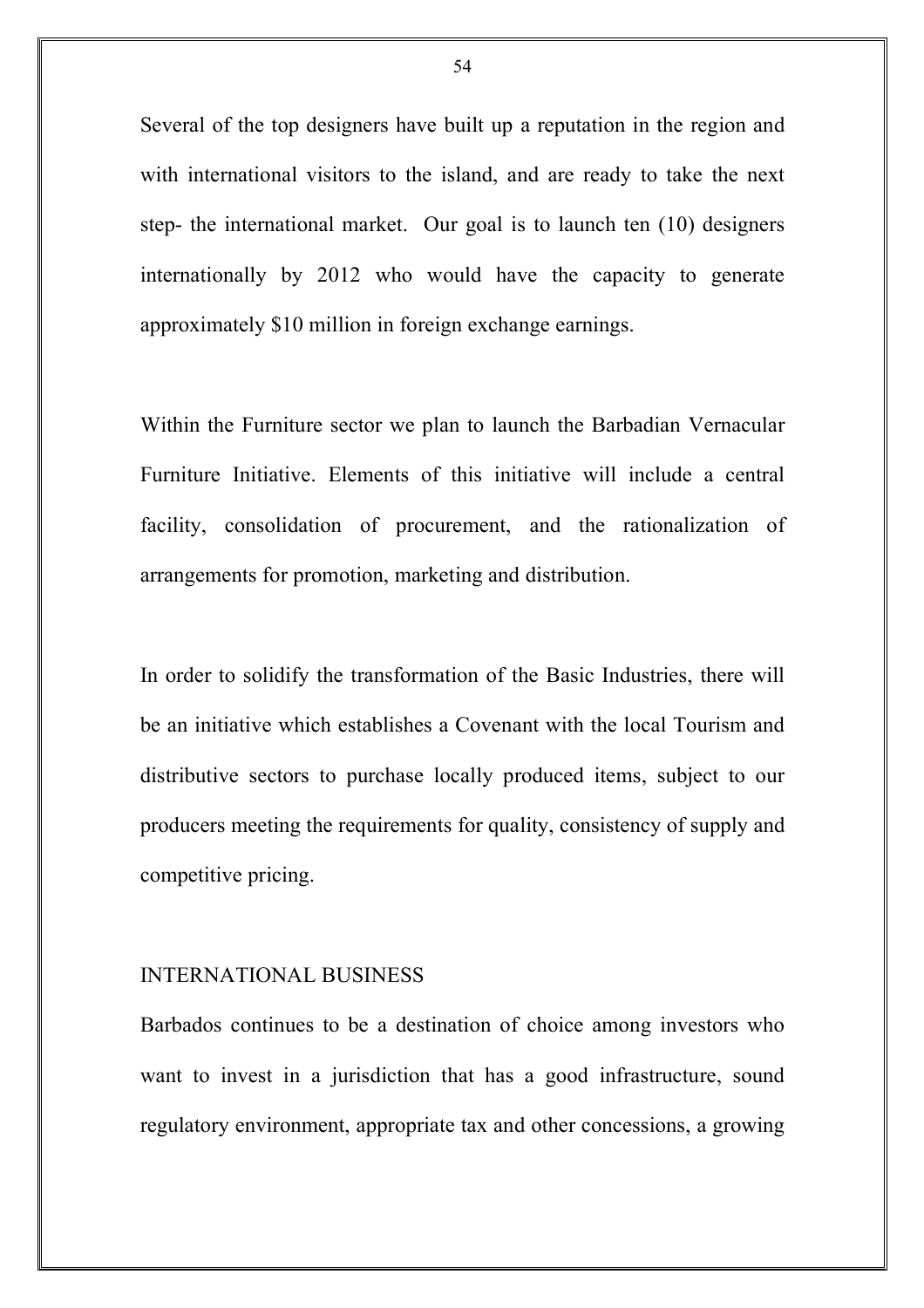tax treaty network stable political framework and a sound reputation in the international community.

The international business and financial services sector maintained its pattern of growth in 2006 measured in terms of overall company formation. Overall, new entities licensed at the end of 2006 were 575 as compared to 414 for the previous year (2005) marking a 38.8 % increase for new entities licensed.

We now have to take this sector to a new higher level of performance.

To this end Government has prepared, in conjunction with the private sector in both the domestic and international business sector, including traditional and non-traditional actors, a 10 year Strategic Plan for the International Business and Financial Services Industry.

I wish now to highlight some key aspects of this plan which see some immediate changes to the framework for the conduct of international business from our shores.

Let me begin by articulating some key themes that continue to inform and guide my Government's development of the industry.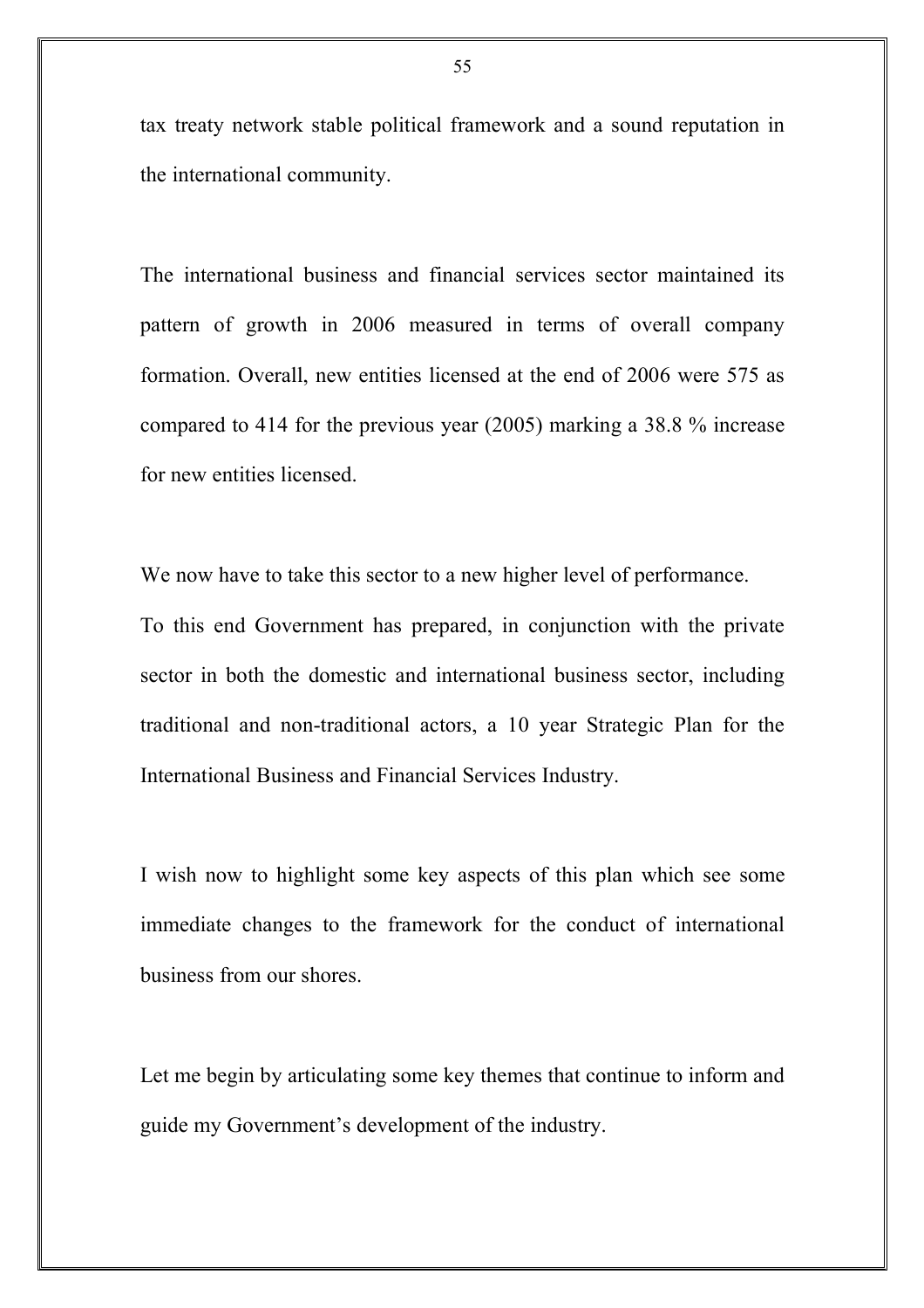First, regulation must be appropriate to risk. Government will not support the giving of legislative expression to 'regulation for the sake of regulation only'. Equally, we will not engage in a permissive environment that ignores the domestic and international risks that need to be managed.

Equally important is Government's determination to shift the burden of proof in relation to issues of disclosure attendant to the licensing of international business entities. This shifting of the burden will find specific expression in new on-line declaration forms and penalties for non-disclosure.

This shift, which will be reflected through legislative amendments, that are possible at this time because of the legacy of the enhanced security infrastructure that Barbados now has access to, as a direct result of this region's hosting of ICC Cricket World Cup. A plethora of international databases will now be available to our law enforcement agencies including those charged with intercepting money-launderers and terrorists' financiers.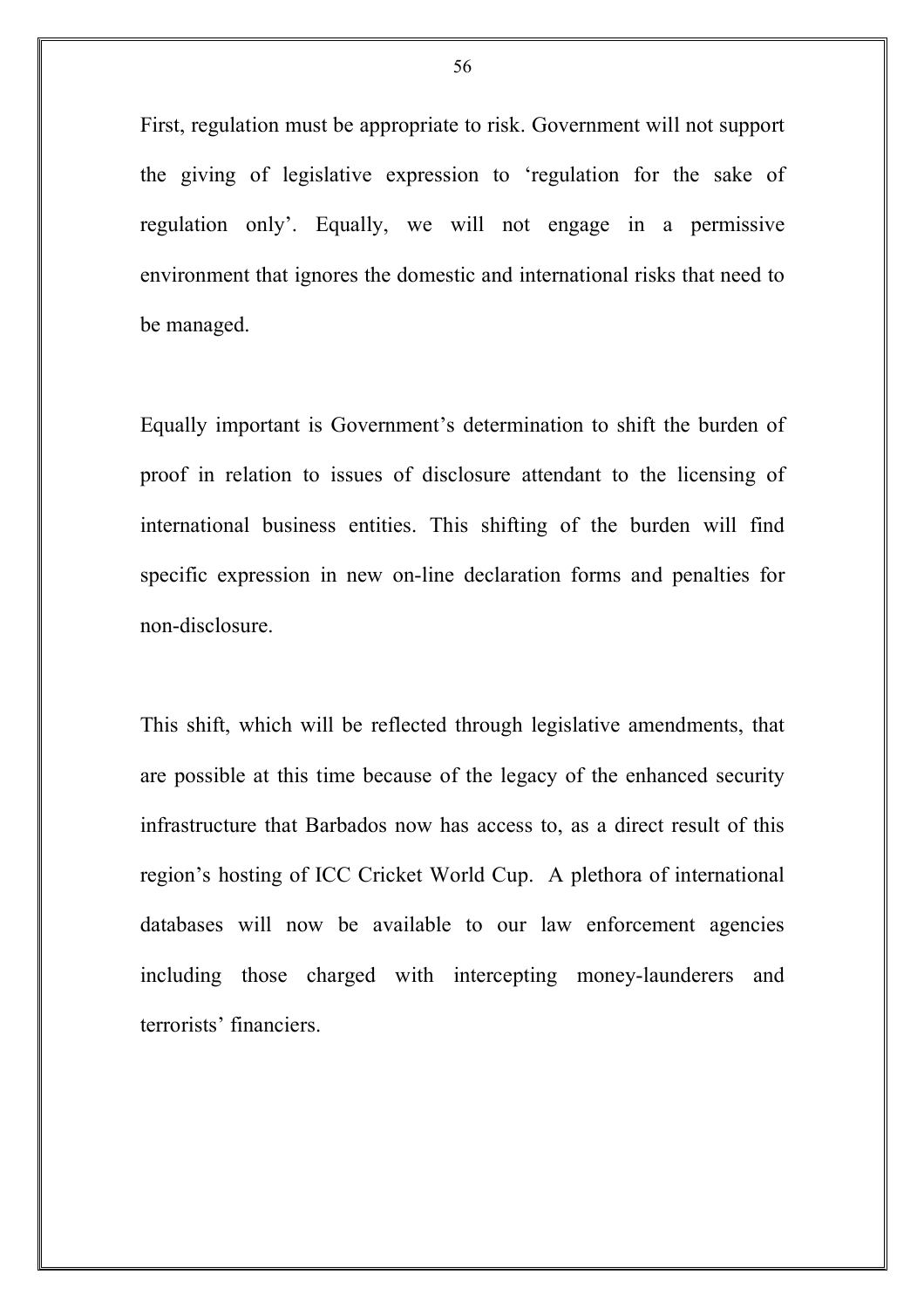We have established INVEST BARBADOS, a dedicated agency designed to market, promote and sell Barbados as a mature international business and financial services domicile.

We need now to give clear and certain definition to the Barbados brand. Its success ultimately will rest on the reality of our brand.

#### International Business Charter

As regards new measures, the Government will sign an International Business Charter which details Barbados' commitment to the international business sector. As such, it will directly address the operations of key departments whose work includes the attraction of foreign investment to Barbados.

This Charter will re-cast the operations, systems and procedures of the Immigration Department, the Corporate Affairs and Intellectual Property office and the International Business and Financial Services Unit as they relate to the attraction, retention and growth of the international business and financial services community. Given the nature of Barbados' international business product which admits for the full participation of local and CARICOM ownership, this Charter will also benefit Barbadian entrepreneurs seeking to build our exports.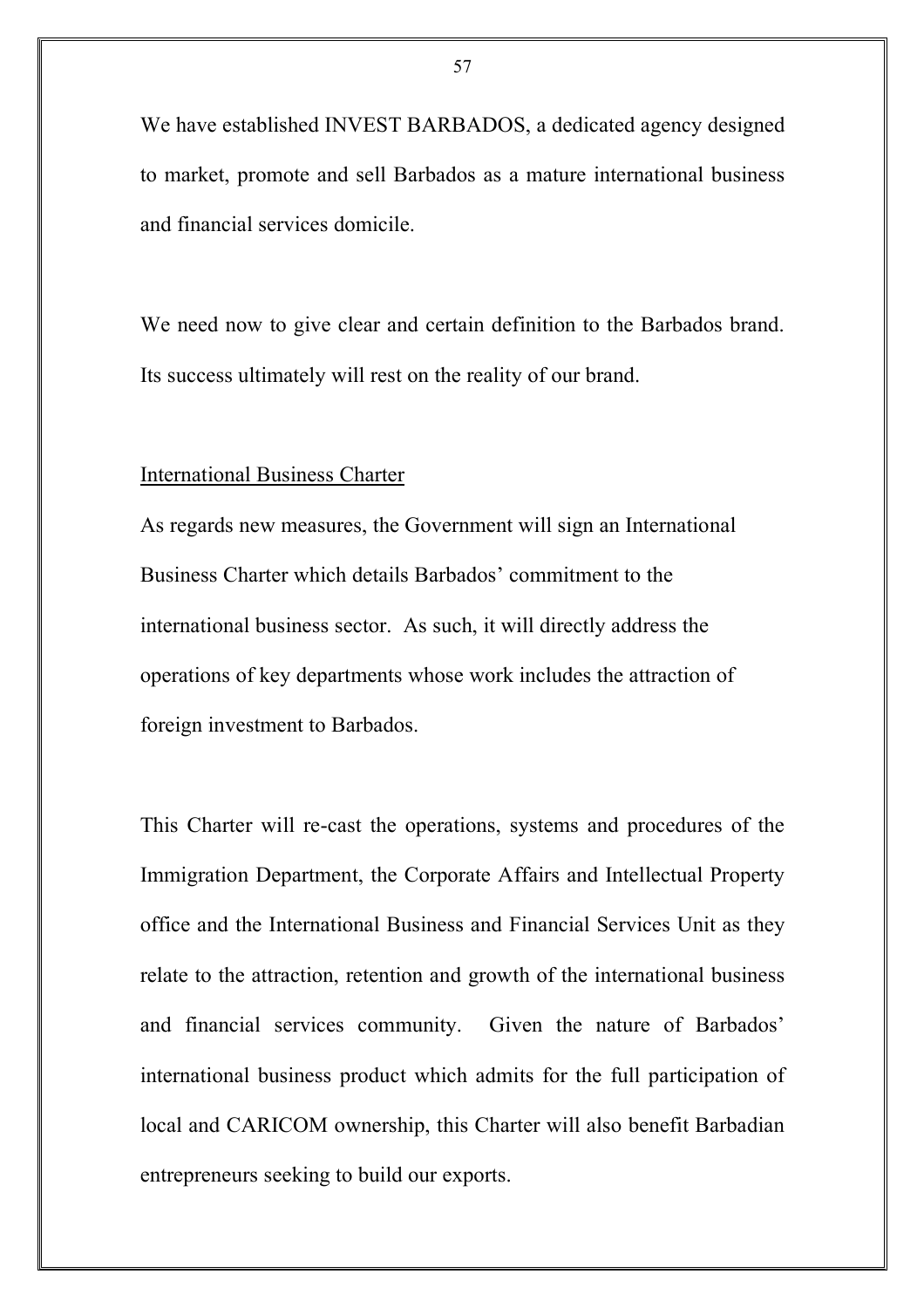This Charter will address three areas of concern that, if left unchecked threaten the continued competitiveness of our country as an international business domicile of choice.

First, the Charter will commit to a reduction in the processing time for work permits. A single set of forms will be introduced for the granting of the work permit, student visa and spousal visas. This new system will enable the single processing of 'family units' relocating to Barbados where applicable.

In order to facilitate this, Government will establish a new position of Senior Immigration Officer with specific responsibility for work permits and other applications in respect of persons and 'family units' relocating to Barbados to work in the international business and financial services industry.

Secondly, at a cost of \$566, 876 per annum Government will create thirteen new posts in the department of Corporate Affairs and Intellectual Property. Government recognises that the Corporate Affairs Department is the central "hub' around which the licensing and re-licensing of international business enterprises must necessarily revolve. In addition,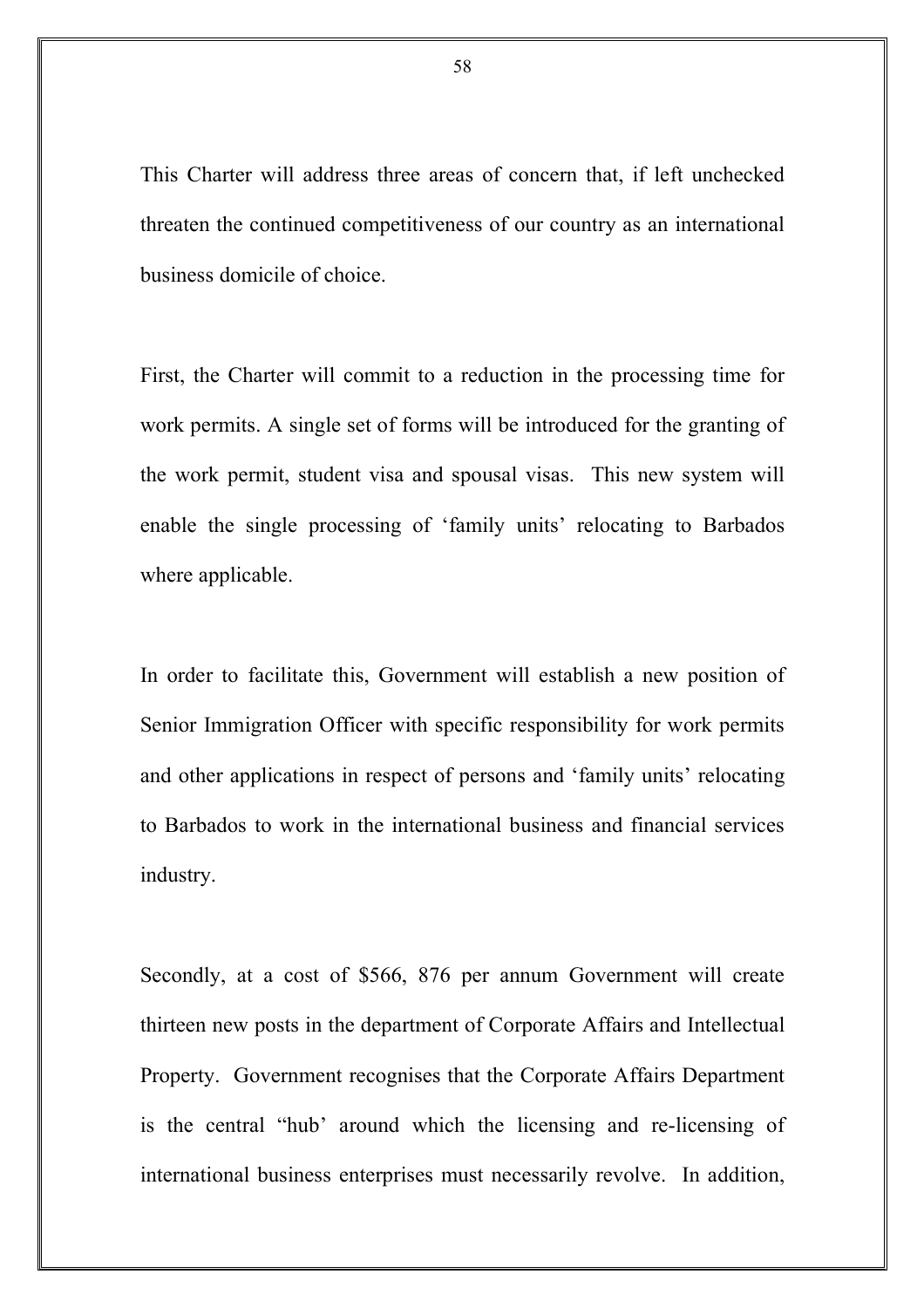money has already been allocated to complete the final phase of the complete computerization of CAIPO to ensure the on-line delivery of its services. This will be implemented at a cost of \$157,690.00 during the first quarter of the new financial year.

It is expected that once completed this system will significantly reduce the time necessary to process applications and registrations from CAIPO's customers.

Thirdly, Government will make arrangements that will provide for the simultaneous establishment of residency and licensing of entities under legislation governing the sector. This will result in a substantial reduction in the processing times for the licensing of International Business Companies, International Societies with Restricted Liability and International Trusts.

I expect that early in the first quarter of this coming financial year, the Charter will be established.

#### Financial Services Authority

I have previously announced the establishment of a Barbados Financial Services Authority to regulate the non-banking financial sector. It is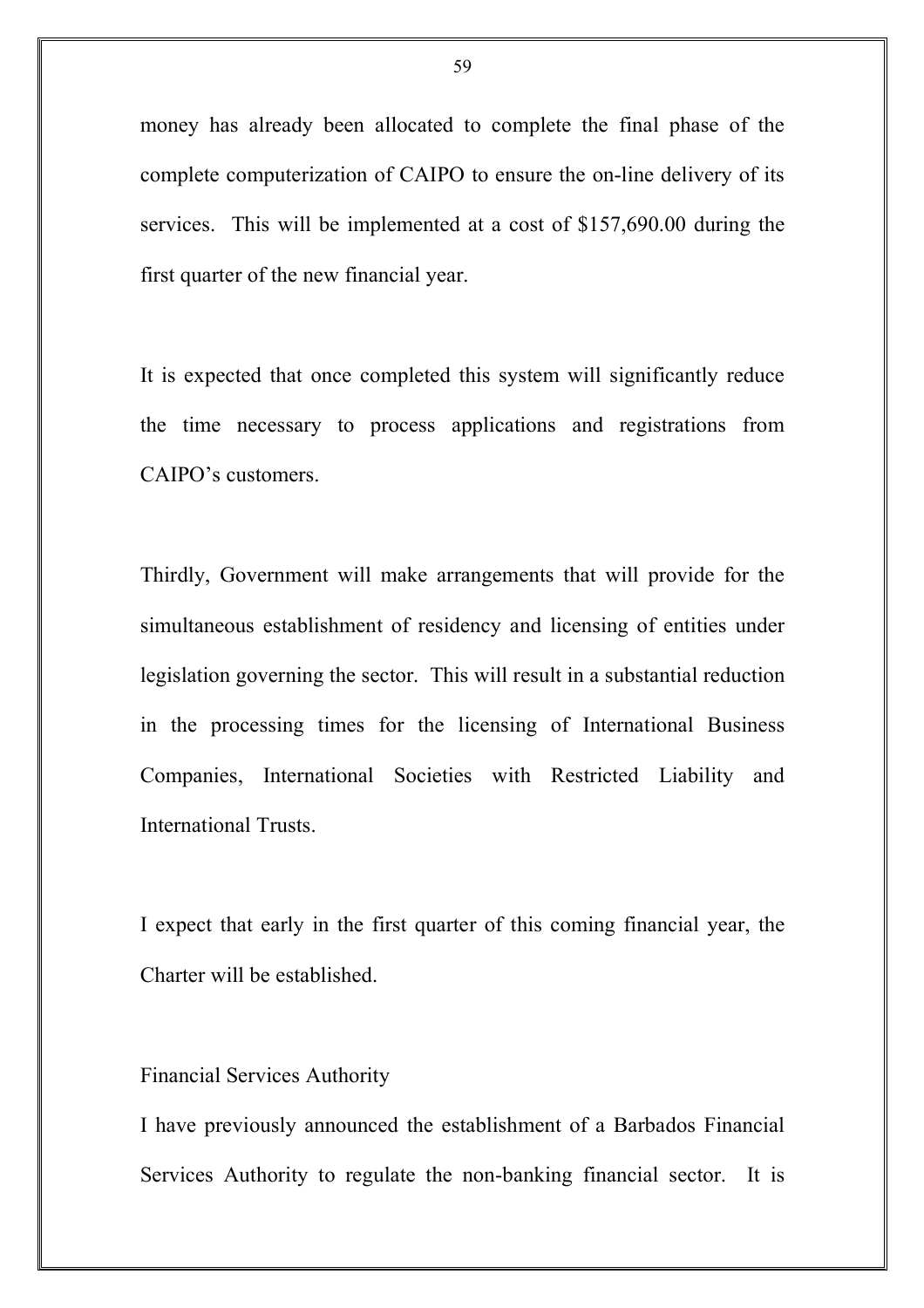intended that the regulatory functions of the international business sector in the Ministry will be transferred to this new Authority when it is established later this year.

# Asset Management Industry

These two initiatives, the Charter and the Financial Services Authority will allow Government to realise its firm ambition to have Barbados recognized as a premier asset management domicile as quickly as possible. This area represents tremendous opportunities for the amplification of Barbados' international business and financial services product.

The development of Barbados as a premier asset management location can only be realised by forging an enabling environment for this type of business. It was with this in mind that in my last Economic Statement I revamped the 35% concession to make a job in this sector in Barbados a most attractive and practical option for this set of highly skilled professionals.

We have identified Family Offices, Treasury Management and Private Equity as constituting the core of an Asset Management Industry for Barbados.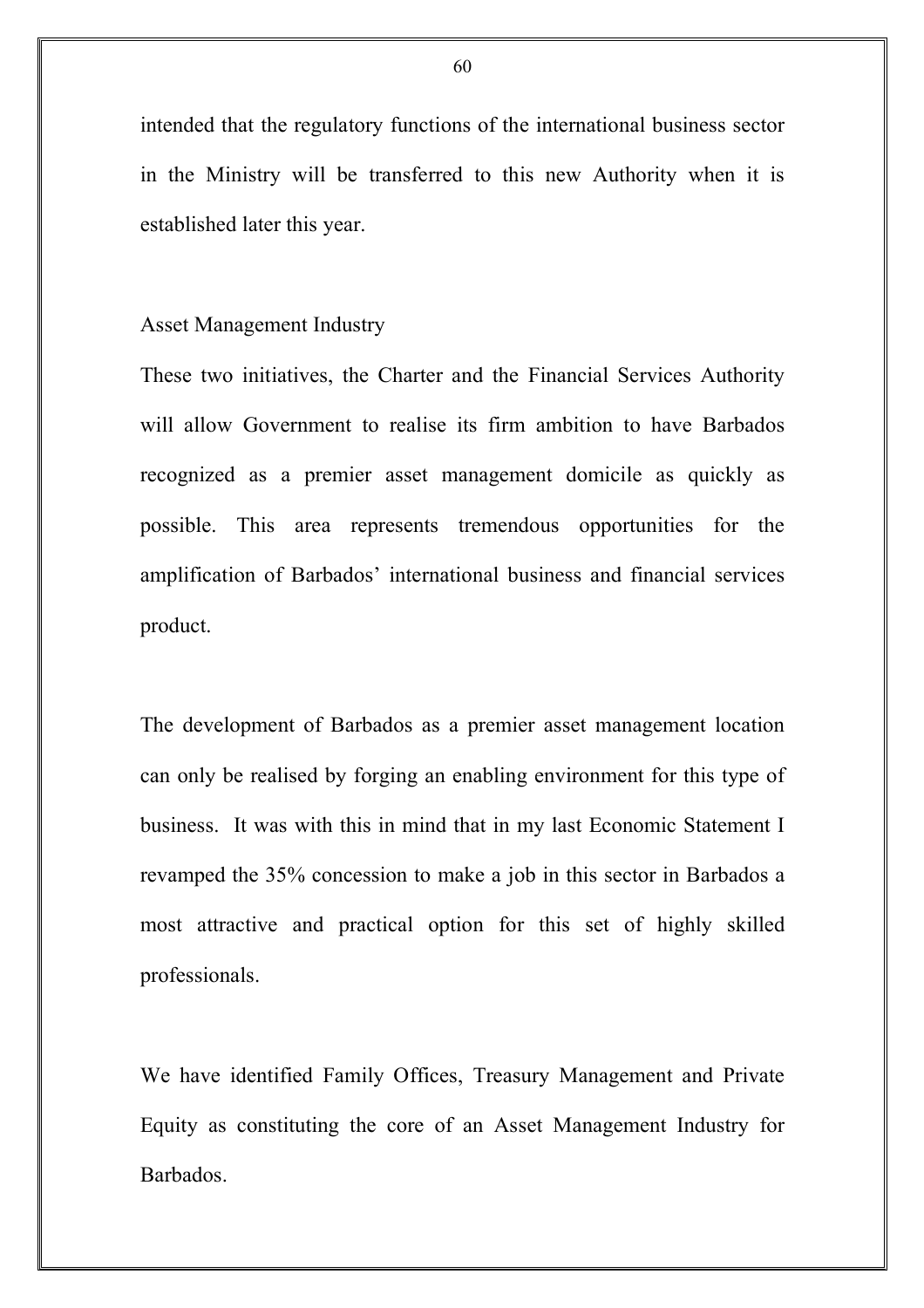To encourage their location in Barbados Government has moved towards the creation of the single regulatory agency, and will support the creation of a new International Institute of Financial Risk and Regulation, to which I will refer shortly.

Moreover, Government recognises that anomalies in our legislation relating to terms such as 'residence' and 'domicile when it comes to assessing tax liabilities should be removed.

Legislation in this regard will be shortly brought to Parliament.

It is estimated that the development of Barbados as an Asset Management Centre will over five years create employment for approximately a thousand Barbadian professionals.

### International Arbitration Services

Barbados' external infrastructure for the attraction of international business and financial services includes a competitive network of bilateral investment treaties.

In recent years, arbitration has emerged as a preferred method of resolving international commercial disputes. Established centres of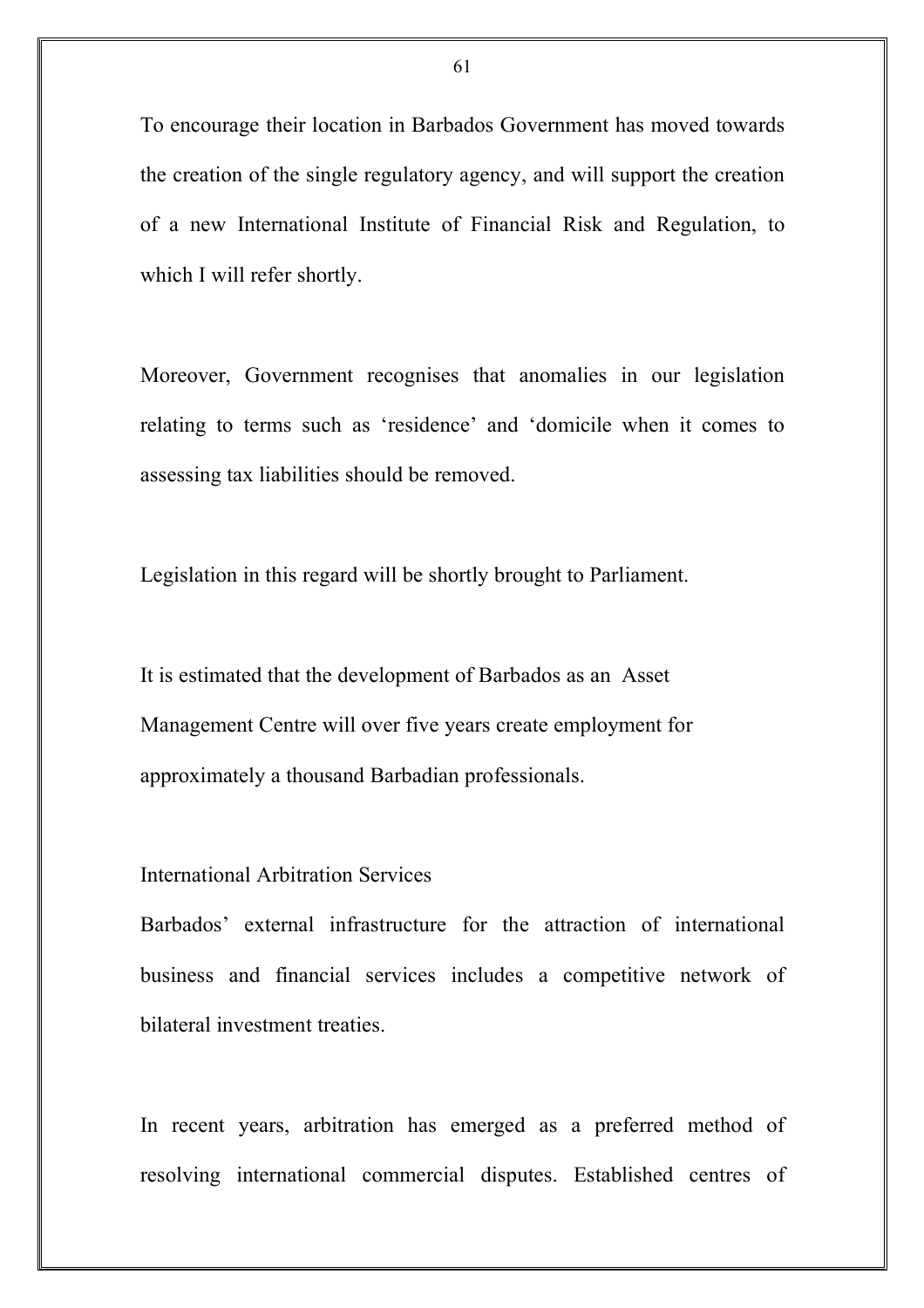arbitration like London, New York, Paris, and Geneva now face increasing competition from newer entrants into the market.

Government intends to establish in Barbados an International Arbitration Centre.

To this end, Government has decided to adopt the United Nations Commission on International Trade Law (UNCITRAL) Model Law on International Commercial Arbitration as a matter of priority. We have commenced discussions with the London Court of International Arbitration (LCIA) with a view to establishing this year in Barbados centre under the LCIA's auspices. It is estimated that the establishment of this centre will cost Government in the region of Bds\$2.6 million during the initial three-year start-up phase with \$1 million allocated to the first year. While it will begin to earn its keep during the first three years the goal is to attain profitability quickly thereafter.

International Institute of Securities and Financial Regulation To carry Barbados to another level in the international business sphere, Government will provide financial support for the creation of an Institute of International Securities and Financial Regulation.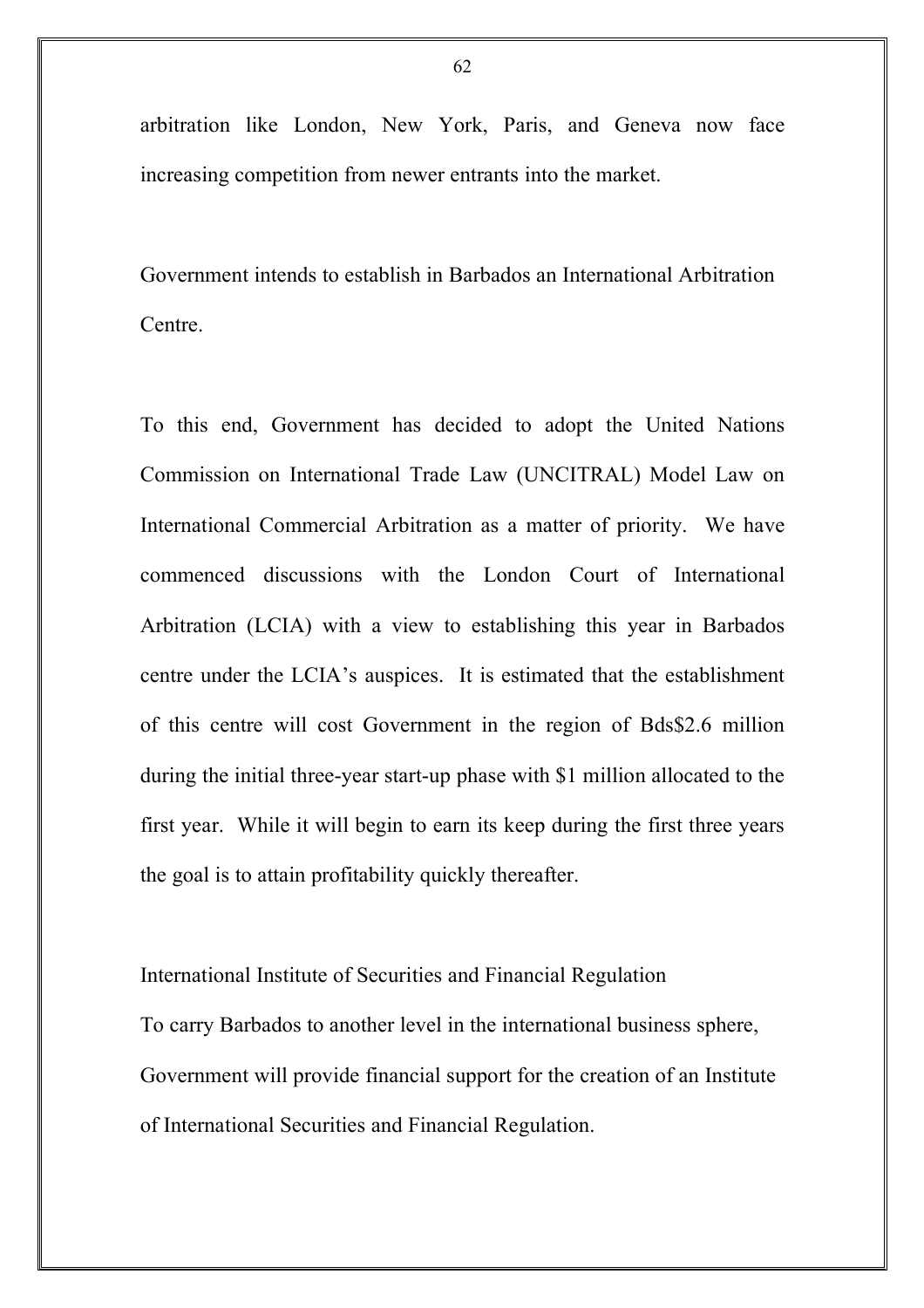The Institute will focus on the training and re-training of professionals in the public and private sectors by providing specialised, relevant and continuing training opportunities in the financial services sector the Institute will in turn generate greater and better employment opportunities for Barbadians.

Global concern over issues of money laundering, tax evasion, and regulatory scaling and arbitrage has led to pressure for higher standards in CARICOM financial centres.

To this end the Institute will act as a regional hub for the provision of this type of training.

The European Union has already agreed to provide \$4 million Euros to help finance the establishment of this new Institute.

Enhanced regime for Barbados Holding Companies

It is Government's wish that Barbados should become a premier location specifically for Holding Companies.

The present rate and structure of the Withholding Tax is a major constraint on such a development. To create an environment in which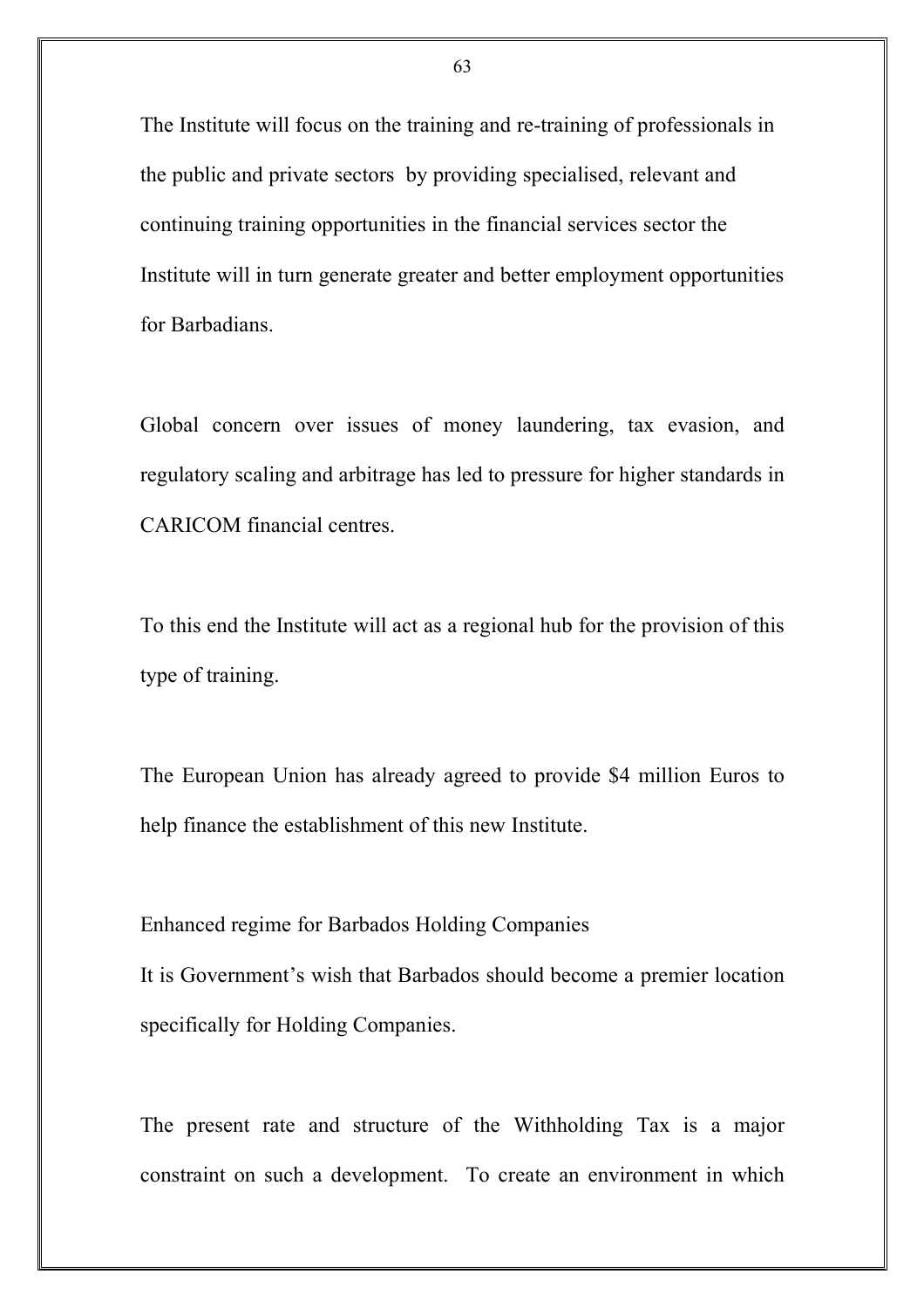Barbados can become the Headquarters for regional and International Companies, the following changes are now proposed:

### Taxation of Foreign Dividends

With effect from income year 2007 dividends derived by Barbadian resident companies including companies licensed to operate in the international business sector will be exempt from tax in Barbados on dividends from an overseas company where the Barbados resident is a shareholder representing at least 10% of the capital of the overseas company. A further condition to be satisfied is that the shareholding in the foreign company should not be held as a mere portfolio investment.

### Exemption from withholding tax on dividends paid

# out of foreign earnings

To supplement the above-mentioned proposal and in furtherance of my Government's objective in enhancing the attractiveness of Barbados as a holding company jurisdiction I will introduce an exemption from withholding tax in respect of dividends paid by a resident company to non-resident shareholders out of foreign source income earned by the company.

# HOUSING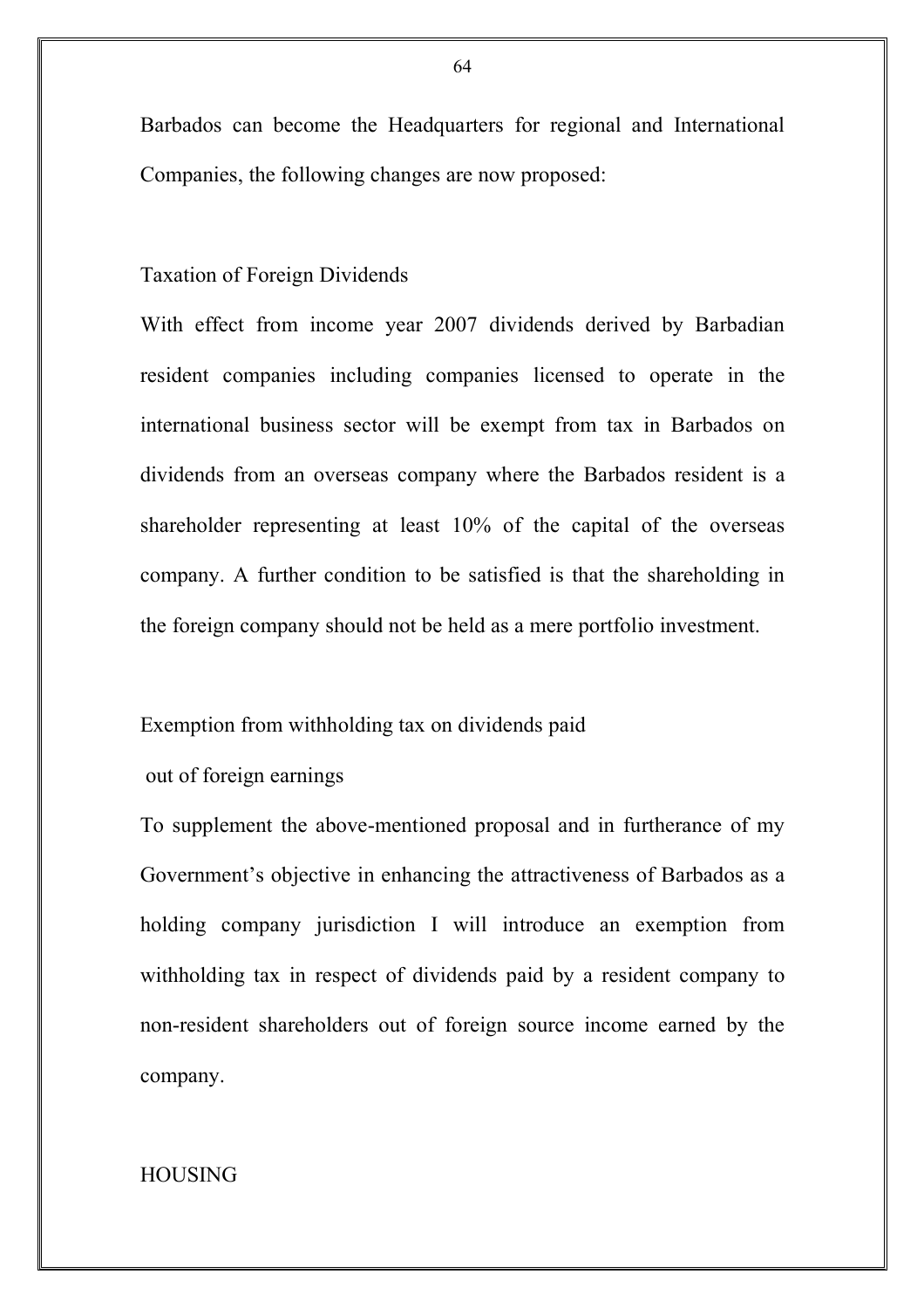Mr Speaker the issue of land has been the topic of intense debate in recent times. That debate, has been necessary and healthy and warrants a strong policy response, based objectively on the facts of the situation.

Mr Speaker, what are the facts?

There can be no doubt that there has been a sharp escalation in the price of land. Prices have moved from an average level of \$3-5 per square foot for developments in St. Phillip and Christ Church in 1987 to an average of \$15-18 in those same areas. There are also some developments in which prices of \$25 per square foot are being obtained. The price at which land is sold today is not based on the cost of building out the development but more on what the market can pay. The earliest example of this was in 1992 with the development at Fort George Heights. The development at Fort George offered 87 lots in the first phase and attracted over 200 buyers, some of whom overnighted at the site in order to be one of the early bidders. This was done at a time when land was sold in developments for less than \$10 per square foot. The development at Crystal Heights followed this price lead and the market from that time has pushed prices further upward as well as making the developments more upscale. This Mr. Speaker is a clear case of demand driving price.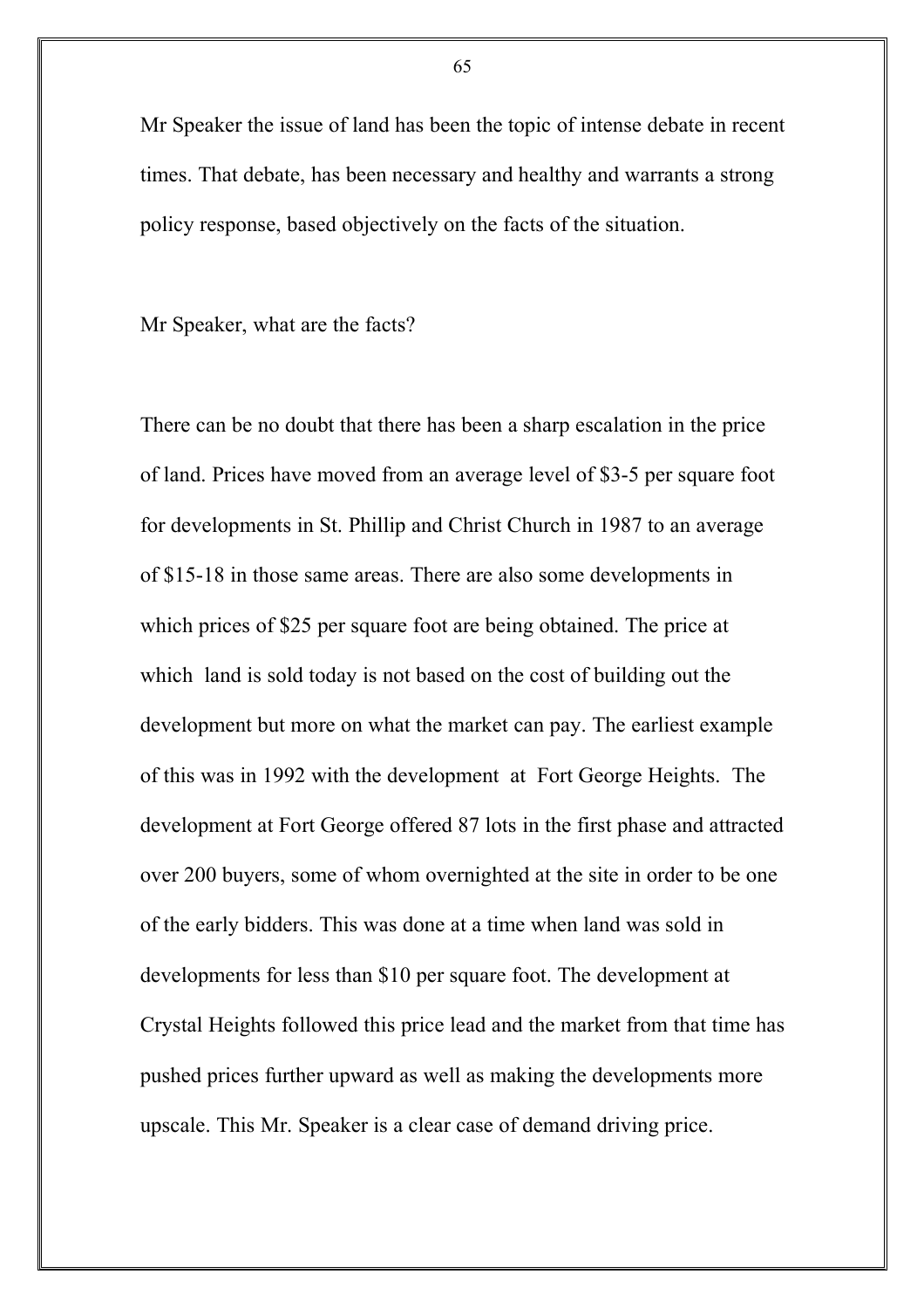At the same time Mr. Speaker there has been a huge increase in the demand for land. This situation has two causes.

First, there is the reality that growth in housing demand is a direct consequence of the robust economic growth of the last decade. The strong housing demand we currently face is indicative of the strength of the economy, the high levels of employment and high degree of confidence in the future. The number of persons with jobs has increased by 33,000 since 1994 and workers have benefited from a cumulative 36% increase in their wages over the same period.

Greater access to financial resources has added to the demand for land and houses. The value of residential mortgages has grown from \$591.3mil in 1994 to \$1,381.3mil at the end of 2005, a growth of over 100%. In addition the reforms introduced by this administration in 1998 have allowed many more persons to access mortgages. The reforms included, 100% mortgages, lower interest rates and other special conditions for first time home owners.

In addition to those economic factors there is the social reality of the smaller household sizes resulting from the shift away from the multigeneration extended family household towards the single-generation or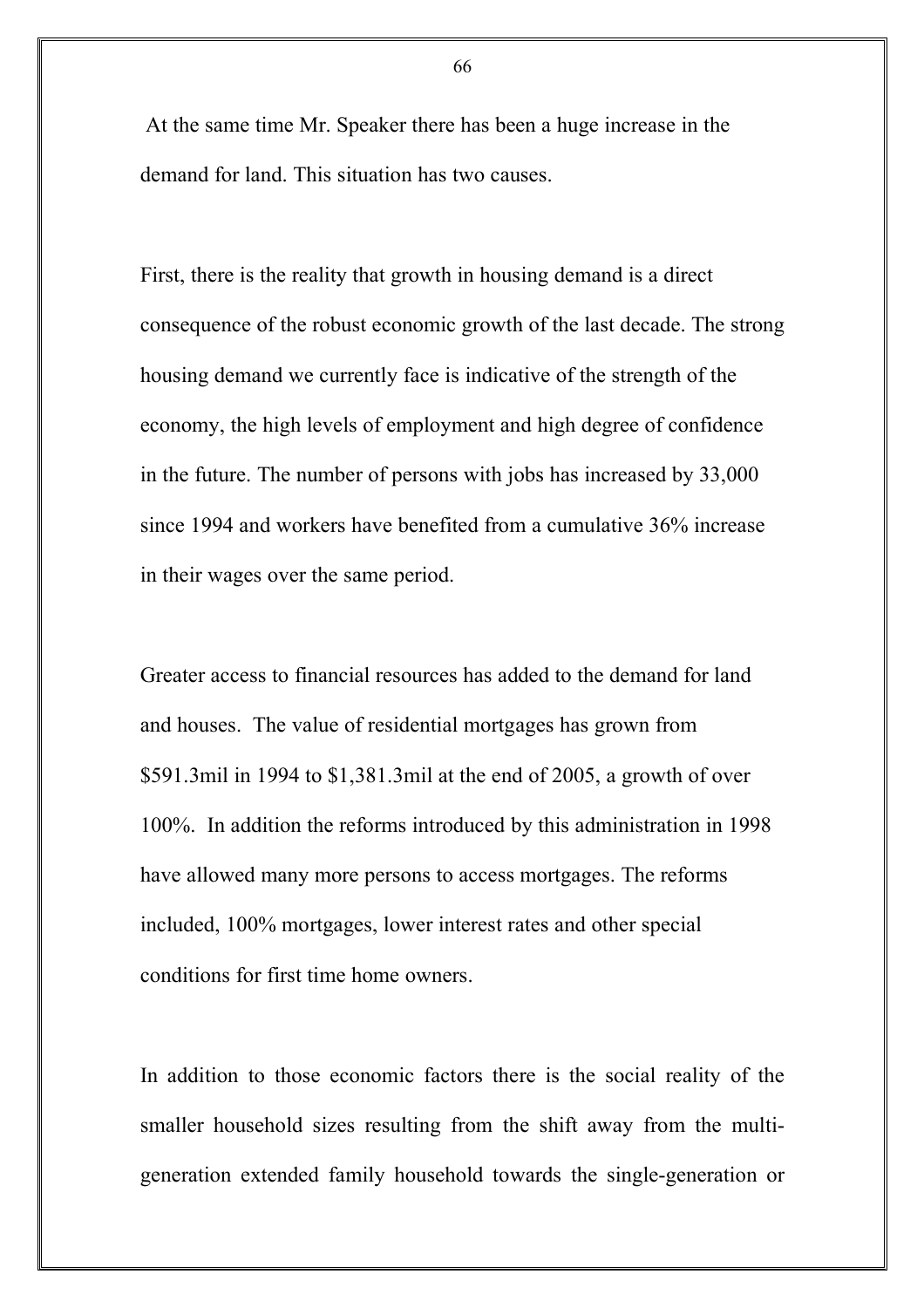nuclear family household. These factors have all driven demand for houses and land in Barbados.

Second, there is the perception of the shortage of land, which has led to panic buying and hoarding of land. The people of Barbados have expressed concern that we are running out of land.

However before we look towards the future, let us take stock of where we are and present the facts.

The subdivision of land has been used over the last forty years to make land available for housing development. What has been the outcome from this policy?

To answer these questions the Town Planning Department conducted extensive research and has published the Discussion Paper on the Subdivision of Residential Land in Barbados, which must be made widely available for the information of Members of this House and the wider public.

Mr. Speaker, over the years, the impact of the subdivision of land has been very dramatic. As reported by the Land Registry, there are 130,000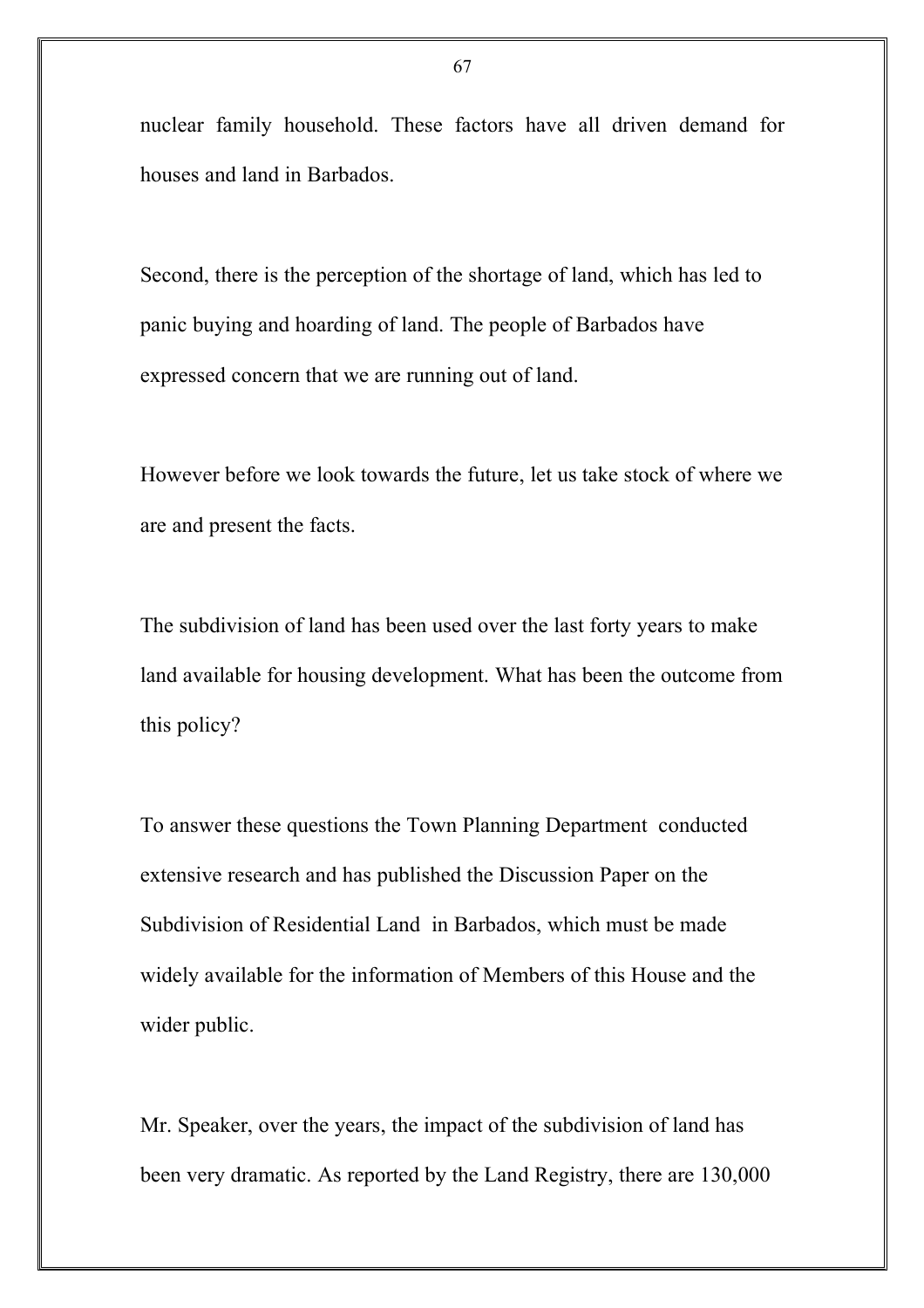separate plots of land in Barbados. This figure has increased substantially from approximately 42,000 in 1970.

We must all be greatly concerned about the fact that notwithstanding the huge number of subdivisions approved, there are still a large number of vacant lots in Barbados. The Environmental Management and Land Use Project has identified approximately 20,000 vacant lots in the urban corridor alone. Across Barbados it is estimated by the Land Tax Department that there are some 42,605 vacant parcels of land.

In addition the sample survey of sixty-three residential subdivisions approved between 1971 and 2002, and each containing fifty (50) or more lots has indicated that a total of 8,125 individual house lots approved, 34% (2,749) remain vacant today.

This large number of vacant lots that have been approved for housing, is one of the chief factors putting pressure on the price of land. It has resulted from the tendency of Barbadians to buy to and hold land for their children and grand children and for relatives overseas. Whilst this aspect of the Barbadian culture is an admirable feature, it has the unintended consequence of creating scarcity with the resulting impact on the price of land itself.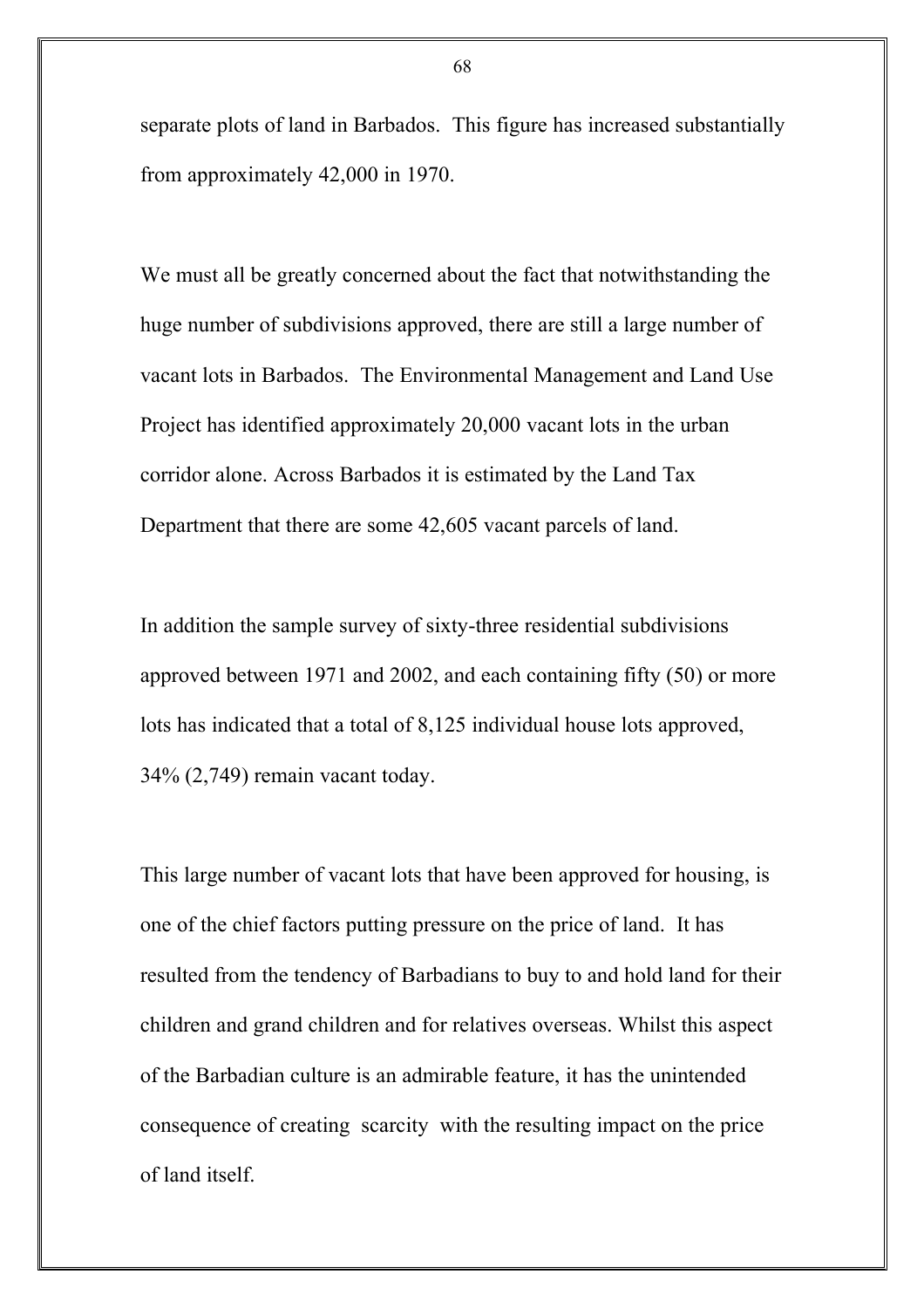An analysis of the lots sizes in the same survey by the Town Planning Department indicates that the lowest vacancy rate 11% was found in the less than 400 square metre lots, representing low-income developments.

A further study of the sixty-three sample developments shows that for those developments approved as house and land packages, there were no vacant lots and in fact, all lots were occupied within two to five years after permission was granted, whilst for land-only sub-divisions, 39% of the lots remain vacant.

It is therefore desirable that more developers be encouraged to participate fully in the property development market, that is, the subdivision of land together with the construction of houses with a particular focus on affordable housing.

Over the last decade there has been an average of 1,000 houses constructed annually by private individuals, by property developers and by Government. Census reports for the year 2000 indicate the existence of 91,406 dwelling units (houses and apartments) up from 82,204 in 1990.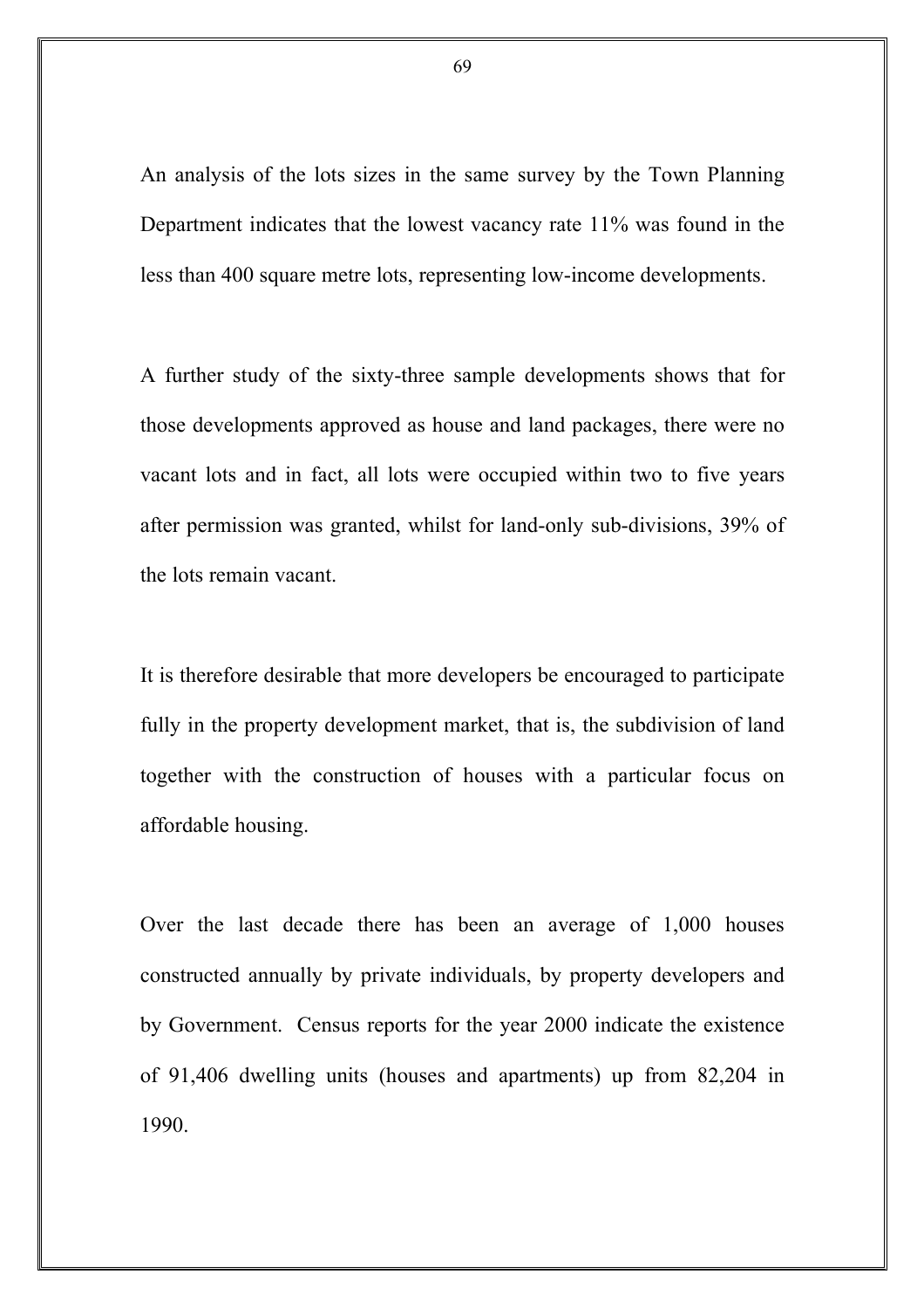There are at present before the Town Planning Department applications for almost 4,000 house spots and houses spread across the entire island.

Mr. Speaker, Government proposes to address the housing and land challenge through a combination of policies and programmes:

- (a) new measures to facilitate access to land at affordable prices;
- (b) a dramatic increase in the provision of housing to low and lower middle income persons:
- (c) new measures to address security of tenure:
- (d) the championing of new partnership arrangements with the private sector to provide housing for other sectors of the population.

### Access to Land

At the very foundation of the Physical Development Plan 2003 is its stated goal:

"Provide adequate amounts of land in suitable locations to meet the demand for new housing and to provide opportunities to develop a broad range of housing types, prices and tenures to meet the needs of residents, thereby enhancing the opportunities for adequate housing as well as opportunities for home ownership."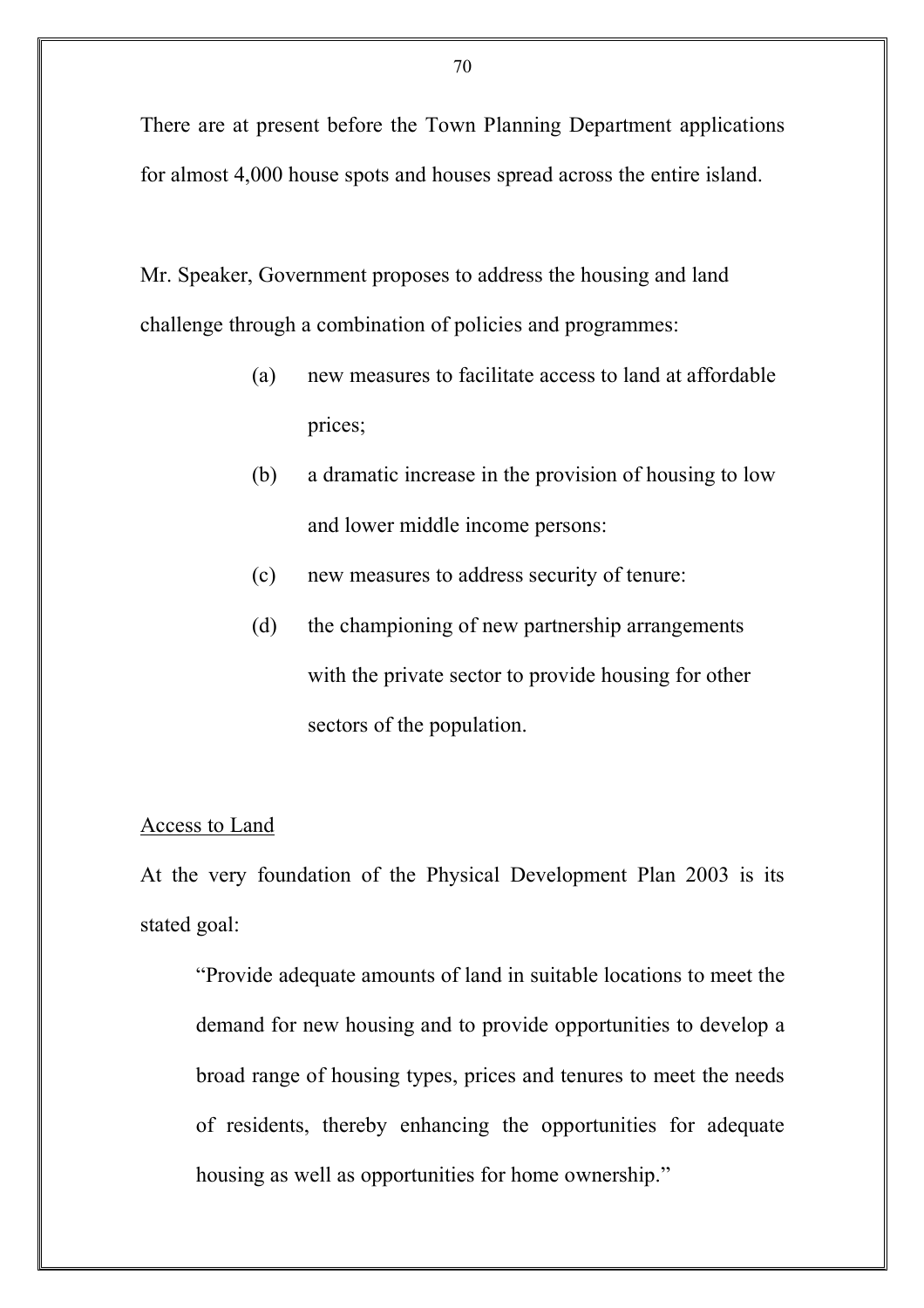The Government's strategy will be to continue to approve subdivision of land for housing; and to create new planning conditions so as to influence the market by providing significant quantities of land at low prices, thereby putting pressure on private developers to keep their prices down.

In addition to Government lands the private sector will be encouraged to put more land into the provision of housing for low and middle income Barbadians.

Private sector housing developments continue to make a strong contribution to the national housing output. However, the private sector has historically provided houses for middle and upper income families. It is essential that incentives be provided to encourage a greater percentage of the private investment in housing development to be directed towards low and lower middle income housing.

The following proposals address the issue of land access.

#### Proposals

The Town and Country Planning Act, Cap. 240 will be amended in order to empower the planning system to make provision for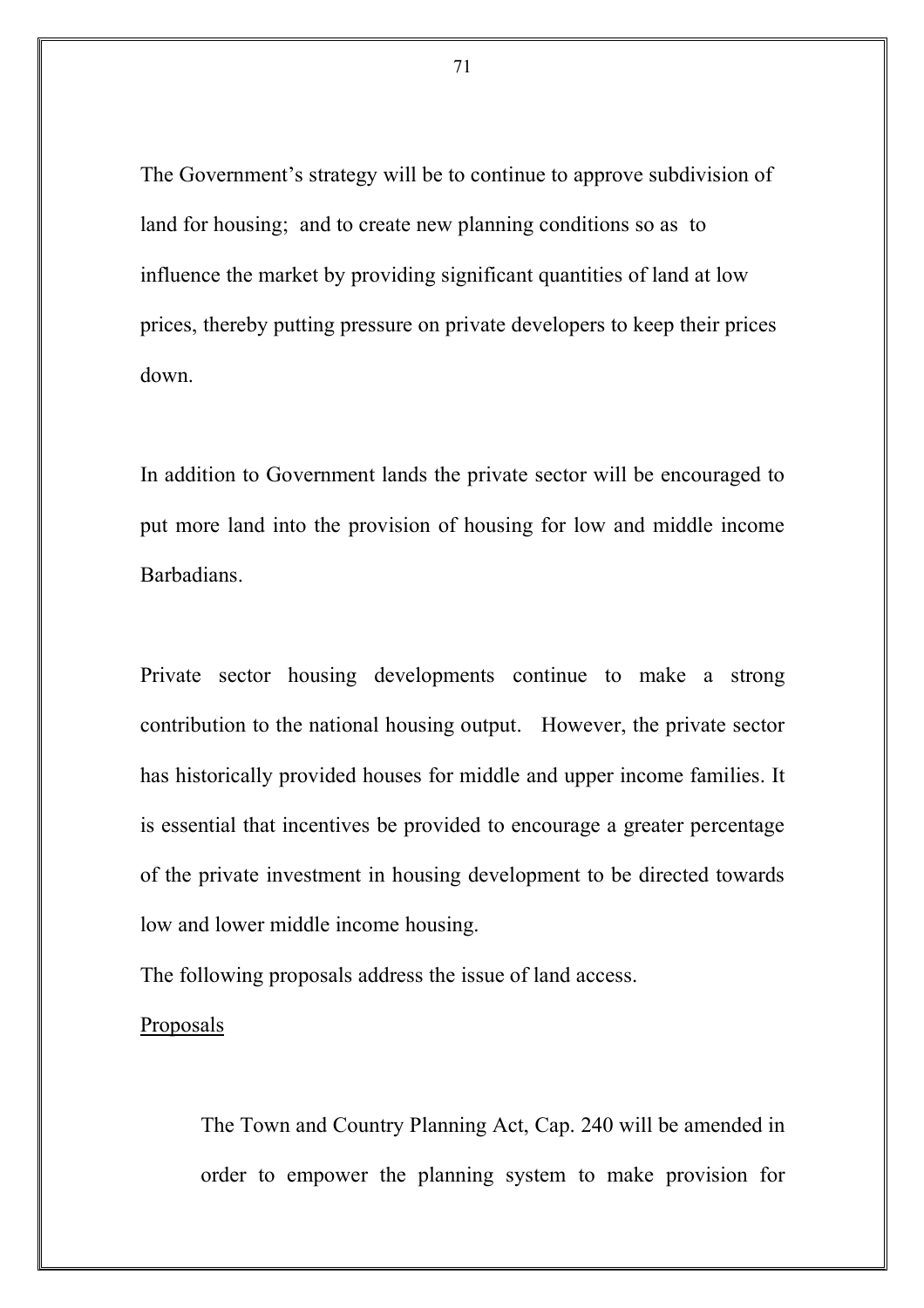affordable housing through planning policy. This policy will be in the form of amended legislation which allows the Minister or the Chief Town Planner to enter into planning obligations. A planning obligation is an agreement, usually negotiated in the context of a planning application, between a planning agency and persons with an interest in the land.

This new policy is similar to the Section 106 Agreements used in the United Kingdom and among other things, will set out a requirement for the provision of an element of affordable housing in residential developments or mixed-use developments which have a residential component. It is proposed that developers who provide "turn key" solutions will be required to ensure that a minimum of 25 percent of all completed units are dedicated to affordable housing. Those developers who provide "land only" will also be required to allocate a minimum of 25 percent of the total lots for affordable housing. Affordable housing will be land size of 400 square metres and under, and a combined house and land value of \$150,000 or less.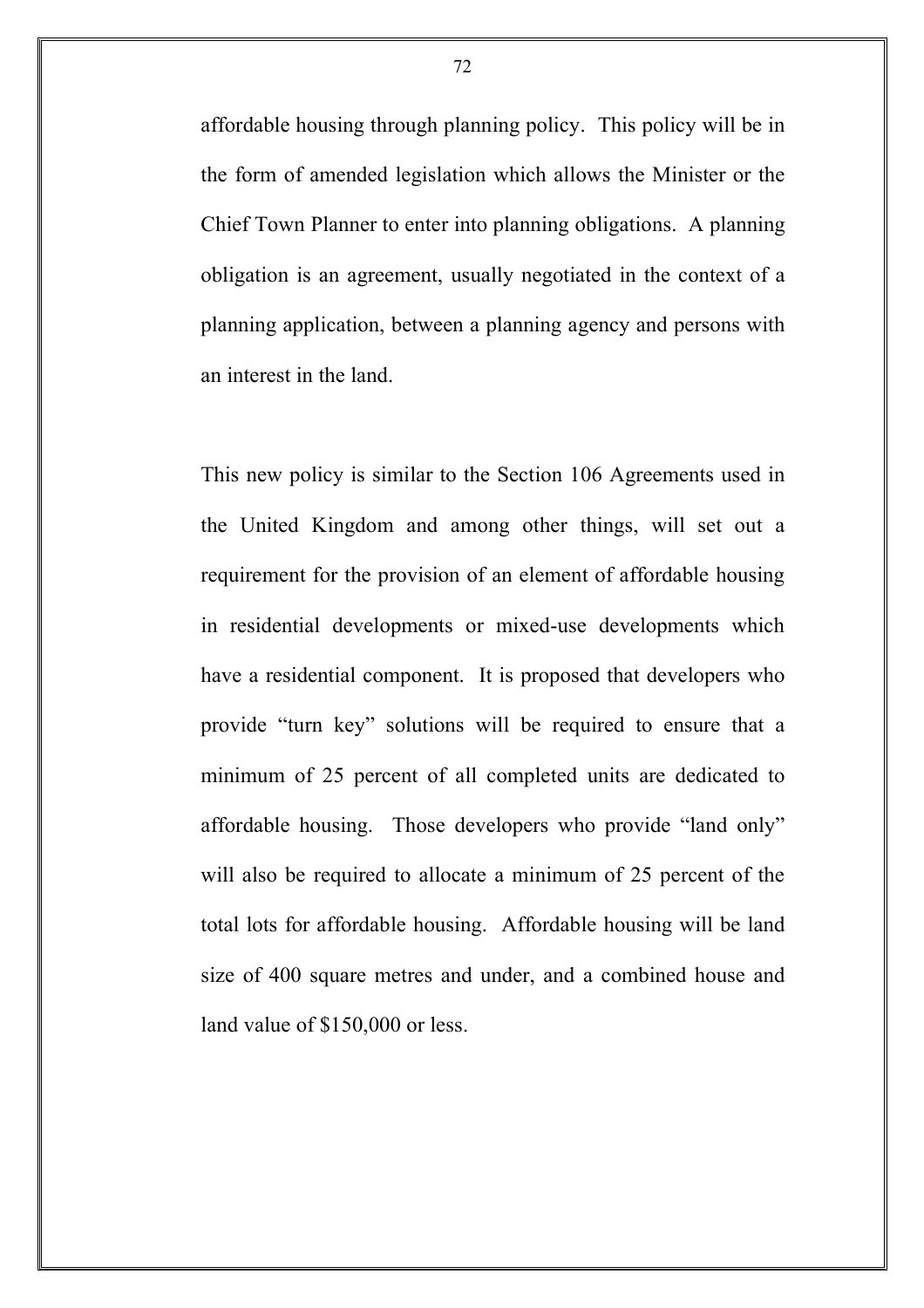In the United Kingdom this policy has been very successful and in some regions satisfies up 90% of the affordable housing requirements.

This approach will mandate developers, especially those providing upscale and luxury housing, to invest in the provision of low cost – affordable housing  $-$  as a condition for the grant of planning approval. This measure will aid significantly in meeting the high demand for low income housing.

2. The Government will increase the allocation of land for residential purposes consistent with the provisions of the amended Physical Development Plan 2003. The plan also includes policies for the more intensive use of land, including:

> a. promoting the re-use of vacant residential lots and vacant residences through the Derelict Housing Programme, which will be managed by the National Housing Corporation and the Urban Development Commission;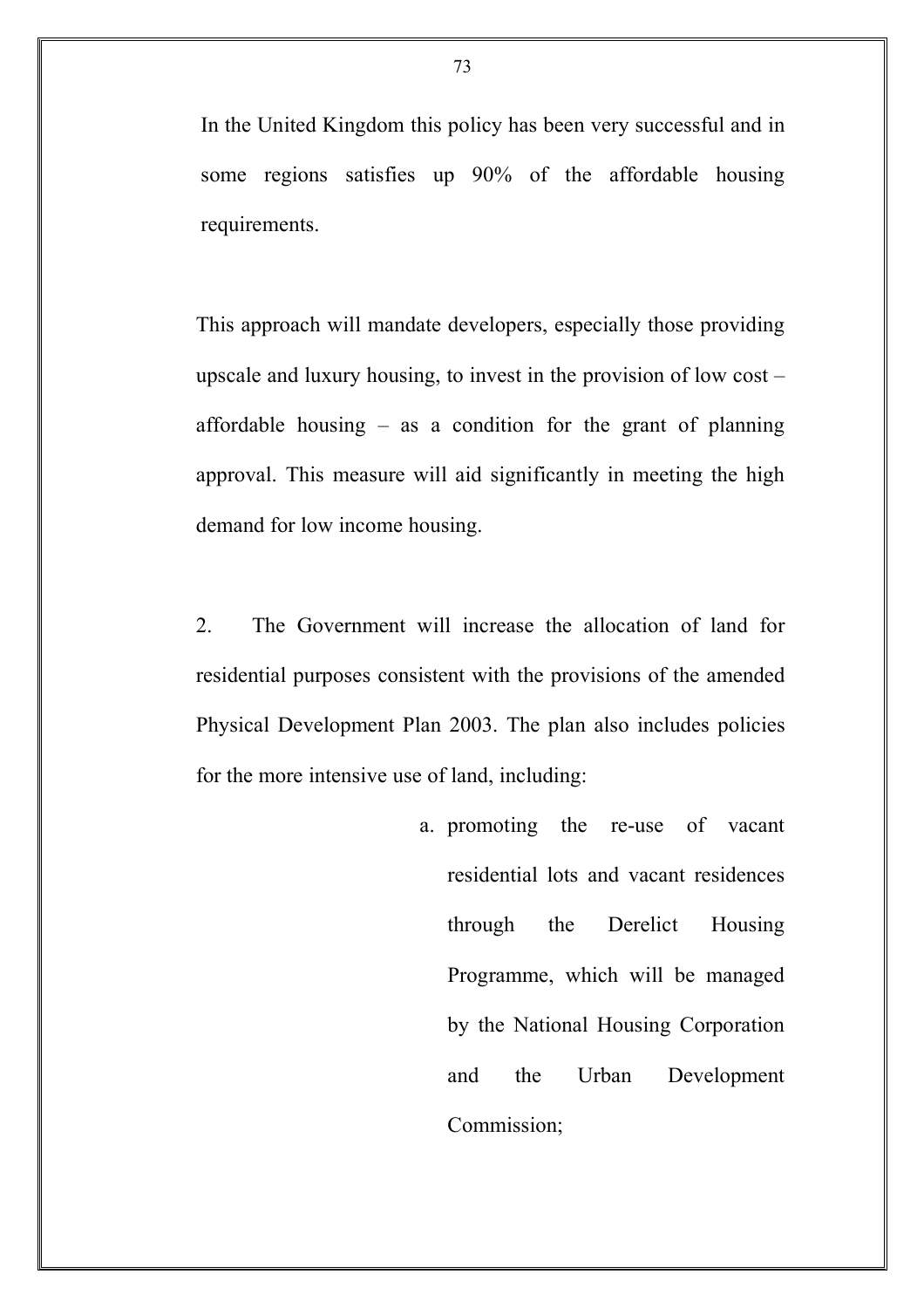b. constructing and promoting the construction of terraced, semidetached high rises and other forms of housing, which are designed to produce increased densities on existing vacant and under-utilized lands;

3. The Government will permit land subdivisions in sufficient quantities and in the most suitable locations to meet the level of demand thus ensuring that land scarcity does not push the price up.

> The National Housing Corporation has access to 535 acres of land in fifty-one (51) locations across Barbados which will be developed to yield approximately 4,000 housing solutions.

Further, the non-arable parts of plantation land will be subdivided and developed for housing, starting with Government owned plantations of the BADMC. The BADMC owns properties at Sedge Pond, St Peter, River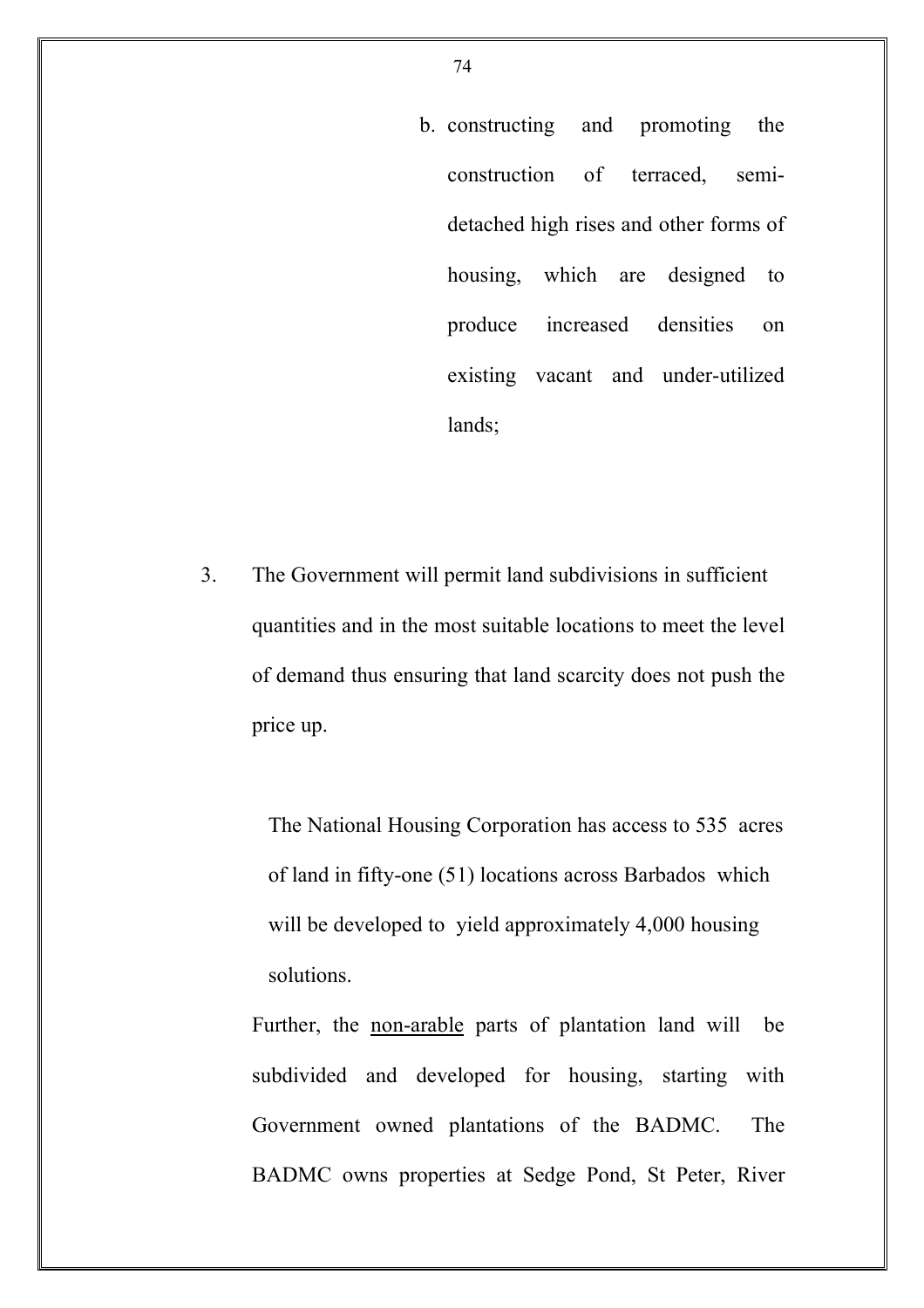Plantation in St Philip, as well as Spring Hall, St. Lucy. An arrangement between the BADMC and the National Housing Corporation will be pursued in which the BADMC will contribute land to the venture while the NHC will undertake the development of sites and services. The proceeds from this arrangement will be shared based on the inputs of both entities;

- 4. As a price signal to the market the Government is committed to using a pricing formula for its land to keep prices down. Land sold by the NHC in its affordable housing programmes, for example the Primary Homes Programme, will be sold for \$2.50 plus the development cost, for example if in a particular development the infrastructure costs \$5.25 per sq. ft., then the selling price would be \$7.75;
- 5. Tenantries Freehold Purchase Act has been a major tool of empowerment for poor Barbadians by giving them the right to purchase the tenantry lands on which they resided 10 cents per square foot. The amendment of the legislation to include private urban and rural tenants with the right of purchase at the subsidized rate of \$2.50 per square foot has brought the number of beneficiaries to almost 13,000.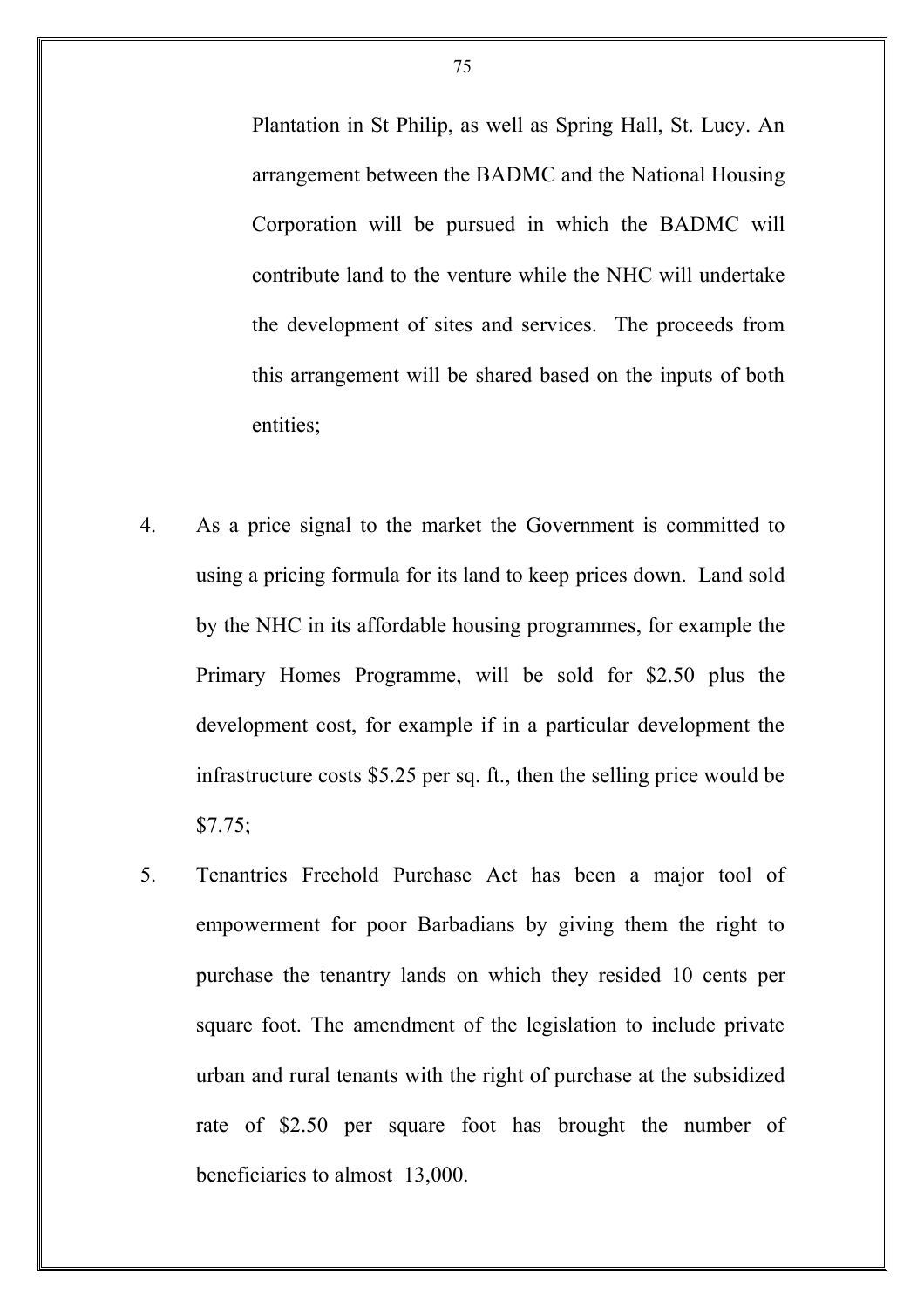One unintended consequence is that the access to rented land no longer exists. There are poor Barbadians who are willing to use self help approaches in building a house if they have access to land.

Accordingly land will be made available on a long lease basis to Barbadians earning less than \$25,000 per year, so that they will have access to fully serviced lots on which to construct their own homes;

6. The transaction cost and the time involved in

Transfer of title to land represent both a nuisance and a major constraint to doing business in Barbados. It is clear that the Land Registration project has not achieved the expected results. The reviews of the project undertaken by the UK Land Registry, and distinguished Barbadian Attorney-At-Law Mr. Alfred "Freddie" Clarke are now complete.

Fundamental changes will therefore be made to this project to bring it back on track.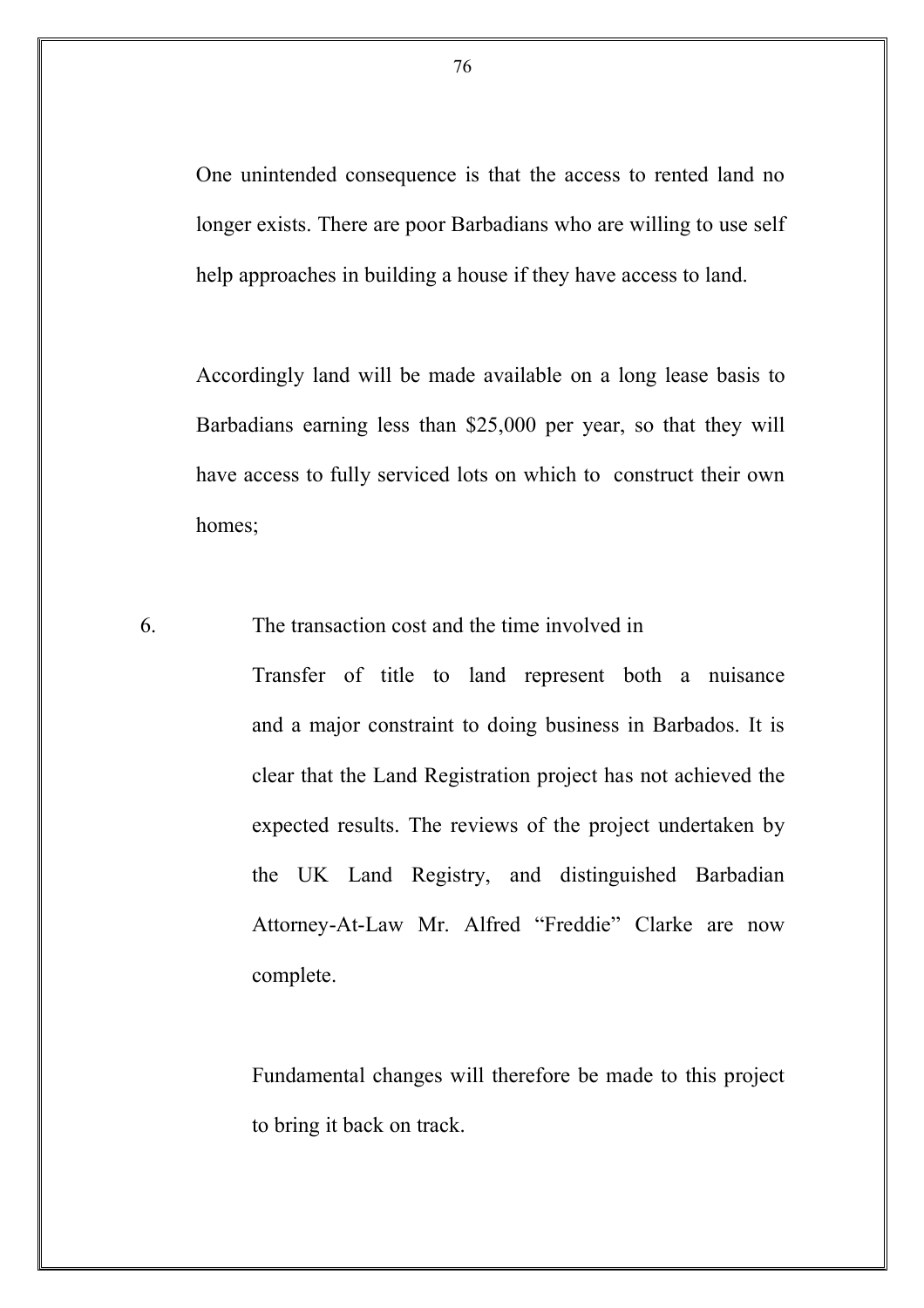The Land Registration Act and Land Adjudication Act will be amended to:

- Allow the automatic registration of land in approved residential subdivisions. There has been an estimated 60,000 such lots approved in the last three decades. Land in these developments would have been the subject of detailed surveys, town planning approvals, and detailed title searches at the time of sale. These factors make these lands prime candidates for speedy registration.
- Expedite registration of lands acquired by the Crown for housing purposes and large tracts of undeveloped land prior to subdivision.
- Permit Registration Officers to declare titles rather than restricting this to Commissioners of Title as is the case at present. This amendment would immediately and with the existing staff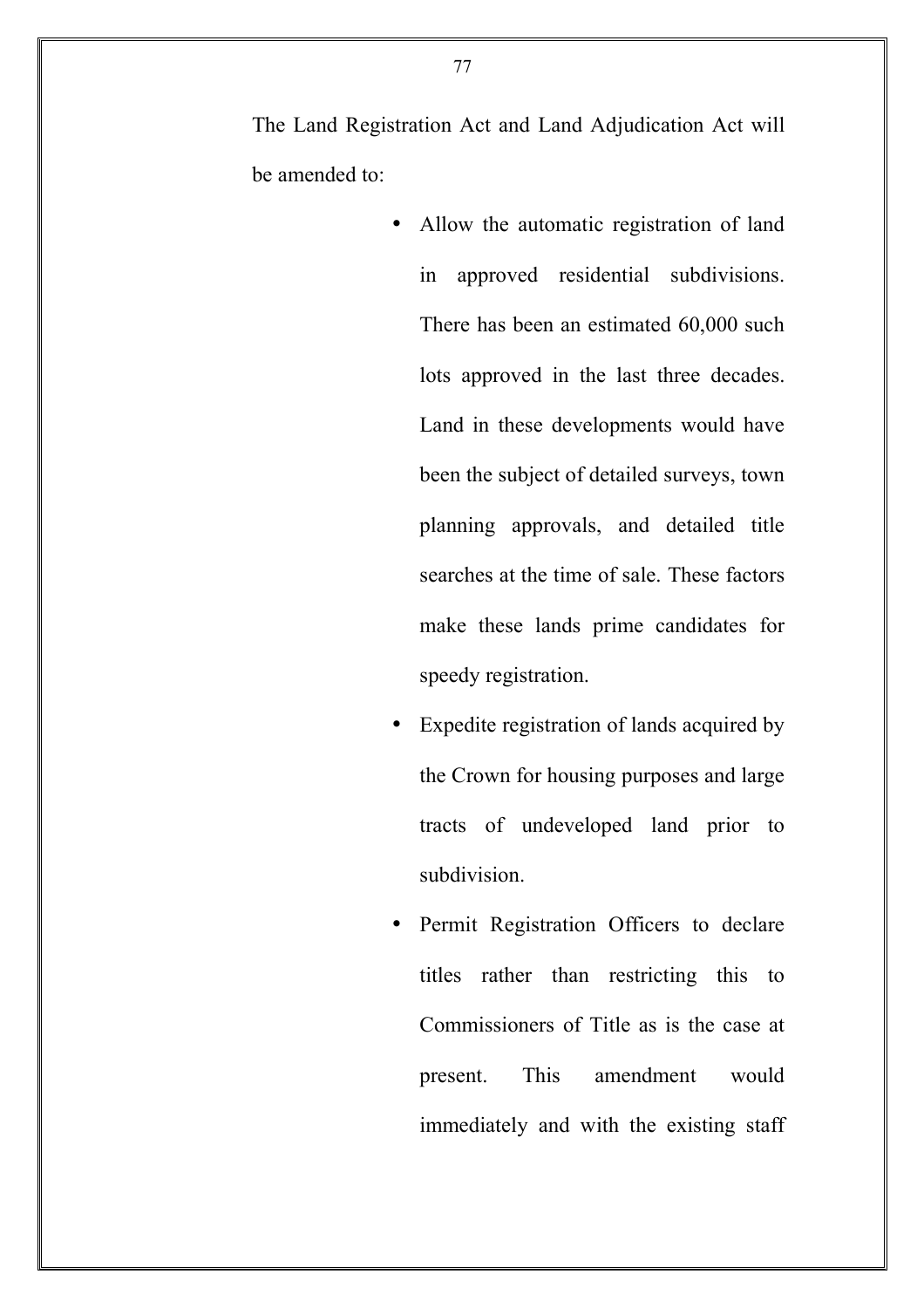complement allow an additional five (5) Attorneys –At-Law to declare titles.

Additional financial, technical and human resources will be provided to the Land Registry, the Land Adjudication Unit, and the Lands and Surveys Department in order to complete the Land Registration Project so that Barbadians can reap the benefits of lower cost and fewer delays in land transactions.

7. Glebe Lands are part of the legacy of the Anglican Church and the positive role it has played in providing access to land for poor Barbadians. The ability of the Church to develop its remaining property, for the benefit of itself, its parishioners and the wider public has been constrained by financial and technical considerations.

> The Government will work with the Church to develop a special Glebe Lands Development Project which will assist the Church and its parishioners to experience an economic benefit from their lands whilst performing an important social function.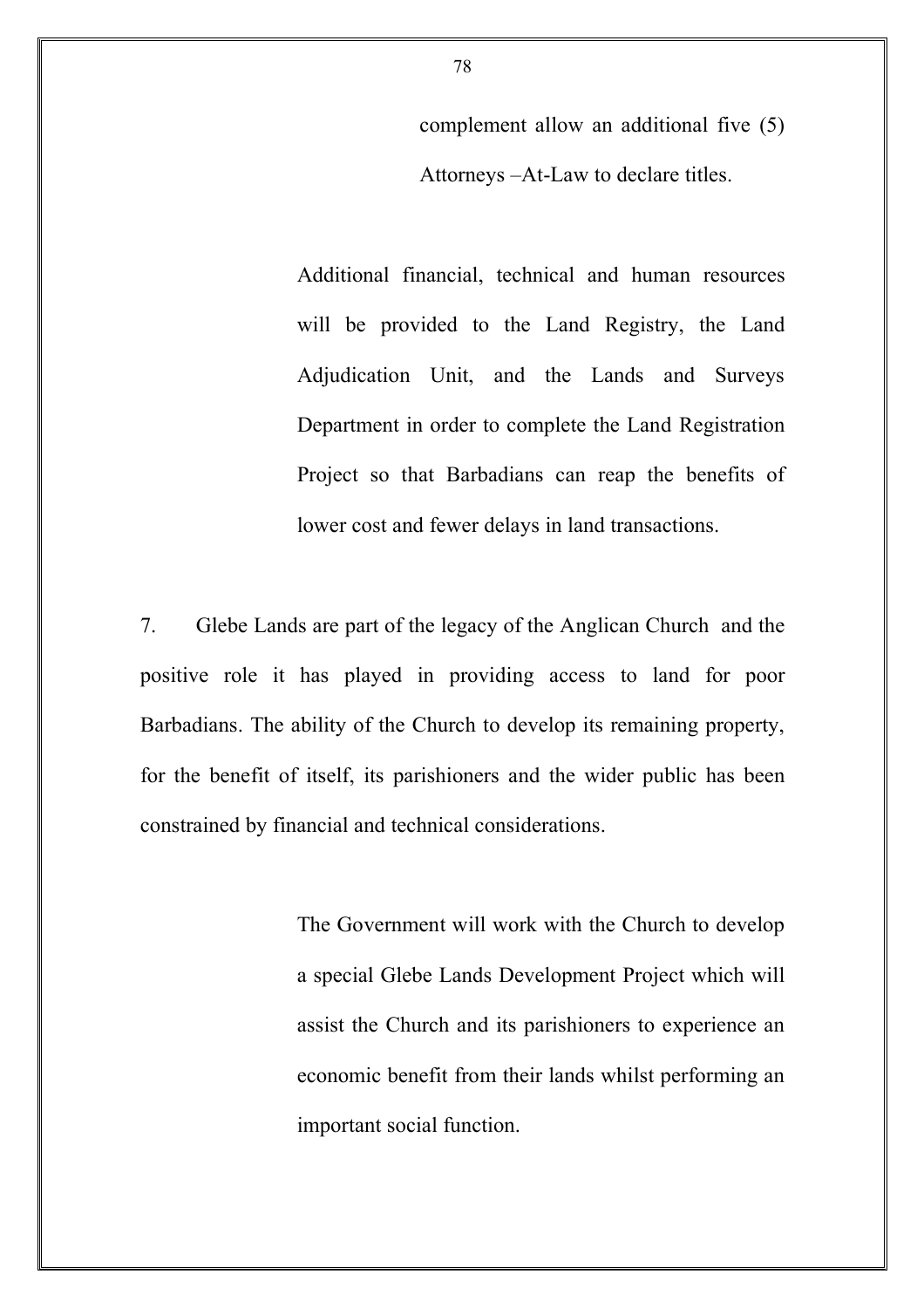### Increased Access to Affordable Housing

Mr. Speaker, the need to increase the availability of affordable housing has been clearly established. Government implement a mix of policies to stimulate the production of new housing and enhanced maintenance of the existing housing stock.

- 1. Incentives similar to those in the Special Development Areas Act will be granted to developers with respect to projects of more than fifteen (15) houses with land to be sold at less than \$150,000 each to first time homeowners. This incentive is intended to encourage much more of the existing capacity in the construction sector to shift investments into the affordable housing market and to keep the production cost of the houses low.
- 2. The house rental market is a critical component in the Government's shelter strategy. The Income Tax Act has already been amended to provide tax incentives for both landlords and tenants to stimulate the rental sector. These measures will be enhanced by the introduction of minimum housing standards for rented accommodation which will ensure that accommodation is safe, has basic amenities, and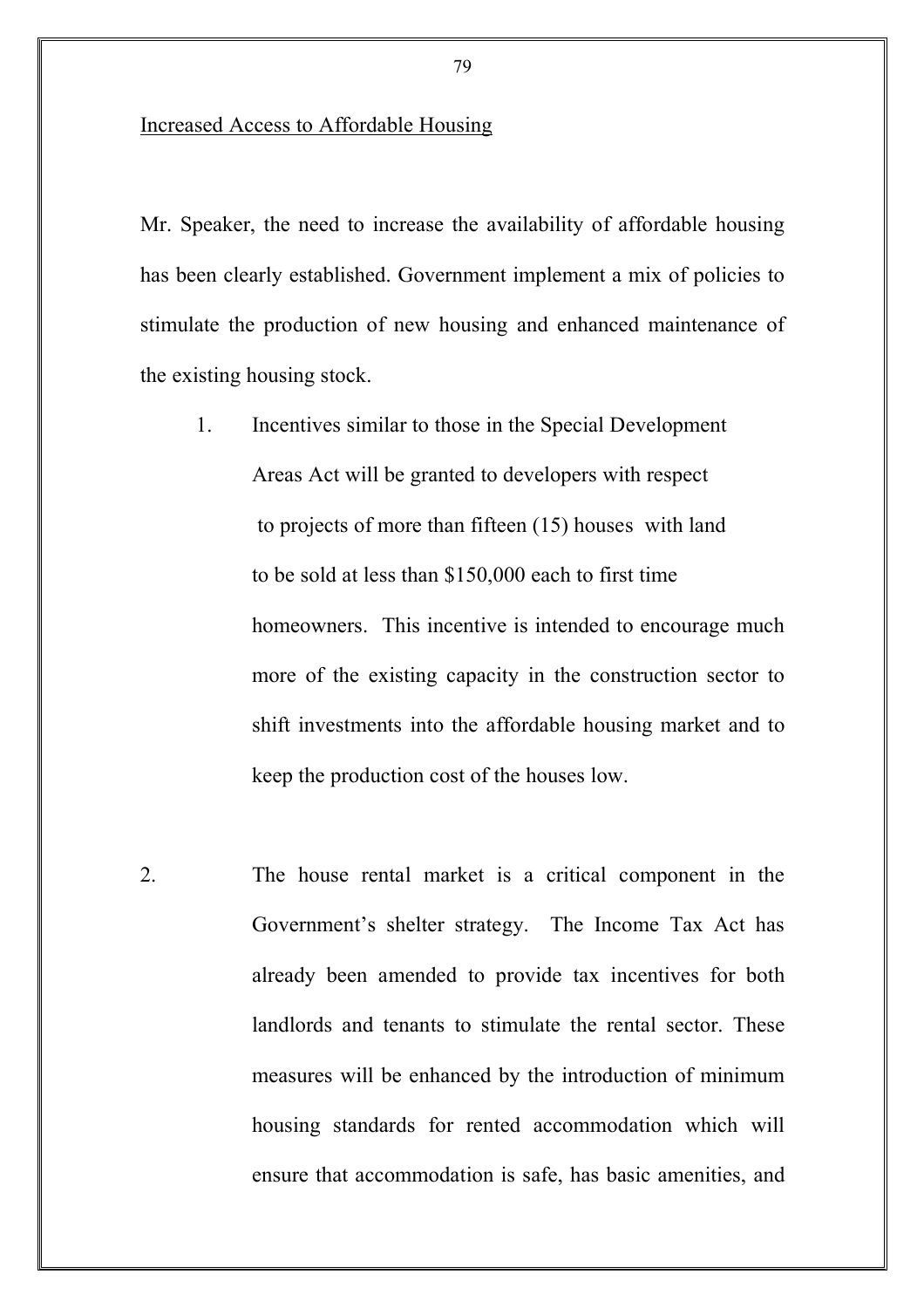utilities and conforms to the national building code and the health services regulations.

3. The Housing and Neighbourhood Upgrading Project funded by the Inter-American Development Bank (IADB) includes BDS\$24 million to support affordable housing.

> a. Acquisition and development of land for the Primary Homes programme accounts (BDS\$14 million) b. Subsidies, to low income families earning \$7,800 to \$19,681 annually, for the purchase of a Primary Home or the construction of their own home amounting to \$10,000 per family.

Based on the success of this new project, Government will seek to replicate the features of this project for families with incomes up to \$25,000 from its own resource.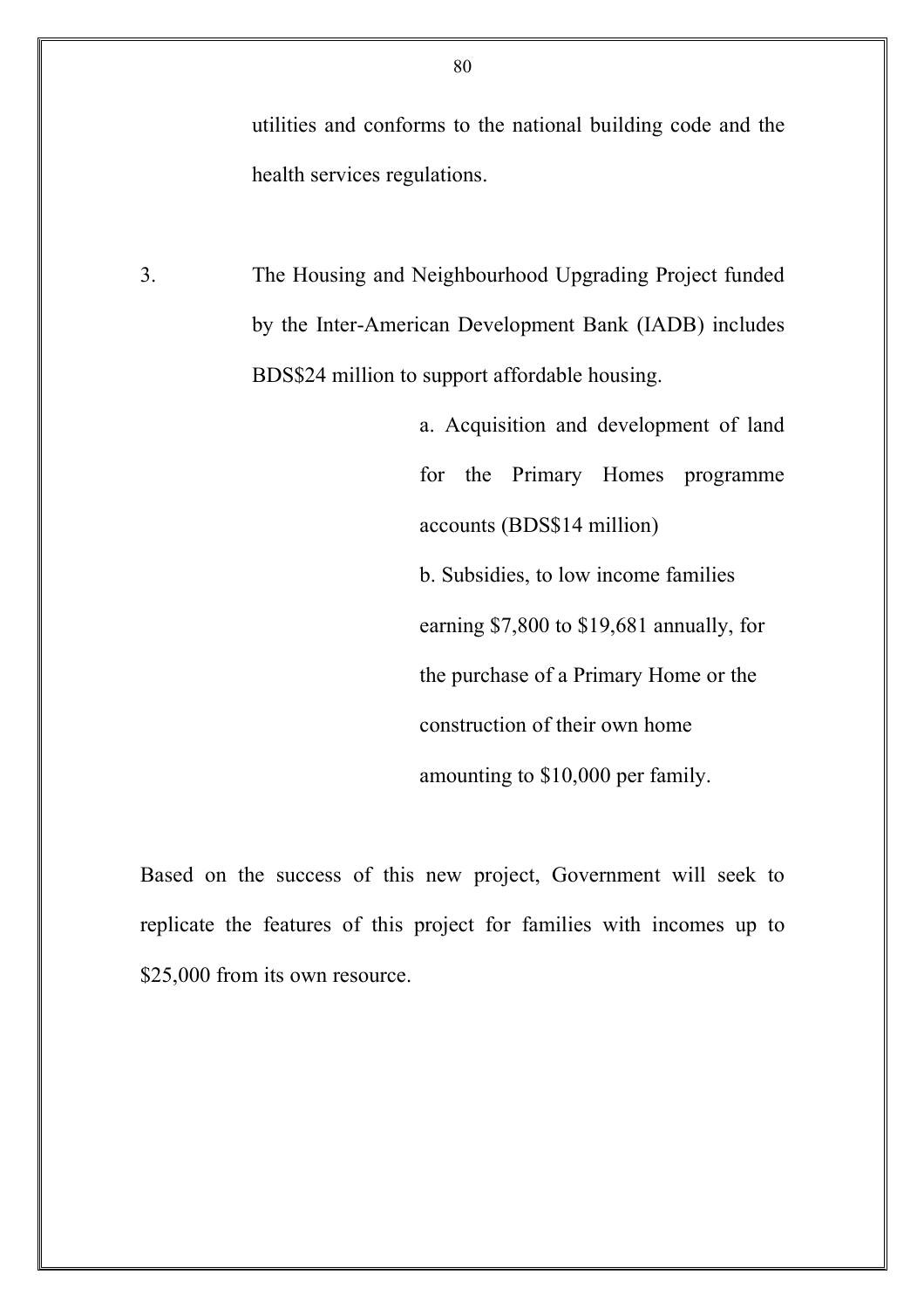GREEN ECONOMY FISCAL AND ECONOMIC PROPOSALS Mr. Speaker, it is important that a modern Barbadian society in pursuit of sustainable economic and social growth should develop a Green Economy.

The notion of a green economy must be underpinned by the philosophy of putting Barbados on a sustainable economic growth pattern that incorporates prudent environmental management principles.

What is now needed is for us to further integrate green principles into national economic planning, marrying economic growth with environmental management and preservation. These principles are:

- 1. "We should not exploit resources at a rate greater than we can assimilate the waste that is generated." This is especially pertinent to Barbados, where we now generate approximately 2 kilograms of municipal waste per capita per day equivalent to the lifestyles of those residing in the most developed country in the world – the **USA**
- 2. We should not exploit renewable resources at rates greater than they can be replenished. This principle is being applied to our groundwater resources.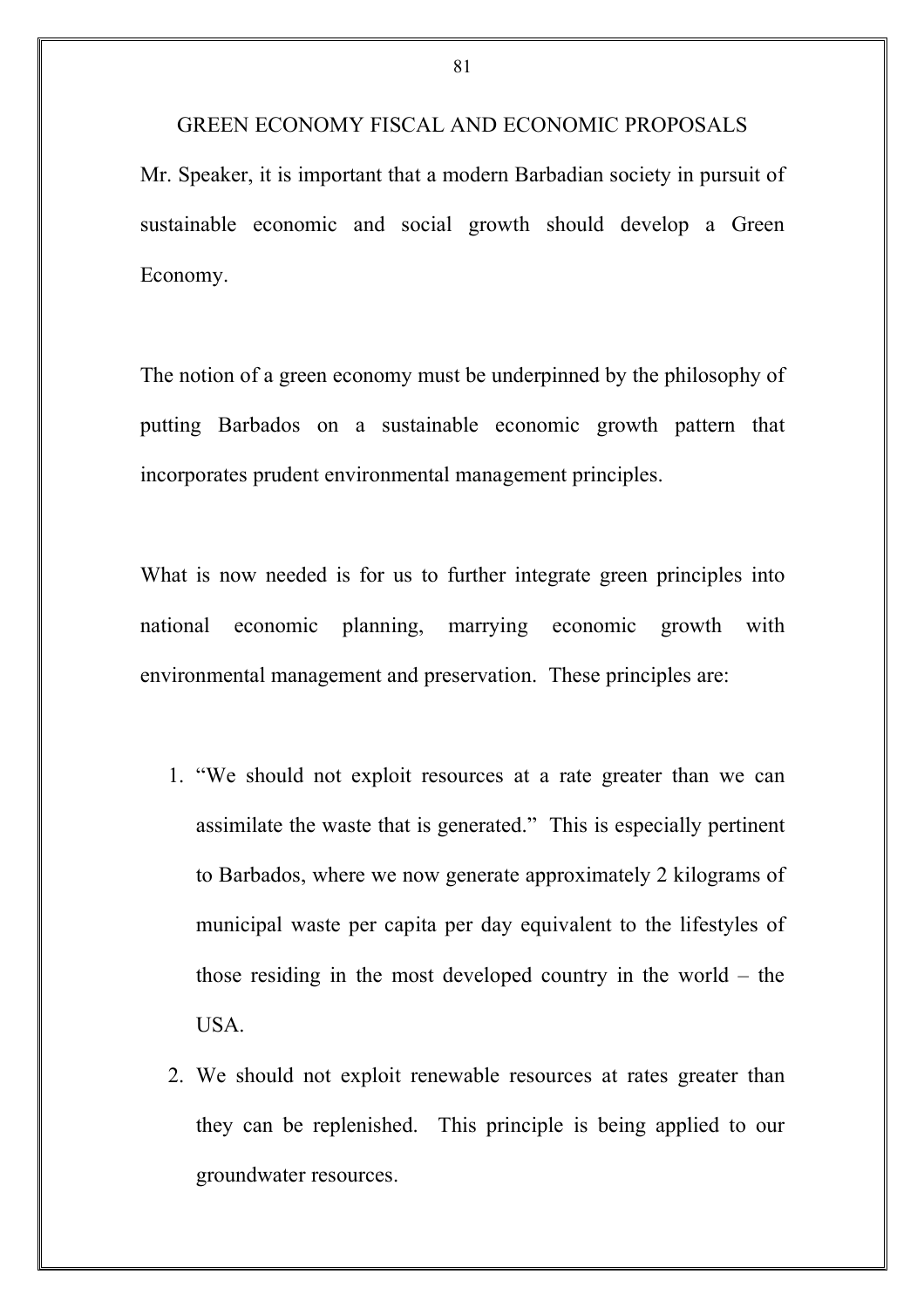3. Non-renewable resources should not be depleted at rates greater than they can be replaced by renewable resources. This principle is being applied to our energy sector.

The practice of green economics recognises that because everything on earth is connected, synergies and linkages can be created within and between sectors often with resulting substantial increases in efficiency and productivity. Examples of such approaches, by this government, include:

- 1. The Integrated Water Resources Management Programme that promotes wastewater reuse for irrigation of sugar cane crops to increase yields to produce more speciality sugars, ethanol or fibre to be converted into energy or wastewater reuse for irrigation of golf courses to promote tourism. Water is now linked to agriculture, energy and tourism.
- 2. The Integrated Solid Waste Management Programme that places emphasis on the recovery of the organic content of the solid waste stream with the intention of producing compost to return these organics to the soil, again to increase yields which through the CIRP is now linked to energy and ethanol production.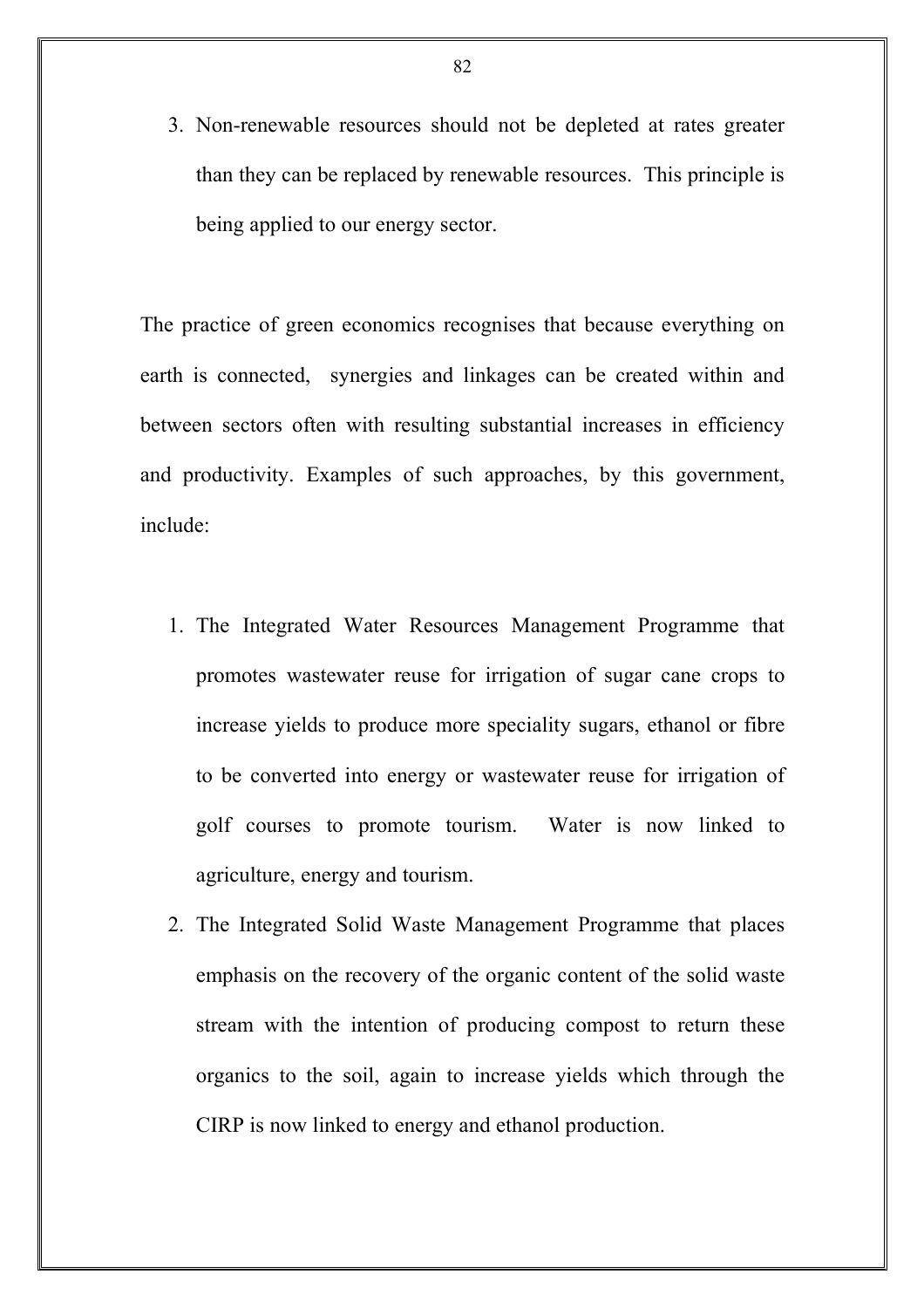3. The Integrated Coastal Zone Management Programme that not only recognises the critical importance of our coastal assets but also the link between activities on land and what ends up in the sea.

In setting the framework for a Green Economy for Barbados, the immediate task must be:

- To promote the mainstreaming of green economic and sustainable development principles within both the public and private sectors. A task force will be established between the Ministries of Finance, Economic Affairs and the Development and Energy and the Environment, with the mandate to develop targets and indicators of Green Economics and of Sustainable Development to be published in the annual reports of the Central Bank and of the Ministry of Economic Affairs. The indicators must be internationally acceptable, objective and technically sound and will apply to the activities of every Barbadian enterprise private and public.
- Policy makers must determine at what point we stop promoting unbridled growth and promote the maintenance of a high quality of life for all citizens. In this regard, we will conduct a national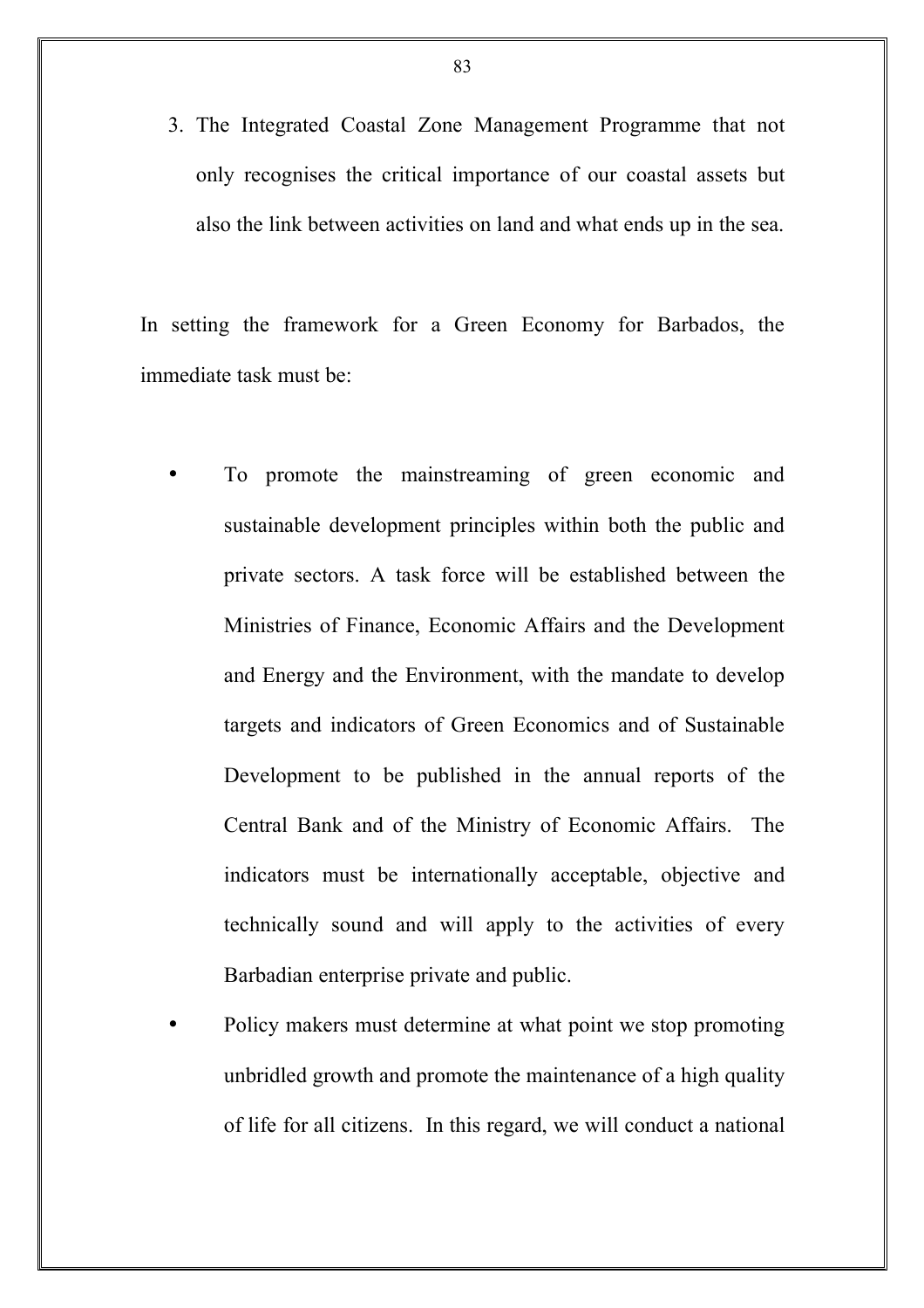carrying capacity survey of the Barbados ecosystem to try to determine, amongst others things:

- i. How many people can reside in Barbados without impacting upon quality of life?
- ii. How many tourists can we physically accommodate on our beaches?
- iii. What is the carrying capacity of our roads?
- iv. What is the minimum amount of land, top soil and freshwater resources required to ensure food security?
- v. How much waste can be assimilated by our terrestrial and marine spaces?

# Crosscutting Issues

The Green Economy can only be achieved if it reaches across all sectors. Energy, water and waste have been identified as green economic issues that cut across all sectors and efficiency in use and equity in distribution have been identified as crosscutting principles. Therefore, special emphasis must be placed on conservation, efficiency and building resilience in all sectors in relation to these three things.

For energy efficiency the benefits will include: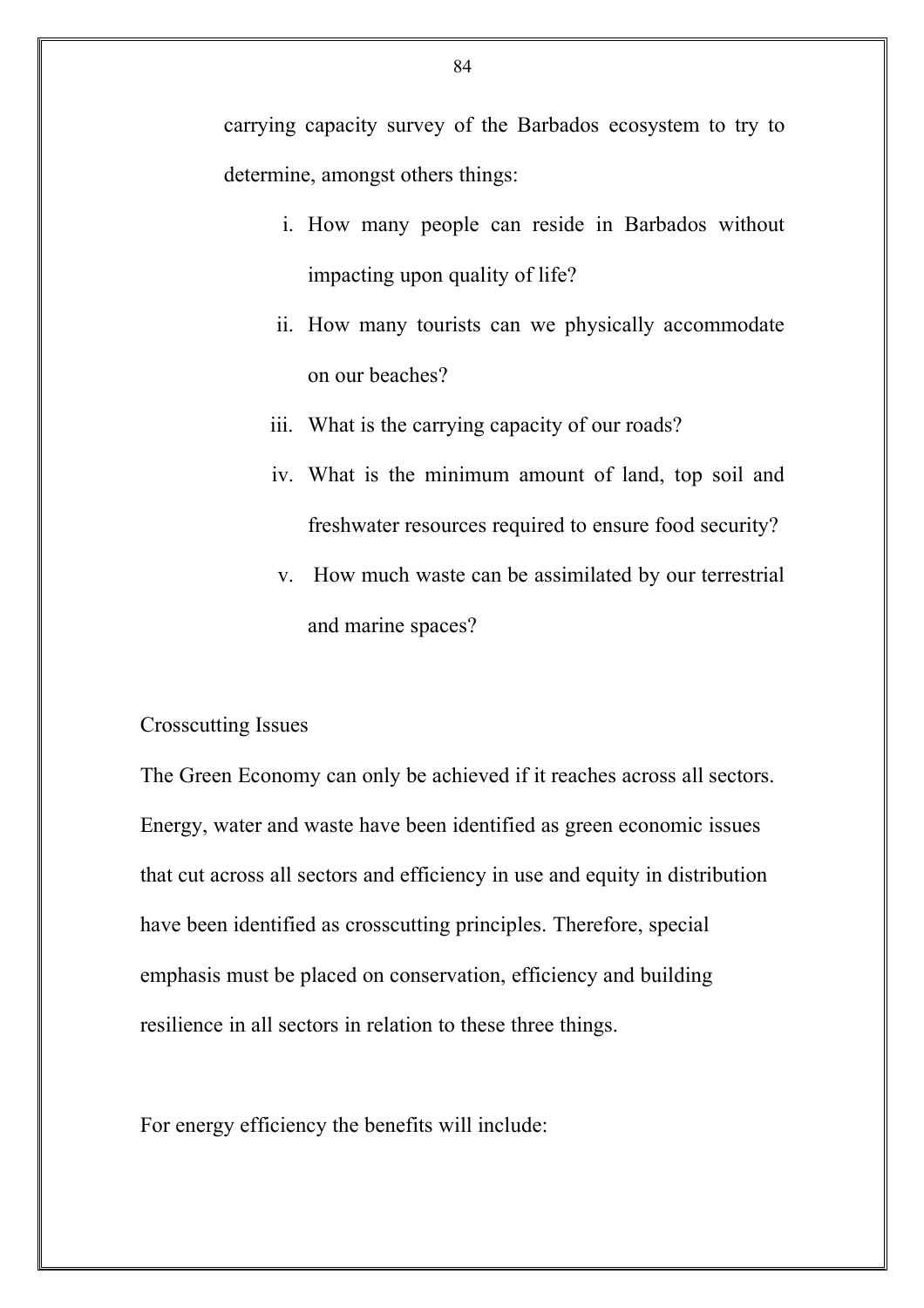- A far less dependence on imported fossil fuels leading to significant foreign exchange savings.
- Lower emissions into the atmosphere and thus a contribution to the control over climate change and global warming.
- In the public sector alone government spends \$60,000,000 annually on energy use. Through conservation and efficiency efforts a reduction of only 5% will lead to an annual saving of \$3,000,000.
- A more efficient use of our natural resources and the promotion of renewable energy sources for which Barbados has a comparative advantage.

In the area of water efficiency the country must reduce the national energy bill due to water generation and at the same time provide an increase water supply and a more efficient use of this scarce resource. This is important given that Barbados has been cited as being one of the fifteen most water stressed countries in the world. Scarcity of water cannot be allowed to become a limiting factor to this country's development.

Improved waste management must lead to a reduction in the waste stream will result in the economic benefit of less waste to dispose of, a lower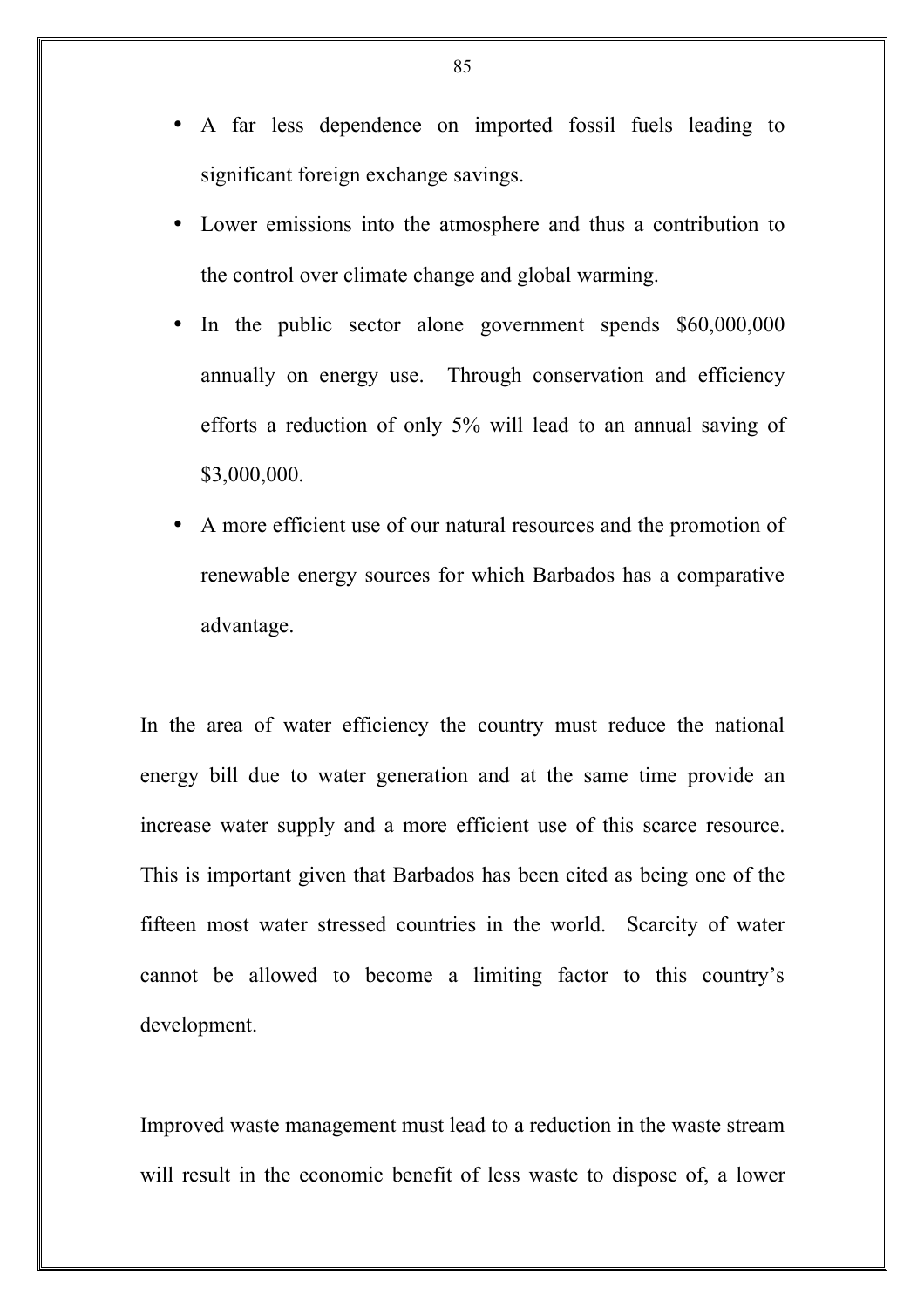environmental impact in the country and a lower national cost of disposal. There can also be a benefit from economic activity generated by recycling and reuse.

Green Economy practices must now be generated in every sector.

# Agriculture

Green economics looks for synergies and actions that create leverage or have multiple benefits. Linking agriculture and tourism by promoting the use of Barbadian foods in hotels and the development of "Bajan haute cuisine" is therefore an example of green economics. A committee comprising officials of the Ministry of Agriculture and Rural Development and the Barbados Hotel and Tourism Authority will be established to achieve this objective to guarantee farmers a market for their produce and to broaden the export market for Barbadian food products.

I propose that these best practices in agriculture will be linked to access to the economic incentives for agriculture announced in this and recent Economic Policy Statements.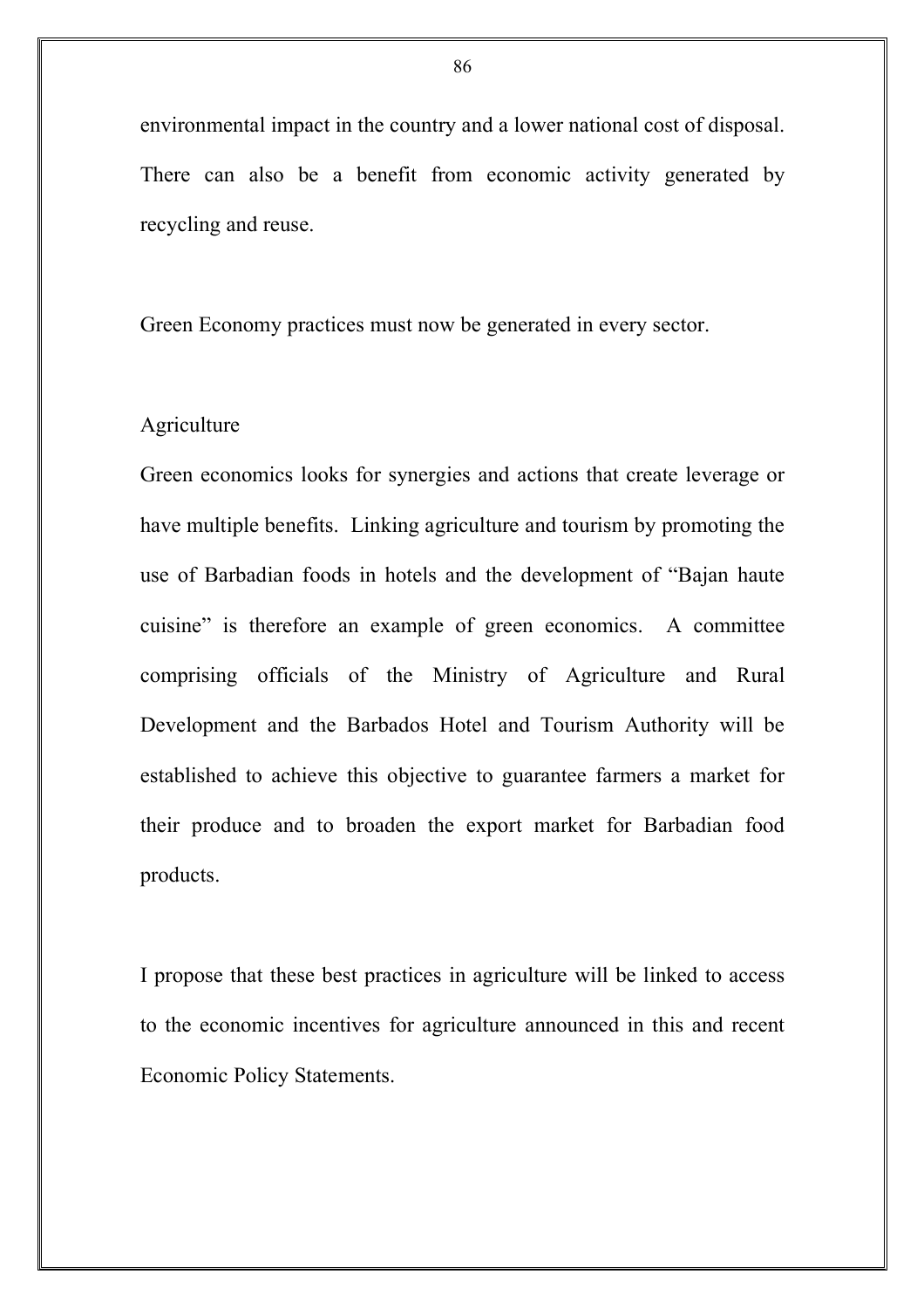### Investment Promotion

Those agencies within government responsible for promoting investment in the island will be mandated to actively pursue investment by green businesses. The Government will set an environmental benchmark for businesses seeking to provide products or services in Barbados. For example, we have already stipulated that companies seeking to partner with Barbados on hydrocarbon exploration must have sound environmental management principles. Similar standards for other investment activities will also be established. Environmental conditionalities will be developed for venture capital provided by Government (e.g. Enterprise Growth Fund).

Investment in renewable energy technology, energy conservation and efficiency will be promoted. Barbadians are very entrepreneurial, we now have large numbers of itinerant food vendors and an increasing number of food vending sites. Hotels and restaurants also generate large quantities of used oils. Therefore, the Government will encourage the separate storage and collection of used cooking oils and will give incentives to companies wishing to establish a bio-diesel plant.

### Procurement Policies

The government will take the lead in the introduction of a green economy by using green principles and ethics in its procurement policies. To this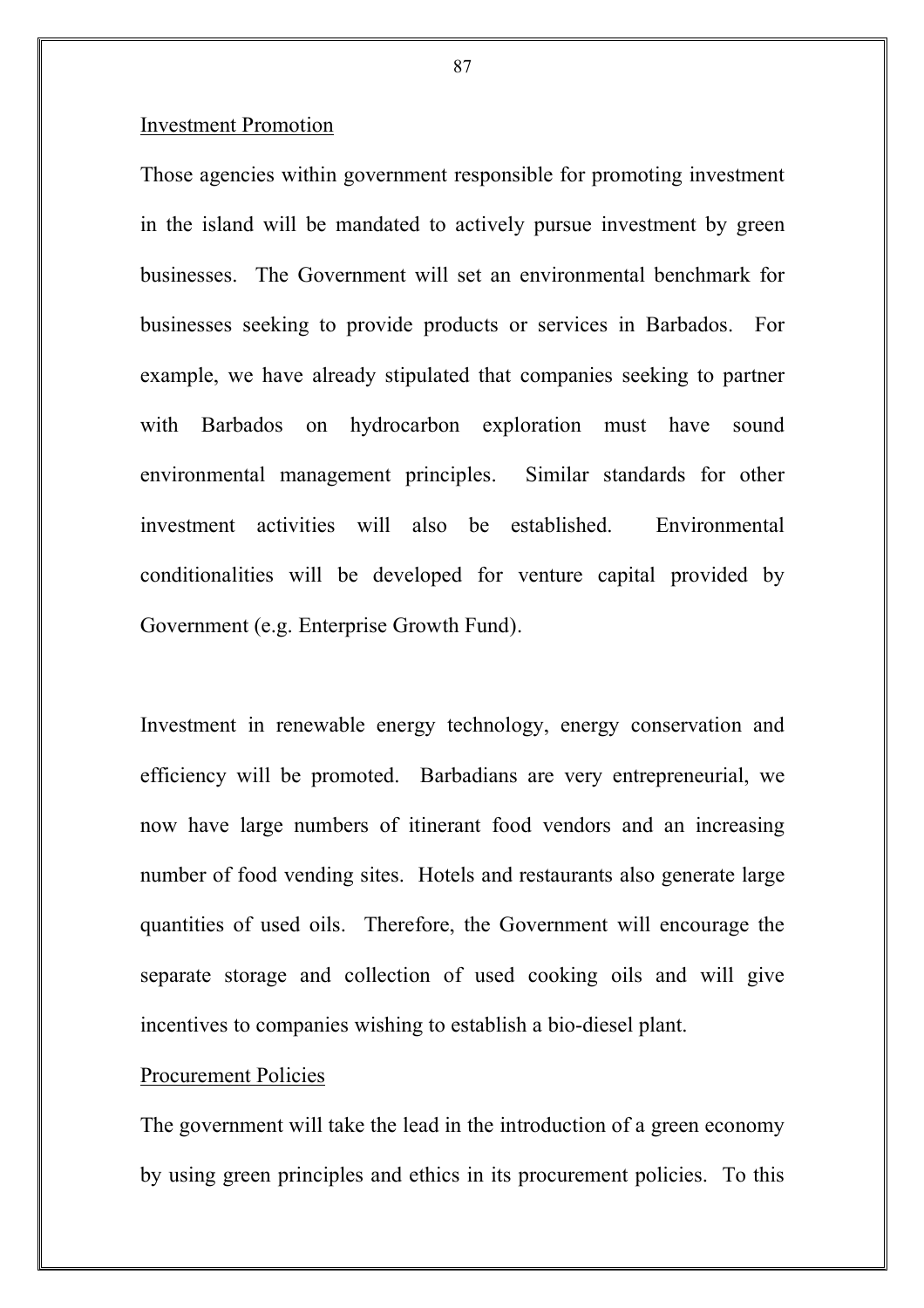end, the Ministry of Energy and the Environment will be mandated to develop a Green Procurement Guide for the Central Purchasing Department. The Guide, which will be made available to the Private Sector upon request, will heighten sensitivity about purchasing practices. It is anticipated that the use of a Green Guide will reduce overall costs, reduce wastage and result in cleaner and safer products being used within the Public Service.

### Environmental Certification Programmes

The Government will support recognised environmental certification programmes for the various sectors, especially in areas where the certification can provide a competitive edge to the company in the international market. For example,

- In the manufacturing sector, firms will be encouraged to become ISO 14000 certified.
- In tourism, the Green Globe programme or equivalent will be promoted.
- In the building industry, Leadership in Environmental and Energy Design (LEED) certification or equivalent will be encouraged.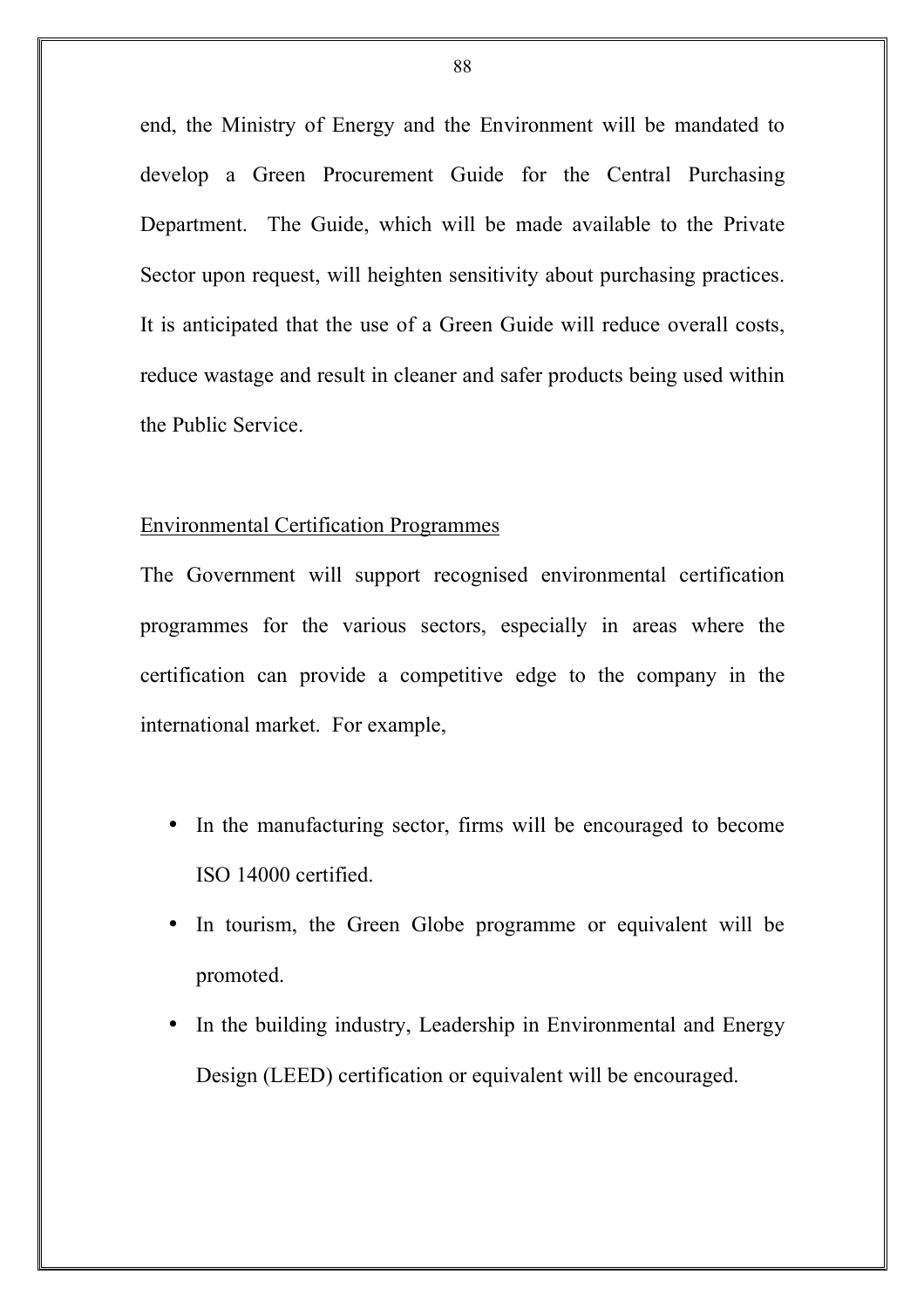It is proposed that the costs incurred by a company to achieve an internationally recognised environmental certification should be a tax write off at a rate of 150%. of the cost incurred.

It is anticipated that these measures will result in the systematic incorporation of sustainable development principles by the private sector in key areas of our economy. It is further anticipated that the achievement of internationally environmental certification will redound to the financial benefit of each firm that achieves this status as they position themselves in the global marketplace, which is becoming increasingly influenced by green issues.

### Construction

I propose the following initiatives to promote green economics in the construction sector:

• Establish green building regulations and standards that stipulate the creation of a sustainable physical and environmental footprint for developments, while not compromising the income generating ability of the developer.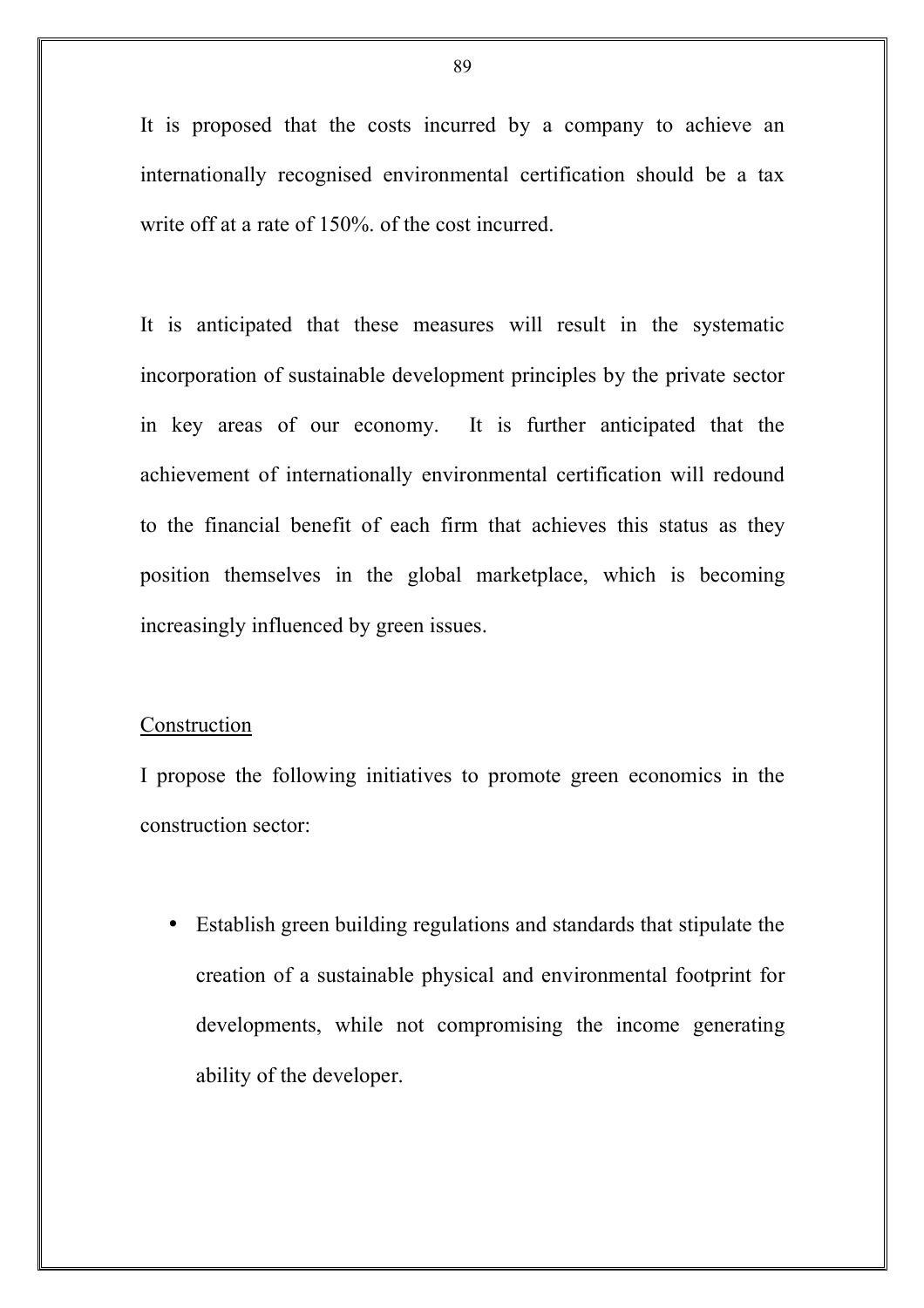- Encourage the reuse of construction hoarding and demolition debris this will result in lowering the construction cost and the foreign exchange expenditure.
- Establish incentives that promote the development of Warrens, Six Roads and the new residential and business centre proposed for the Greater Orange Hill area as green business centres and as models for the future development of town centres in Barbados.

Incorporation of recycled wastes into building materials reduces capital costs of construction, diverts waste from the landfill, reduces foreign exchange requirements, creates employment for the recycling industry and potential advances in building technologies which can become intellectual property. Examples of waste incorporation include – plastics in roofing material, plastic lumber and wallboard, construction debris in road aggregate and building foundations.

The anticipated result of these measures will be stronger, safer, cleaner and cheaper buildings, with lower operating costs.

### TRANSPORT

The overall goal of the green economic focus is to reduce the environmental and economic costs of transportation by promoting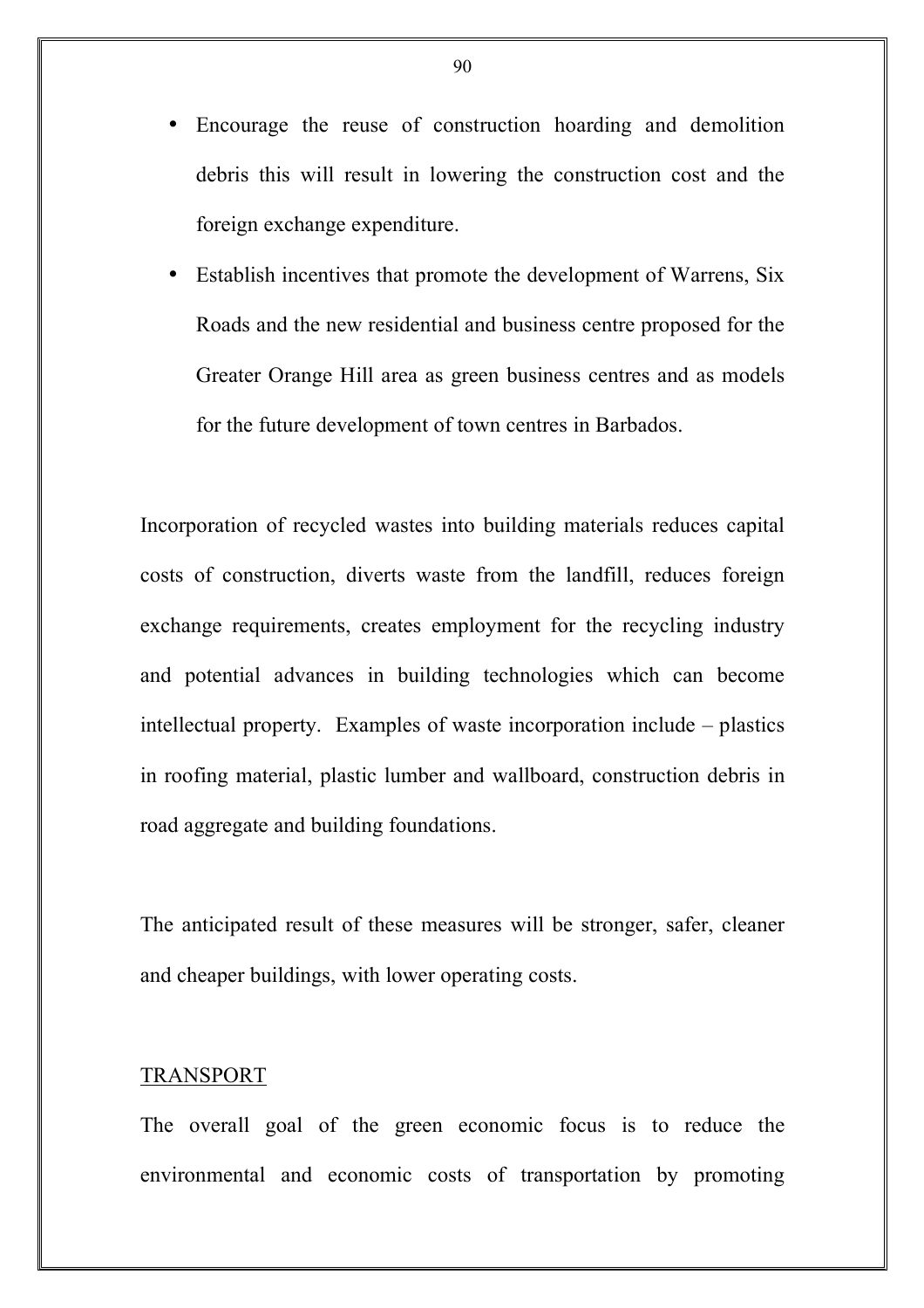efficient and competitive approaches in the sector. Government, through its energy policy, will promote the use of alternative fuels such as ethanol and bio-diesel, as well as promote and support technical assistance and training that facilitates economic driving and efficient use of fuels. Additionally, government will provide duty and excise tax exemptions for alternative fuels and vehicles that have emissions lower than the conventional diesel presently being used.

#### Retail Sector

The Government proposes to introduce, after further consultation, a new tax regime for the importation of "green products", concentrating on those products that assist with the crosscutting issues earlier identified – energy and water conservation and waste minimisation. Green Products could include solar air conditioners, solar pumps and solar lights, household compost units, water-saving and storage devices.

### Households

The key to the successful development of Green Economics is the support and participation of the household sector. We therefore present the following initiatives that will enhance the lifestyle of households while expanding green economic development.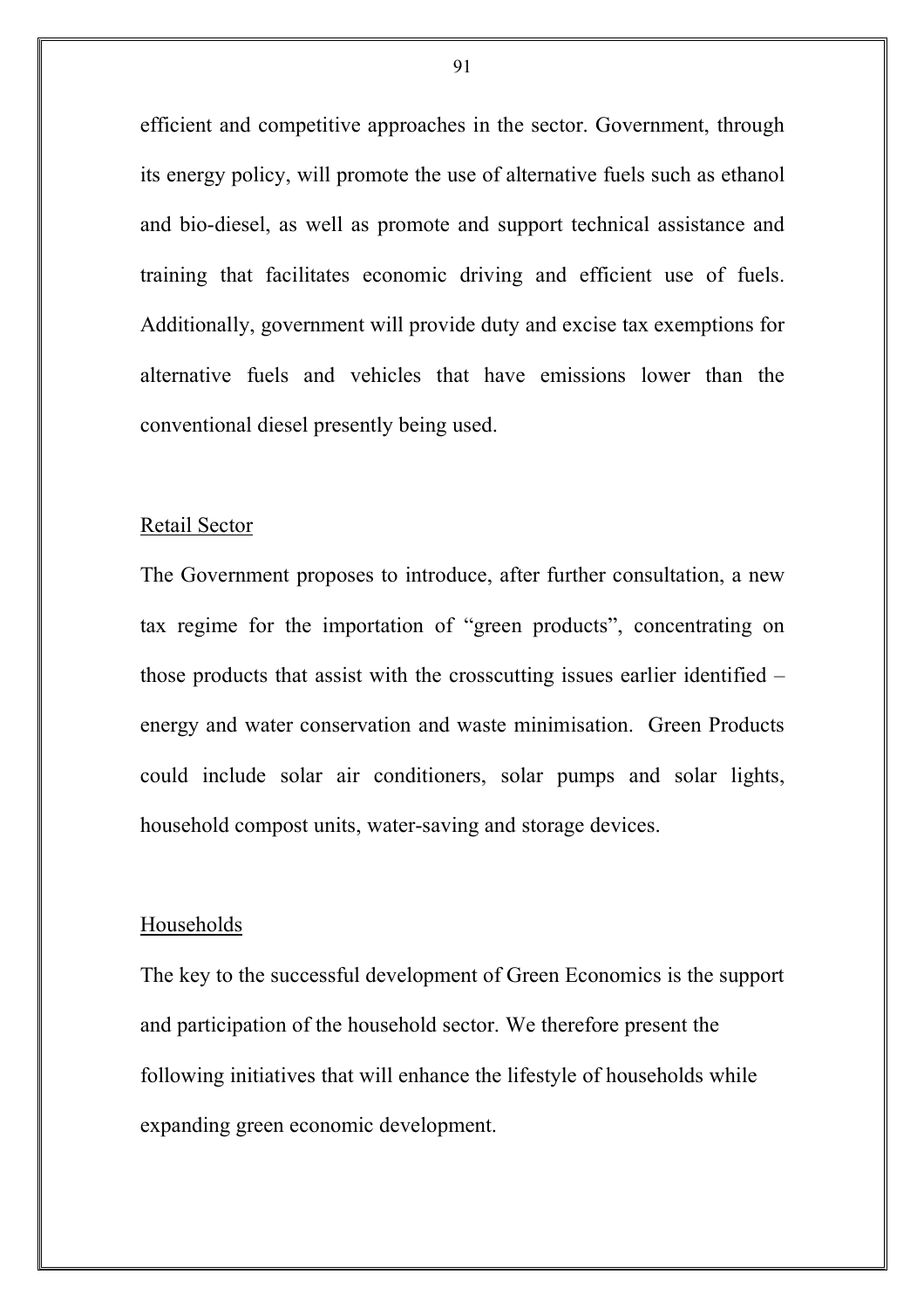- 1. Green Homes: The Ministry of Energy and Environment will establish a Green House checklist that is appropriate to small tropical islands like Barbados. This will include a number of greening, recycling and energy conservation features, e.g. low flow toilets, water storage, solar water heating, fluorescent lighting, passive ventilation and cooling, alternative energy use. Green House certification will be provided by the Town Planning Department as part of the development application process. The householder will be allowed to deduct BDS\$5,000 for Income Tax for the expenses incurred in greening his or her home.
- 2. Composting: Many house holders use fertilizer on their plants that can affect the ground water. In addition their organic garden and yard waste is left in bags for the SSA to collect. The high cost of managing our organic waste mitigates our effort to keep our solid waste from spreading to sites that can be used for other project. We therefore propose to review and after consultation to reduce the import duties on household compost units.
- 3. Recycling: One of the greatest incentives to recycling of plastics has been the deposits on the plastic bottles. This has created central collection points and made it easier for the local recycling companies to collect this waste. Based on this success, we will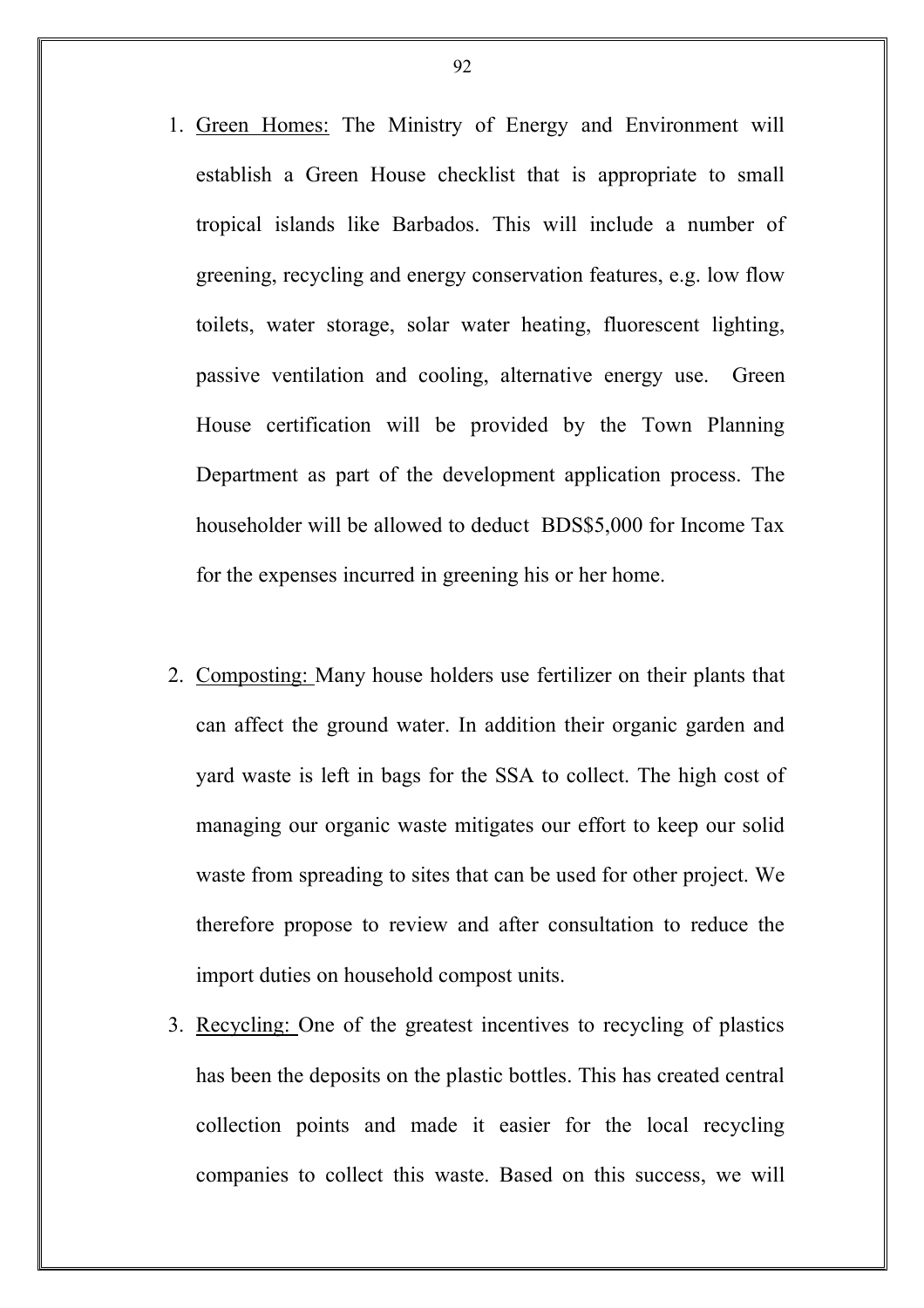request the Ministry of Energy and Environment to work together with the Ministry of Health to identify a broader list of products on which will be placed a small deposit fee to enhance their ability to be recycled.

4.

# Environmental Levy

Mr. Speaker the cost of providing environmentally sound solutions in Barbados is one of the large areas of expenditure that will confront us going forward and the budgeted cost of environmental projects for the year 2007/2008 is \$114.3 million of which \$70.6 million is the local component. The Environmental Levy Act 1996-8 has been in operation since 1996 and from its inception until present and except for an increase in the rate for used motor vehicles, the rates have remained the same.

In an effort to assist with the financing of environmentally friendly solutions, I propose to increase the ad valorem rate of the Environmental Levy from 1% to 2% and to double the rates on specific items in the Schedule to the Act. This will become effective July 1, 2007 and should earn additional revenue of \$11.2 million over the nine month period.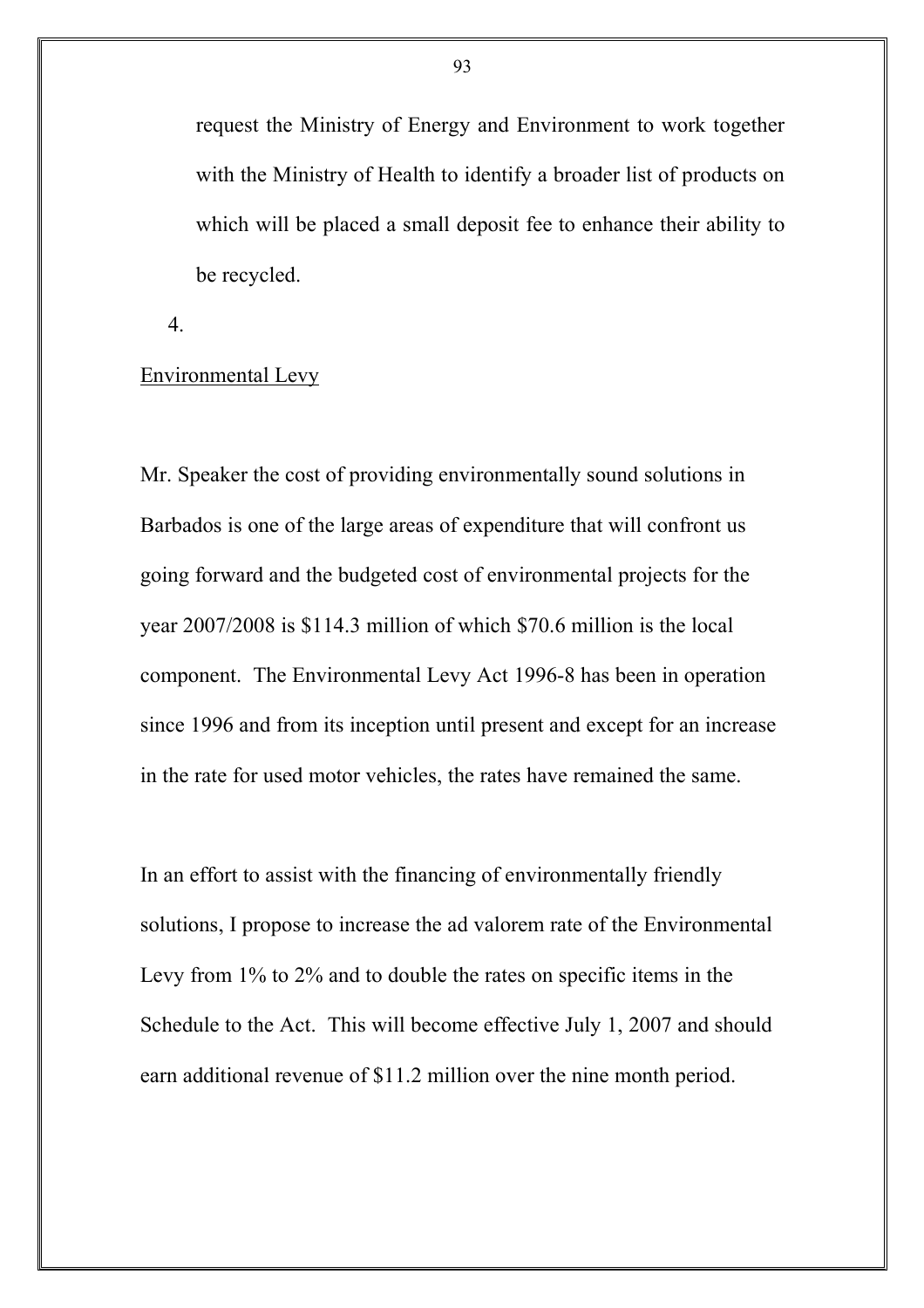Pricing Policies

In 2001, Government re-introduced a surcharge on a range of items. The rationale for the imposition of this surcharge which was set at 60% of the value of the items, was that the local manufacturing sector needed reasonable time within which to adopt and implement a retooling and restructuring programme so as to be able to compete more effectively in the liberalized trading environment.

The surcharge was introduced on items falling under some 54 Tariff Headings, and covered items such as garments, bakery products, paints, food products, furniture and household items. There was the understanding that the surcharge would be phased out over time as the manufacturing sector became more competitive.

In 2005 Government undertook a review of the list of items which were subjected to the surcharge. It was decided that the surcharge should be removed from a selected range of garments and curtains

A review has again been undertaken of the items to which the surcharge applies. Following these consultations it has been determined that: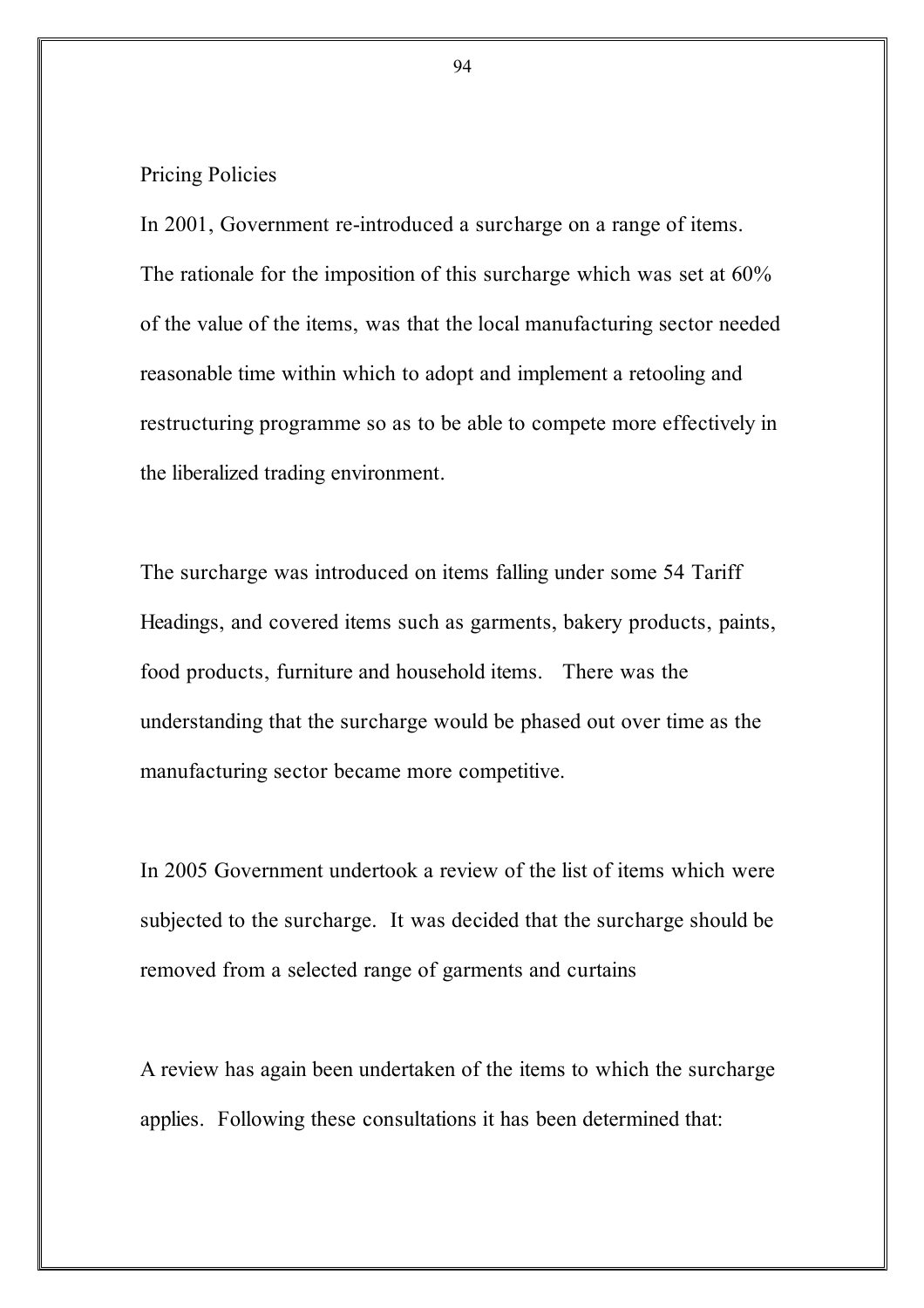- (i) given the understanding that the surcharge on the remaining list of garments and curtains would be retained for an 18 month period, no additional items falling under this group should be removed from the application of the surcharge at this time and that the situation should be reviewed at the end of the 18-month period, i.e. September 30, 2007;
- (ii) in principle the surcharge should not be removed from products which are currently being produced locally;
- (iii) the surcharge should be removed from those products set out at Appendix I.

It is expected that removal of the surcharge from these selected products will enable consumers to benefit from lower prices.

Mr. Speaker there has been widespread concern about the rate at which prices were increasing in the domestic market during the period 2005 to mid-2006. There was particular concern with the rate of increase in food prices.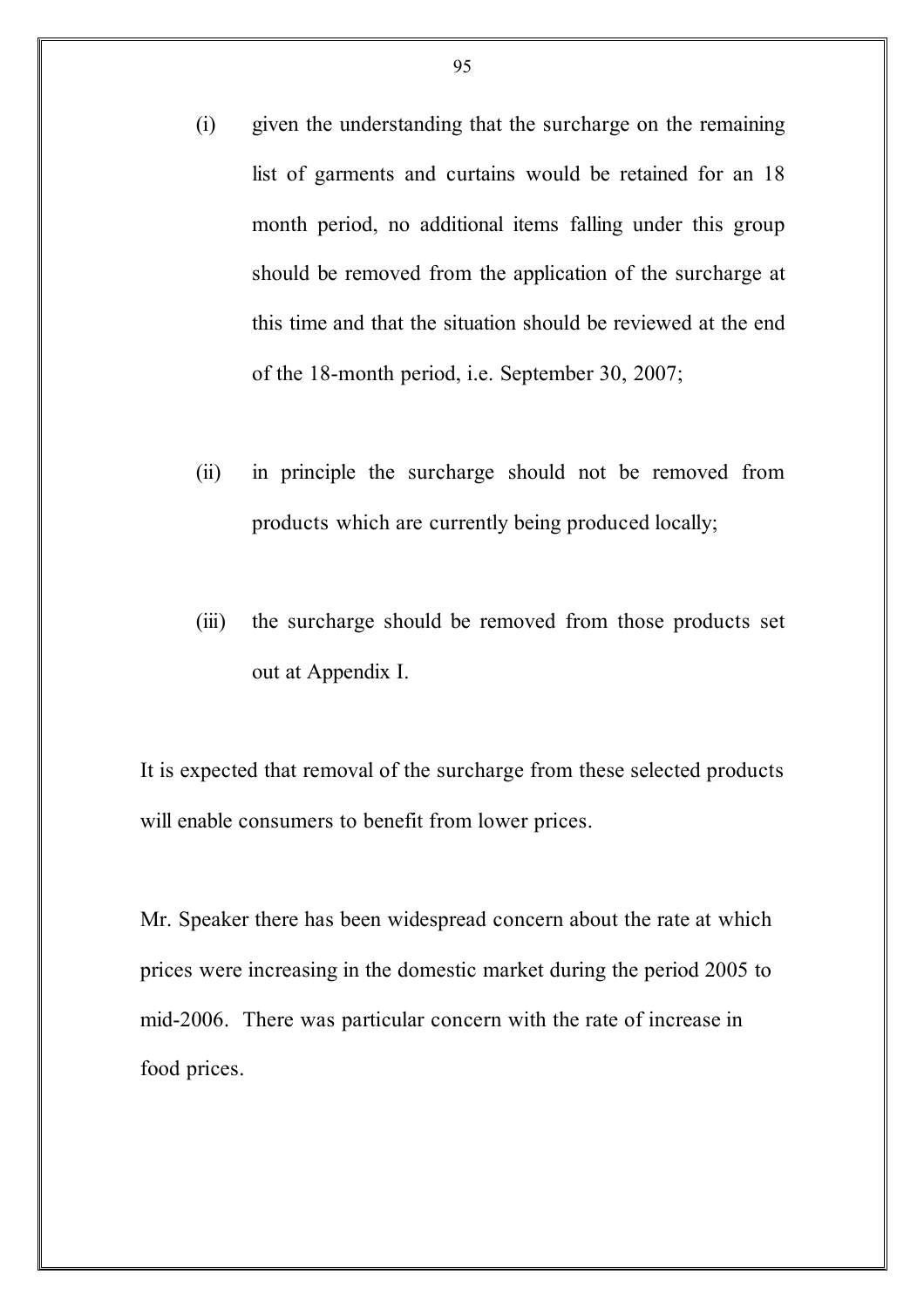As a consequence of the concerns raised, the Ministry of Commerce, Consumer Affairs and Business Development undertook to mount a thorough investigation of the situation, with a view to determining the reasons for the escalation in prices.

A review of information from the Retail Price Index produced by the Government Statistical Services shows that increase in food prices was significantly greater than that for all items.

Given the concern for the steep increase realized for food prices, the Minister of Commerce and Consumer Affairs and Business Development requested the Fair Trading Commission to undertake a special inquiry into the local Food Distribution Industry.

The inquiry concluded that much of the price increases appeared to have been imported. It also noted that the imposition of the cess as well as an increase in transportation costs occasioned by increasing energy prices contributed to the increase in prices.

It is noted with some satisfaction that since the Department of Commerce and Consumer Affairs resumed its price monitoring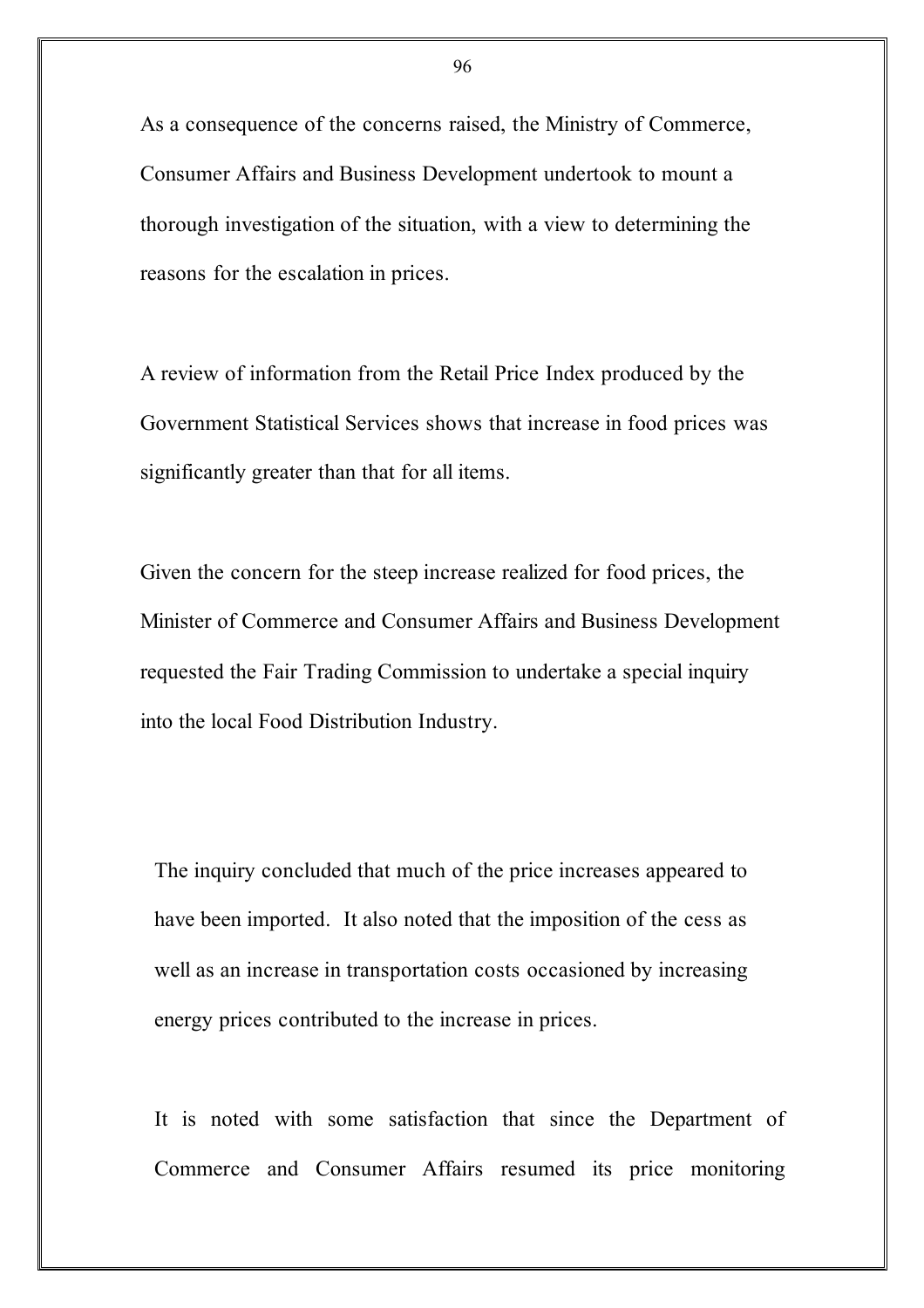programme, the rate of increase of food prices has slowed significantly and that a sense of normalcy appears to have returned to the market.

Mr. Speaker, it is Government's intention to keep the rate of inflation within reasonable limits. In this connection it has already taken action to remove the cess which was imposed on a range of items in September 2005. Additionally, the 60% surcharge which was imposed on selected products in 2001 will be removed from products which are not produced locally. This action should help to reduce the prices of a range of products, to the benefit of consumers.

In addition, the general level of prices now stands to benefit from falling international energy prices. The Government will pass on in full any future decline in such prices, without attempting to recover any revenue loss from the fact that VAT receipts will fall as prices decline.

Other initiatives which should help to control prices include the following:

(i) the establishment of a Consumer Protection Committee which will serve as a watchdog for consumers and which will help to lend support to consumer groups in order to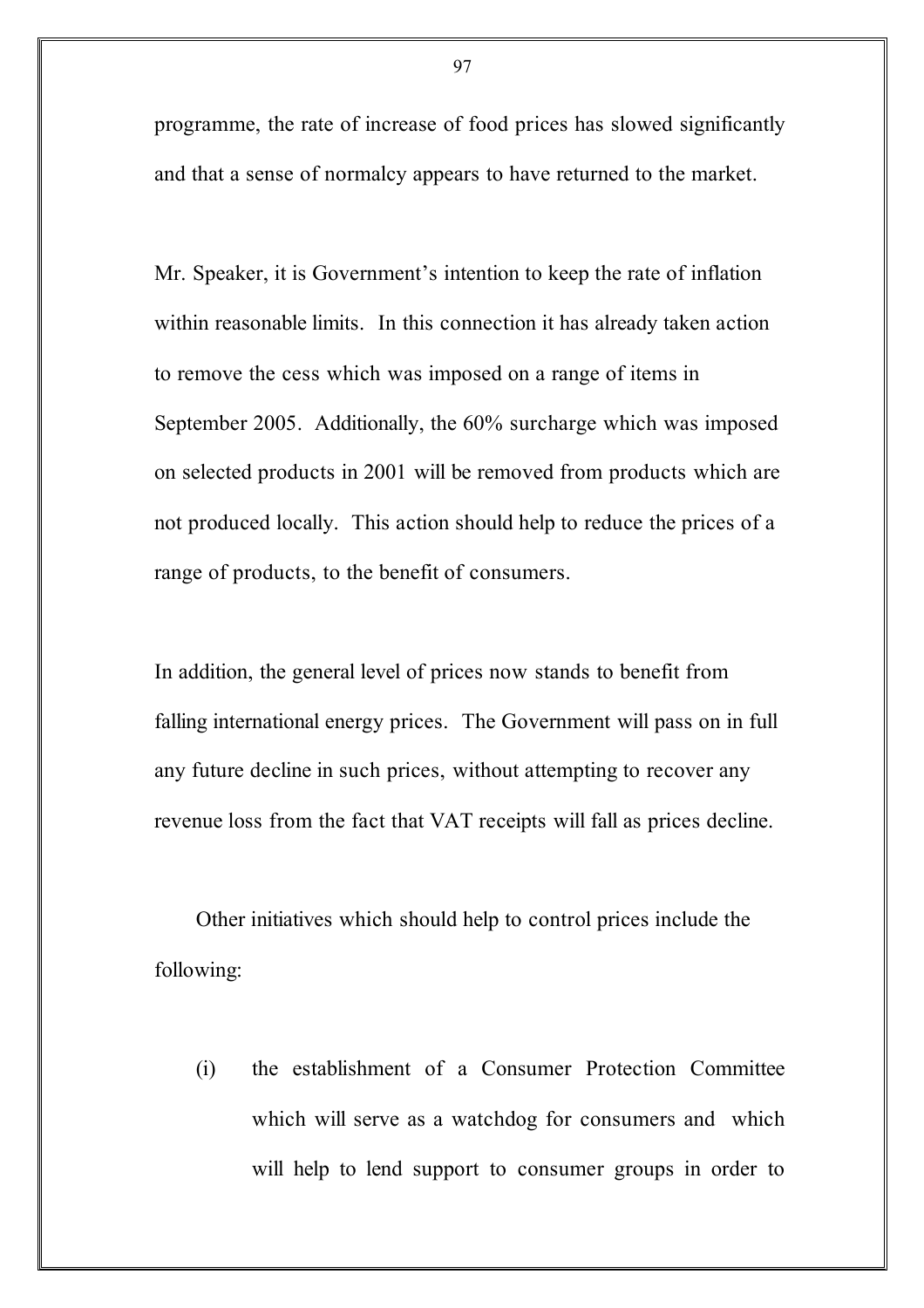minimize or prevent abuse of consumers by unscrupulous suppliers of goods and services;

- (ii) implementation of a comprehensive price monitoring programme by the Department of Commerce and Consumer Affairs on a range of consumer items;
- (iii) publication of information on food prices obtained at different outlets in order to help consumers to make informed choices when purchasing food items; and
- (iv) mounting of educational programmes for the benefit of consumers.

Both the Department of Commerce and Consumer Affairs and the Fair Trading Commission will continue their investigation of the Food Pricing and Food Distribution System in order to ensure that there is no price gouging by suppliers and that there is no collusion or abuse of dominance on the part of the suppliers, especially major suppliers.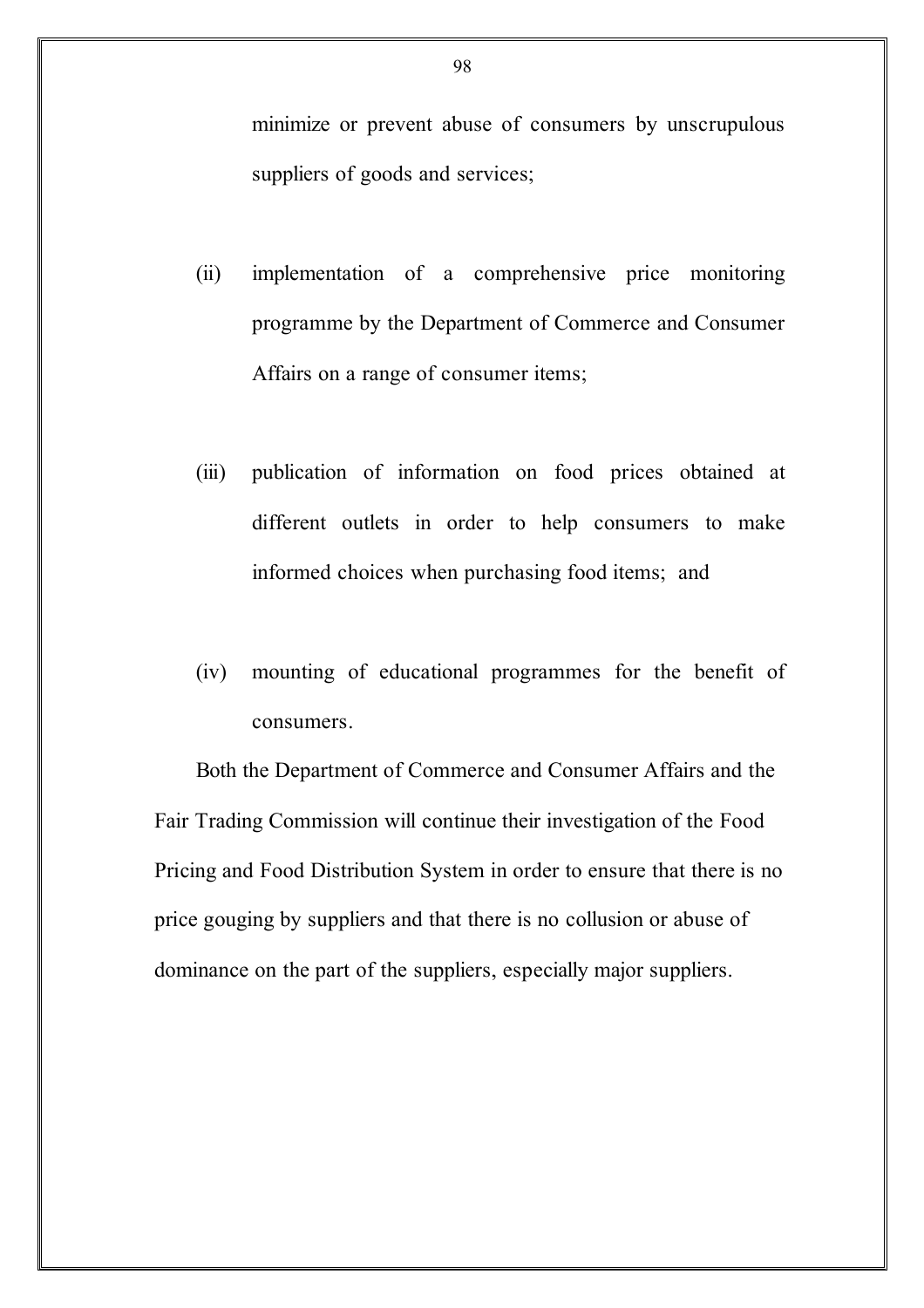# TAX RELIEF PROPOSALS

Mr. Speaker, within the last few years the Government of Barbados has reduced the burden of taxation for individuals and corporate entities. This has been accomplished through the reduction in personal and corporate tax rates and through increases in allowances applicable to individual tax payers.

The Corporate tax rate has been reduced from 40% to 25%, making it among the lowest in CARRICOM.

The basic and marginal personal income tax rates have been reduced from 25% to 20% and 40% to 35% respectively. In addition, taxpayers have benefitted from an increase in the personal allowance from \$15,000 in income year 2004 to the current level of \$25,000 available from this income year.

The cost of these adjustments to the Treasury of personal income tax changes is \$128.1 million and over 26,000 deserving Barbadians have been taken off the tax roll.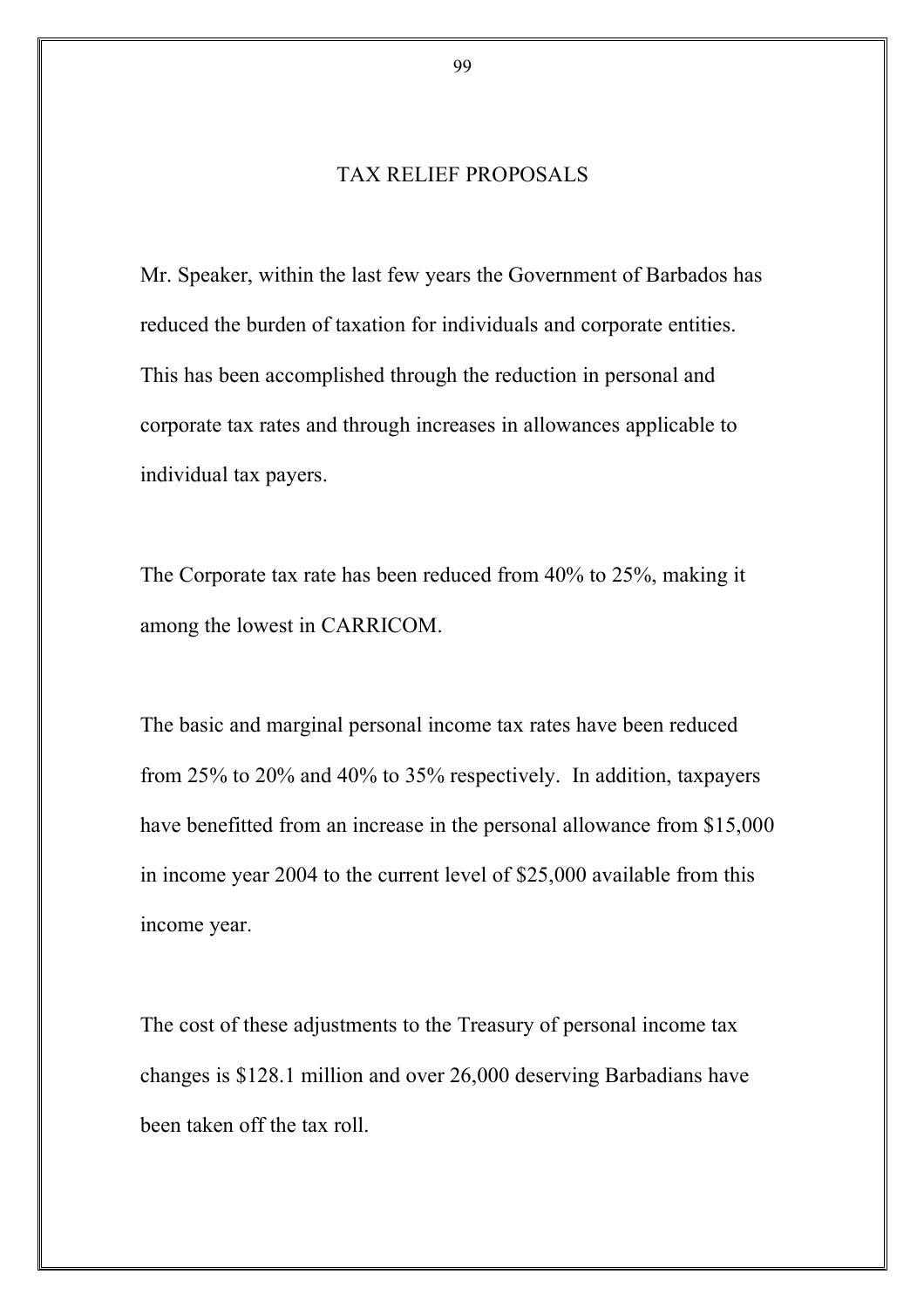It has quite simply been the most comprehensive programme of Income Tax reform ever undertaken in Barbados.

It has led to the situation where Barbadians now easily enjoy more favourable tax conditions than most of their counterparts in other CARICOM countries where income tax is payable and indeed in most other countries.

However, some individuals, because their incomes, do not qualify them to pay income tax, have not benefitted from these tax changes introduced in the last few years. Some of these may be termed the working poor. In an effort to ensure that all income earners and households benefit from the continued economic growth the island has been experiencing, I propose to provide additional relief for individuals at the lower end of the income scale.

Relief for Individuals with Annual Incomes of \$18,000 or Less In 1997 Government introduced a set of relief measures among which were the provision of grants of \$500 to individuals earning less than \$13,000 per year. The grants are known as reverse tax credits.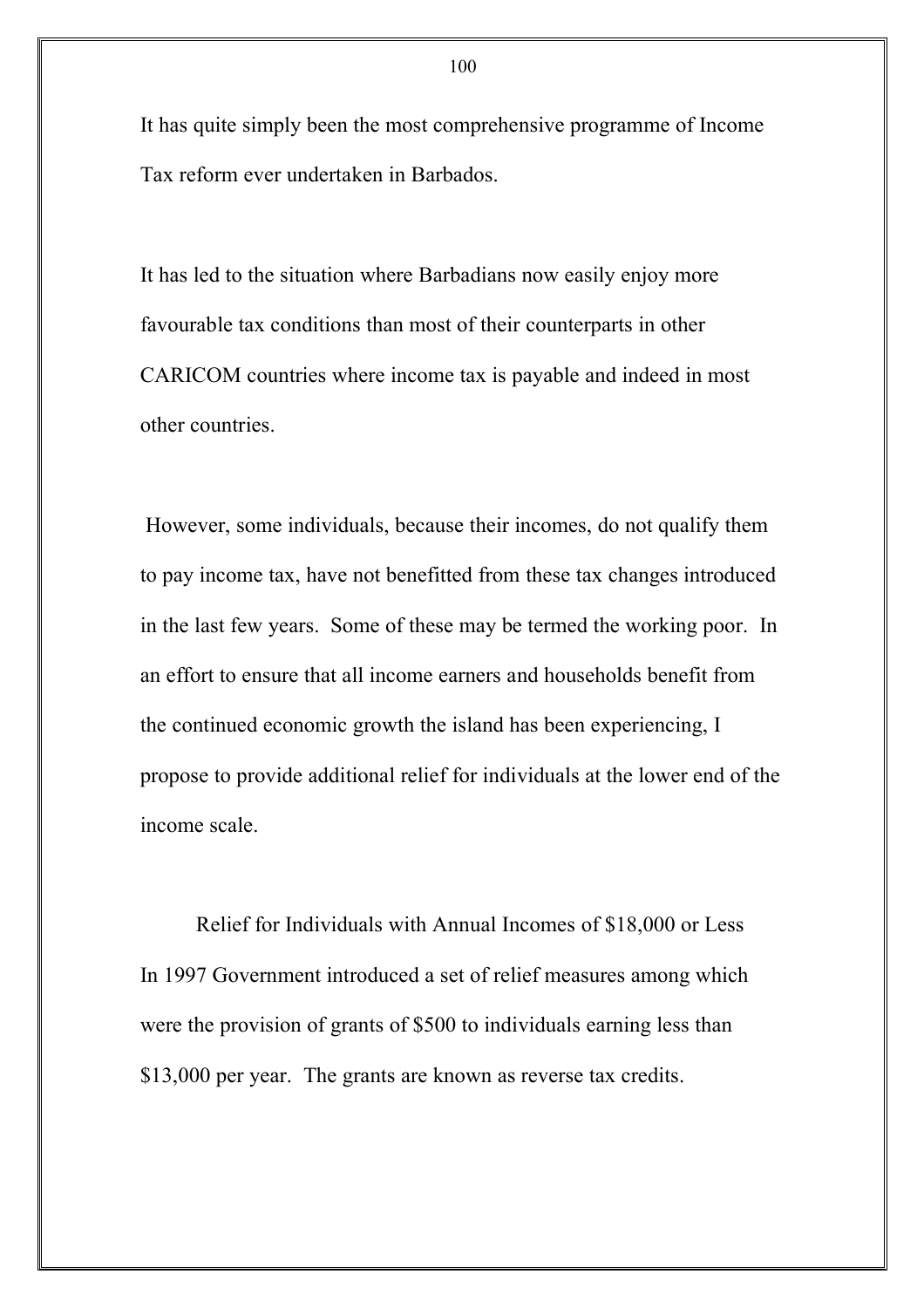Neither the grant nor the income threshold at which it becomes payable have been changed since then. I now therefore propose to increase the threshold and to expand the type and the size of the grants.

1. We will increase the income threshold from \$13,000 to \$18,000 for eligibility for the reverse tax credit over a three year period; from \$13,000 to \$15,000 in 2007, to \$16,500 in 2008 and \$18,000 in 2009.

The grant will now move from \$500 to \$800 in 2007, to \$1100 in 2008 and \$1300 in 2009.

The cost of these measures to the Treasury will be over \$40 million, and will benefit over 27,000 persons in the category of shop attendants, maids, gas station attendants and the like.

The situation of those in the \$18,000 to \$25,000 bracket will be reviewed in 2009.

Personal Income Tax – Inflation Indexation for the Individual Allowance If a country's income tax structure is not indexed for inflation, increases in nominal income may give rise to an increase in tax liability resulting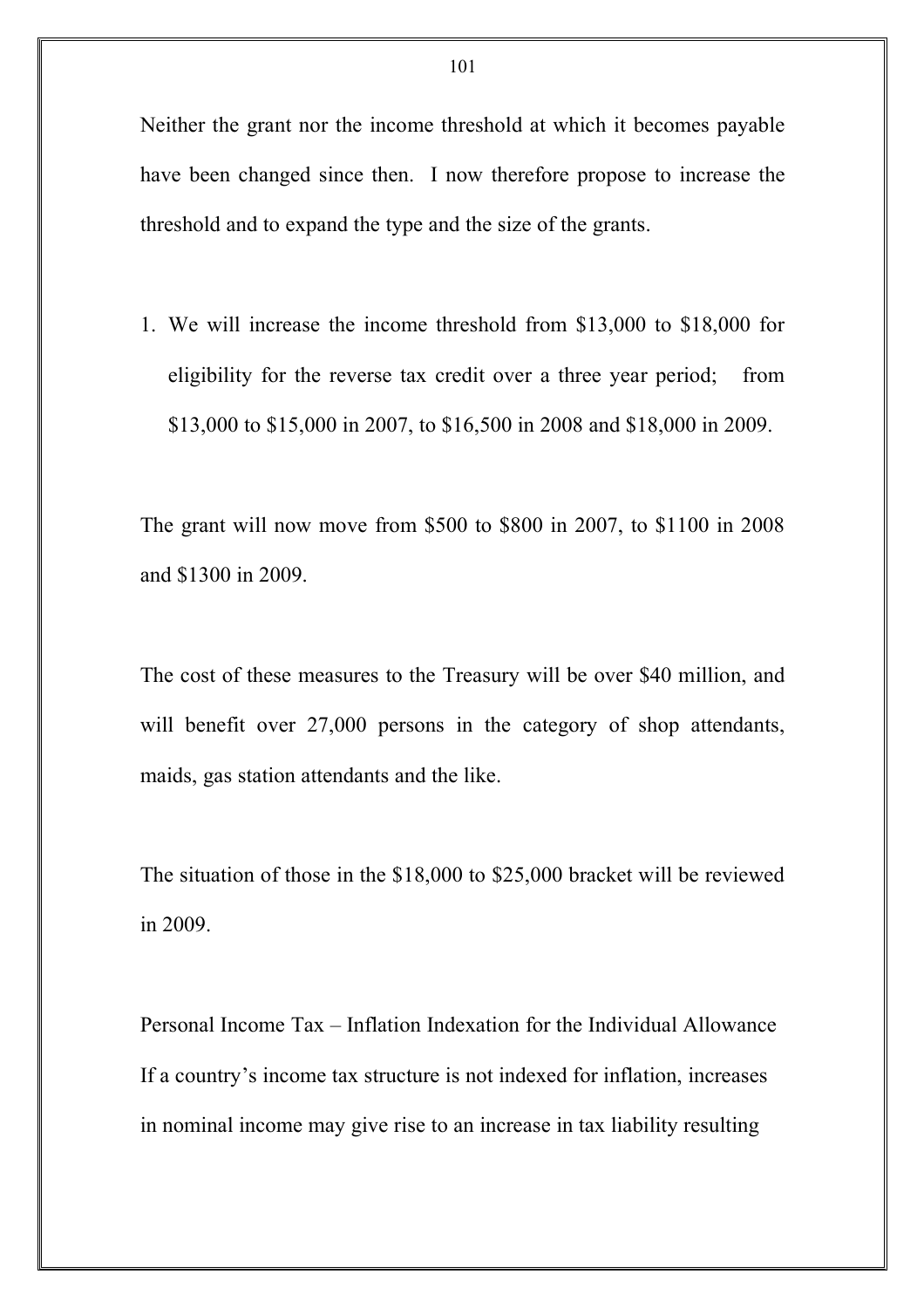from a greater portion of income being taxable in brackets with higher marginal rates. This is referred to as "bracket creep".

In the last four years, Barbados has succeeded in changing its personal income tax structure so that all taxpayers are better off. The 66.67% increase in the individual allowance that would have been accomplished over the four years will be considerably greater than the corresponding inflation rate for same period, and the increase in the allowance together with the reduction in rates more or less serves to correct the tax structure for the deficiencies inherent in the system in the 1990's.

It is the intention of the Government to protect and to secure the gains made by taxpayers as a result of the changes made to the personal income tax structure. I therefore propose that the individual allowance should be indexed in accordance with wage increases. For income year 2007 the individual allowance will be \$25,000, and thereafter this allowance will be adjusted every three years in accordance with the average wage increases over the preceding three year period.

# Savings Initiatives

Mr. Speaker, the disposable incomes of individuals have increased significantly as a result of the changes made to the personal income tax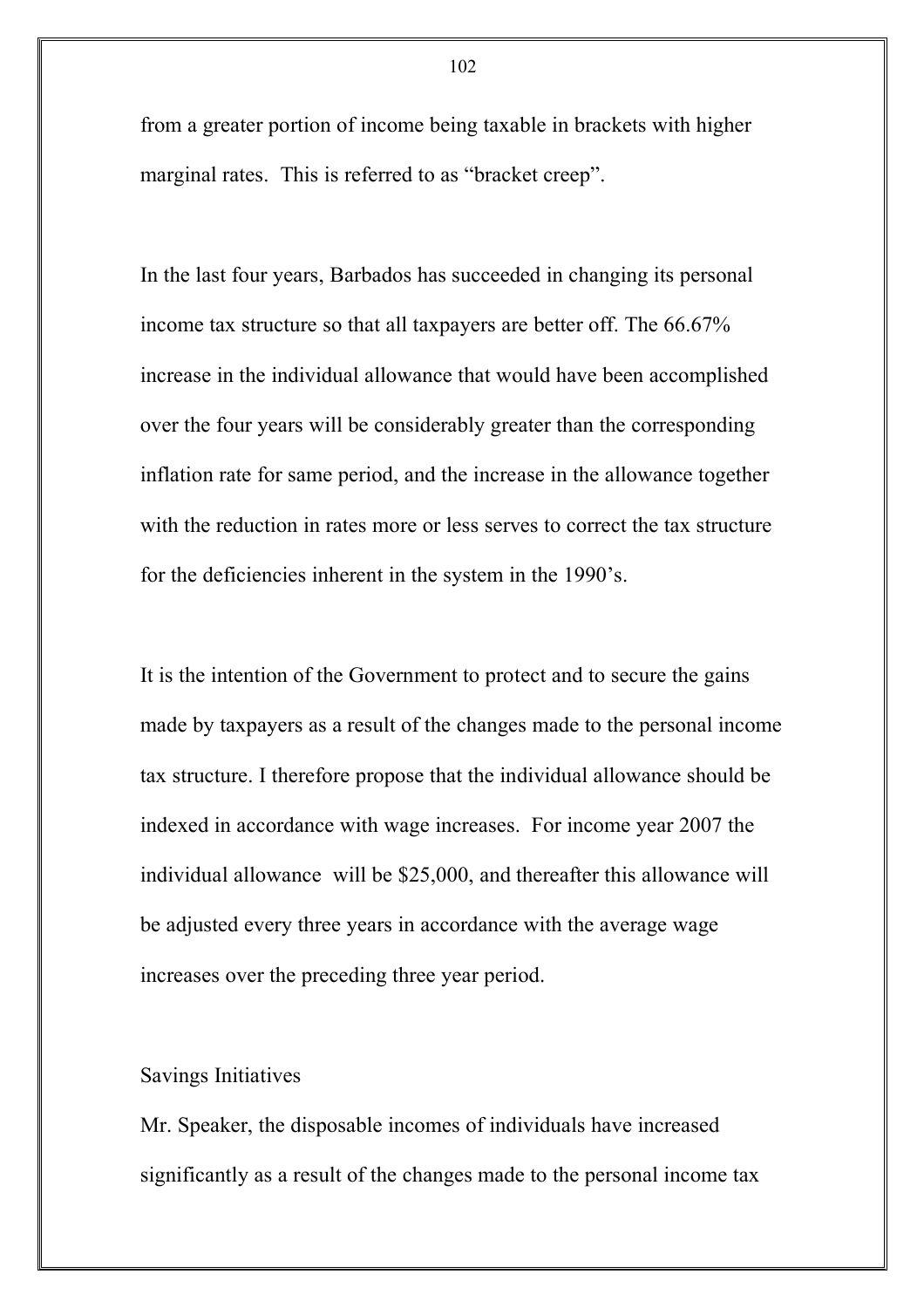structure. In an effort to promote increased savings by those who have benefited from the increases in disposable income, I propose to increase the amount that can be claimed as a deduction for contributions to registered retirement plans and registered annuities. Under the current personal income tax provisions, the maximum amount that can be claimed for contributions to either plan is the lesser of \$4,000 or 15% of net income. Where contributions are paid to both plans, the maximum amount claimed cannot exceed the lesser of \$6,000 or 15% of net income.

However, with effect from income year 2007, I propose to increase the deduction that can be claimed for contributions to either an approved annuity or retirement savings plan or to both plans to \$10,000. This change will cost the treasury an additional \$2,000,000.00 annually.

Mr. Speaker, the allowance for home improvements; mortgage interest etc is currently at \$10,000.00 per annum. I am now proposing to increase this allowance to \$15,000.00 to take cognizance of expenditures related to the purchase or installation of green products that will help to preserve our environment. A list of such products will be provided by the Ministry of Energy and Environment. The cost of this is \$5,000,000.00.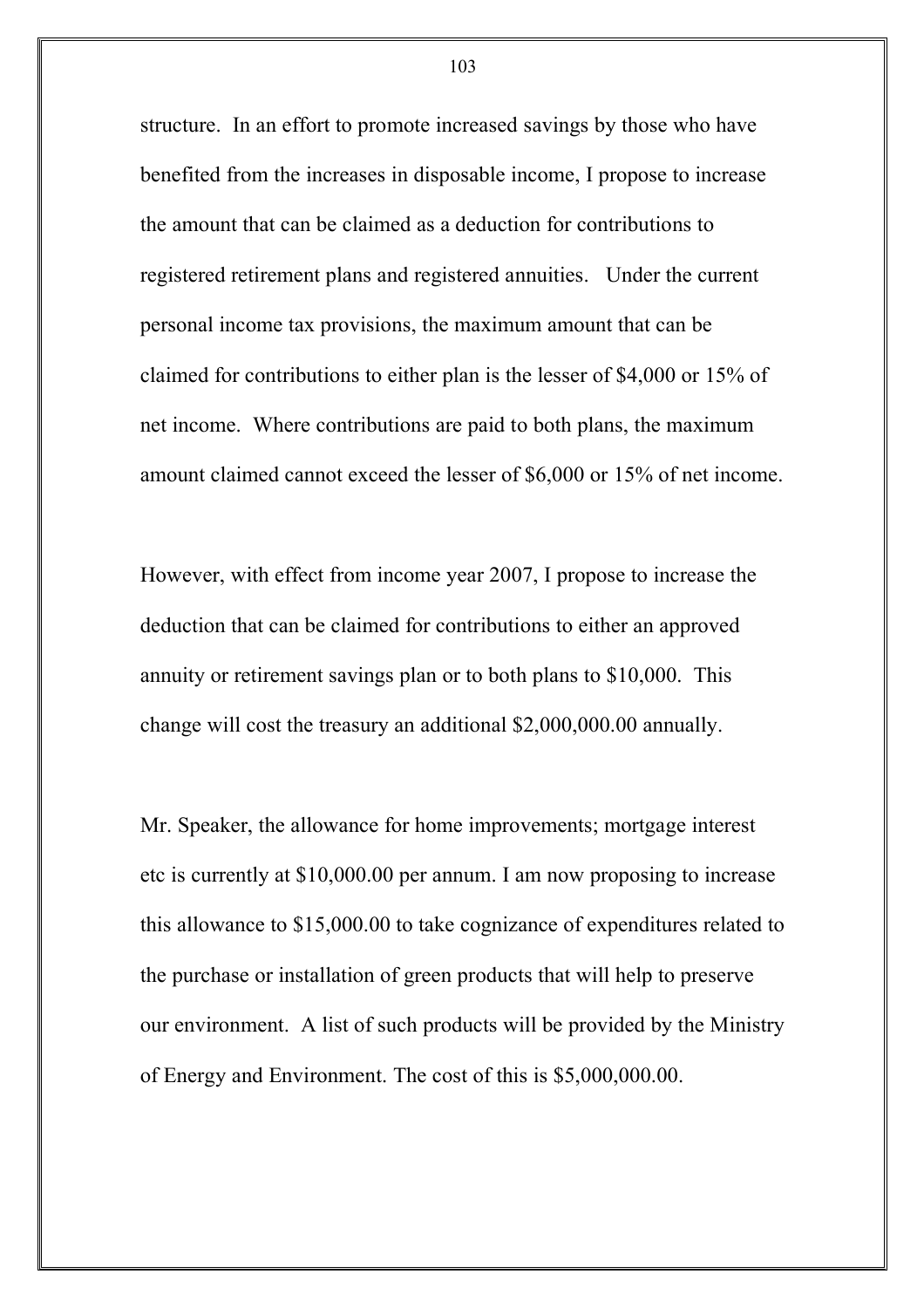Furthermore Mr. Speaker I had promised at the time of the introduction of the tax reform measures that I would provide for a consolidated savings allowance to take care of savings in credit unions or investments in mutual funds or new shares of public companies. Mr. Speaker I now propose that with effect from income year 2007 there will be a consolidated savings allowance of \$10,000.00 for investment with credit unions, new shares in public companies or mutual funds. This will replace the current \$3000 annual allowance for credit unions and the \$10,000.00 for mutual funds and new shares.

In addition since the allowance for credit unions will now be on par with that of mutual funds and new shares, the investment in shares of the credit union must be held for a minimum period of five years in order to be eligible for the deduction.

Special Development Areas; Small Business and Housing Tax Rates Mr. Speaker I further propose to reduce the rate of tax payable by approved small businesses from 20 to 15% and that of businesses in special development areas from 30 to 15. In addition I also propose to introduce a special rate of tax at 15% for companies involved in the construction of houses for sale at a price not exceeding \$150,000.00 in an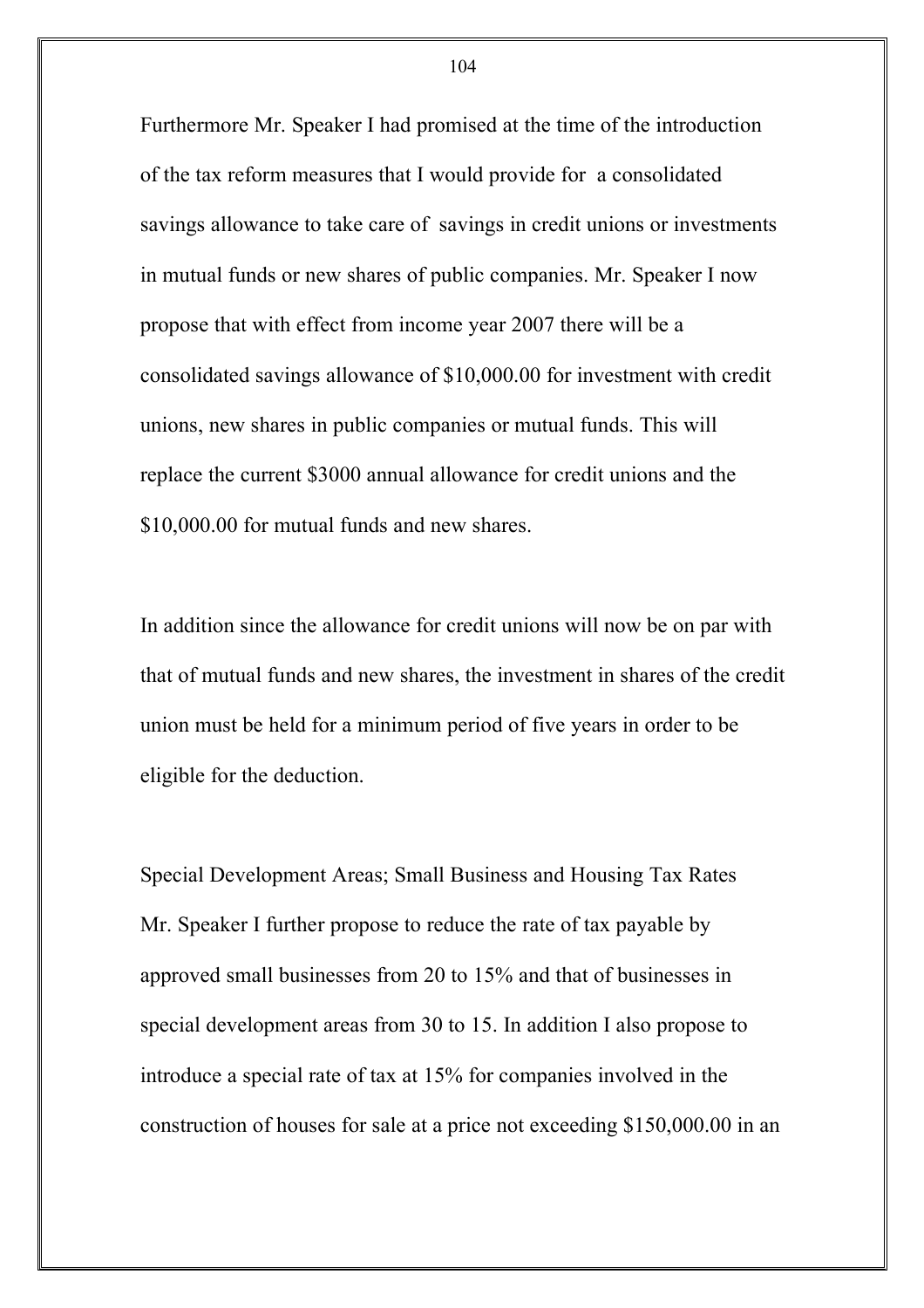effort to stimulate the availability of housing for lower middle and low income earners.

## Property transfer tax

Mr. Speaker, I wish now to turn to the matter of property transfer tax. I have previously stated that it is my intention to bring our tax rates in line with the best rates now obtaining in Caricom and in April 2004, I reduced the property transfer tax from 10% to 7.5% Subsequently, representation has been made that this rate is still too high and that it contributes to persons establishing offshore structures in an effort to evade and avoid the incidence of tax. Accordingly, a Committee was set up of public and private sector persons to review the property Transfer Tax.. The Committee found that there were two main reasons why persons were setting up offshore corporate vehicle to own property in Barbados. One was the rate of property transfer tax and the other was the difficulty which investors perceived to be the case in repatriating profits once the property was sold. The Committee therefore recommended that the rate of tax be reduced from 7.5 to 2.5% and that there should be no restrictions on the repatriation of the proceeds of sale of a property owned by a non-resident, once the sale was to another non-resident and there was no net foreign exchange loss to the country. It was felt that these adjustments would stop the leakage of revenue that occurred when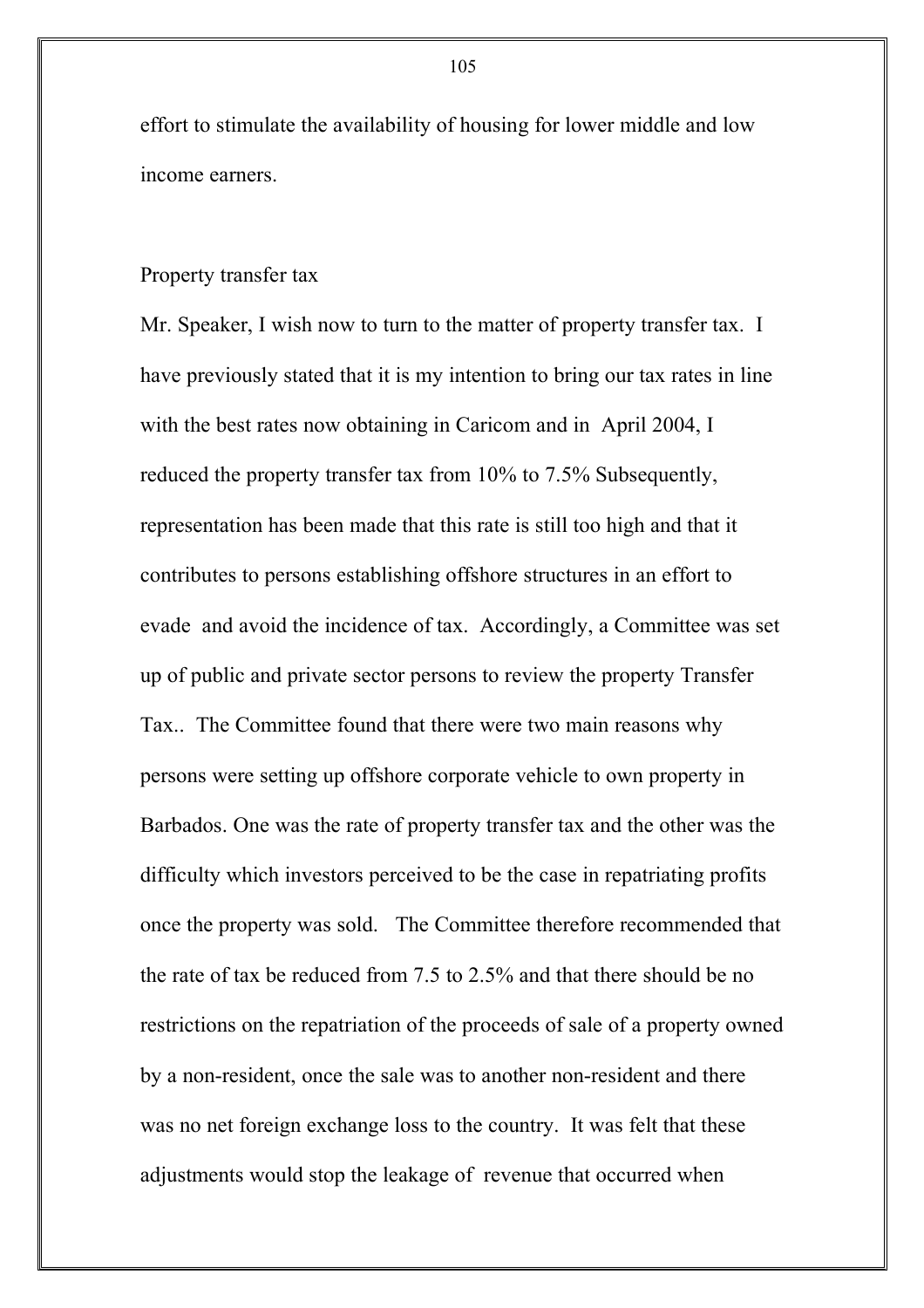transactions involving the sale of property were done offshore and at the same time reduce the cost of land and property transactions in general for Barbadians at home by reducing the rate. A reduction in the cost of land transactions could reduce the cost of acquisition of property.

I have accepted the recommendations of the Committee and with effect from income year 2007, the rate of property transfer tax will be 2.5%. In addition where the sale of property by a non resident is to another nonresident and there is no net foreign exchange loss to the country, the proceeds of sale can be repatriated without restrictions. This reduction in the Property Transfer Tax rate is expected to cost the Treasury \$39.2 million, based on the collection in 2005/2006, but it is expected that there will be additional transactions to offset this revenue loss.

The situation will be kept under review to ensure that it achieves its desired results.

Land Tax

Mr. Speaker the land tax regime has recently been reformed and is now categorised by the following features in respect of residential properties: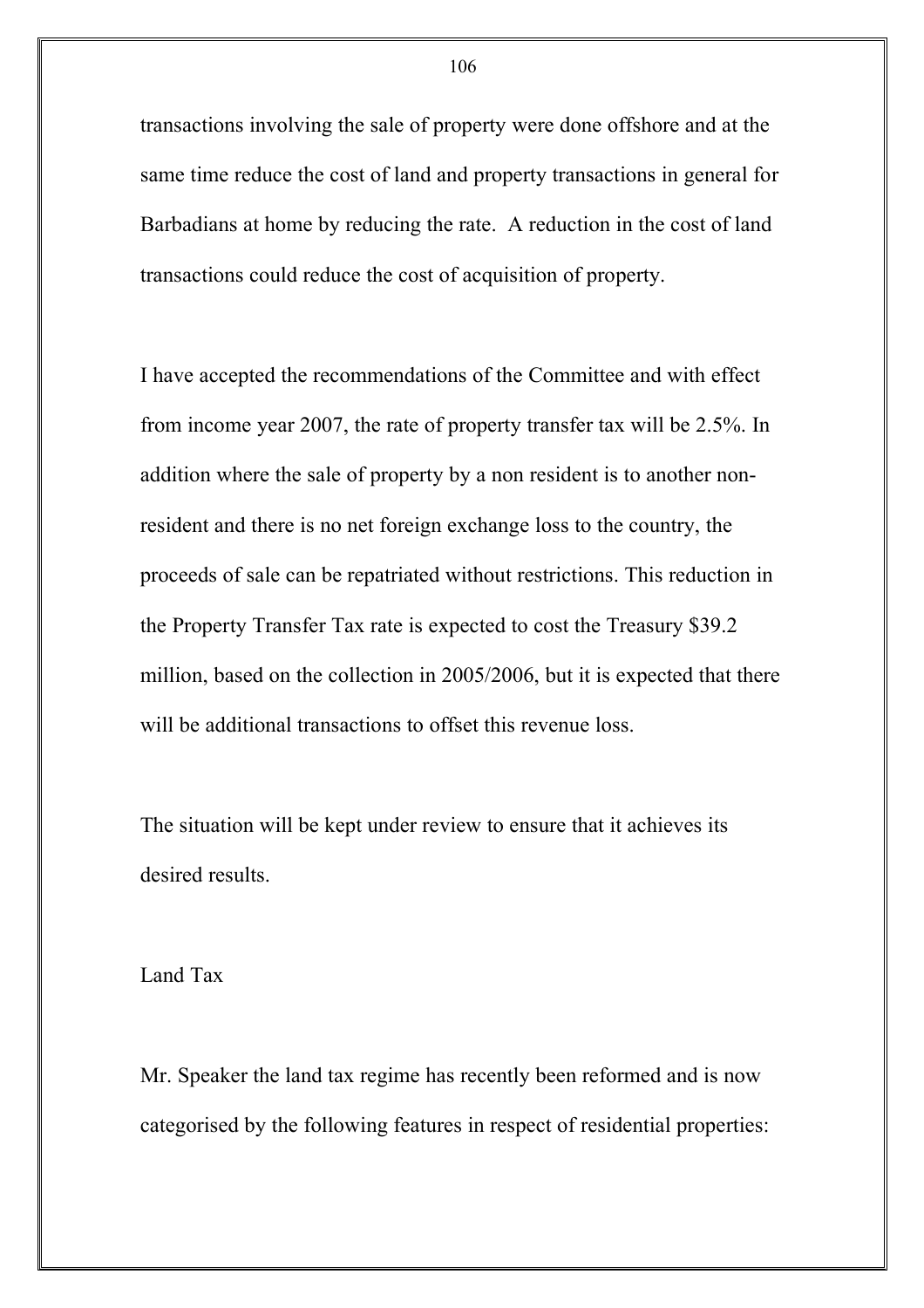For values \$0-125,000 the rate is 0%. Indeed that first \$125,000 in value is exempted from tax for all properties On the next \$225,000 in value the rate is 0.1% On the next \$500,00 in value the rate is 0.45%; and For properties in excess of \$850,000 the rate is 0.75%

The current valuation cycle will expire at the end of the current financial year, and, if recent experience is any guide, it is likely that property values will rise for the next triennium, beginning in 2008.

It is important that the recent gains realised by householders in respect of lower land taxes must be secured and consolidated.

Hence I propose to make the following adjustments to the land tax bands once the new valuations come into existence in income year 2008:

- 1. At present, the first \$125,000 of property value is exempt from tax. I propose to raise that to \$150,000
- 2. the rate of 0.1% will apply to the next \$250,000 as compared to the present \$225,000
- 3. the rate of 0.45% will apply to the next \$600,000, up from the present \$500,000; and
- 4. the rate of 0.75% will apply to properties in excess of \$1 million up from the present \$850,000.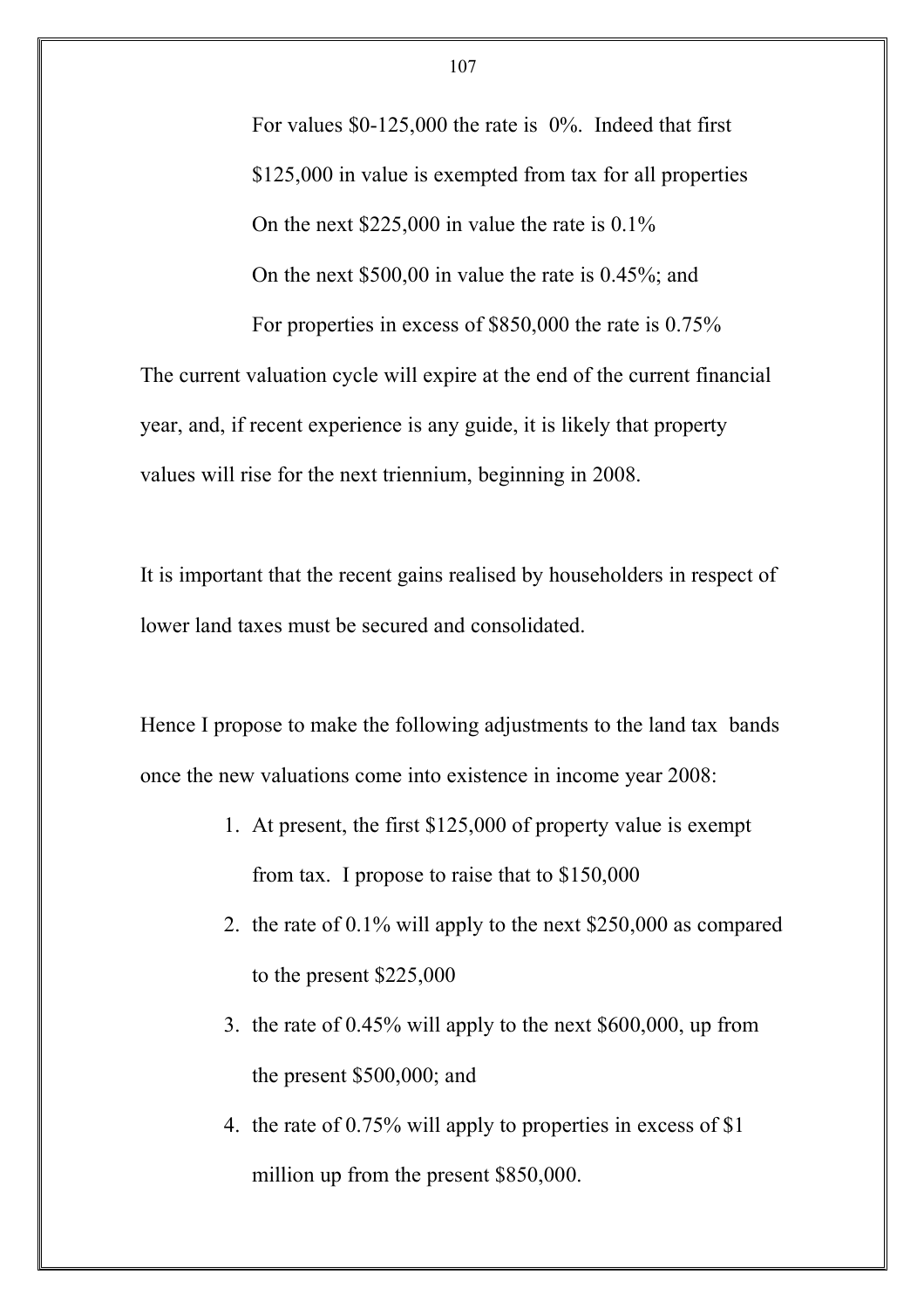# POVERTY ERADICATION

Welfare Payments

Mr. Speaker I wish to turn to the matter of welfare payments. Last year I announced an increase in the welfare grants available to persons in the community who suffered from severe disabilities from \$33 and \$28 per week to \$63 per week. I indicated then that the intention was to equalise the payments with those of the disabled persons who receive the noncontributory pension in a two-phase approach. I am now proposing that the persons with severe disabilities currently on welfare stipends will receive an increase in stipend to bring their payments in line with those paid to deaf and blind persons who receive the non contributory pension, and increase of \$33 to \$96 per week. There are currently 1671 adults with severe disabilities on the welfare roll and this will cost the treasury an additional \$2,867,436.

Mr. Speaker, I do not believe that there can be any great investment in addressing poverty in Barbados than in creating opportunities for the boys on the block.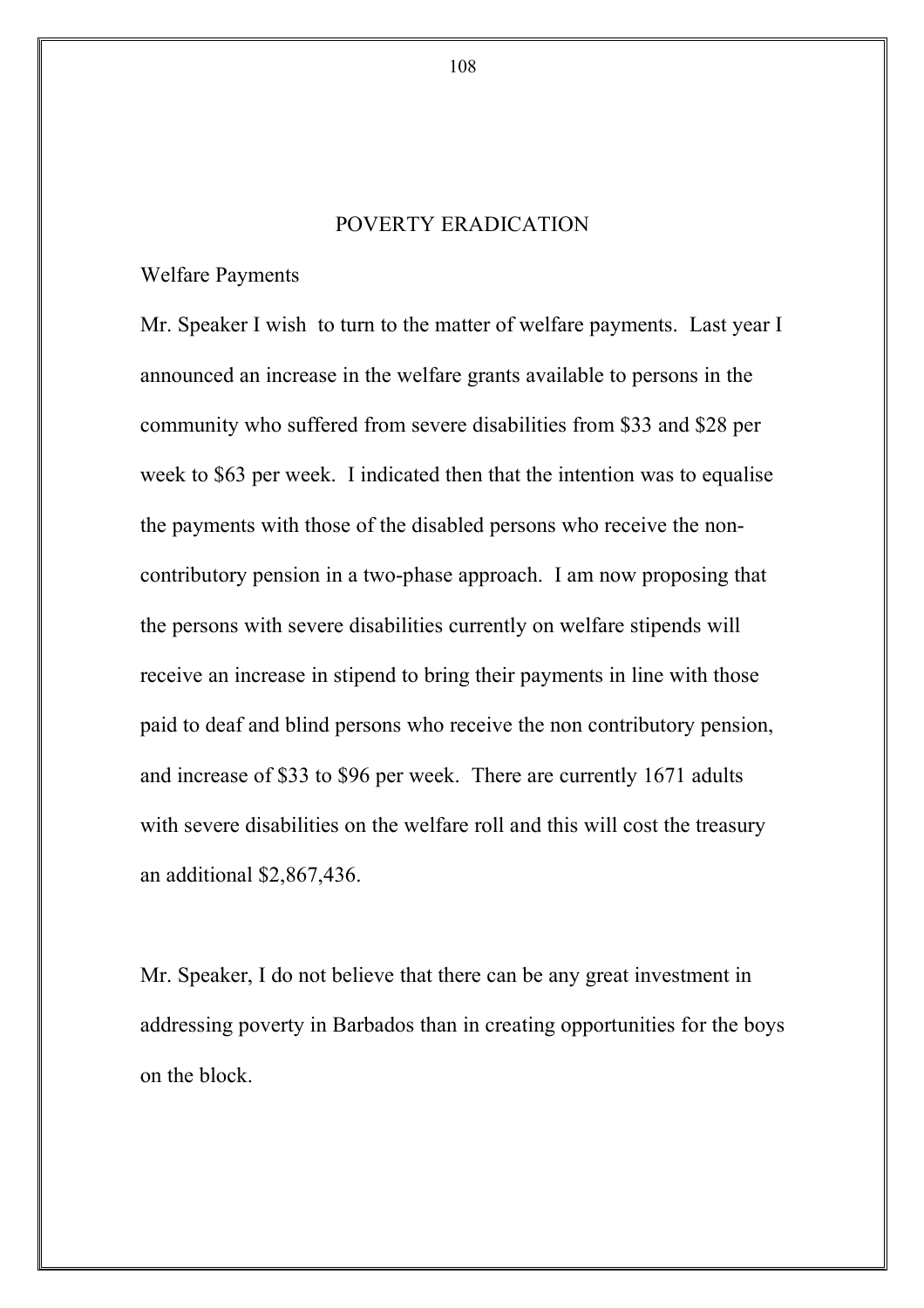The talents of these young gentlemen represent Barbados' greatest underutilised resources. Project Oasis has been designed to end this shameful condition by providing financial resources to enable participants to create their own enterprises, and to receive training appropriate to their needs.

The current level of funding of Project Oasis is \$2 million and the Estimates of Expenditure before Parliament raises that to \$2.5 million.

During the course of the next fiscal year, the amount will be increased to \$3 million on the presentation of the programme to take the project island wide.

In addition, under the supervision of the Director of Finance and Economic Affairs, a programme will be drawn up to enable enterprises created under Project Oasis to carry out works, under contract, on behalf of Government Ministries and Agencies in areas where they have demonstrated competence.

### SPECIAL DEVELOPMENT INITIATIVES

Mr. Speaker, there are a few areas in which the development prospects of Barbados can be expanded by the provision of concessions similar to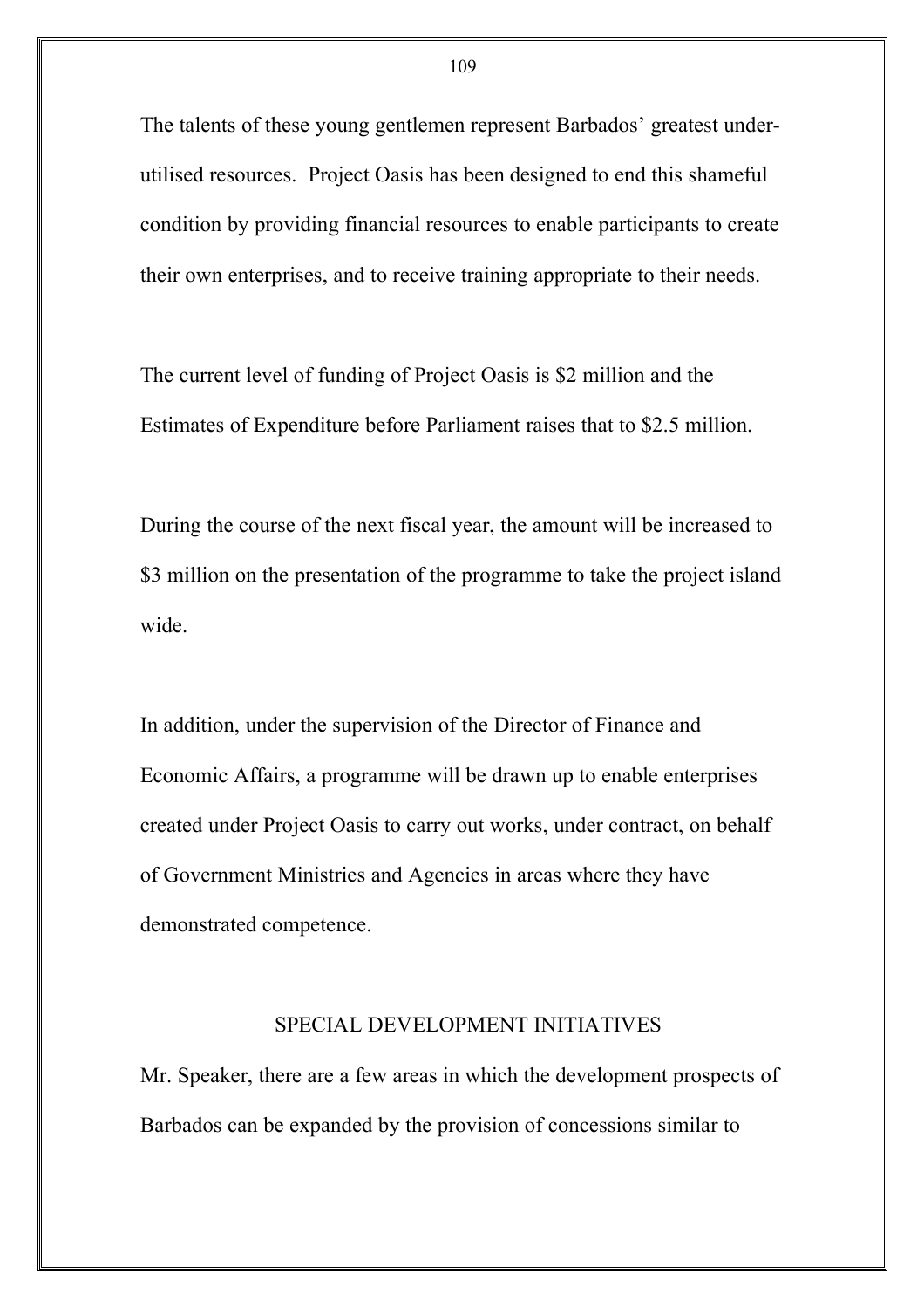those contained in the Special Development Areas or the Tourism Development Act.

Following this approach, Retirement Villages are now being constructed in St. Peter to make Barbados a location for the conduct of health related tourism.

We need to go further.

There are also a few domestic sectors which need special measures to bolster their viability. I now turn to these matters.

# Health Sector

We believe that state of the art, full service hospitals are essential to the quality of life of Barbadians. In addition, these hospitals will create employment once fully operational and will in time generate foreign exchange earnings for Barbados.

We have before us proposals for investment in a private, state of the art hospital and I now propose to create a new regime to support these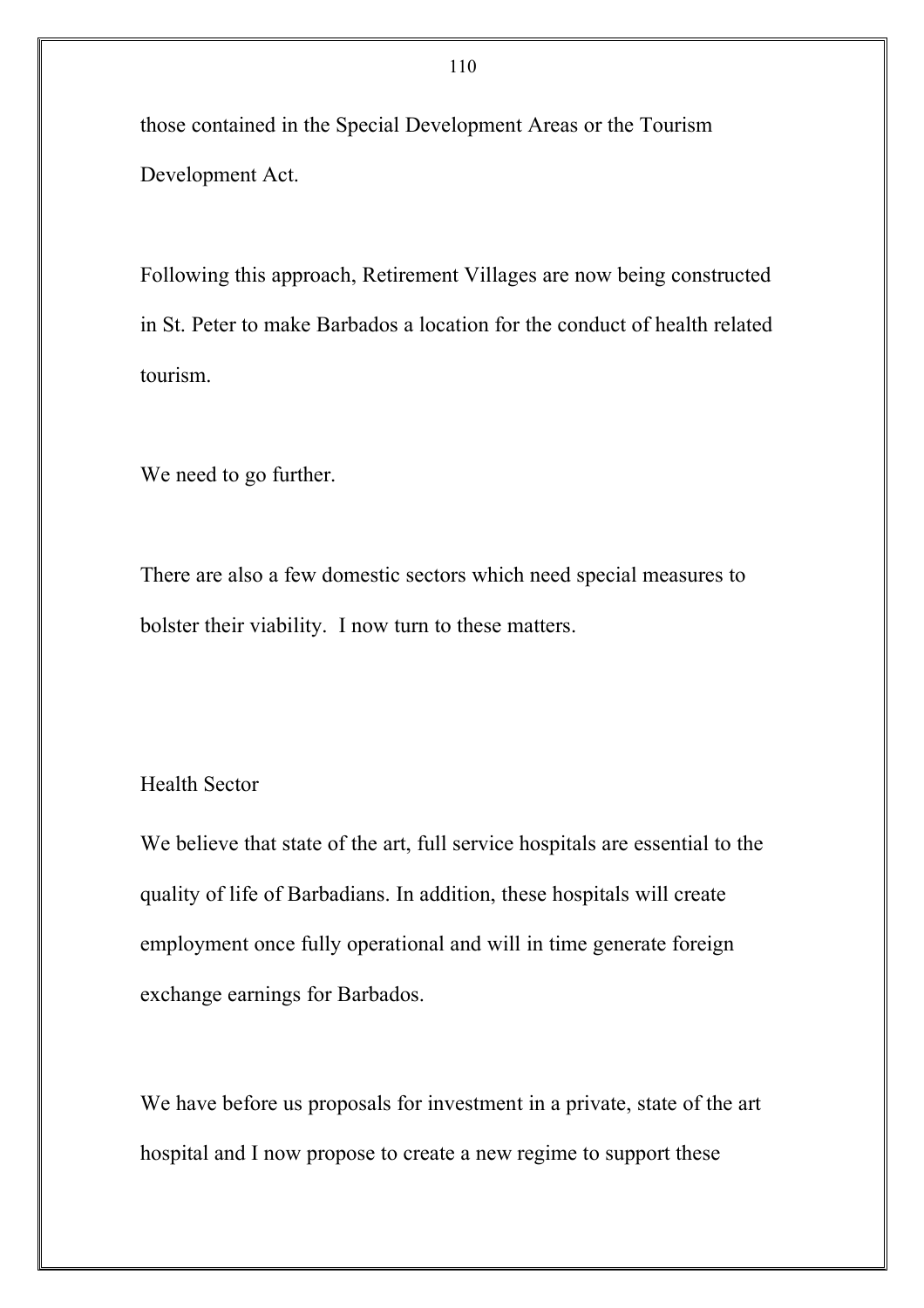investments. We need also to encourage further investment in the upgrade of existing physical plant of privately operated hospitals.

Over the last few months many prospective investors have called attention to the high costs associated with obtaining local materials for the construction and renovating of health-care facilities. To remove this hassle effective immediately, owners and operators of privately owned hospitals will be allowed, on application to the Minister of Finance, to either import or purchase locally materials free of Value Added Tax for the construction or extensive renovation of a new or existing hospital. To further encourage the upgrade and modernisation of the island's existing hospital plant, I will allow special purpose furniture, once they cannot be manufactured locally, to be imported free of duties and taxes.

In addition to improving the island's health-care plant there is dire need to improve the island's response system an objective that can only be achieved if there is an expansion in the existing fleet of fully equipped ambulances. To this end legislation will be enacted to provide for the automatic granting of duty-free concessions on ambulances to owners and operators of private hospitals.

111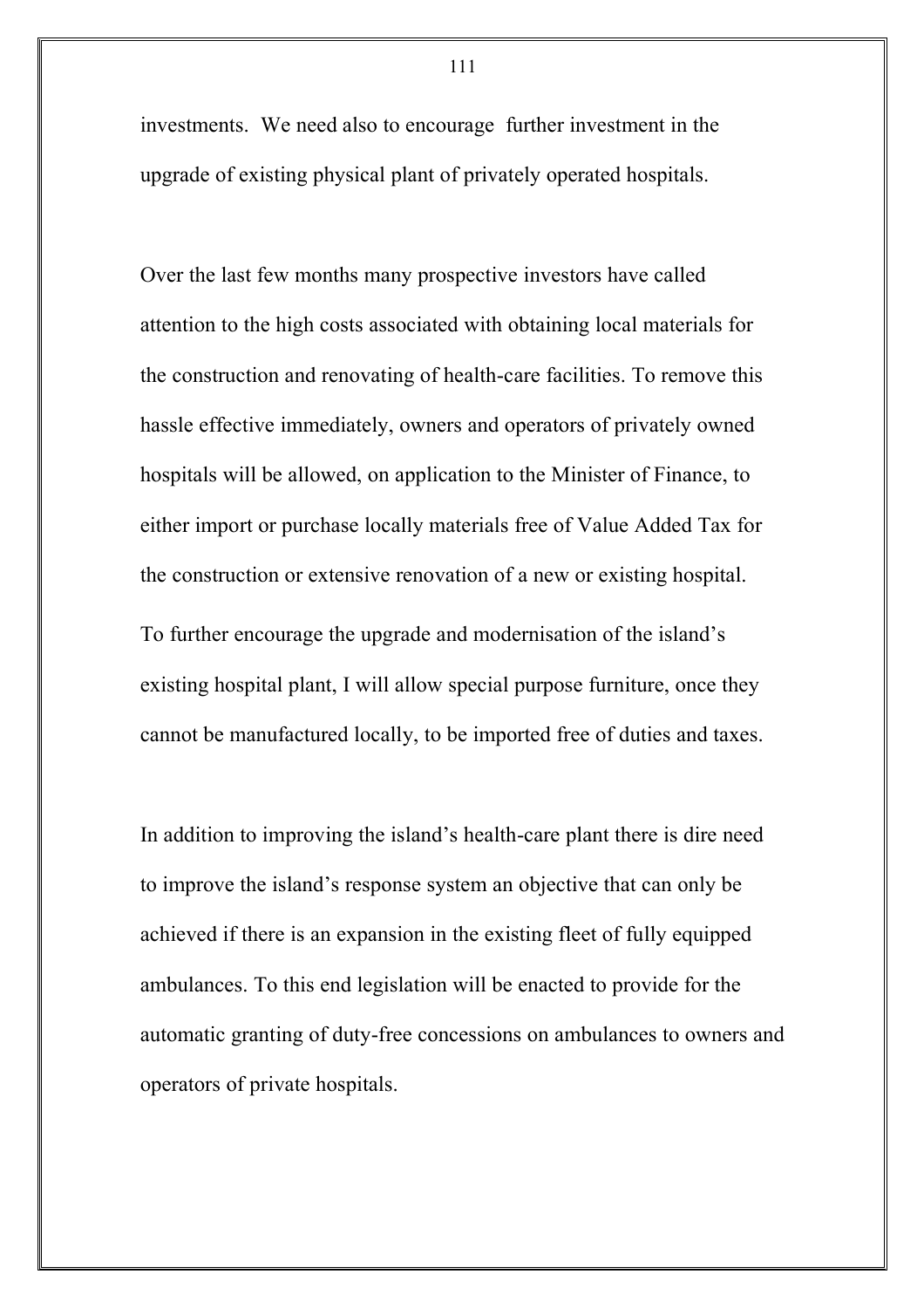Mr. Speaker, I now wish to turn my attention to the Queen Elizabeth Hospital. The Queen Elizabeth Hospital has struggled in part because it has not always been provided with the full financing to meet its current and capital needs.

I therefore propose to provide the Hospital, in the coming Financial Year, with a transfer sufficient to cover its operating deficit and in addition to support its approaches to the capital market for its capital needs.

Therefore the subvention for the Financial Year 2007-2008 will be \$120 million, an increase from \$110 million of the previous year. The following year I propose to increase the subvention to \$125 million. Support will be given to the placing of a Special Bond by the Queen Elizabeth Hospital to carry out a complete recapitalisation programme.

#### Motor Sports

The motor sports industry is growing by leaps and bounds, both domestically and internationally. This was brought to the fore in a recently concluded study conducted by the Motor Sport Task Force which was established to review the existing arrangements for the governance, management and operations of motor sport in Barbados.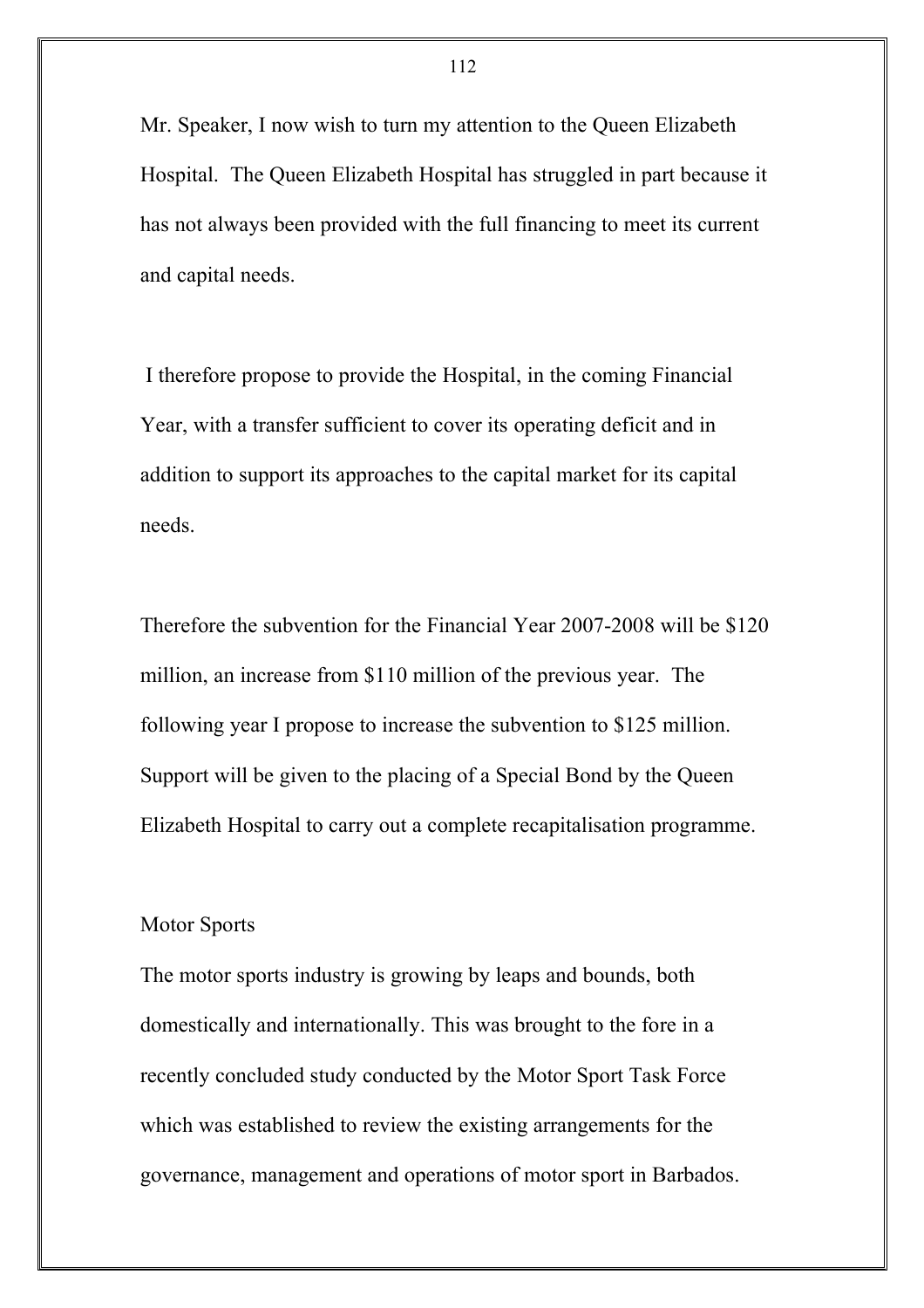The Task Force was also mandated to make recommendations for the sustainable development of motor sport in the island. Based on the findings it has been found that there is need for the sport to be regulated; hence, we are now proposing that within the next year legislation will be enacted to provide a regulatory regime for motor sports at places designated as motor vehicle racing facilities.

The Task Force also concluded that in order for meaningful investment to be made in the development of motor sports facilities, it would be necessary for certain incentives to be granted to encourage the development of the sport. To this end the Tourism Development Act will be amended to allow motor sports facilities to be declared Approved Tourism Products.

In addition, the Customs Act will be amended to allow Import Duty and Excise Tax concessions in respect of vehicles, parts and safety equipment required for motor sport competitions. Over the next few months the staff of the Ministry of Finance will be meeting with representatives of the industry to develop the list of items that will benefit from the concessions.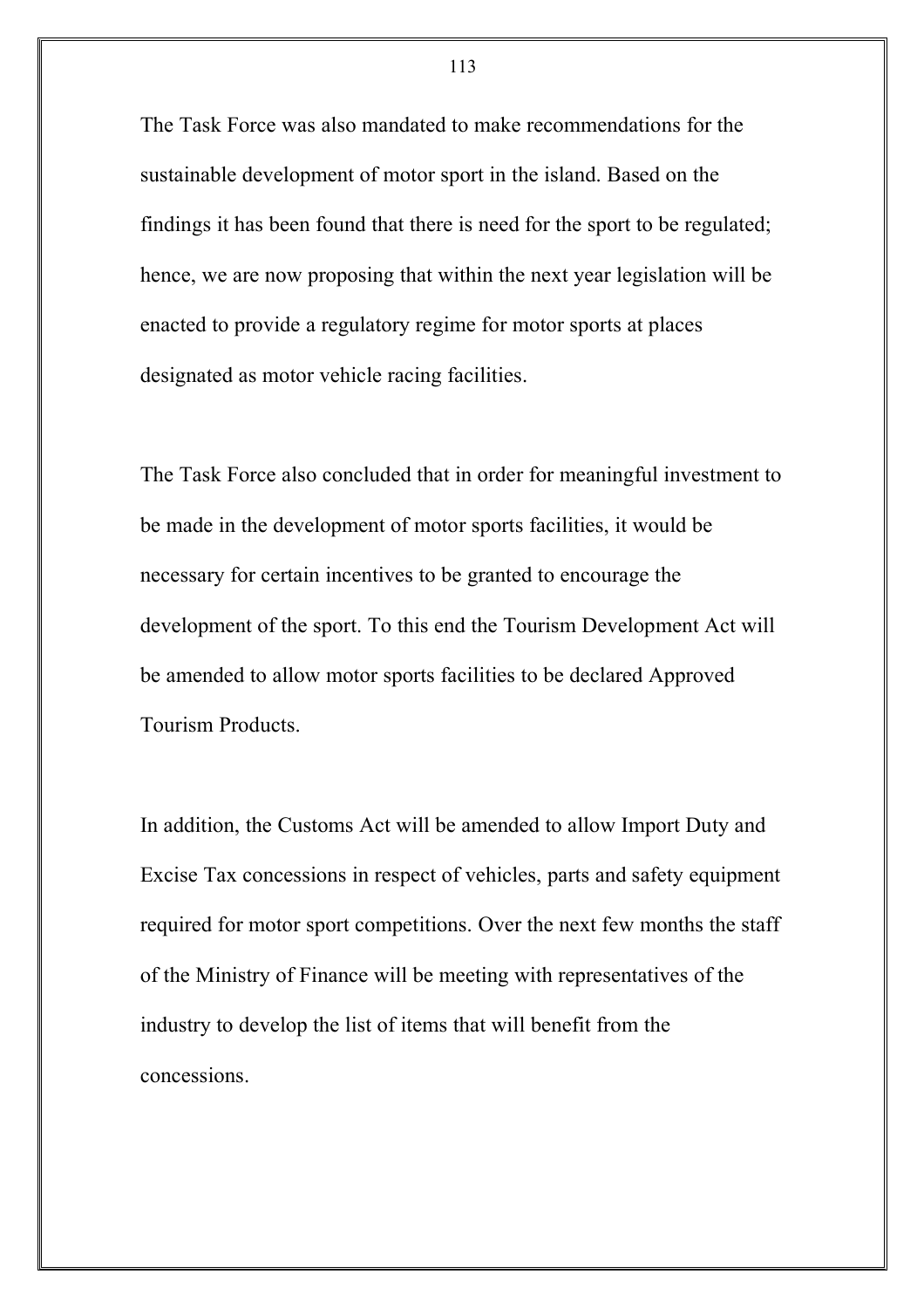I await the Report of the Task Force on the future of the Horse Racing Industry which will also benefit from the creation of a Special Regime in its favour.

Transport Sector

Mr. Speaker I am sure that you are aware of the critical role that commuter transport plays in the Barbadian economy. A review of the industry over the last decade has revealed that this sector has seen a constant series of challenges that has seriously affected the viability of these operations. Representations have been made for adjustments to be made to alleviate some of the financial hardships currently facing the industry given that fuel prices have been on the rise for the past three years.

Government recognises the importance of an efficient public transport system if we are to persuade persons to leave their cars at home and use public transport, a feat that can only be achieved if there is an increase in the island's ground transportation fleet.

To ensure that there is greater investment in the sector, the rate of Excise Tax payable on public transport type vehicles falling under Tariff Head 87.02 will from May  $1<sup>St</sup>$  2007 be 40% regardless of the vehicle's chargeable value. It presently stands at approximately 62% for vehicles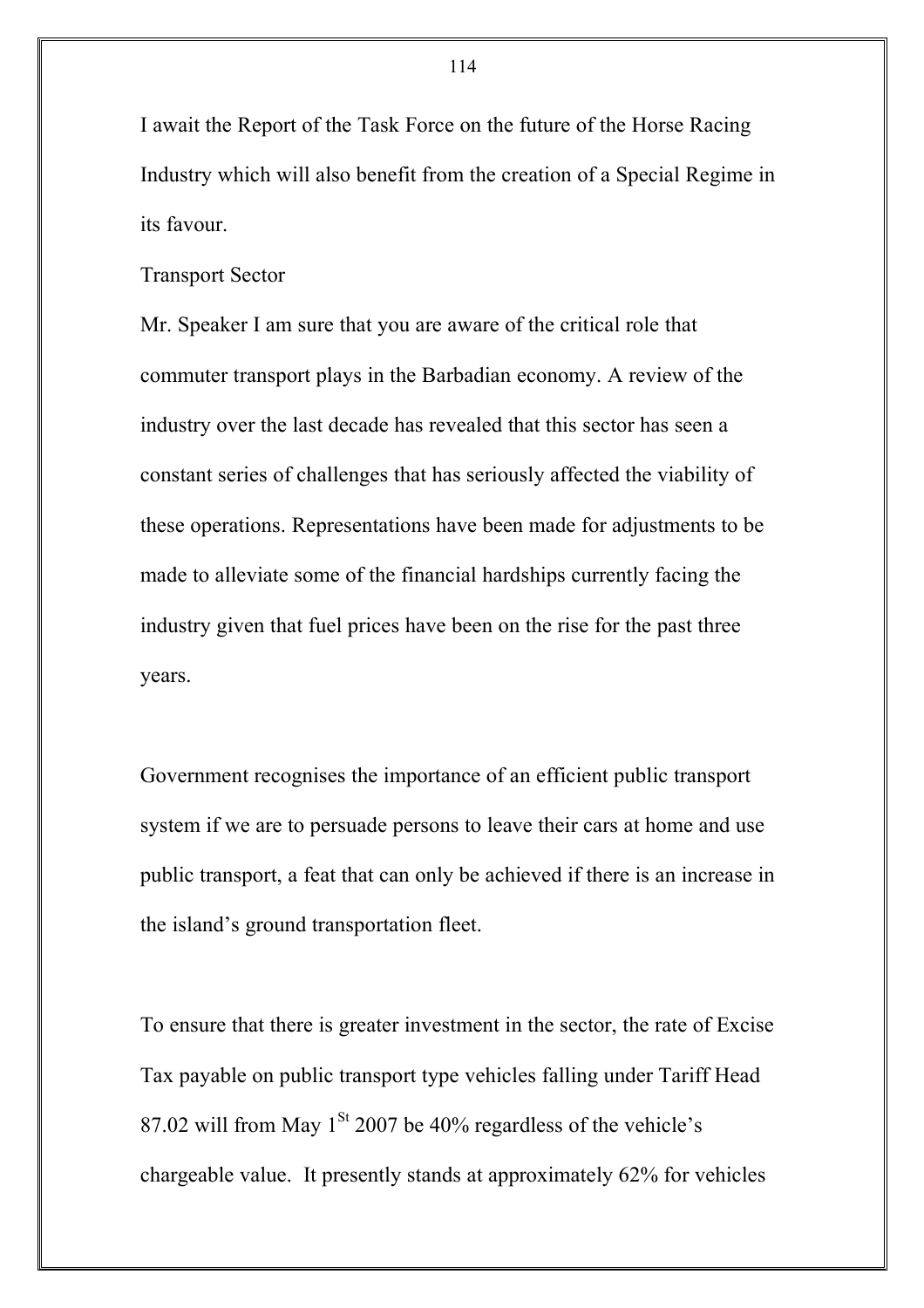with a chargeable value of \$45,000 or less, and 80% for those with a value of over \$45,000.

It has estimated that the grant of concessions on the acquisition of at least 200 additional buses over the next four years would cost the Treasury approximately \$3.0 million in that period. At present public transport type vehicles with a chargeable value of \$45,000.00 or less are subject to levies totalling some 96% of the landed costs, whereas in the case of vehicles with a chargeable value in excess of \$45,000.00 the total duties payable are in the vicinity of 128%.

Special Development Initiative – St. Lucy

To take Barbados to the next level, we must ensure that no region is left behind.

St. Lucy cries out for development, and indeed members of its community at North Stars have pointed to its enormous potential.

It is now opportune that special measures are brought to bear to galvanise the transformation of this wonderful parish. Its development can greatly be assisted by the development of a cluster of services in the parish and the building of a town centre.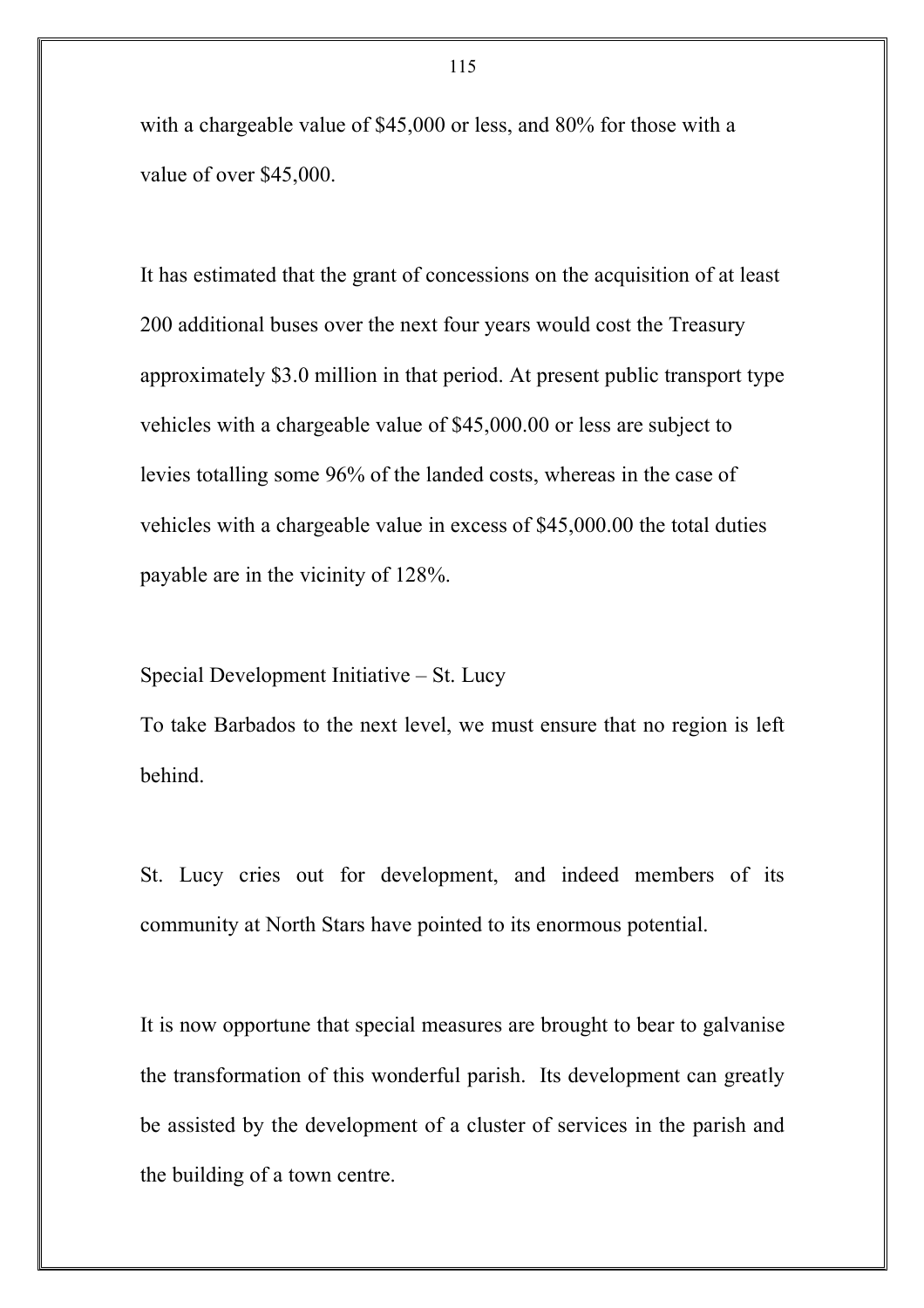Nesfield was identified in the Physical Development Plan Amended 1986 as a centre for expansion. This designation was assigned due to its strategic location and the potential to adequately provide for residential and commercial development.

The Physical Development Plan Amended 2003 includes the western coastal areas of St. Lucy, e.g. Checker Hall, Half Moon Fort and Broomefield within the urban corridor. Nesfield, though outside of the corridor is sited along a major node which lends itself to development which can be easily integrated into the existing settlement.

The Small Business Association and Fairfield Investment Limited submitted an application to develop approximately 38 acres of land at Nesfield to the immediate south of the St. Lucy Secondary School. The proposal makes provision for 301 housing units ranging from single family homes, duplex units and multi-family units. Concomitant with the residential development the proposal also makes provision for the following commercial development:

- ♦ Supermarket
- Pharmacy
- Medical Office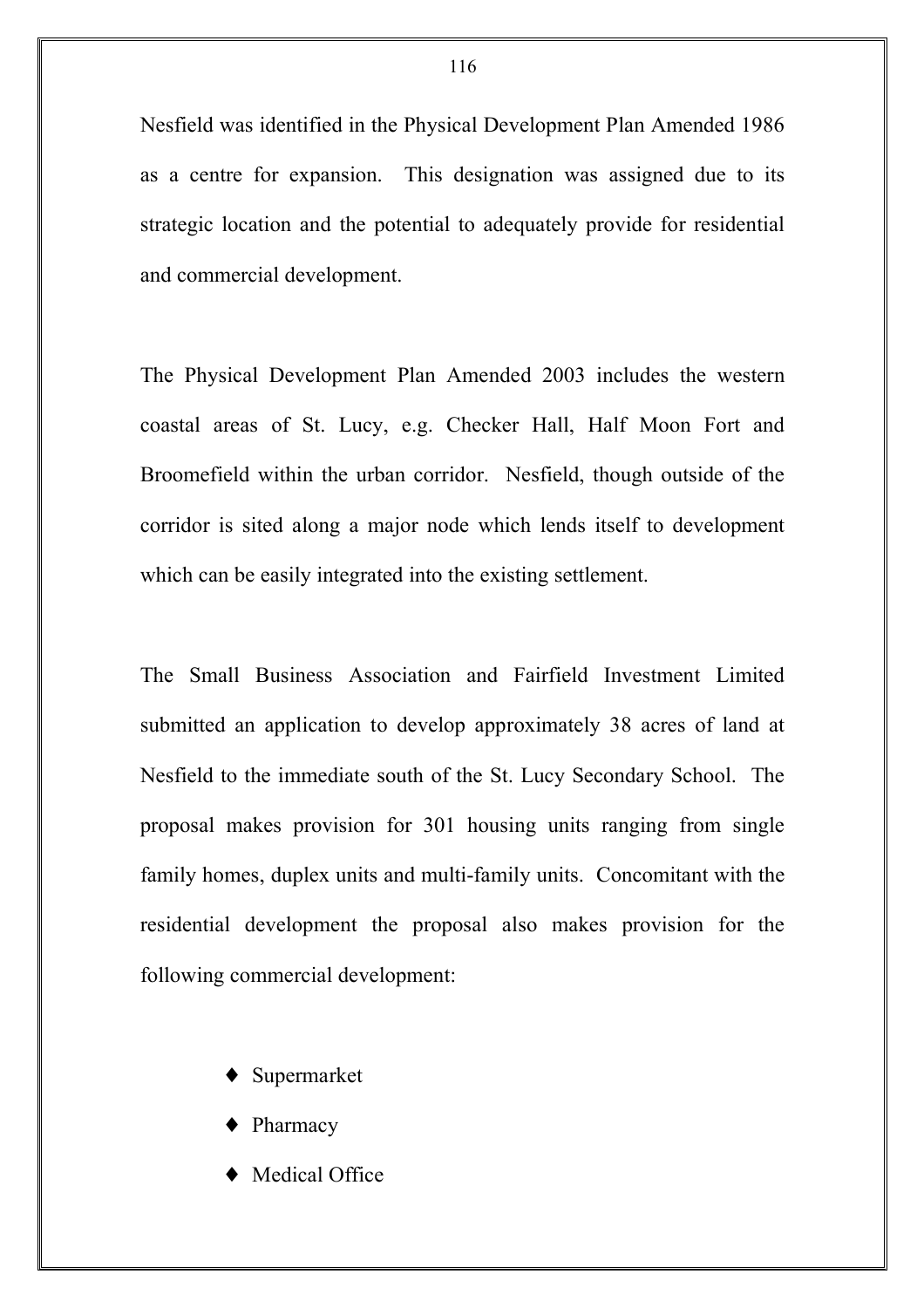- Hardware Outlet; and
- ♦ Offices

It is anticipated that the development of Nesfield as a Local Centre will act as a catalyst for future development in St. Lucy. The Physical Development Plan, amended 2003, defines a Local Centre as a place which provides shopping, business and professional services to local communities and neighbourhoods, it can also accommodate more intensive residential development.

I propose that the development at Nesfield be granted the concessions available under the Special Development Area Act.

I also now further propose that any investment to transform the North Stars Ground into a mini stadium for the benefit of the people of the North of Barbados should be free of all taxes on inputs for the construction and outfitting of the stadium.

## **CONCLUSION**

Mr. Speaker, the measures contained in this Presentation have been designed to enable us to address the critical matters facing our society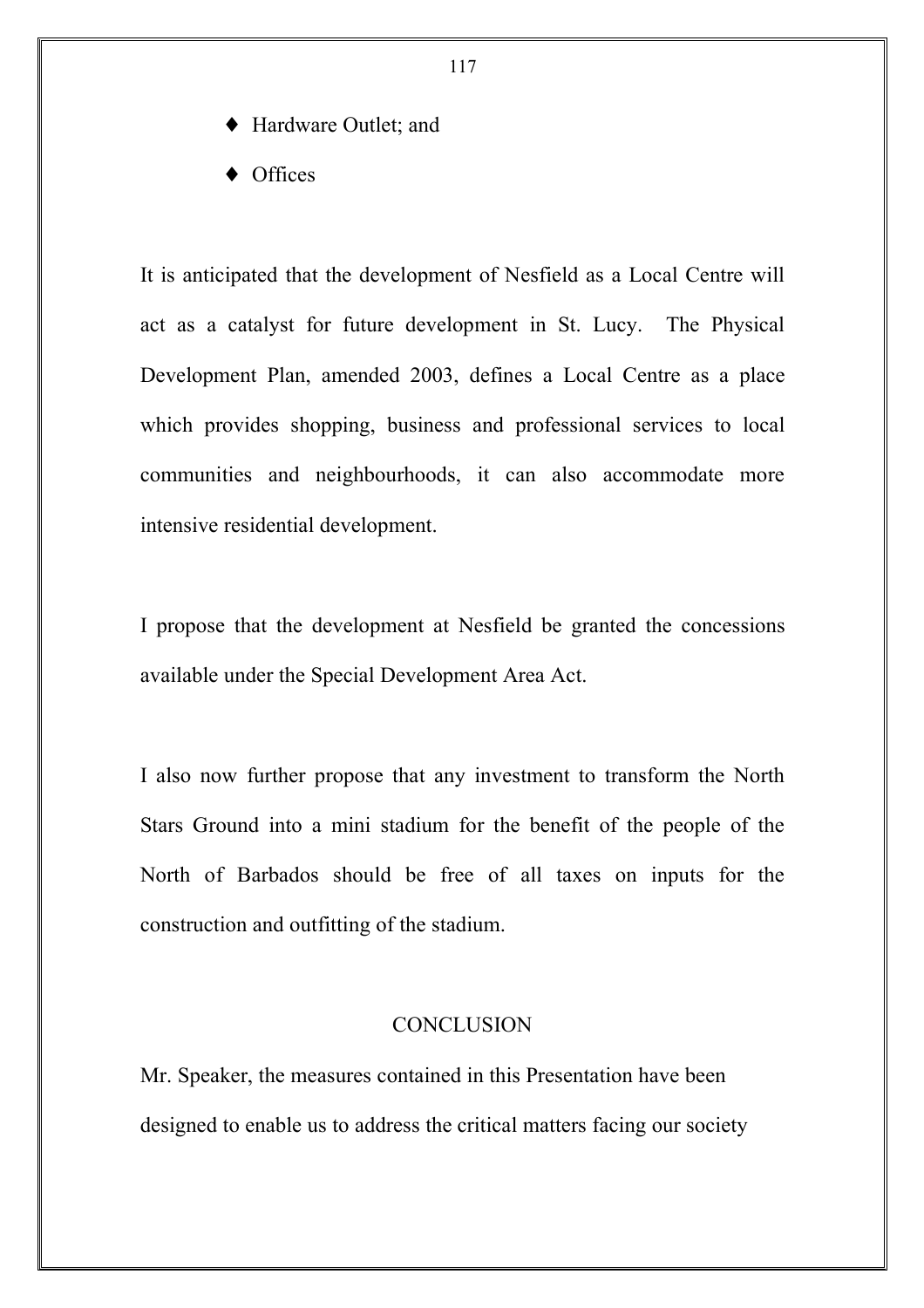whose resolution will give us the assurance of achieving greater equity and cohesiveness among our people.

The Government must never be disconnected from the people. Indeed the concerns expressed by the people must always find their way into the policies to be practised by their Government.

We have listened carefully to the people and appreciate and respect the concerns they have raised about prices and access to land and housing at affordable prices.

We believe that the initiatives contained in this presentation are realistic, creative and will make a substantial improvement where the people require an improvement.

The policies presented here have also been designed to ensure that the gains which , especially low and middle income wage earners have recently realised from income and property tax reform, are not only consolidated, but are expanded to enable them to derive even greater gains from an expanding economy.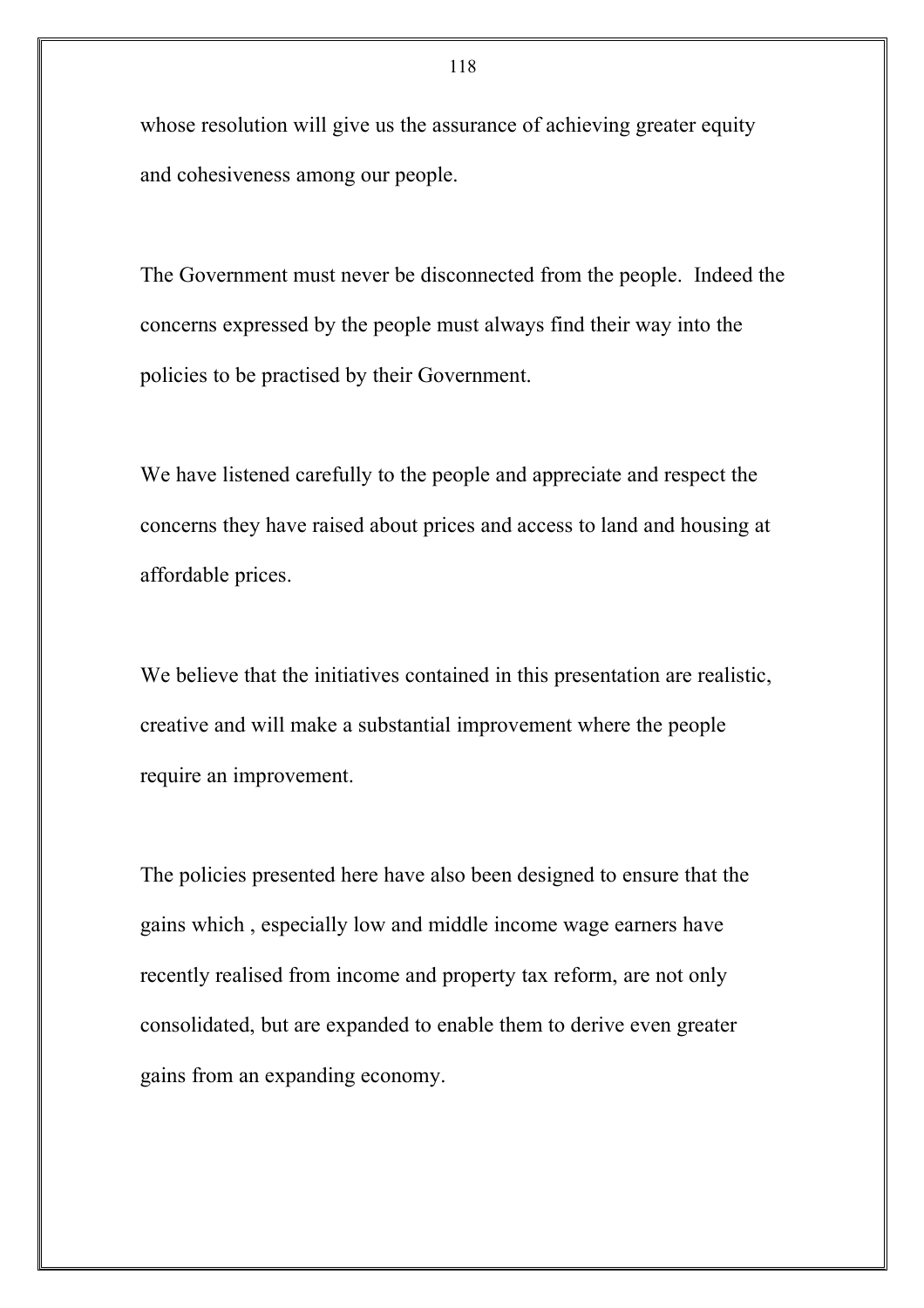We have also addressed the needs of the working poor, the physically challenged, the boys on the block; for Barbados must become not only a fully developed society, but a just and civilised society as well.

Mr. Speaker, the proposals contained in this presentation have been intended to give practical effect to the goals set out in our National Strategic Plan, which has been embraced by the people as their Plan. Barbados will have to go through various stages on its path to full development by 2025.

The economic proposals today will enable us to strike out in new directions where opportunity awaits. They also break new policy ground in relation to essential new areas, such as the Green Economy, where the effect will be felt as long as there is a Barbados.

The new approach to exchange controls and the setting of interest rates is not without its considerable risk.

But I strongly believe that these new measures will make all of the difference in our endeavour to take Barbados to a higher level of economic accomplishment as an international business centre.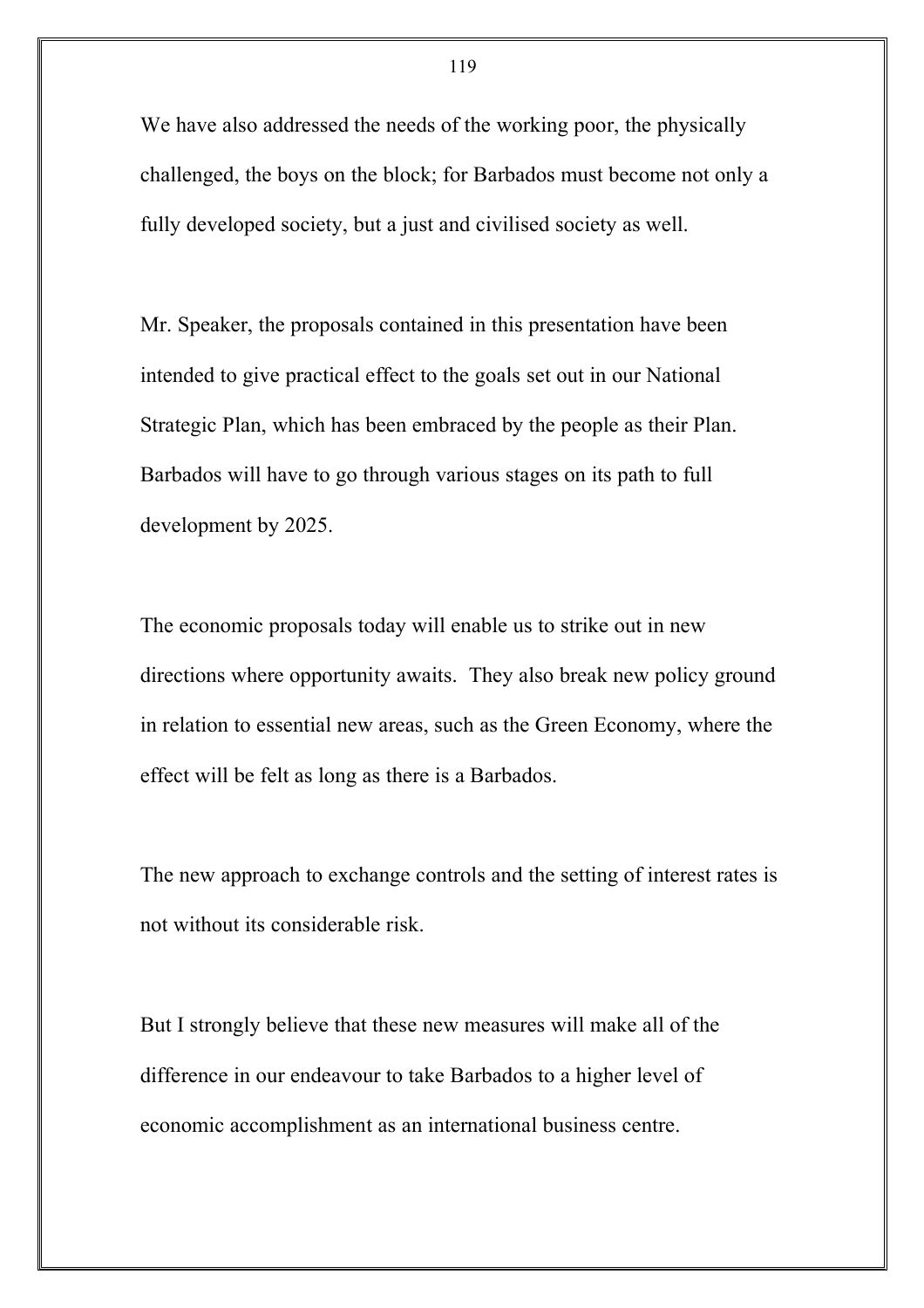I wish that we had the financial, foreign exchange and the natural resources of others, including some of our neighbours, to carry out our development at an even more rapid rate.

But we will get there. For what we lack in financial and physical resources, we more that make up for in Barbadian resourcefulness, adaptability and sturdiness of purpose.

In embracing our policies, Parliament will be greatly reassured by the fact that they are the product of 100% Bajan effort.

I thank all across all sections of the Public Sector, the Private Sector, the Labour Movement and Civil Society who have contributed to their articulation.

We now take these things for granted. For it was only a few years ago that there was an IMF representative was stationed on the premises of Government headquarters, providing dictation to the then Minister of Finance who was content to proclaim with pride, that he knew what the IMF wanted him to do, and when.

Happily, times have changed.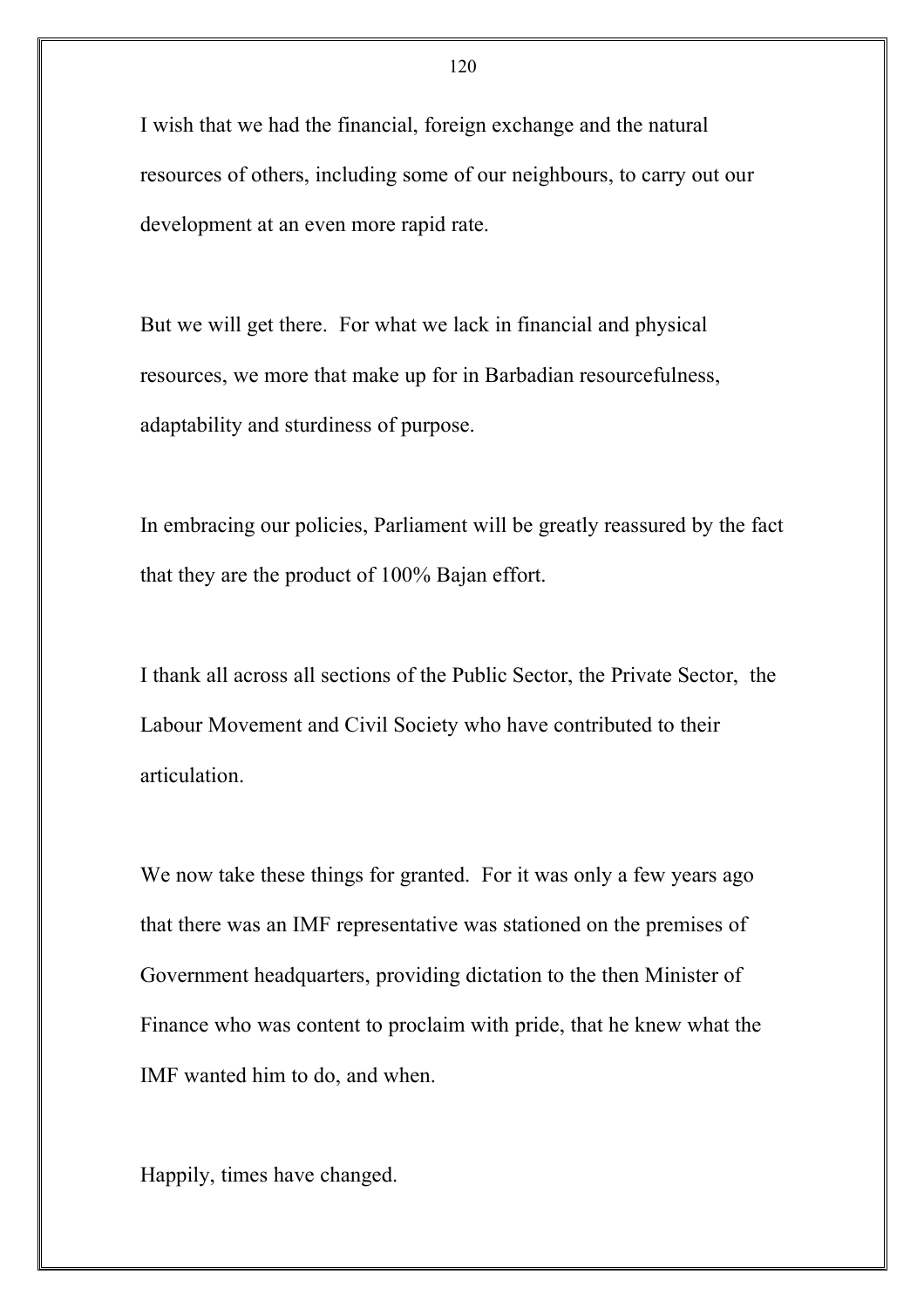The proposals presented to Parliament today reflect a society which is confident in its ability to manage its affairs. They reflect also the spirit of a new lease on life which comes with the celebration of our  $40<sup>th</sup>$ Anniversary as an independent nation.

Our National Strategic Plan captures the upbeat spirit of a confident nation which is ready to take its rightful place on the global stage. It was the source of inspiration for today's policies.

I commend that Plan and these policies to this Parliament, and to the present and future generations of Barbadians.

And I can think of no finer way to grace that commendation than to speak to today's and tomorrow's generation for whom the benefits of these policies are intended in the poetry of H.A. **Vaughn:**

#### *To the unborn leader*

*You who may come a hundred years After our troubled bones are dust Farseeing statesman, born to lead, And worthiest of people's trust, Turn these few pages in that hour*